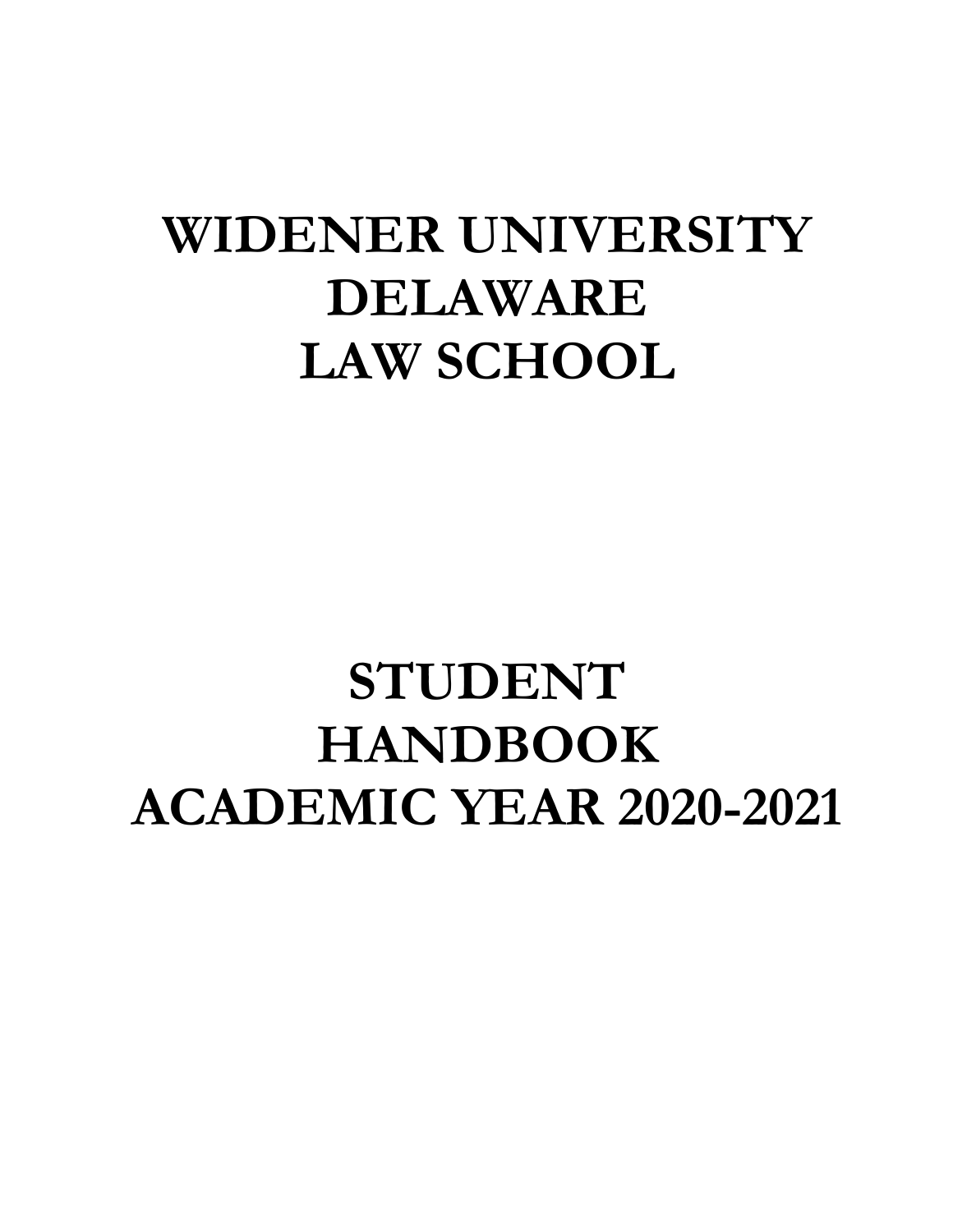# Widener University

# Reservation of Rights Statement

It is the policy of Widener University not to discriminate on the basis of sex, gender, pregnancy status, age, race, national origin or ethnicity, religion, disability, status as a veteran of the Vietnam era or other covered veteran, sexual orientation, gender identity, marital status, or genetic information in its educational programs, admissions policies, employment practices, financial aid, or other schooladministered programs or activities. This policy is enforced under various federal and state laws, including Title VII of the Civil Rights Act of 1964 as amended by the Civil Rights Act of 1991, Title IX of the Education Amendments of 1972, Section 504 of the Rehabilitation Act of 1973, the Age Discrimination in Employment Act, and the Americans with Disabilities Act. Further, in compliance with state and federal laws, Widener University will provide the following information upon request: (a) copies of documents pertinent to the university's accreditations, approvals, or licensing by external agencies or governmental bodies; (b) reports on crime statistics and information on safety policies and procedures; and (c) information regarding gender equity relative to intercollegiate athletic programs— Contact: Senior Vice President for Administration and Finance, Widener University, One University Place, Chester, PA 19013; tel. 610-499-4151. Comments or requests for information regarding services and resources for disabled students should be directed to: Director of Disability Services, Widener University, One University Place, Chester, PA 19013; tel. 610-499-1266; or Dean of Students, Widener University Delaware Law School, 4601 Concord Pike, Wilmington, DE 19803; tel. 302-477-2215.

This publication contains information, policies, procedures, regulations, and requirements that were correct at the time of publication. In keeping with the educational mission of the university, the information, policies, procedures, regulations, and requirements contained herein are continually being reviewed, changed, and updated. Consequently, this document cannot be considered binding and must be used solely as an informational guide. Students are responsible for keeping informed of official policies and meeting all relevant requirements.

The university reserves the right and authority at any time to alter any or all of the statements contained herein, to modify the requirements for admission and graduation, to change or discontinue programs of study, to amend any regulation or policy affecting the student body, to increase tuition and fees, to deny admission, to revoke an offer of admission, and to dismiss from the university any student at any time, if it is deemed by the university to be in the best interest of the university, the university community, or the student to do so. The provisions of this publication are subject to change without notice, and nothing in this publication may be considered as setting forth terms of a contract between a student or a prospective student and Widener University.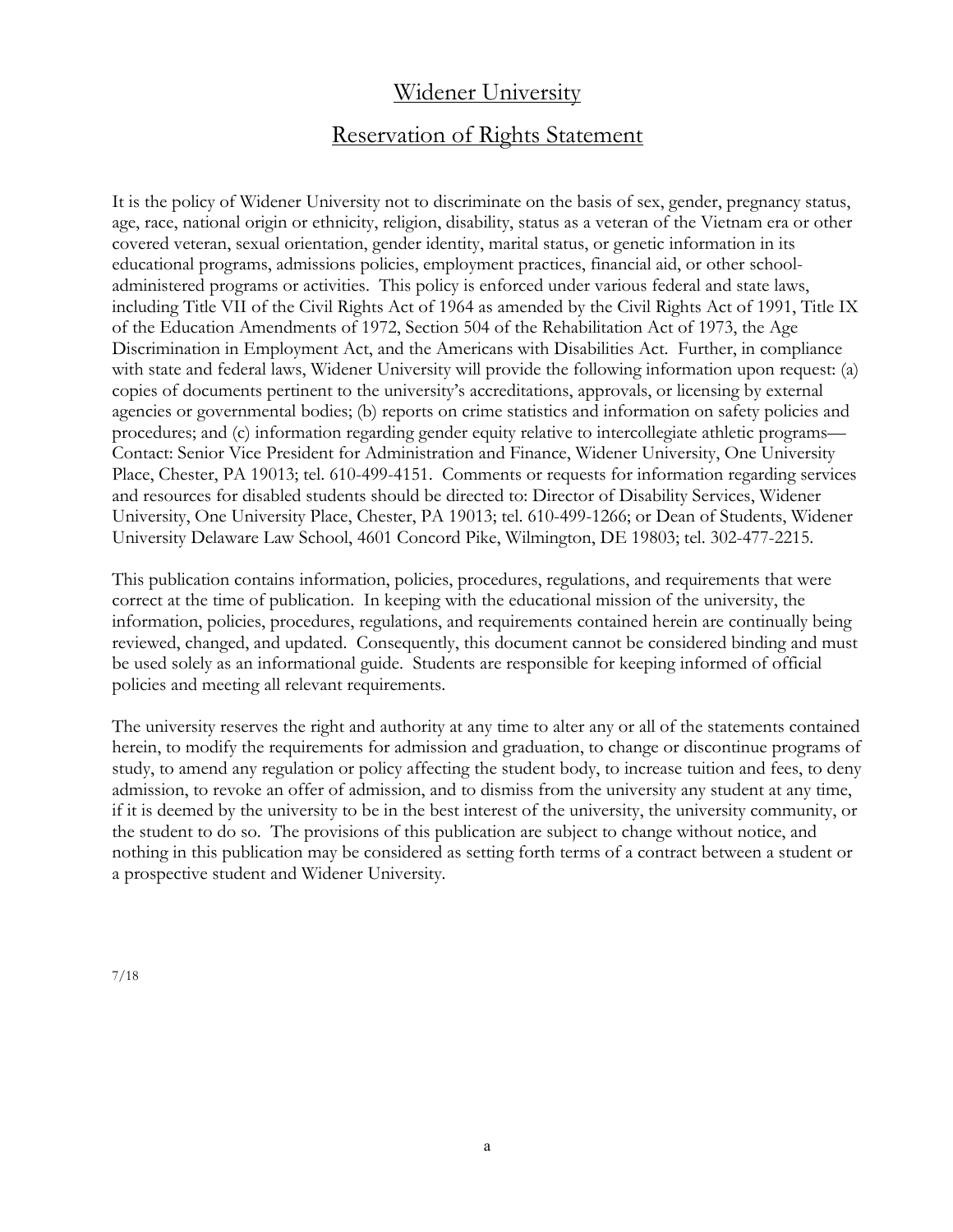# Title IX Notice

Title IX of the Education Amendments of 1972 ("Title IX") prohibits discrimination based on sex and gender in educational programs and activities which receive federal financial assistance. Such programs include recruitment, admissions, financial aid and scholarships, athletics, course offerings and access, hiring and retention, and benefits and leave. Title IX also protects students and employees from unlawful sexual harassment (including sexual violence) in university programs and activities. In compliance with Title IX, the university prohibits discrimination and harassment based on sex in employment as well as in all programs and activities.

The university's Title IX Coordinator monitors compliance with Title IX and its accompanying regulations. Individuals with questions or concerns about Title IX and/or those who wish to file a complaint of noncompliance may contact the university's Title IX Coordinator or Deputy Title IX Coordinators as follows:

The university's interim EOHN/Title IX Coordinator is Randi Teplitz, Dean of Students at Widener Law Commonwealth, Office of Student Affairs, 3737 Vartan Way, Harrisburg, PA 17110, 717-541- 3952, abteplitz@widener.edu. The university has also appointed several Deputy Title IX Coordinators. Students on all campuses are encouraged to contact Kevin Raport, Deputy Title IX Coordinator, Associate Director of Campus Safety Operations, 610- 499-4202, kjraport@widener.edu. Students on the Chester, Pennsylvania campus and Continuing Studies students with Title IX issues are encouraged to contact Catherine Feminella, Assistant Dean for Student Development and Engagement, Deputy Title IX Coordinator, One University Place, Chester, PA 19013, 610-499-4392, cafeminella@widener.edu. Students and employees at the Delaware Law School with Title IX issues are encouraged to contact Alice Eakin, Associate Dean for Student Academic Services, Deputy Title IX Coordinator, 4601 Concord Pike, Wilmington, DE 19803, 302-477-2215, aeeakin@widener.edu. Students and employees at the Commonwealth Law School with Title IX issues are encouraged to contact Randi Teplitz, Esq., Assistant Dean of Students, Director of Student Organizations, Interim Title IX and EOHN Coordinator, 3737 Vartan Way, Harrisburg, PA 17110, 717-541-3952, rbteplitz@widener.edu.

The United States Department of Education's Office for Civil Rights (OCR) is the division of the federal government charged with enforcing compliance with Title IX. Information regarding the OCR can be found at: www.ed.gov/about/offices/list/ocr/index.html. Questions about Title IX may be directed to the OCR as well as to the university's Title IX Coordinator or Deputy Title IX Coordinators.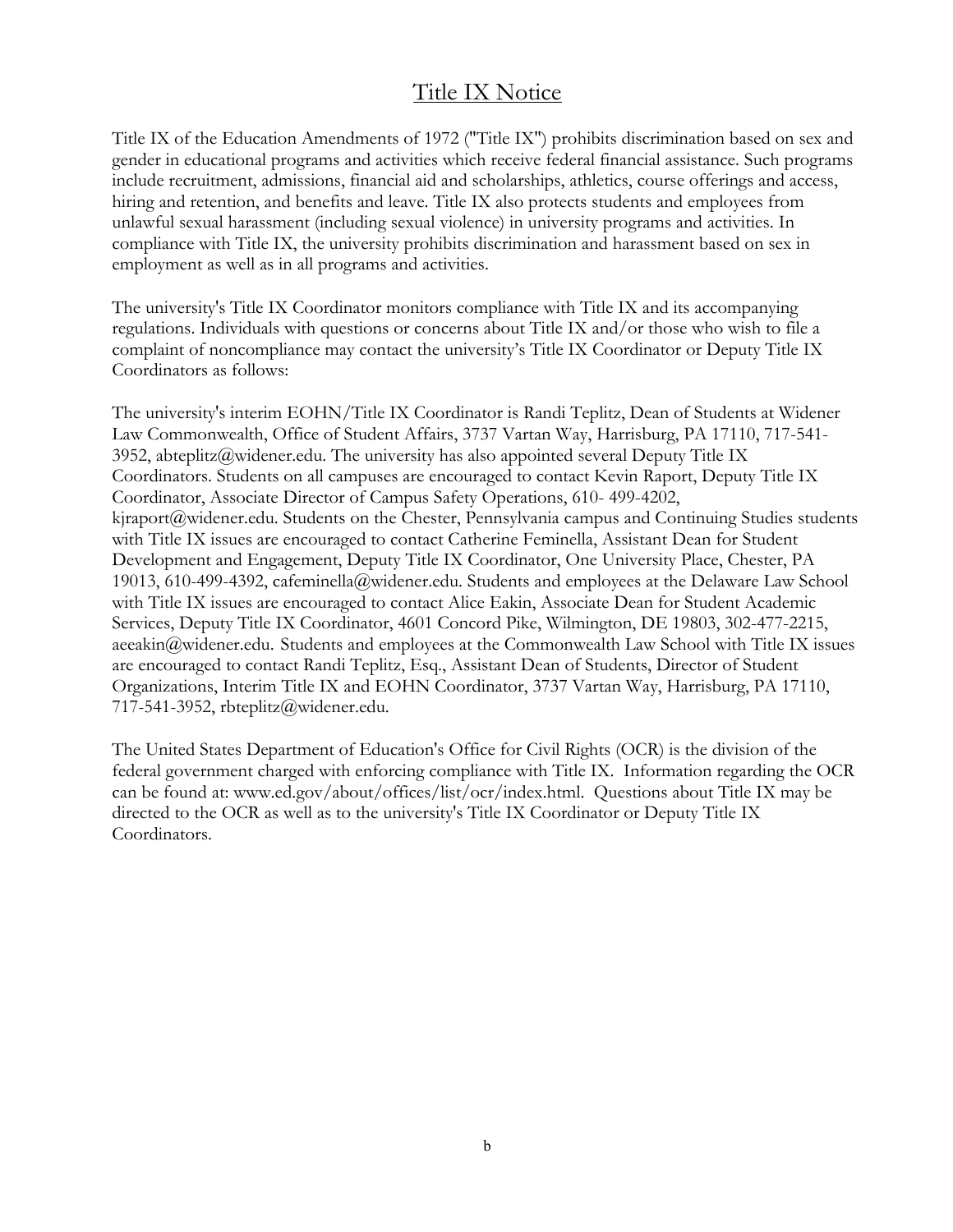#### **COVID-19 ACKNOWLEDGEMENT**

The novel coronavirus, COVID-19, is a highly infectious, potentially life-threatening disease declared by the World Health Organization to be a global pandemic. COVID-19's highly contagious nature means that contact with others or contact with surfaces that have been exposed to the virus can lead to infection. Given COVID-19's unknown nature, it is not possible to fully list each and every individual risk of contracting COVID-19. Additionally, individuals who may be infected with COVID-19 may be asymptomatic for a period of time or may never become symptomatic at all. Because of its highly contagious and sometimes asymptomatic or presymptomatic nature, it is currently very difficult to control the spread of COVID-19 or to determine whether, where, or how a specific individual may have been exposed to the disease. Although Widener University has implemented preventative measures, the University cannot guarantee that you will not contract COVID-19, nor can the University limit all potential sources of COVID-19 infection. Aware of the foregoing, any student who enters any campus of Widener University does so voluntarily and fully understands and accepts all risks associated with exposure to COVID-19 or any other infectious disease or illness, and waives any and all claims against Widener University arising from exposure to COVID-19 or any other infectious disease or illness.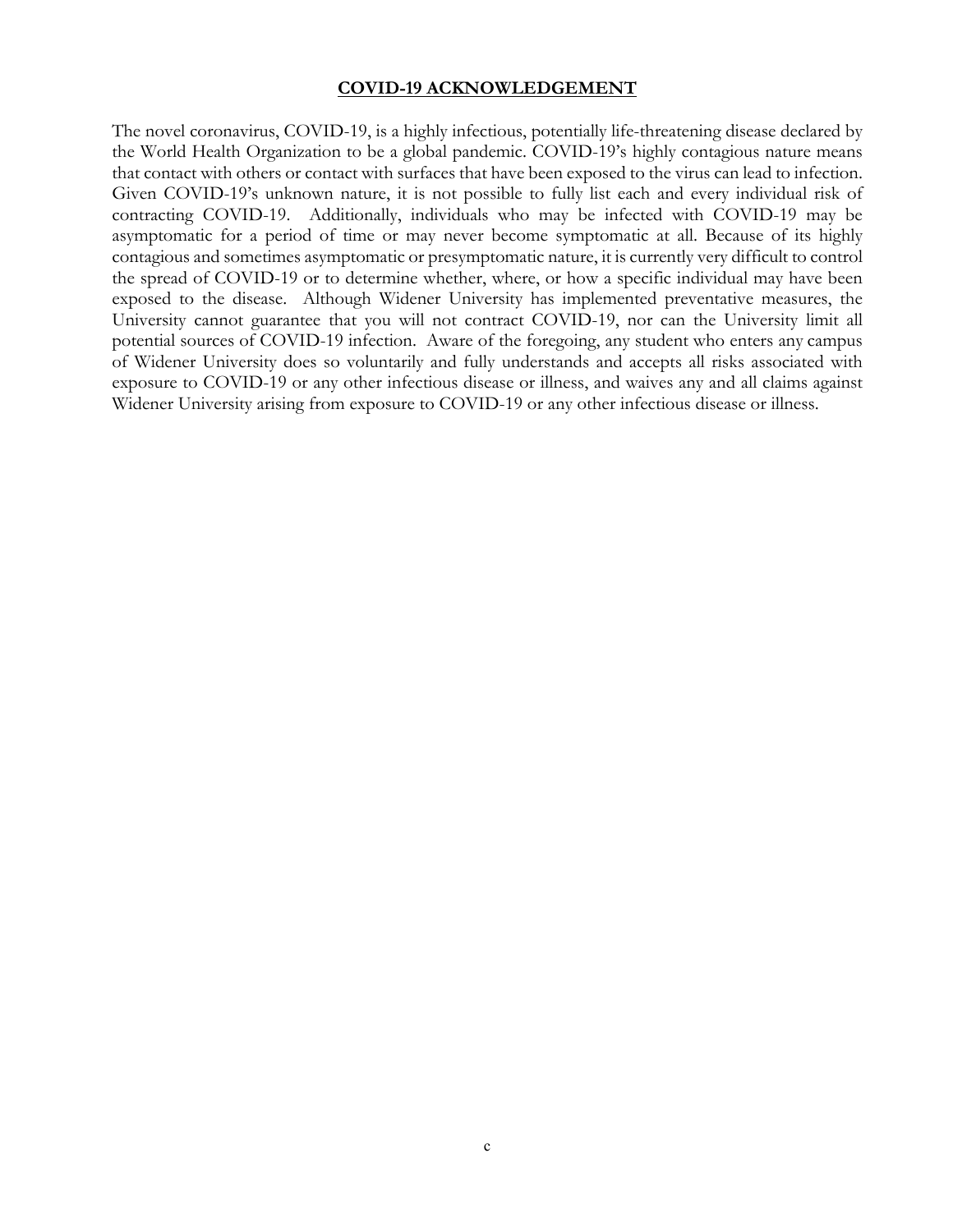# **Photo Notification**

Widener University and the Delaware Law School reserve the right to photograph and videotape students, faculty, staff, guests and visitors while on university property and at university-sponsored functions off our campuses. These images, video, and audio may be used on the Widener University and/or Delaware Law School website and associated sites such as Flickr, Facebook, Twitter and Instagram and for promotional purposes, including use in university and law school magazines, newsletters, press releases, booklets, brochures and other publications.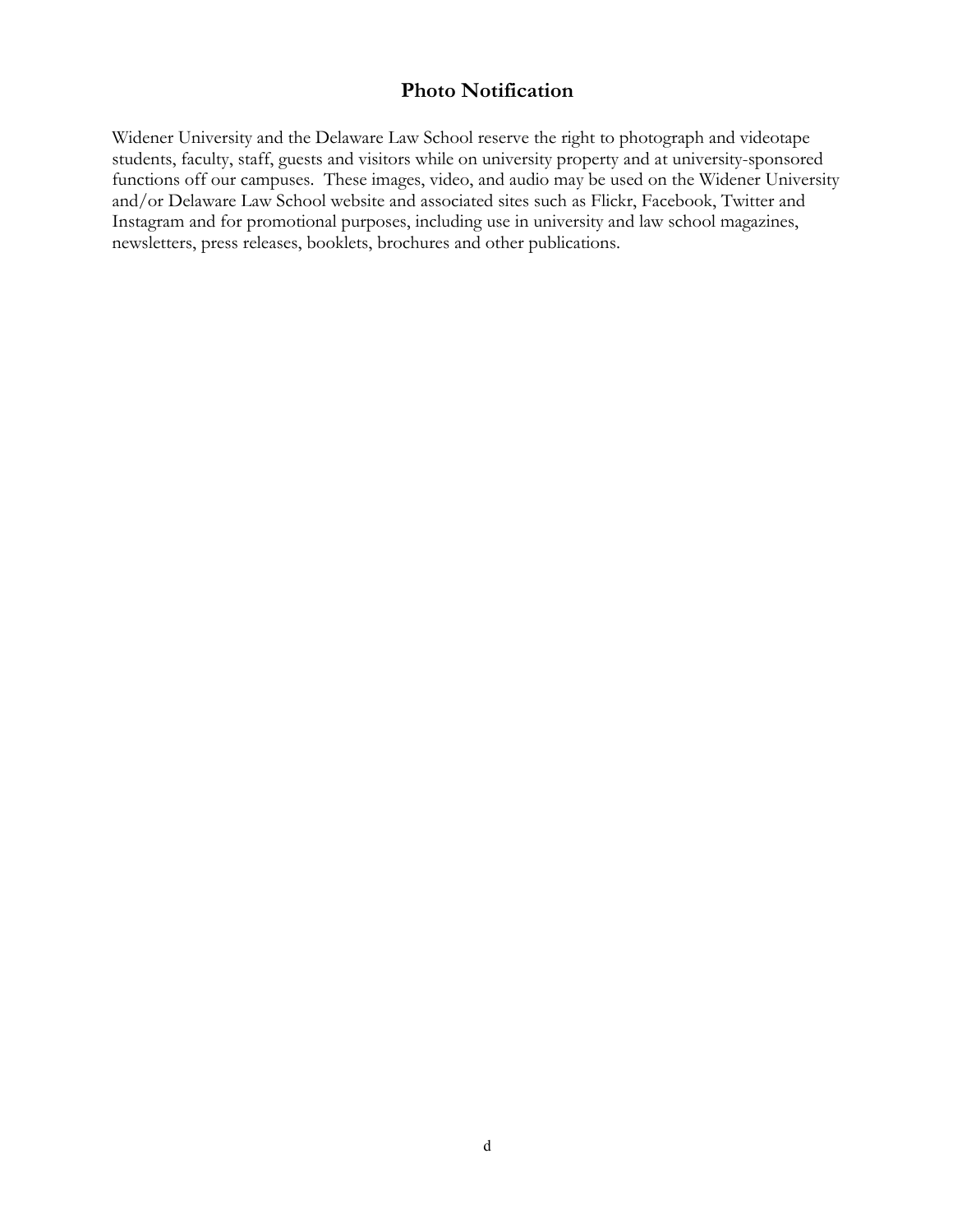# WIDENER UNIVERSITY **DELAWARE LAW SCHOOL**

# STUDENT HANDBOOK

# **TABLE OF CONTENTS**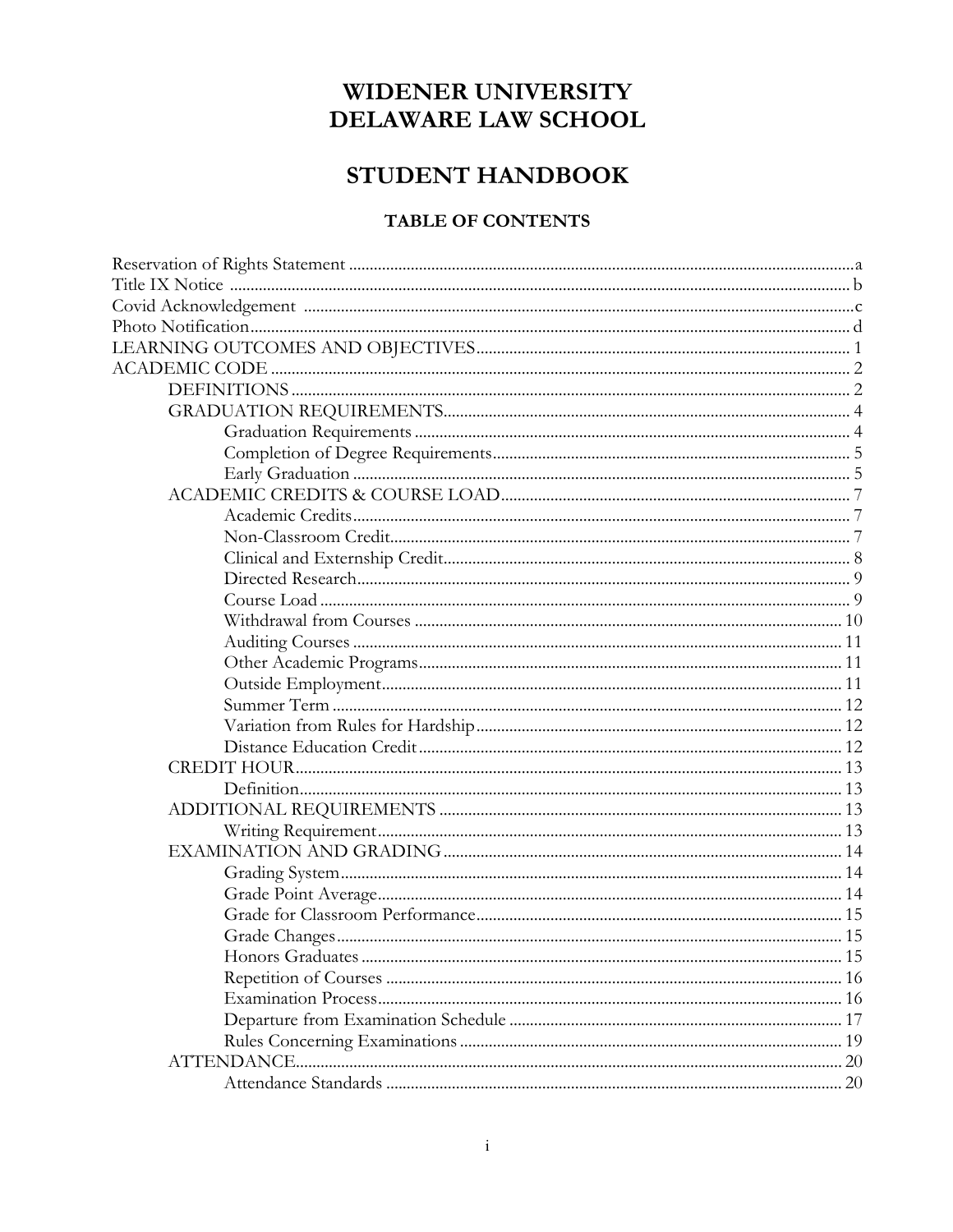| Deferred Completion of Seminar Papers, Course Papers and Directed Research Papers  31 |  |
|---------------------------------------------------------------------------------------|--|
|                                                                                       |  |
|                                                                                       |  |
|                                                                                       |  |
|                                                                                       |  |
|                                                                                       |  |
|                                                                                       |  |
|                                                                                       |  |
|                                                                                       |  |
|                                                                                       |  |
|                                                                                       |  |
|                                                                                       |  |
|                                                                                       |  |
|                                                                                       |  |
|                                                                                       |  |
|                                                                                       |  |
|                                                                                       |  |
|                                                                                       |  |
|                                                                                       |  |
|                                                                                       |  |
|                                                                                       |  |
|                                                                                       |  |
|                                                                                       |  |
|                                                                                       |  |
|                                                                                       |  |
|                                                                                       |  |
|                                                                                       |  |
|                                                                                       |  |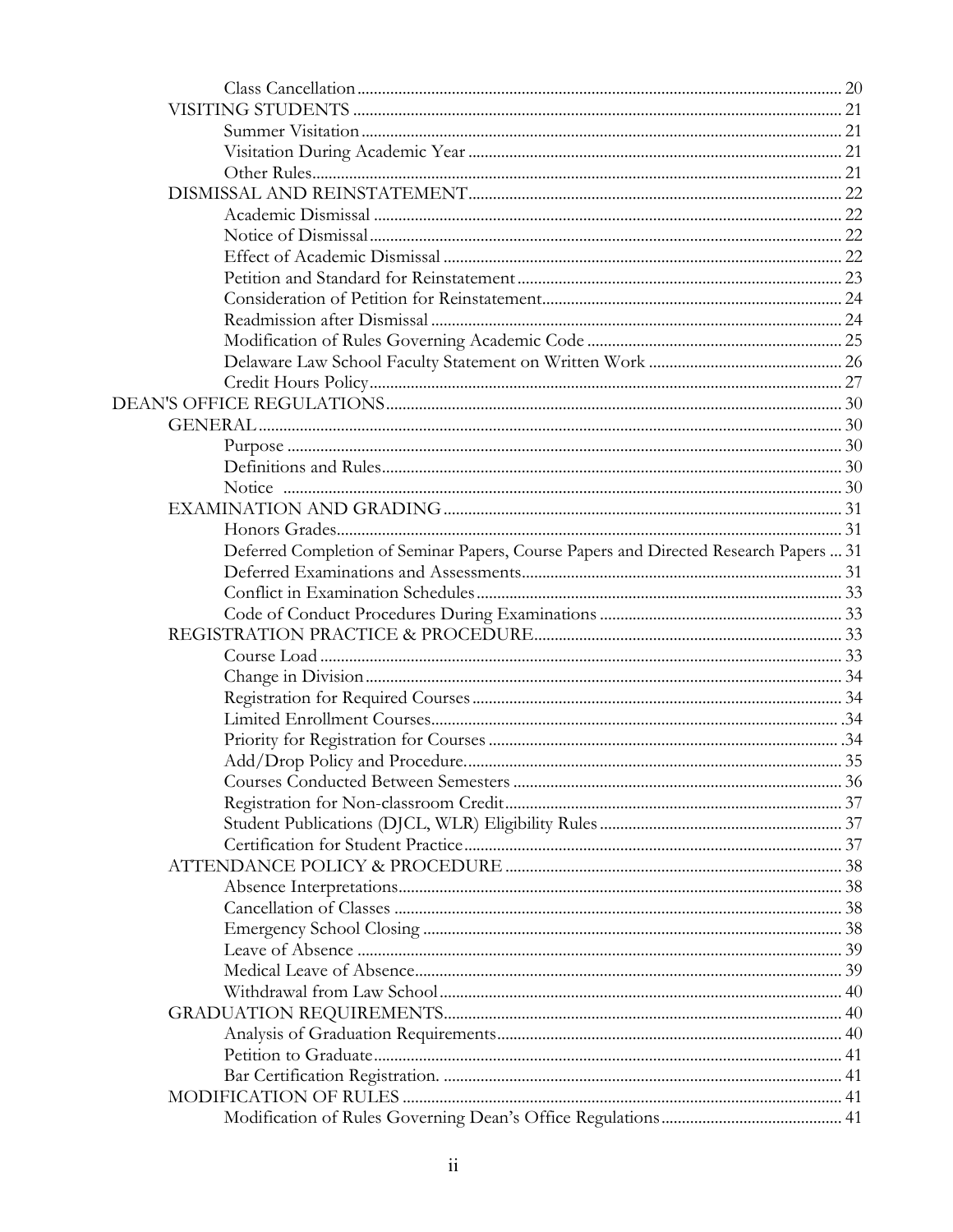| DELAWARE LAW SCHOOL FACULTY POLICY STATEMENT ON THE CURRICULUM  61         |  |
|----------------------------------------------------------------------------|--|
|                                                                            |  |
| Required Courses for Students Matriculating During or After Summer 2017 62 |  |
|                                                                            |  |
|                                                                            |  |
|                                                                            |  |
|                                                                            |  |
|                                                                            |  |
|                                                                            |  |
|                                                                            |  |
|                                                                            |  |
| POLICY PERTAINING TO THE CONFIDENTIALITY OF, ACCESS TO, AND DISCLOSURE     |  |
|                                                                            |  |
|                                                                            |  |
|                                                                            |  |
|                                                                            |  |
|                                                                            |  |
|                                                                            |  |
|                                                                            |  |
|                                                                            |  |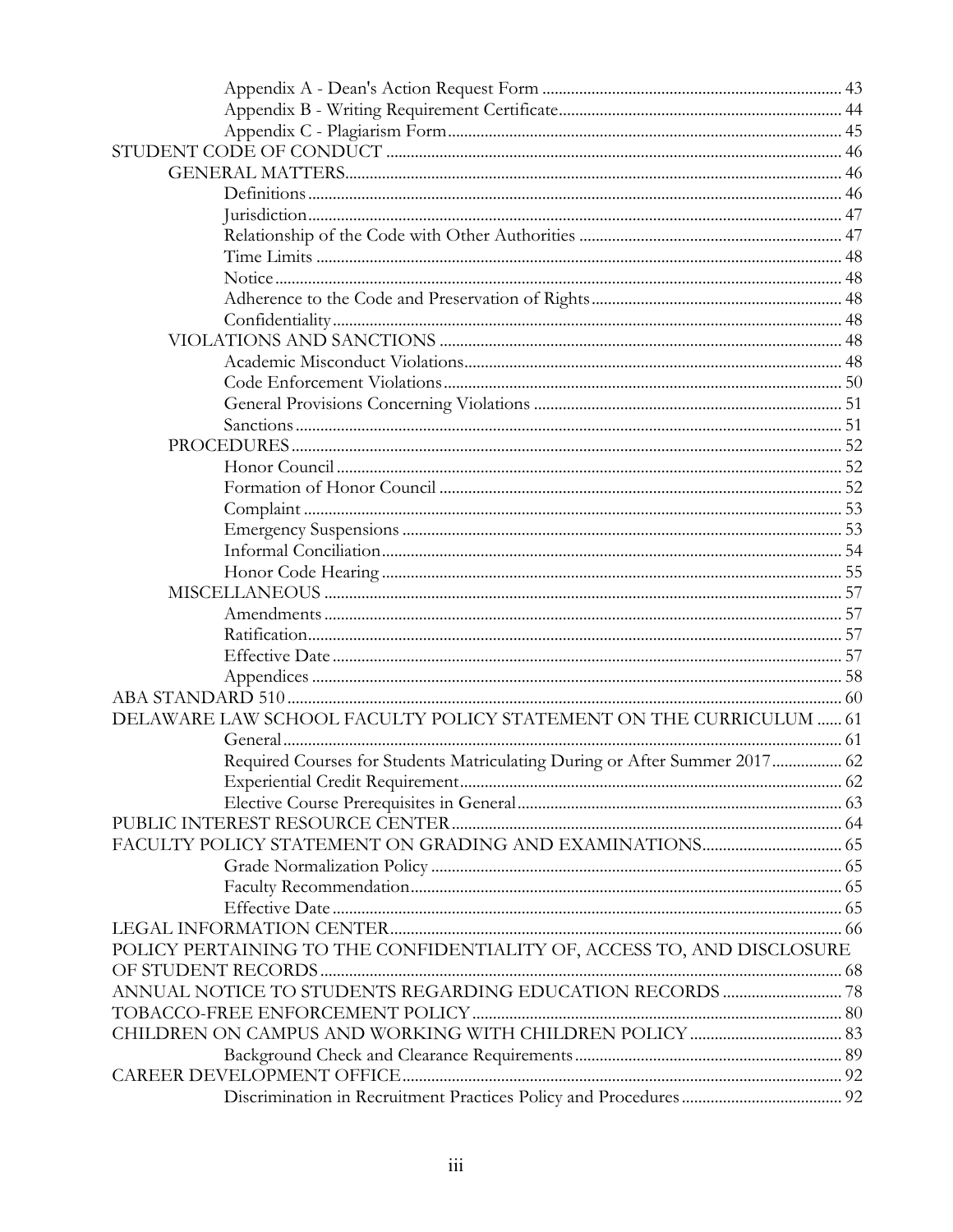| Widener University Delaware Law School Financial Aid Data Form  101 |  |
|---------------------------------------------------------------------|--|
|                                                                     |  |
|                                                                     |  |
|                                                                     |  |
|                                                                     |  |
|                                                                     |  |
|                                                                     |  |
|                                                                     |  |

# WIDENER UNIVERSITY EQUAL OPPORTUNITY, HARASSMENT, AND NONDISCRIMINATION POLICY:

# See Link available on the Office of Student Affairs Webpage:

https://delawarelaw.widener.edu/current-students/jd-academics/office-of-student-affairs/studenthandbook/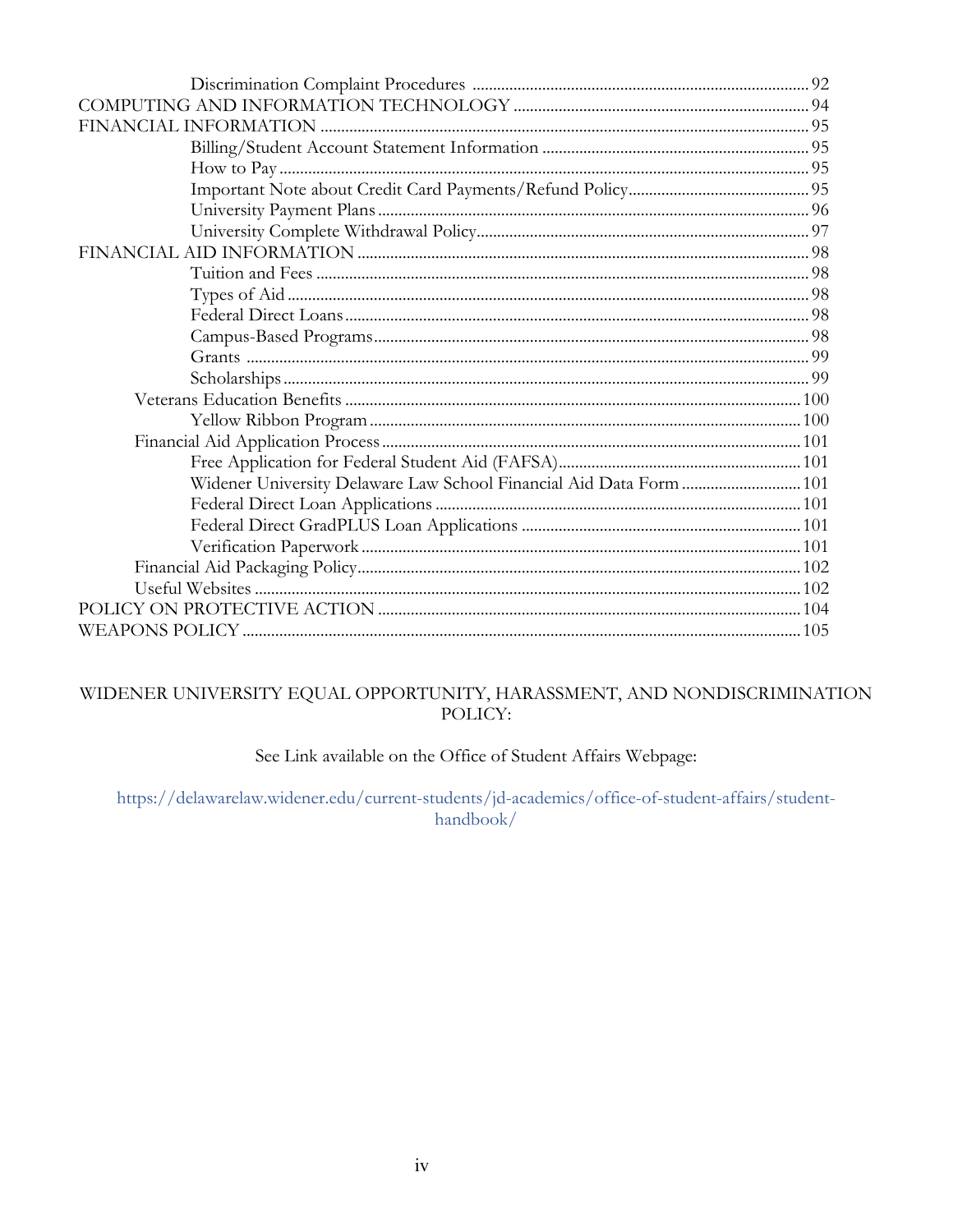# **DELAWARE LAW SCHOOL LEARNING OUTCOMES AND OBJECTIVES**

The Learning Outcomes and Performance Criteria shown below have been adopted by the faculty of the Delaware Law School.\* \*Learning Outcomes adopted at the May 18, 2017 Faculty Meeting. Performance Criteria adopted at the February 15, 2018 Faculty Meeting. **Knowledge and understanding of substantive and procedural law**

- Identifying, describing and interpreting the fundamental terms, rules, and principles (including variations) in given subject area
- Comparing and contrasting principles, cases, or arguments
- Demonstrating ability to identify and employ the processes through which legal disputes are resolved and legal rights and duties are established and enforced.

#### **Legal reasoning and analysis**

- Identifying legal issues raised by a particular set of facts
- Selecting and articulating the appropriate doctrinal or procedural framework/s to address legal issues
- Effectively applying the relevant doctrinal or procedural framework to facts
- Demonstrating ability to identify legal problems as they arise in a variety of factual contexts.

#### **Legal research**

- Mastering fundamental research tools
- Effectively and efficiently researching legal issues to find relevant primary and secondary authority
- Critically reading primary and secondary authority to ascertain and explain its relevance, meaning and weight

#### **Written and oral communication in the legal context**

- Listening actively to determine audience needs and the appropriate response (audience may be client, court, opposing counsel, witness, etc.)
- Employing appropriate methods of communication to the different stakeholders in the legal system.
- Speaking in a clear, concise, thoughtful, well-organized and professional manner appropriate to the audience and context
- Preparing legal documents such as letters, motions, and memoranda of law in a clear, concise, thoughtful, well-organized and professional manner appropriate to the audience and context
- Using standard legal citation format

#### **Problem-solving**

- Identifying all legal issues raised by a particular set of facts
- Applying principles of law to sets of facts
- Generating alternative solutions and strategies
- Developing a plan of action
- Considering practical implications, ethical issues, or other non-legal issues relevant to the problem
- Demonstrating self-learning skills

#### **Exercise of proper professional and ethical responsibilities to clients and civility in the legal profession.**

- Identifying ethical problems
- Knowing the appropriate and relevant ethical standards raised in a problem
- Articulating potential solutions to the problem
- Demonstrating ability to organize and manage time and meet professional deadlines.
- Demonstrating ability to work cooperatively with others in a professional setting.
- Utilizing self-regulated learning principles to develop an appropriate understanding of new areas of law.

#### **Lawyering skills including fact development, client counseling, drafting and analysis of common legal documents, and ability to work collaboratively with others.**

- Gathering facts relevant to legal issues
- Drafting legal documents that are clear, concise, and appropriate to the audience and context
- Practicing active and empathetic listening with clients
- Conducting effective negotiation, counseling, or court hearing
- Working effectively with colleagues on a legal matter
- Using effective briefing, note-taking, and drafting techniques
- Managing time
- Strategic planning to accomplish a goal
- Understanding the relationship between effective work habits and meeting professional responsibilities
- Engaging in self-reflection about the student's own learning process
- Learning from experience through self-critique
- Understanding the relationship between ongoing acquisition of information and skills and meeting professional responsibilities.
- Taking practical considerations into account such as time and financial constraints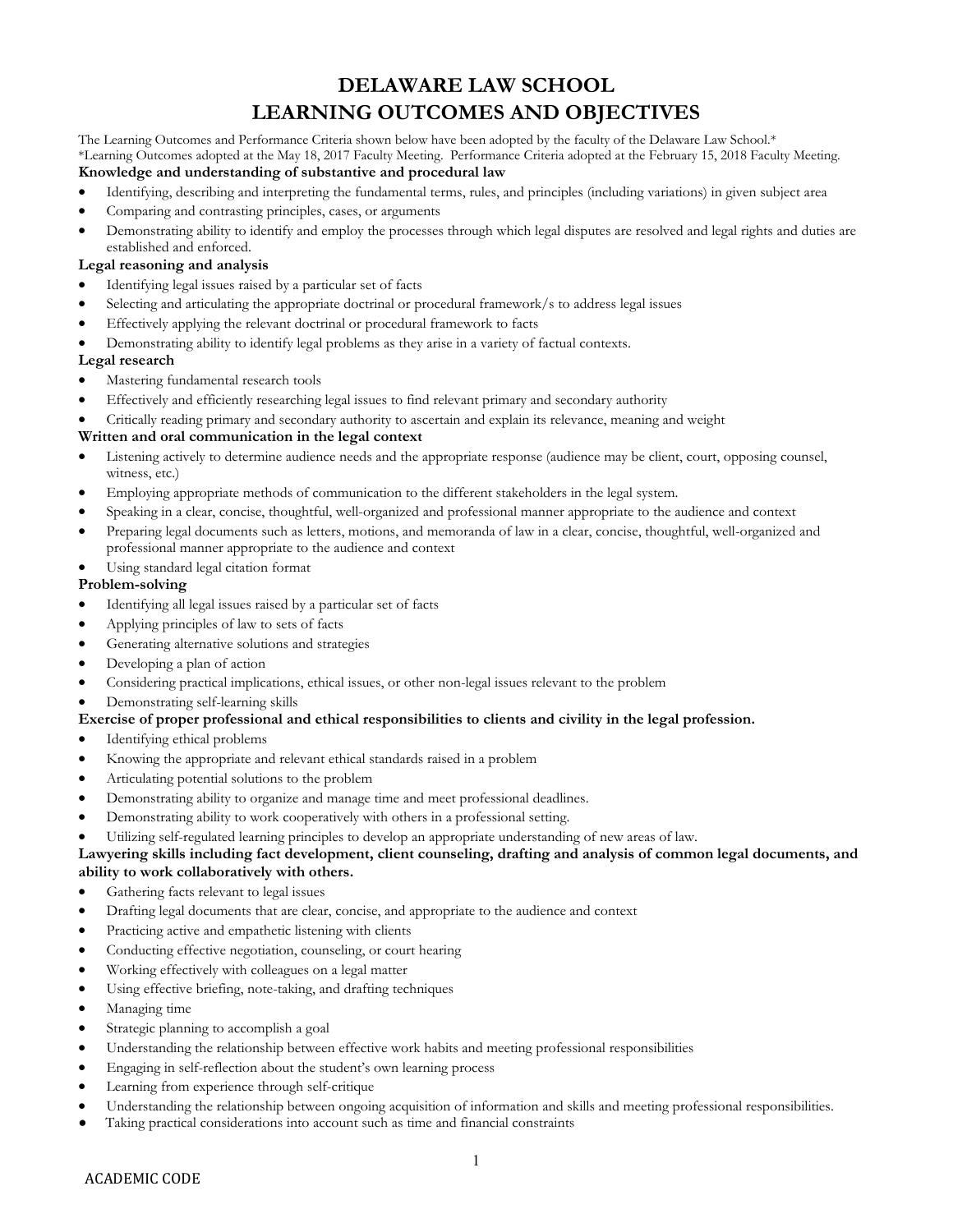# **ACADEMIC CODE OF WIDENER UNIVERSITY DELAWARE LAW SCHOOL**

# **PART ONE: DEFINITIONS AND EFFECTIVE DATE**

#### **Section 101. Definitions.**

The following definitions apply to this Academic Code:

(a) **Academic Year.** The academic year begins July 1 and runs through June 30. Students matriculating before Summer 2017 should refer to the relevant student handbook for curriculum requirements.

(b) **ADAA.** The Associate Dean for Academic Affairs.

(c) **Classroom Credit.** Credit earned for receipt of a passing grade in any course which meets on a regular basis in a classroom setting during the academic year.

(d) **Code.** The Academic Code of the Law School.

(e) **Dean.** The Dean of the Law School.

(f) **Directed Research Credit.** Credit earned for satisfactory completion of a research project which satisfies the requirements set forth in §305 of the Code.

(g) **Distance Education Credit.** Credit earned for receipt of a passing grade in any course in which students are separated from the faculty member or each other for more than one-third of the instruction, and the instruction involves the use of technology to support regular and substantive interaction among students and between the students and the faculty member, either synchronously or asynchronously. Courses providing distance education credit shall be so designated on the course schedule each semester.

(h) **Experiential Credit.** Credit earned for satisfactory participation in an in-house clinical program, an externship program, or an approved simulation course.

(i) **Extended Division Student.** Any student who is enrolled in fewer than twelve credit hours (excluding the first three semesters when students take up to twelve credit hours of coursework per semester) but more than seven credit hours of semester long course work. (Short courses lasting 2-7 days are not semester long courses.)

(j) **Law School.** Widener University Delaware Law School.

(k) **Live Client Course.** Credit earned in an in-house clinical program, an externship program, or a course designated as "other live-client."

(l) **Non-Classroom Credit.** Credit earned for satisfactory participation in an activity described in §302 of the Code.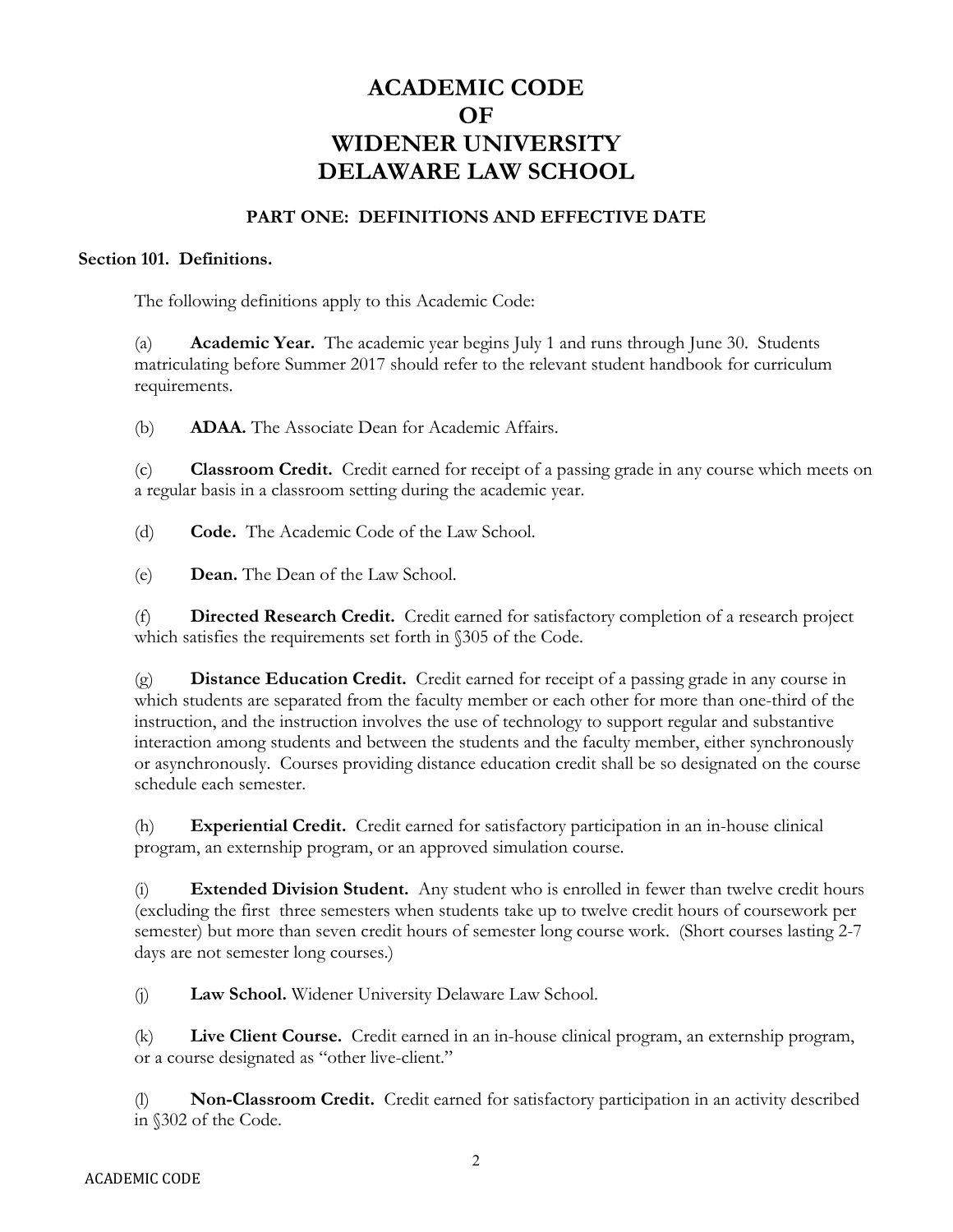(m) **Regular Division Student.** Any student who is enrolled in twelve or more credit hours of semester long course work. (Short courses lasting 2-7 days are not semester long courses.)

(n) **Simulation Course**. A simulation course provides substantial experience not involving an actual client that is reasonably similar to the experience of a lawyer advising or representing a client or engaging in other lawyering tasks in a set of facts and circumstances devised or adopted by a faculty member.

# **Section 102. Effective Date.**

The provisions of the Academic Code as amended are effective for all students matriculating on or after July 1, 2002, unless otherwise provided.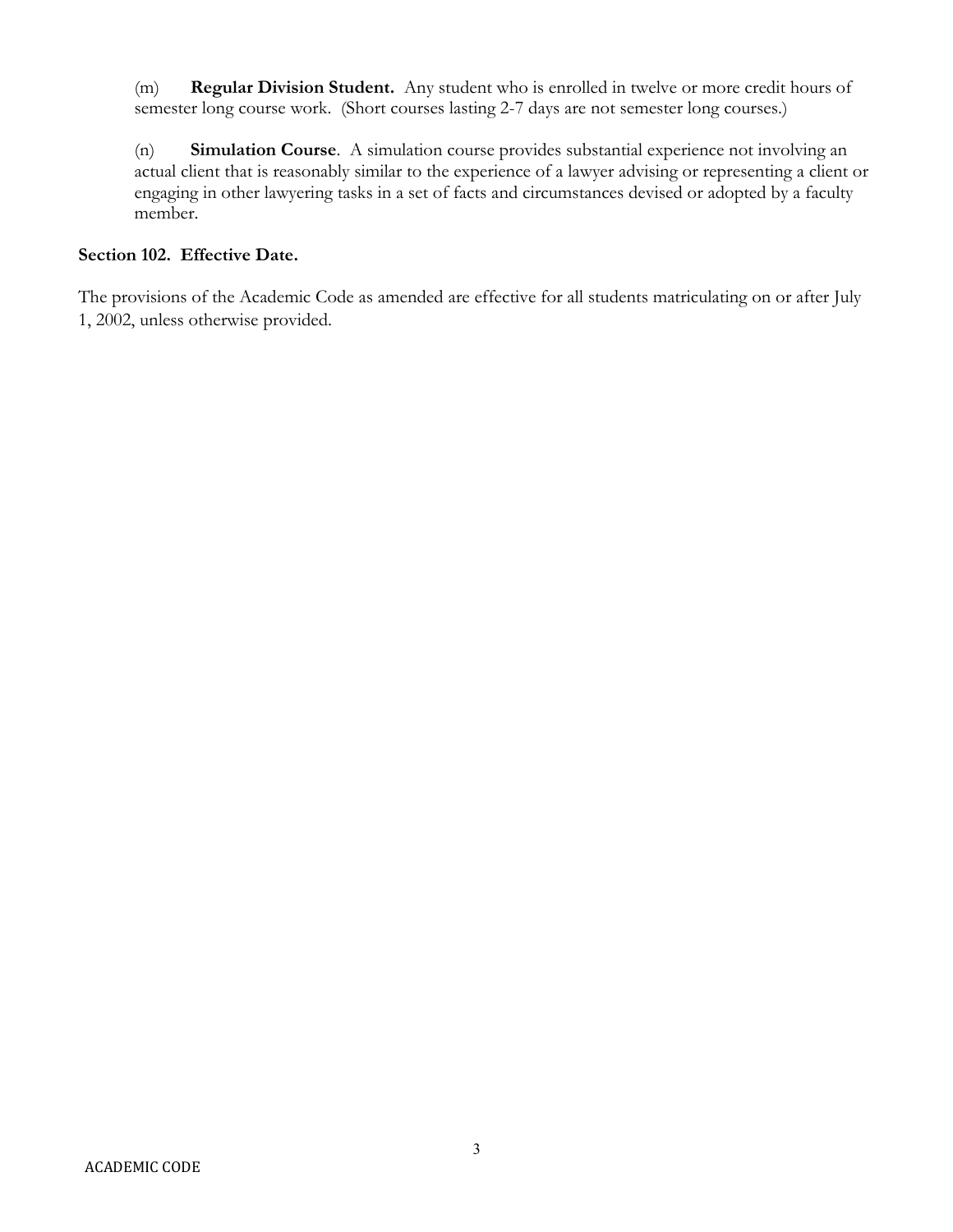# **PART TWO: GRADUATION REQUIREMENTS**

(See also §501 et seq. of the Dean's Office Regulations.)

#### **Section 201. Graduation Requirements.**

In order to graduate from the Law School, a student must satisfy the following requirements:

(a) **Academic Credits.** For students matriculating during or after the 2017 Summer term, a student must earn 90 academic credits, at least 56 of which must be earned while enrolled as a student at the Law School. For students matriculating before the 2017 Summer term, a student must earn 88 academic credits, at least 54 of which must be earned while enrolled as a student at the law school. See Part III, §301 et seq. of the Code for rules relating to academic credits and course load.

(b) **Cumulative Grade Point Average.** A student must complete law school studies with a cumulative grade point average of at least a 2.000 (as computed using the rules set forth in §602 of the Code).

(c) **Completion of All Required Courses.** A student must earn a passing grade in each required course. See §606(b) of the Code for rules relating to this requirement. (See also §§101 through 301 of the Faculty Policy Statement on the Curriculum for a description of required courses.)

(d) **Writing Requirement.** For students matriculating before the 2017 Summer term, each student must submit to the Registrar a Writing Requirement Certificate to establish the student's satisfactory completion of the Law School's Writing Requirement in accordance with §501 of the Code.

(e) **Experiential Credit Requirement.** For students matriculating during or after the 2017 Summer term, each student must earn at least twelve credits through courses designated as live client courses or simulation courses, such as clinics, externships and other experiential or skills courses. Students who matriculated prior to the 2017 Summer term must earn at least six such credits. [Note: due to the cancellation of ITAP in 2020, students graduating in December of 2020 or May of 2021 need only take 9 credits to fulfill their experiential credit requirement.] (See also §301 of the Faculty Policy Statement on the Curriculum.)

(f) **Character and Fitness.** Students have a continuing duty to update the information they provided in response to the character and fitness section of the Law School application to reflect any changes since law school matriculation.

(g) **Petition to Graduate.** Every student must apply for graduation by completing the online Petition to Graduate and its accompanying form not later than September 30 for December graduates, or October 30 for May graduates. When a petition to graduate is received, the Registrar will audit the student's academic records for compliance with the graduation requirements set forth in §201 of the Academic Code. If the student has satisfied these requirements, the student's name will be submitted to the Law School faculty for approval.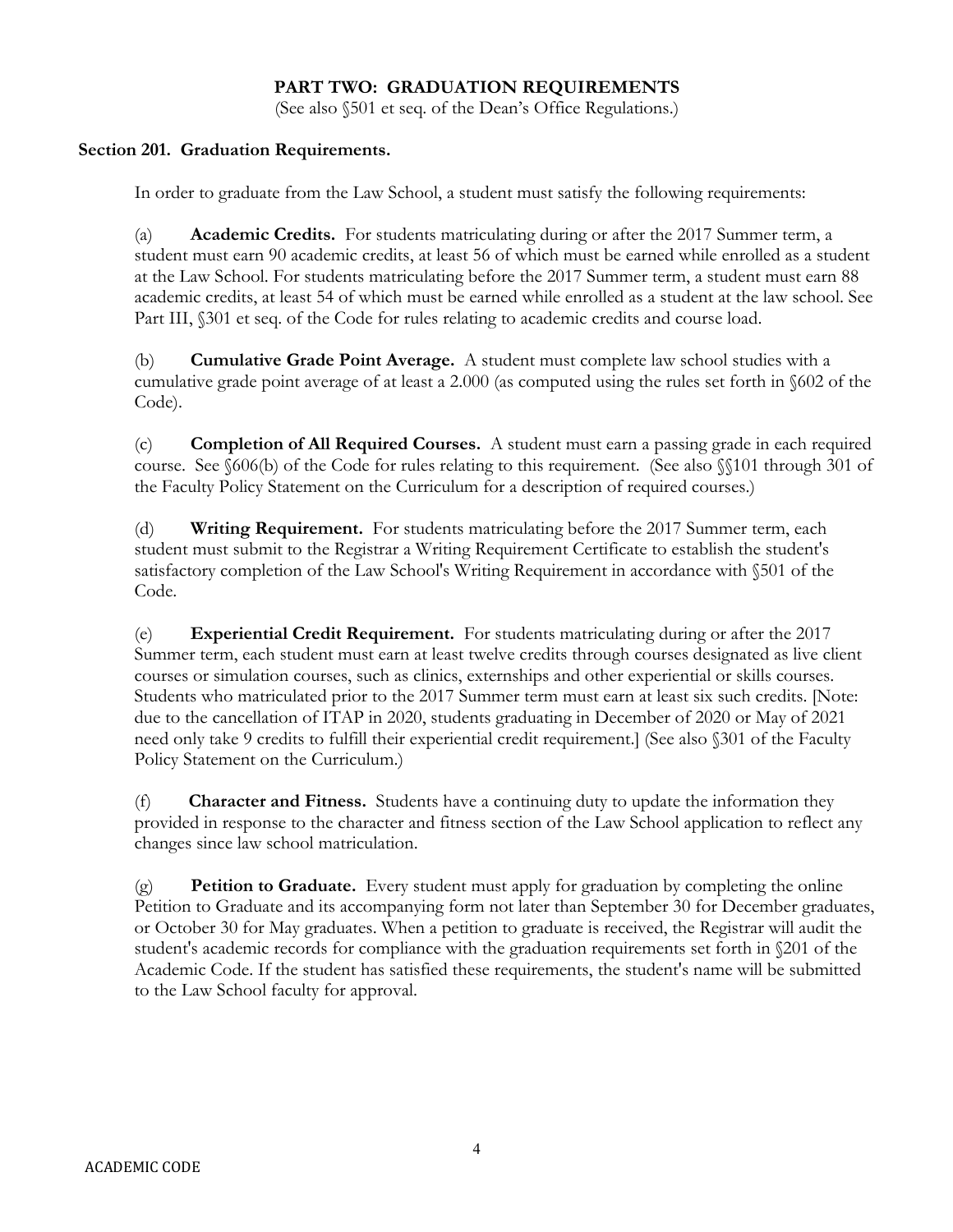# **Section 202. Completion of Degree Requirements.**

# (a) **General Rule.**

All students must complete all degree requirements within 84 months of matriculation.

(b) **Matriculation.** For purposes of this section, matriculation shall mean the date on which a student first begins legal studies at any law school accredited by the American Bar Association, not including a Trial Admissions Program.

# **Section 203. Early Graduation.**

In order to graduate one semester ahead of schedule, a student who did not participate in the Summer Advantage Program should configure the following credit schedule.

| <b>RD STUDENT</b> | <b>ACADEMIC CREDITS</b> |
|-------------------|-------------------------|
| First Year        | 32                      |
| Summer            | 6                       |
| Second Year       | At least 31             |
| Summer            | 6                       |
| Third Year Fall   | 15 credits              |
| <b>TOTAL</b>      | 90*                     |

| <b>ED STUDENT</b> | <b>ACADEMIC CREDITS</b> |
|-------------------|-------------------------|
| First Year        | 24                      |
| Summer            | 6                       |
| Second Year       | At least 20             |
| Summer            | $4 - 6$                 |
| Third Year        | At least 20             |
| Summer            | $4 - 6$                 |
| Fourth Year Fall  | 11                      |
| <b>TOTAL</b>      | $90*$                   |

\*Students matriculating before Summer 2017 must earn 88 credits to graduate.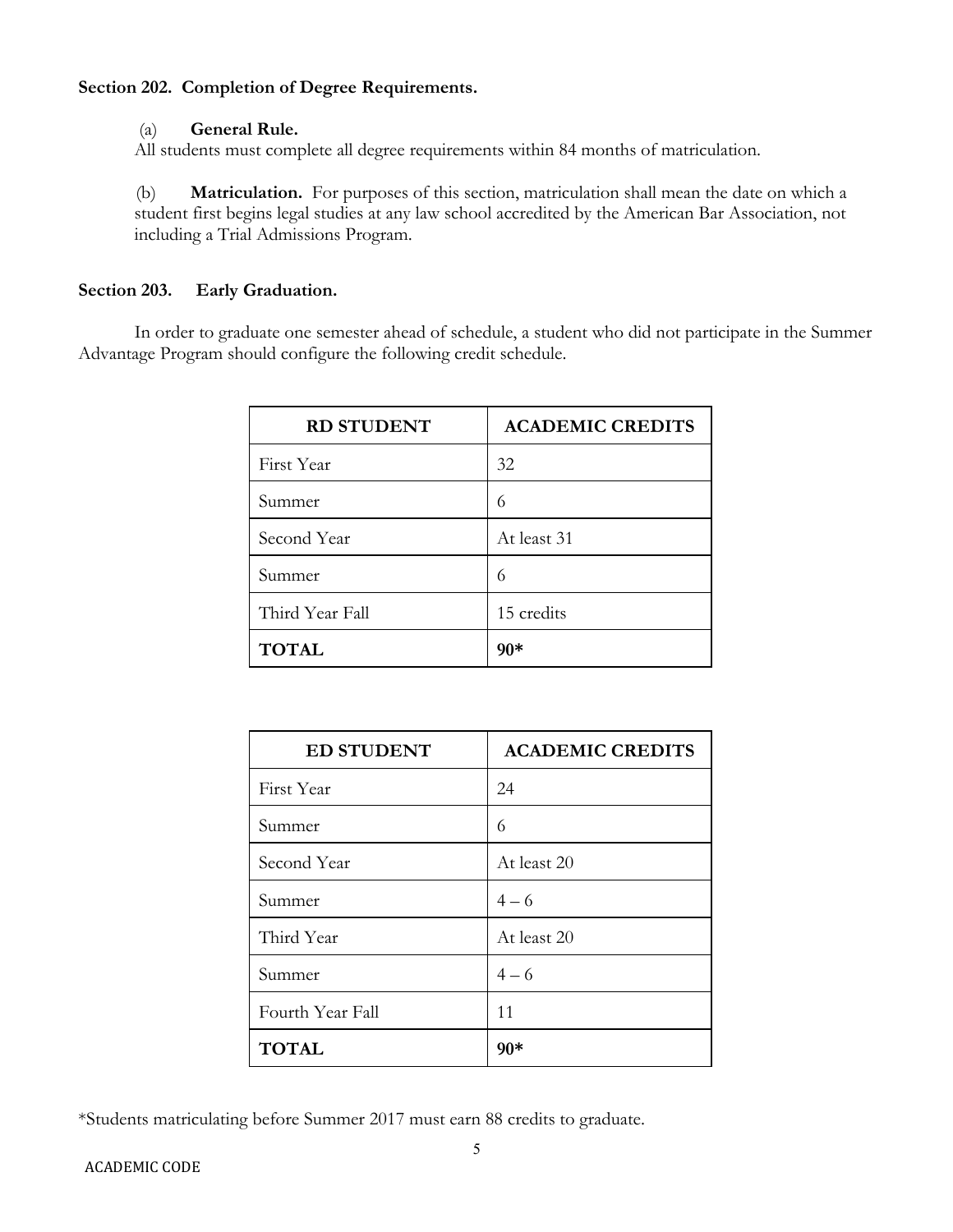Students who participated in the Summer Advantage Program wishing to graduate one semester ahead of schedule have somewhat more flexibility and could configure the following credit schedule:

| <b>RD STUDENT</b> | <b>ACADEMIC CREDITS</b>     |  |  |
|-------------------|-----------------------------|--|--|
| First Year        | 35 (3 Summer/32 Fall/Spring |  |  |
| Summer            | 6                           |  |  |
| Second Year       | At least 31                 |  |  |
| Summer            | 3                           |  |  |
| Third Year Fall   | 15 credits                  |  |  |
| <b>TOTAL</b>      | 90*                         |  |  |

RD Student with Summer Advantage Program

ED Student with Summer Advantage Program

| <b>ED STUDENT</b>      | <b>ACADEMIC CREDITS</b> |
|------------------------|-------------------------|
| Summer Advantage       | 3                       |
| First Year Fall/Spring | 24                      |
| Summer                 | $4 - 6$                 |
| Second Year            | 21 or 22                |
| Summer                 | $4 - 6$                 |
| Third Year             | 21 or 22                |
| Summer                 | $4 - 6$                 |
| Fourth Year Fall       | $8 - 11$                |
| <b>TOTAL</b>           | 90*                     |

Students considering early graduation should consult with the Office of Student Affairs as early as possible to ensure the feasibility of proposed plan.

\*Students matriculating before Summer 2017 must earn 88 credits to graduate.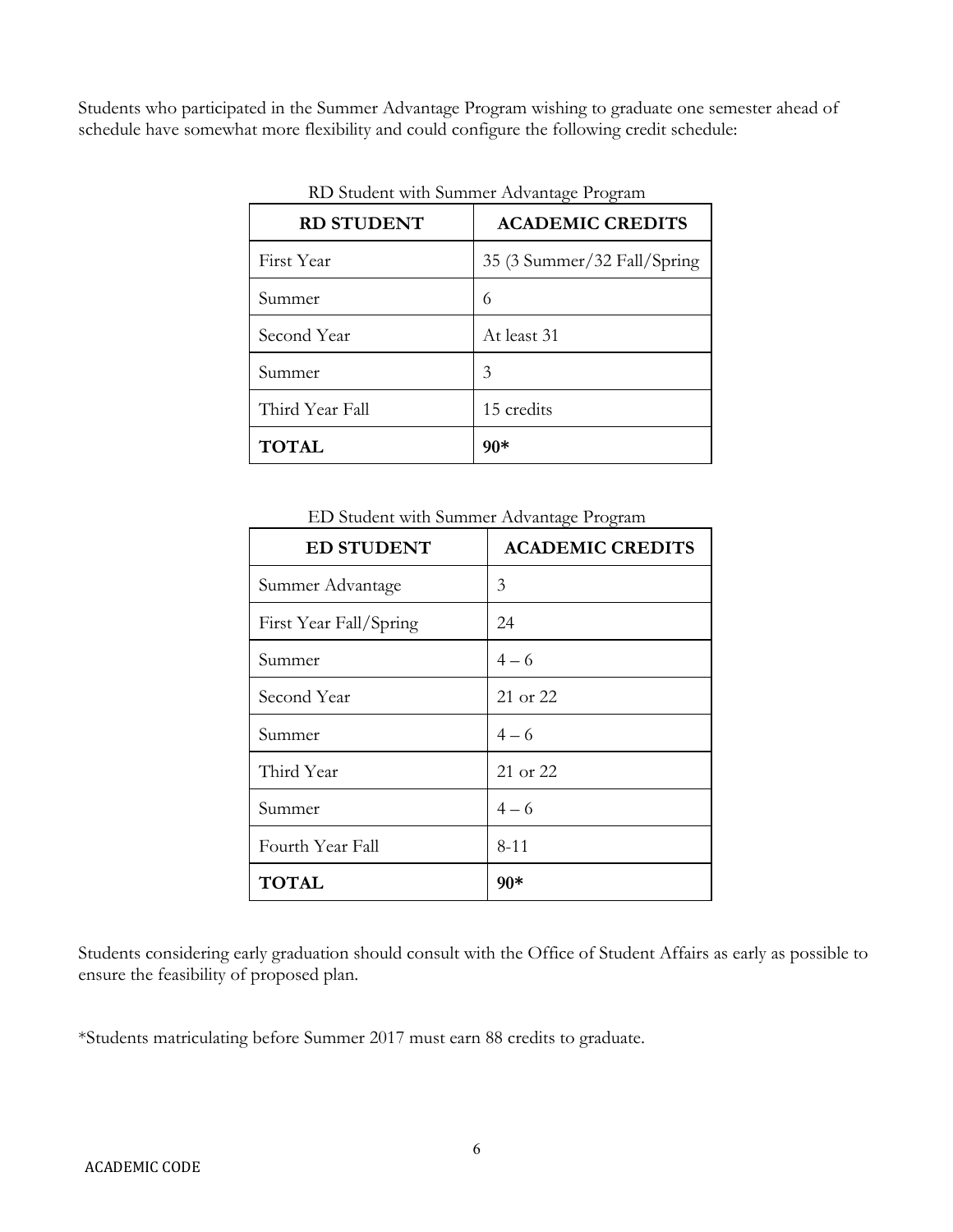# **PART THREE: ACADEMIC CREDITS & COURSE LOAD**

(See also §§301 through 310 of the Dean's Office Regulations.)

#### **Section 301. Academic Credits.**

(a) **General Rule.** A student may satisfy the academic credit graduation requirement described in §201(a) of the Code by earning classroom credits, non-classroom credits, clinical, experiential, and directed research credits.

(b) **Limitations.** Academic credit earned under §301(a) is subject to the following limitations:

(1) **Course Load Limitation.** Registration for courses for which academic credit is available is subject to course load limitations imposed by §305 of the Code.

(2) **Non-Classroom Credit.** No student may earn more than eight non-classroom credits. (See also §302 of the Code.)

(3) **Clinical and Externship Credit.** No student may earn more than a combined total of twelve clinical and externship credits. (See also §303 of the Code.)

(4) **Directed Research Credit**. In general, no student may earn more than two directed research credits. A student may earn up to an additional two directed research credits with approval of the Office of Student Affairs. The Office of Student Affairs may grant a request for this additional directed research credit upon approval of a supervising faculty member and a showing of good cause. The decision of the Office of Student Affairs is not appealable. (See also §304 of the Code.)

(5) **Distance Education Credit.** No student may earn more than fifteen credits toward their JD degree in distance education courses. (See also §§ 312 of the Code.) Additionally, a student may not earn a distance education credit until having completed 28 credits of coursework. [Note: these mandates have been temporarily suspended by the ABA for students who are required to take courses online due to Covid.]

#### **Section 302. Non-Classroom Credit.**

(a) **General Rule.** Eligible students may earn non-classroom credit for satisfactory participation in the following activities:

(1) **Law Review.** A member of the *Delaware Journal of Corporate Law,* or the *Widener Law Review* may earn up to seven academic credits for satisfactory participation in the work of the Law Review. A staff member may earn one credit for each semester of service. A staff member may earn one credit for the satisfactory completion of a student note or article. An editorial board member may earn two credits for each semester of service. In order to qualify for credit, a student must register for the credits for the semester in which credit will be earned or in the semester immediately following the semester in which credit is earned.

(2) **Moot Court Honor Society.** A member of the Moot Court Honor Society may earn up to seven academic credits for satisfactory participation in the work of the Moot Court Honor Society. A staff member may earn one credit for each semester of service in which the member is not earning credit for competing in a Moot Court interscholastic competition. An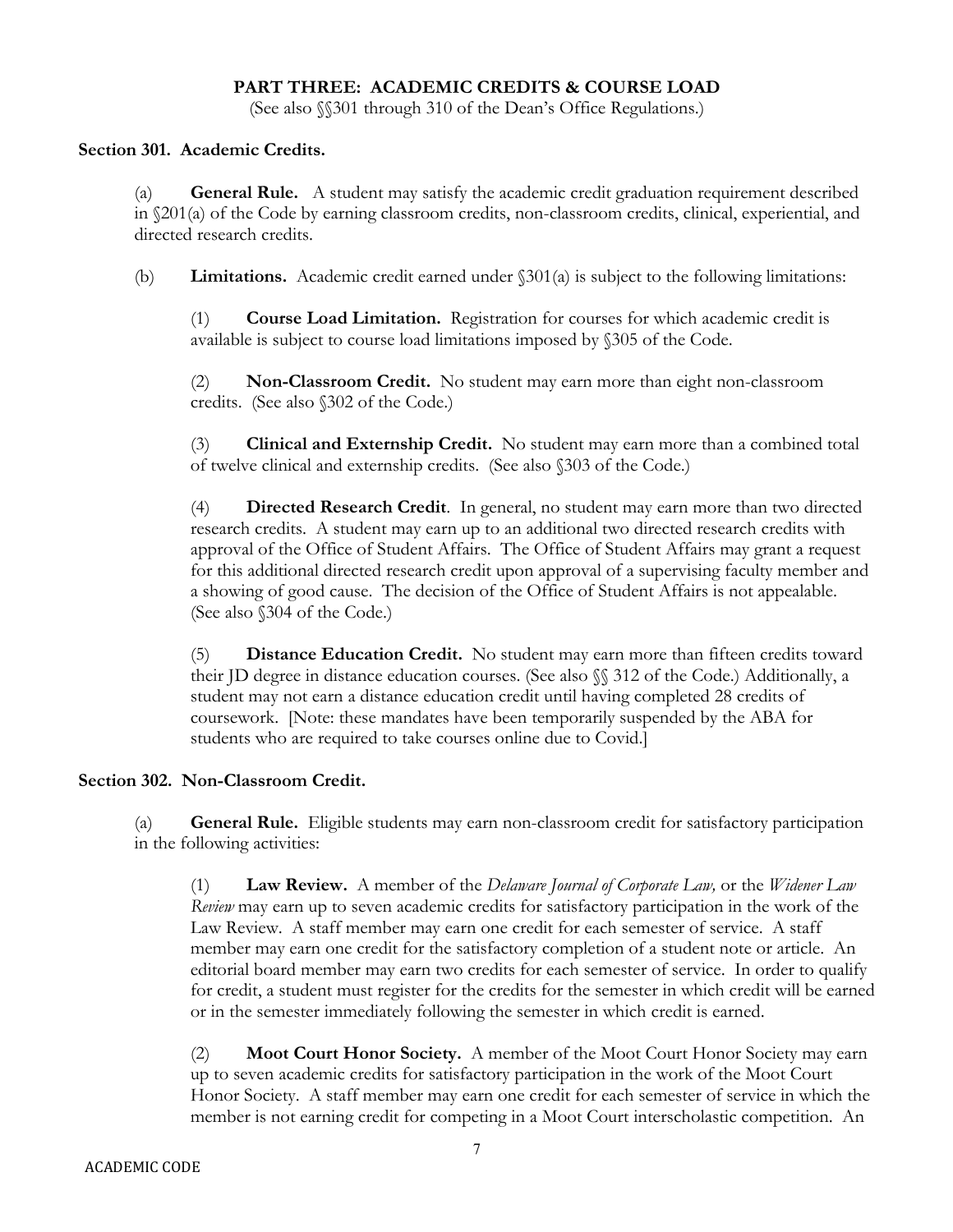executive board member may earn two credits for each semester of service in which the member is not earning credit for competing in a Moot Court interscholastic competition. A member may earn up to two credits for each semester in which the member satisfactorily competes in a Moot Court interscholastic competition, subject to the credit limitations in §301 of the Code. In order to qualify for credit, a student must register for the credits for the semester in which credit will be earned or in the semester immediately following the semester in which credit is earned.

(3) **Interscholastic Competitions.** A student may earn up to four academic credits for satisfactory participation in interscholastic competitions. A student may earn up to two academic credits for satisfactory participation in a single approved interscholastic competition, and no more than two credits in a semester for participating in such competitions. In order to qualify for credit, a student must register for credit in the semester in which credit will be earned or in the semester immediately following the semester in which credit is earned.

(4) **Transactional Law Honor Society.** A student may earn one credit up to seven academic credits for satisfactory participation in the work of the Transactional Law Honor Society. A student may earn two credits for each semester of service.

(b) **Grading of Non-Classroom Credit.** Non-classroom credit is graded on a pass-fail basis only.

(c) **Eligible Students.** Any student whose cumulative grade point average is less than 2.500 may not register for non-classroom credit. Nothing in this section shall prevent student organizations from requiring a grade point average equal to or higher than 2.500 for membership or participation in its programs.

# **Section 303. Clinical and Externship Credit.**

(a) **Credit Limitations for Clinics and Externships.** No student may earn more than a combined total of twelve clinical and externship credits.

(1) **Clinical Program.** No student may receive more than six academic credits per semester for participating in a clinical program.

(2) **Externship Program.** A student must devote at least five hours per week in an externship program to justify each academic credit.

(b) **Eligibility for Clinical and Externship Programs.** A student may enroll in a clinical or externship program only after successful completion of the course in Professional Responsibility and the other prerequisite courses listed in the Faculty Policy Statement on the Curriculum for the clinical or externship program in question. Successful completion means that the student has earned a grade of at least 2.0 in that course. Additionally, each clinical and externship program requires an overall minimum grade point average as part of the eligibility requirements. Check with the clinic or externship director for more information.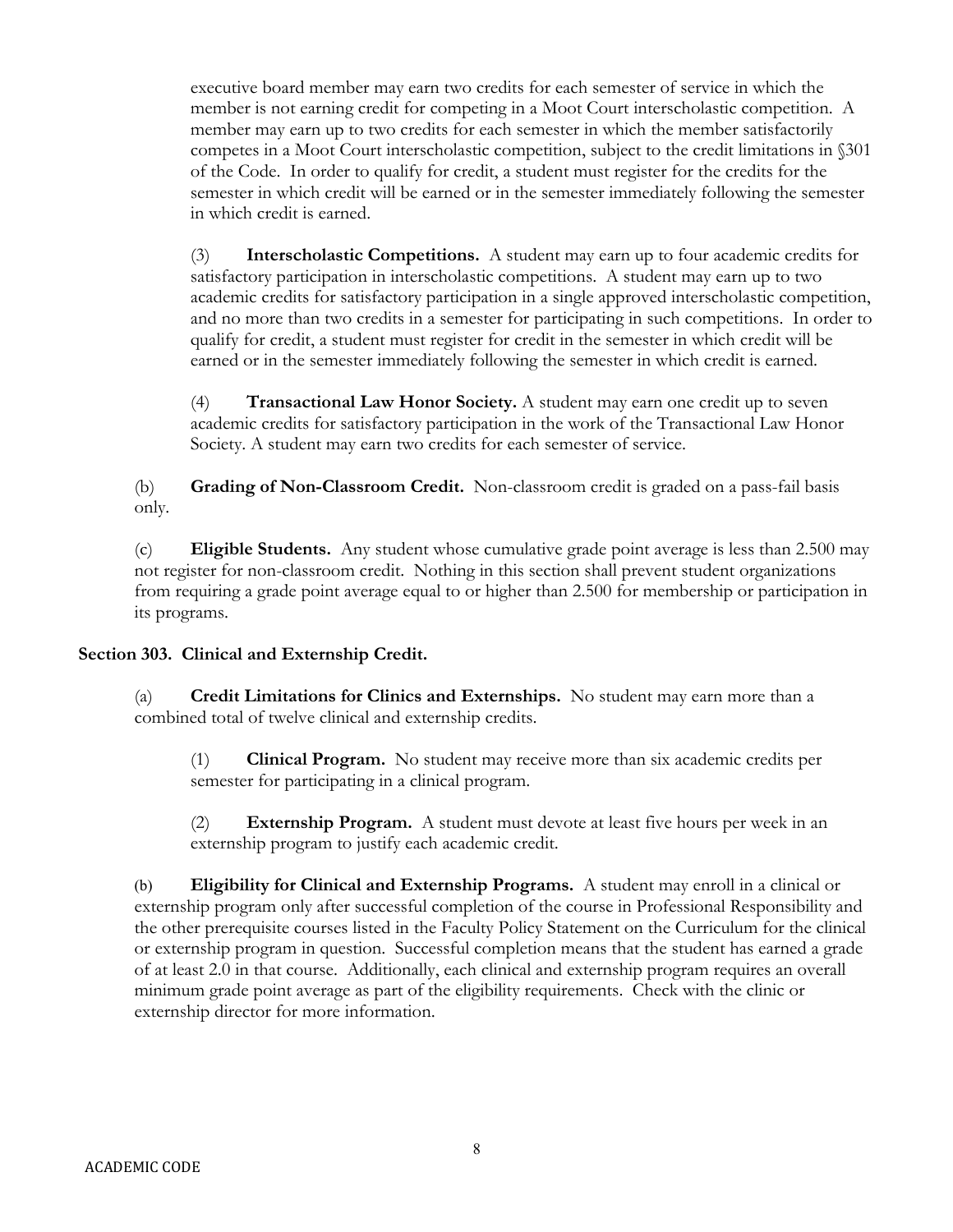# **Section 304. Directed Research.**

(a) **General Rule.** Directed research credits may be earned only by the submission of suitable written work (paper, memorandum or brief) by the student to the supervising faculty member.

b) **Standards Applicable to Directed Research Projects.** Directed research credits shall be awarded by the supervising faculty member in relation to the amount of work performed by the student. One directed research credit shall be granted for approximately four hours of work performed by the student each week during the semester. The student and supervising faculty member must agree in advance on the number of credits to be earned for any semester. See §202 of the Dean's Office Regulations for limitation on deferred completion of papers.

(c) **Limitation on Credits Earned.** A student may earn no more than two directed research credits. See §301(b)(4) of the Academic Code.

(d) **Eligibility.** A student whose cumulative grade point average is less than 2.500 may not register for directed research.

(e) **Supervising Faculty Member.** Only a full-time faculty member may serve as a supervising faculty member under this section.

(f) **Restriction on "Recycling."** No student may earn directed research credit for a paper which substantially relies on research or writing previously or concurrently performed by the student for any other purpose, including but not limited to work submitted in satisfaction of the requirements of the *Delaware Journal of Corporate Law, Widener Law Review*, Moot Court Honor Society or an interscholastic competition.

# **Section 305. Course Load.**

(a) **Regular Division Student.** The normal academic course load for a Regular Division Student (as defined in §101(g)) is 12 to 16 credit hours per semester (24 to 32 credit hours per year). Student status is fixed as of the first day of the third week of classes.

(b) **Extended Division Student.** The normal academic course load for an Extended Division Student (as defined in  $(101(i))$  is 8 to 11 credit hours per semester (16 to 22 credit hours per year), with the exception of the first three semesters, when students earn up to 12 credits per semester.. Student status is fixed as of the first day of the third week of classes.

(c) **Part Time Schedule Students.** Students may register for fewer than 8 credits only after completion of the first year, and only with the permission of the Office of Student Affairs. Permission to register for part-time status will granted only in extraordinary circumstances. Permission must be obtained each semester a student wishes to be on a part-time schedule. Student status is fixed as of the first day of the third week of classes.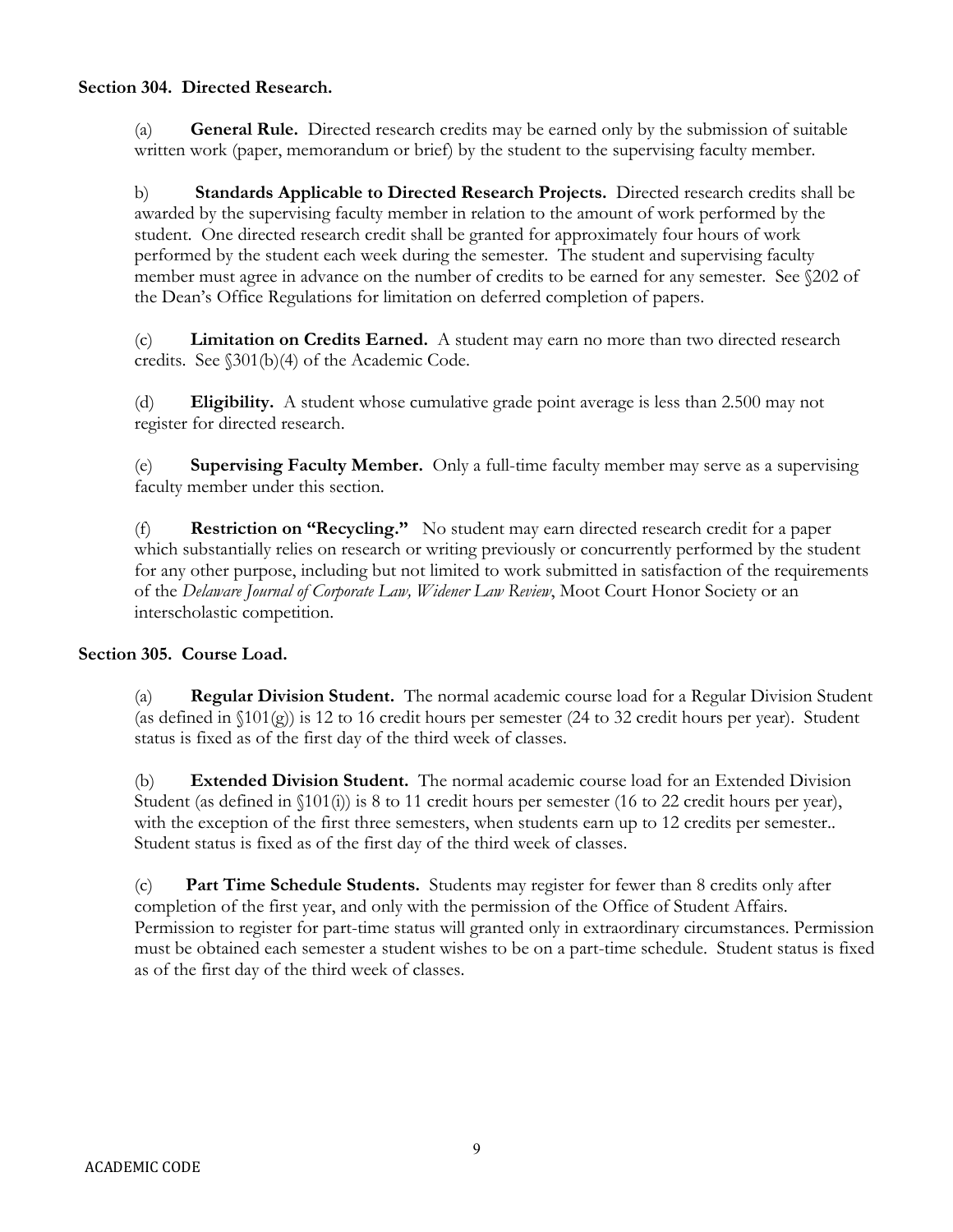# (d) **Variations from Normal Course Load.**

(1) **Regular Division Student.** A Regular Division Student must obtain permission from the Office of Student Affairs before registering for more than 16 credit hours of semester long course work or fewer than 12 credit hours in any semester. A one credit overload may be sought via a Dean's Action Request. See  $(301(b)$  of the Dean's Office Regulations for additional requirements.

(2) **Extended Division Student.** An Extended Division Student must obtain permission from the Office of Student Affairs to register for fewer than 8 credit hours in any semester. An Extended Division Student is not permitted to enroll in more than 11 credit hours of semester long course work except for the first three semesters. A one credit overload may be sought via a Dean's Action Request. Such a request will be approved for, at most, one semester.

(3) **Part Time Student.** An Extended Division Student may, only with the permission of the Office of Student Affairs, petition to register for fewer than eight (8) credits, after the first year, on the Part-Time Plan. A Part-Time Student in the extended division is defined as a student taking from 4 to 7 credits per semester. Permission will be granted only in extraordinary circumstances. Permission must be obtained each semester a student wishes to be a Part-Time student. Student status is fixed as of the first day of the third week of classes.

# **Section 306. Withdrawal from Courses.**

(a) **Required Course.** The Office of Student Affairs may grant a written request filed by a student to withdraw from a required course. Permission to withdraw from a required course will be granted only in cases of exceptional hardship to a student caused by circumstances beyond the student's control. The decision of the Office of Student Affairs is not appealable.

(b) **Elective Course.** A student may withdraw from an elective course at any time during the first six weeks of the semester (or the first two weeks of the summer term) by filing a notice of withdrawal with the Registrar. A student may withdraw from an elective course after this period and before the day prior to the first day of final examinations for the semester only with the approval of the Office of Student Affairs. The decision of the Office of Student Affairs is not appealable.

(c) **ITAP.** A student may withdraw from ITAP, or any other course with a condensed class schedule, only up until the date specified by the Registrar's Office. Withdrawal after that date will result in a forfeiture of tuition paid for the class.

(d) **Report of W for Dropped Course.** The Registrar shall record a "W" for any course dropped by a student after the end of the Add/Drop period, or after the date specified for dropping ITAP, or any other course with a condensed class schedule.

(e) **Forfeiture of Tuition for Withdrawal From Class After Add/Drop.** Tuition paid or payable with respect to any class from which a student withdraws after Add/Drop shall be forfeited in full. A student who adds a course as a replacement for the course from which the student withdraws shall be responsible for payment of additional tuition for the course added.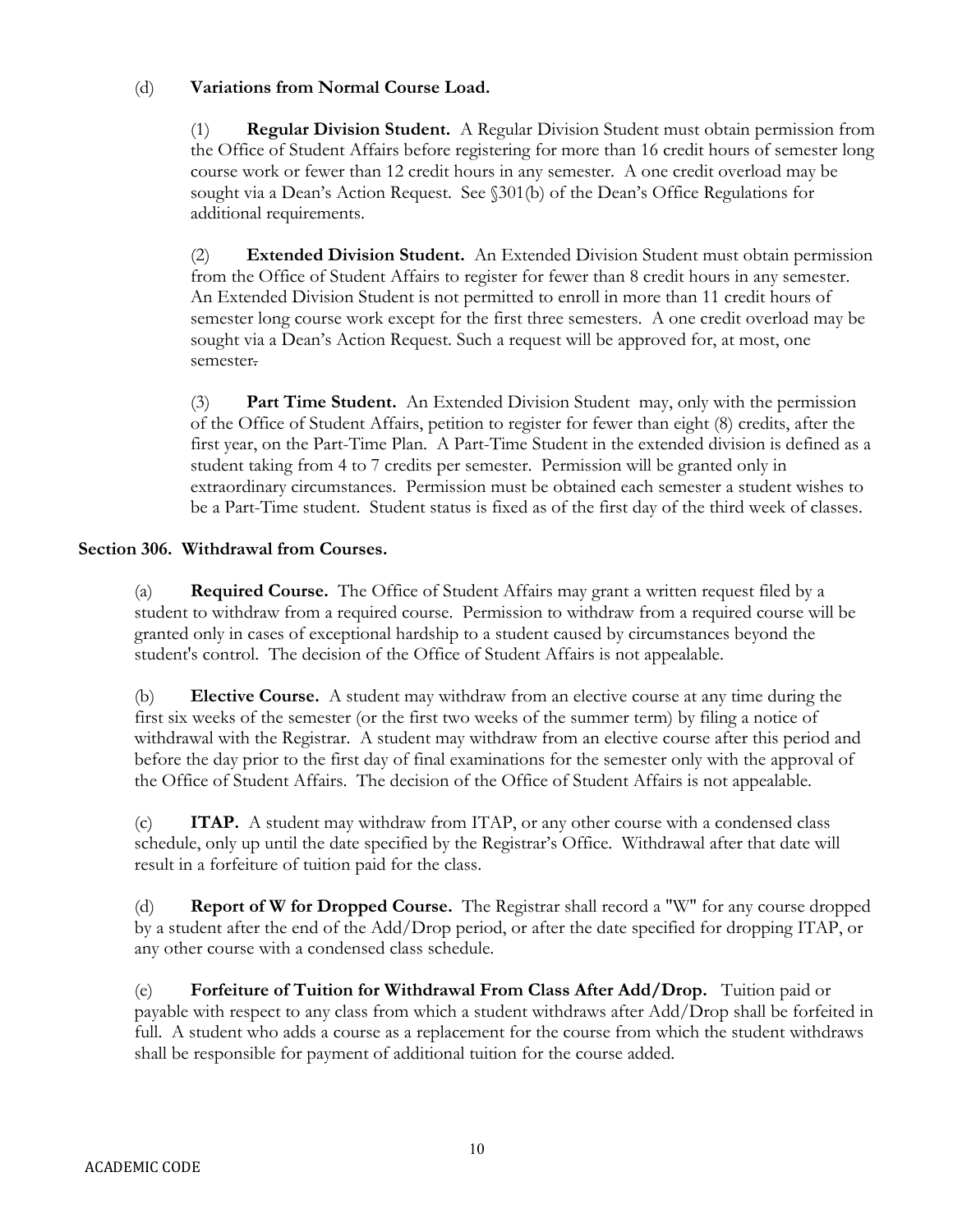# **Section 307. Auditing Courses.**

(a) **Registration.** Prior to the end of Add/Drop, a student may register to audit an elective course with permission from the instructor if the Registrar certifies that space is available. If auditing the course would result in an overload, permission must be obtained from the Office of Student Affairs. If approved, all audit credits will be charged on a per credit basis. The Office of Student Affairs may grant a written request for a change from credit to audit enrollment at any time after Add/Drop and within six weeks of the beginning of the semester (or within two weeks of the beginning of the summer term).

(b) **Other Rules.** A grade of "AU" (Audit) will be awarded to each student who audits a course. An auditing student who fails to comply with the attendance requirements set forth in §701 of the Code will be treated as having withdrawn from the course after Add/Drop under §306(d) of the Code. A student shall not receive academic credit for auditing a course.

# **Section 308. Other Academic Programs.**

(a) **General Rule.** A student shall not enroll in another academic program or a joint degree program without the consent of the Office of Student Affairs.

# (b) **Joint Degree Programs.**

(1) **Juris Doctor/Master of Business Administration Program.** Any student desiring to enroll in the Widener University Joint Juris Doctor/Masters of Business Administration program after matriculating must have completed the first year of law school with a GPA of at least 2.700. Students must submit a separate application to the joint degree program. Joint degree applications are available from the Faculty Advisor for the program. Students in the joint degree program must maintain all minimum GPA requirements applicable to law students generally. In the event of withdrawal from the Program, students may retain no more than six (6) upper level Business Administration credits towards the J.D. degree.

(2) **Juris Doctor/Masters in Public Health.** Any student desiring to participate in the Joint Program for Law and Public Health leading to a Juris Doctor degree awarded by Widener University and Master of Public Health degree awarded by Thomas Jefferson University's Jefferson College of Graduate Studies must submit admission applications separately to the Law School and the Jefferson College of Graduate Studies.

(3) **Other Joint Degree Programs.** Any student desiring to enroll in any other joint degree program authorized by the faculty of the Law School must follow rules similar to those set forth in §30 8(b)(1) above.

(c) **Other Programs.** No student may visit another law school or enroll in any other academic program without first obtaining written approval from the Office of Student Affairs. For rules dealing with visitation at other law schools, see Part VIII, §801 et seq. of the Code.

# **Section 309. Outside Employment.**

(a) **General Rule.** Regular Division students are urged not to engage in outside employment during their first year of law school. Regular Division Students may not exceed twenty hours of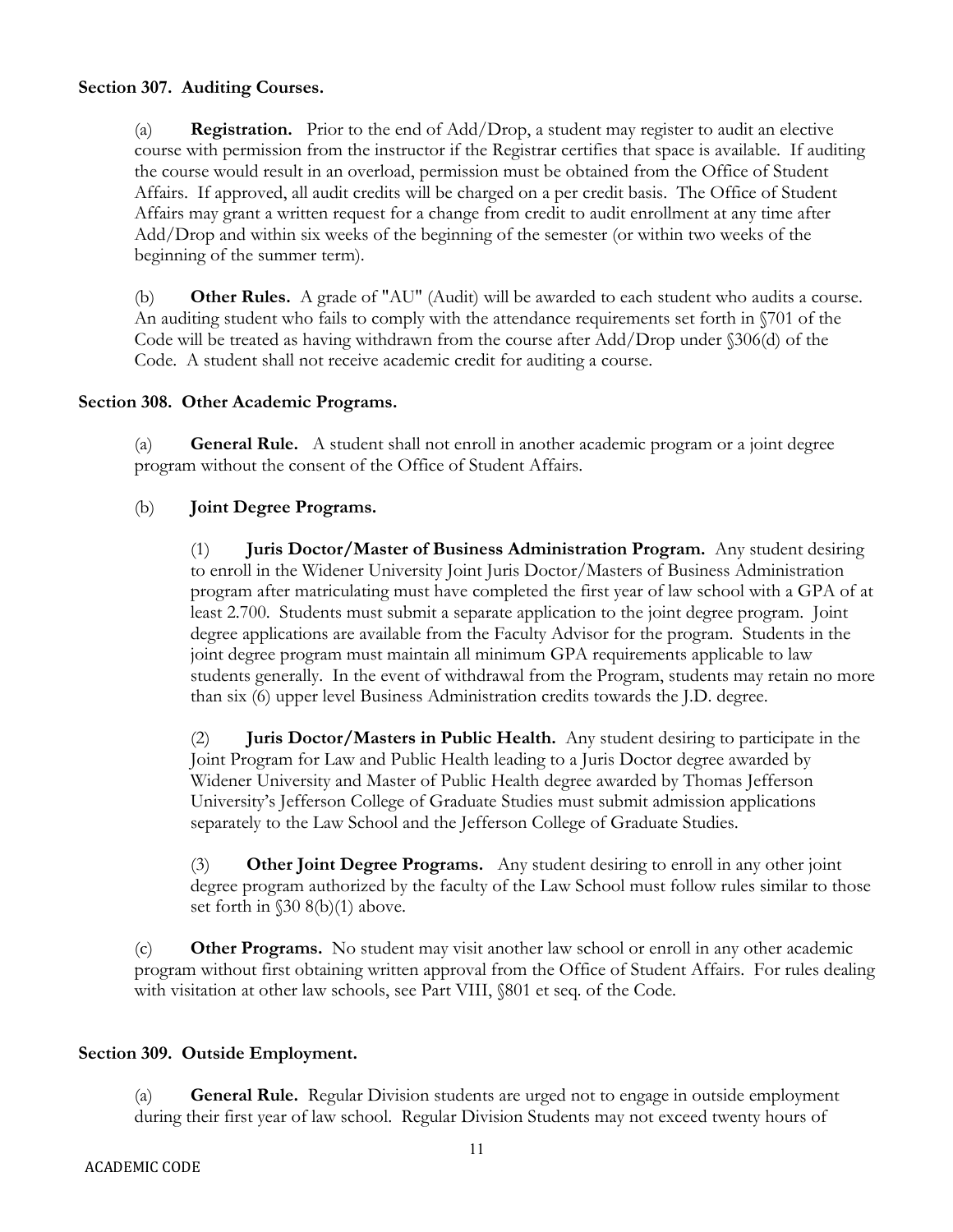outside employment per week during the academic year, and are advised not to exceed fifteen hours of outside employment per week.

(b) **Violation of Restriction on Outside Employment.** Any Regular Division student whose outside employment exceeds twenty hours per week during a semester shall transfer to the extended division. The course load of such student shall be reduced in order to comply with the requirements of §305(b) of the Code. This reduction in course load shall be treated as a withdrawal from courses under §306 of the Code.

(c) **Compliance.** Each Regular Division student shall complete and deliver to the Registrar a written statement in support of the student's compliance with the requirements of subsection (a) of this section, each semester.

# **Section 310. Summer Term**

The normal academic course load for any student enrolled during the summer term is 3 to 6 credit hours. A student is not permitted to register for more than 6 credit hours, except when registering for ITAP, without obtaining written permission from the Office of Student Affairs. A one (1) credit overload may be approved by the Office of Student Affairs. The decision of the Office of Student Affairs is not appealable.

# **Section 311. Variation from Rules for Hardship.**

(a) **Petition for Variance.** A student may petition the Office of Student Affairs in writing for a variance from the rules set forth in sections 305, 306, 307, 308, and 310 on grounds of substantial hardship or exceptional merit. The petition shall conform substantially to Official Form One (reproduced in Appendix A of the Dean's Office Regulations).

(b) **Decision by Office of Student Affairs.** The Office of Student Affairs shall review all petitions filed pursuant to §311(a) of the Code and, after considering relevant evidence offered by the student in support of the petition, shall either grant or deny the request for relief. The Office of Student Affairs shall have absolute discretion to grant or deny the petition. Any variance granted shall be consistent with the terms of American Bar Association Standards. The decision of the Office of Student Affairs is not appealable.

# **Section 312. Distance Education Credit.**

(a) **General Rule**. No student may earn more than fifteen credits toward their JD degree in distance education courses.

(b) **Eligibility for Enrollment in Distance Education Courses.** A student may enroll in a distance education course only after successful completion of 28 credits toward the JD degree.

These mandates have been temporarily suspended by the ABA for students who are required to take courses online due to Covid.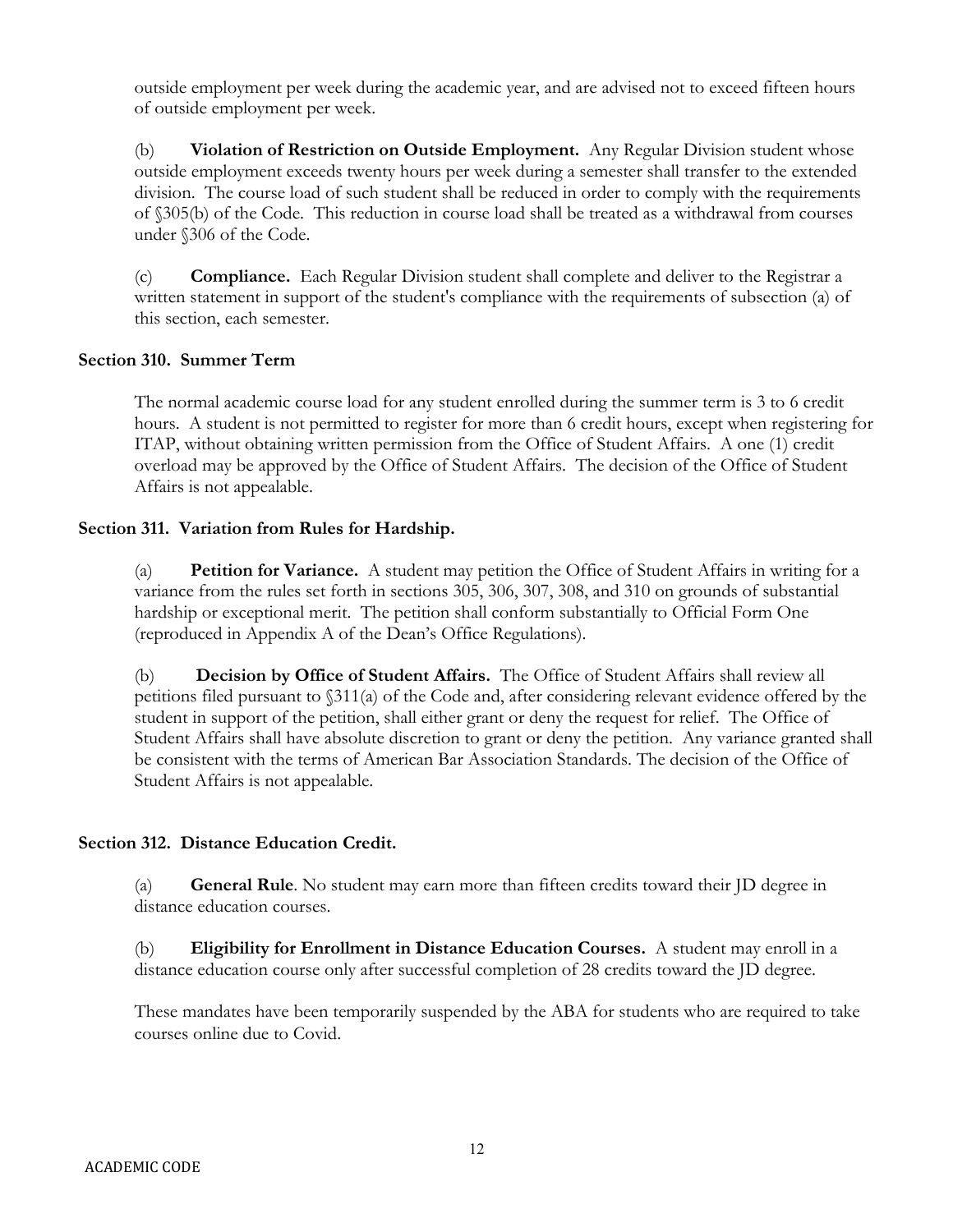# **PART FOUR: CREDIT HOUR**

# **Section 401. Definition.**

(a) A "credit hour" is an amount of work that reasonably approximates: (1) not less than one hour of classroom or direct faculty instruction and two hours of out of class student work per week for fifteen weeks (including one week for final exams) or the equivalent amount of work over a different amount of time; or (2) at least an equivalent amount of work for other academic activities, including simulation courses, directed research, field placements (externships), clinical, co-curricular, and other academic work leading to the award of credit hours.

For each credit hour awarded, 42.5 hours of total time for the students is expected and required.

The full policy is set forth in the Delaware Law School Credit Hour Policy attached to the Academic Code as **Appendix B**.

(b) **Completion of Credit Hour.** A credit hour attributable to any course which was passed with a grade of "D" or better (or a "Pass" in a course graded on a pass/fail basis) shall be treated as completed for purposes of §401 of the Code.

# **PART FIVE: ADDITIONAL REQUIREMENTS**

# **Section 501. Writing Requirement.**

(1) In order to graduate, a student matriculating before Summer 2017 must demonstrate substantial achievement in legal writing by completing one original, individually authored writing project. The project must meet the requirements of subsections (a), (b) or (c). Subsection (d) applies to all methods used for completion of the requirement.

(a) **Written Work Performed for Academic Credit.** A student may meet the writing requirement by satisfactorily completing a seminar, course or clinical program, taught by a full-time member of the faculty, in which the student is required to submit a paper of at least 20 typewritten, double-spaced pages (approximately 5,000 words) in length, including notes. Work submitted under this subsection shall be in the form specified by the instructor, and must be certified by the instructor as demonstrating substantial achievement in legal writing. The term "course" includes Directed Research performed under the supervision of a full-time tenured or tenure track faculty member. (In order to enroll in a Directed Research a student must first comply with the requirements of §304 of the Academic Code.)

(b) **Written Work Performed for Membership in a Law Journal.** A student may meet the writing requirement by submitting written work prepared for the purpose of maintaining membership in one of the Law School law journals. Work submitted under this subsection shall be in the form specified by the editorial board of the journal, and must be certified by the board and by the faculty advisor as demonstrating substantial achievement in legal writing.

(c) **Written Work Performed for Other Publications or in a Writing Contest.** A student may meet the writing requirement by submitting written work published in a scholarly periodical, journal or treatise, or singled out for honor in a nationally recognized writing competition. Work submitted under this subsection must be certified through the Office of Student Affairs as demonstrating substantial achievement in legal writing.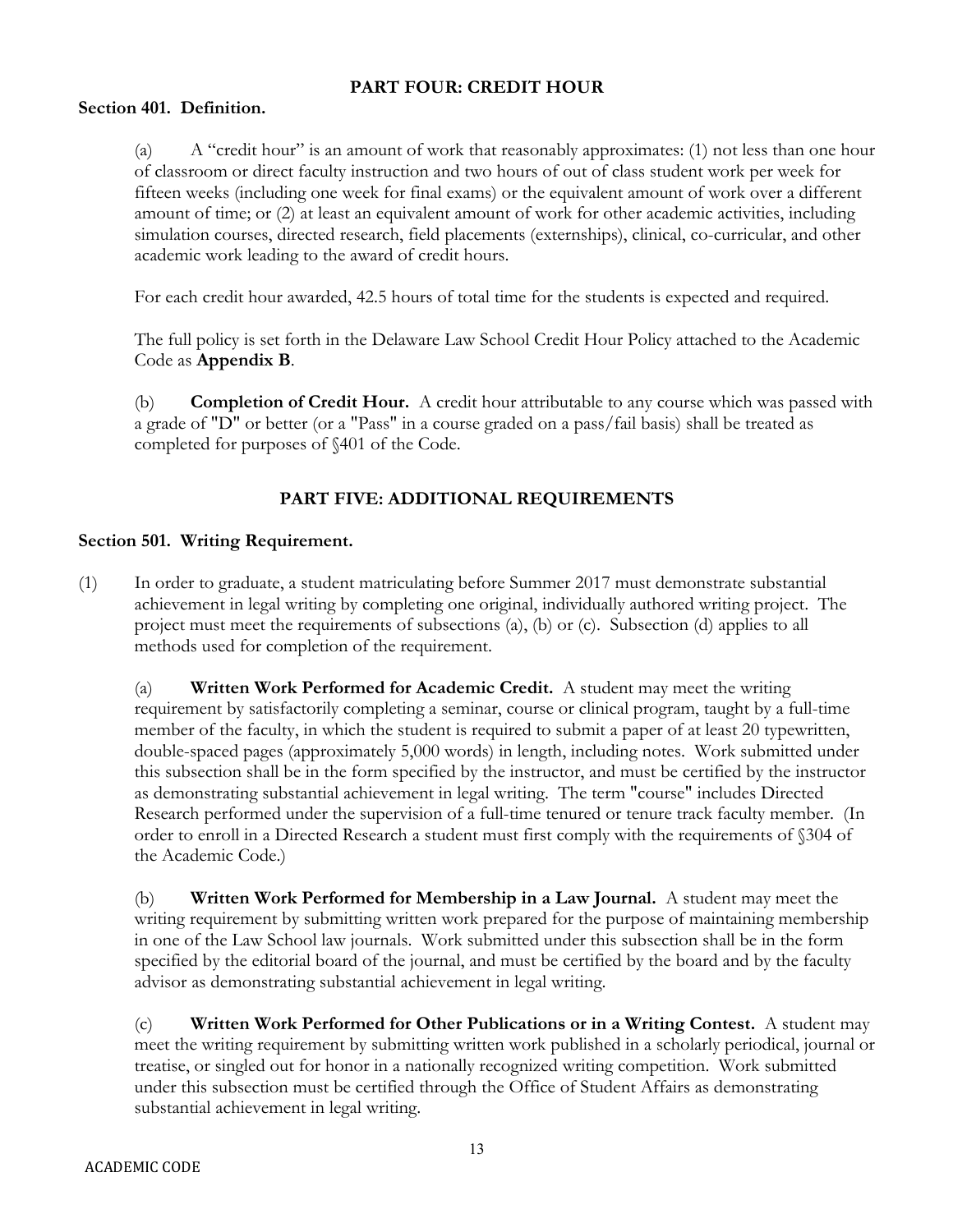(d) **Restriction on "Recycling."** A student may not submit work in satisfaction of the writing requirement which substantially relies on research or writing previously or concurrently performed by the student for any other purpose, unless the student first fully discloses the prior use of the work (or its intended future use, as the case may be) and obtains the consent of the person responsible for certifying that it demonstrates substantial achievement in legal writing.

(2) Students matriculating during or after the Summer 2017 term will satisfy the requirement by completing Legal Methods III.

(a) The grade structure for all registered course work is as follows:

# **PART SIX: EXAMINATION AND GRADING**

(See also §§201 through 205 of the Dean's Office Regulations.)

#### **Section 601. Grading System.**

| $A+$             | $=$          | 4.000 | $($ + | $=$ | 2.300 | W  | $=$            | Withdrawal                       |
|------------------|--------------|-------|-------|-----|-------|----|----------------|----------------------------------|
| $\boldsymbol{A}$ | $=$          | 4.000 |       | $=$ | 2.000 | AU | $=$            | Audit Only                       |
| $A-$             | $\alpha = 1$ | 3.700 | $C$ - | $=$ | 1.700 |    | $=$            | Incomplete                       |
| $B+$             | $\equiv$     | 3.300 | $D+$  | $=$ | 1.300 |    |                | Pass                             |
| B                | $=$          | 3.000 | Ð     | $=$ | 1.000 |    |                | $IW = Involutary Without a wall$ |
| $B -$            | $\equiv$     | 2.700 | F     | $=$ | 0.000 |    |                | $Z = No$ grade received from     |
|                  |              |       |       |     |       |    | faculty member |                                  |

An instructor may award only one  $A+$  in each course or seminar. The student awarded the highest grade in a course may receive a Certificate of Achievement for that course.

(b) **Pass/Fail Courses.** In certain courses, a grade of "P" (Pass) is assigned if the student satisfactorily completes the course. A "P" does not have a grade point or other equivalent. A grade of "F" (Fail) in a pass/fail course is treated as the letter grade of "F." Students may not elect to enroll in a course on a pass/fail basis.

(c) A "Z" is an administrative grade that indicates that the Registrar's Office is not yet in receipt of a grade from that professor.

# **Section 602. Grade Point Average.**

(a) **Computation of Grade Point Average.** The grade point average of a student is determined by multiplying the numeric equivalent of each letter grade received in each course by the number of credit hours assigned to each course. The product is divided by the number of "to calculate credits" to arrive at the student's grade point average for the semester.

(b) **Attempted Credits.** For purposes of this section, "attempted credits" means the total number of credit hours for which a student is enrolled for a semester.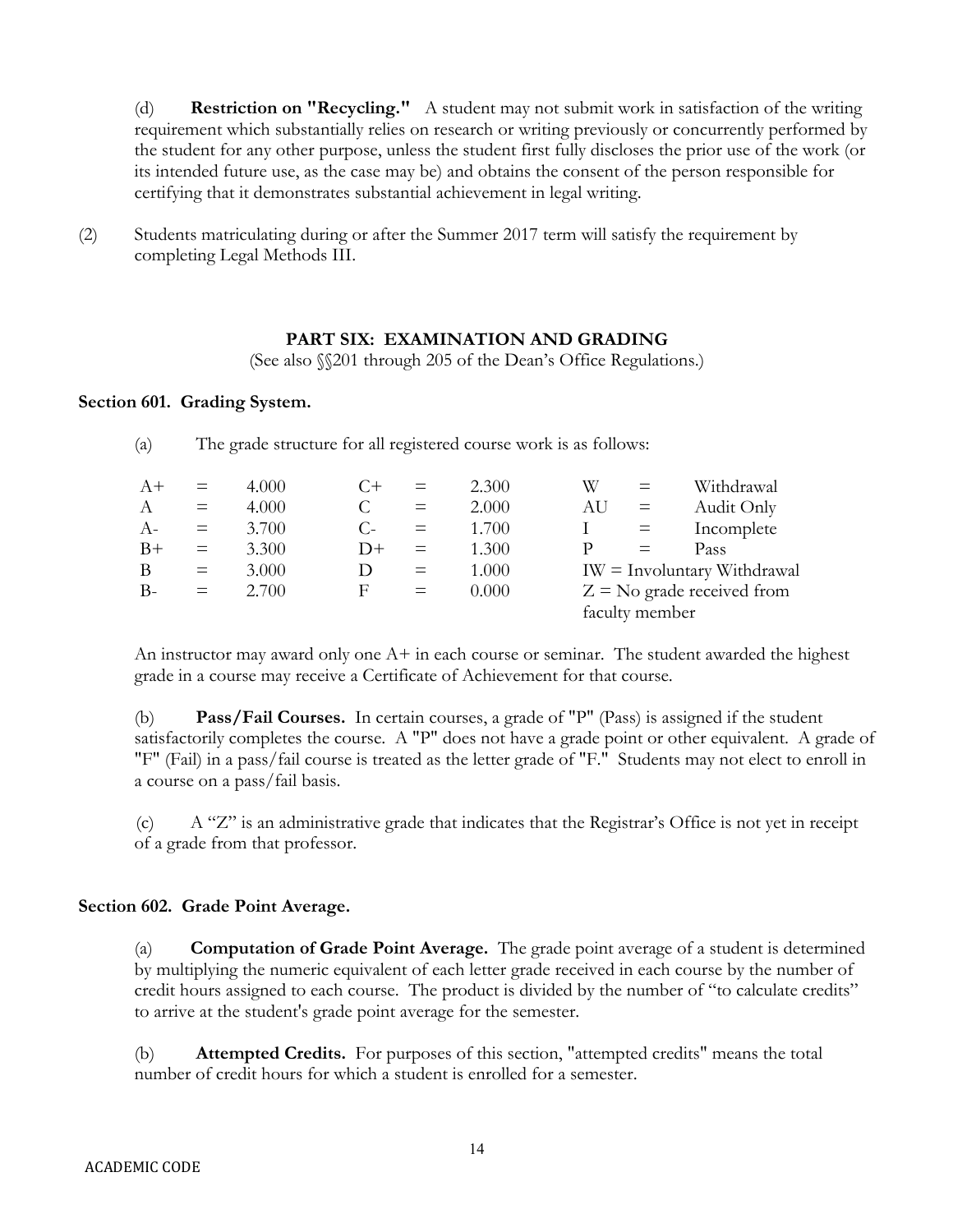# **Section 603. Grade for Classroom Performance.**

An instructor may give a grade of plus or minus for each student's classroom performance during any course other than first year courses. Such a grade is issued in addition to an examination grade or grade derived from papers, projects or other graded course work. A plus or minus grade issued under this section shall change the student's grade for the course by one third of a grade or one step (e.g., from C+ to B- or from B to B+). An instructor wishing to grade classroom performance under this section must announce the criteria applicable to the classroom performance grade within the first two weeks of class. At the conclusion of the course, the instructor will receive a grade adjustment sheet for all students in the course. If the instructor has complied with the requirements of this section, a "plus" or "minus" may be issued for any student. No student may be minused to an "F". No student may be plussed to a "D" from an "F" or to an "A+" from an "A".

# **Section 604. Grade Changes.**

(a) **General Rule.** Any grade for a course, seminar or special course submitted by an instructor is final when verified by the Registrar and may not be changed by the instructor.

(b) **Exception.** A grade given by an instructor in a course, seminar or special course may be changed by the instructor if the original grade was recorded as an "Incomplete." The instructor may submit the correct letter grade to the Registrar for inclusion in the affected student's transcript.

(c) **Student Application for Change of Grade.** A student may apply for a change of grade on the grounds that the grade was awarded contrary to the provisions of the Academic Code, or was the proximate result of discrimination on account of sex, age, race, national origin or ethnicity, religion, disability, status as a veteran of the Vietnam era or other covered veteran, sexual orientation, gender identity or marital status initiated by the faculty member responsible for issuing the grade. The burden of proof is on the student to prove the allegations. Any petition for change of grade under this subsection shall be considered by the Office of Student Affairs pursuant to rules set forth in §311(b) of the Code.

(d) **Faculty Application for Change of Grade.** An instructor may apply to the Dean or ADAA for a change of grade upon a showing of good cause. For purposes of this subsection, "good cause" is limited to a clerical error in recording a grade or other similar situation.

# **Section 605. Honors Graduates.**

(a) **Summa Cum Laude.** Any student with a final cumulative grade point average of 3.750 or higher shall graduate summa cum laude.

(b) **Magna Cum Laude.** Any student with a final cumulative grade point average of 3.500 to 3.749 shall graduate magna cum laude.

(c) **Cum Laude.** Any student not covered by subsections (a) or (b) of this section whose final cumulative grade point average is between 3.150 and 3.499 shall graduate cum laude.

Please note that due to the proximity of final exams and the date of the graduation ceremony, cumulative grade point averages at the end of the fall semester will be used to identify honors graduates at the graduation ceremony. Final transcripts, however, will reflect honors earned upon completion of all graduation requirements.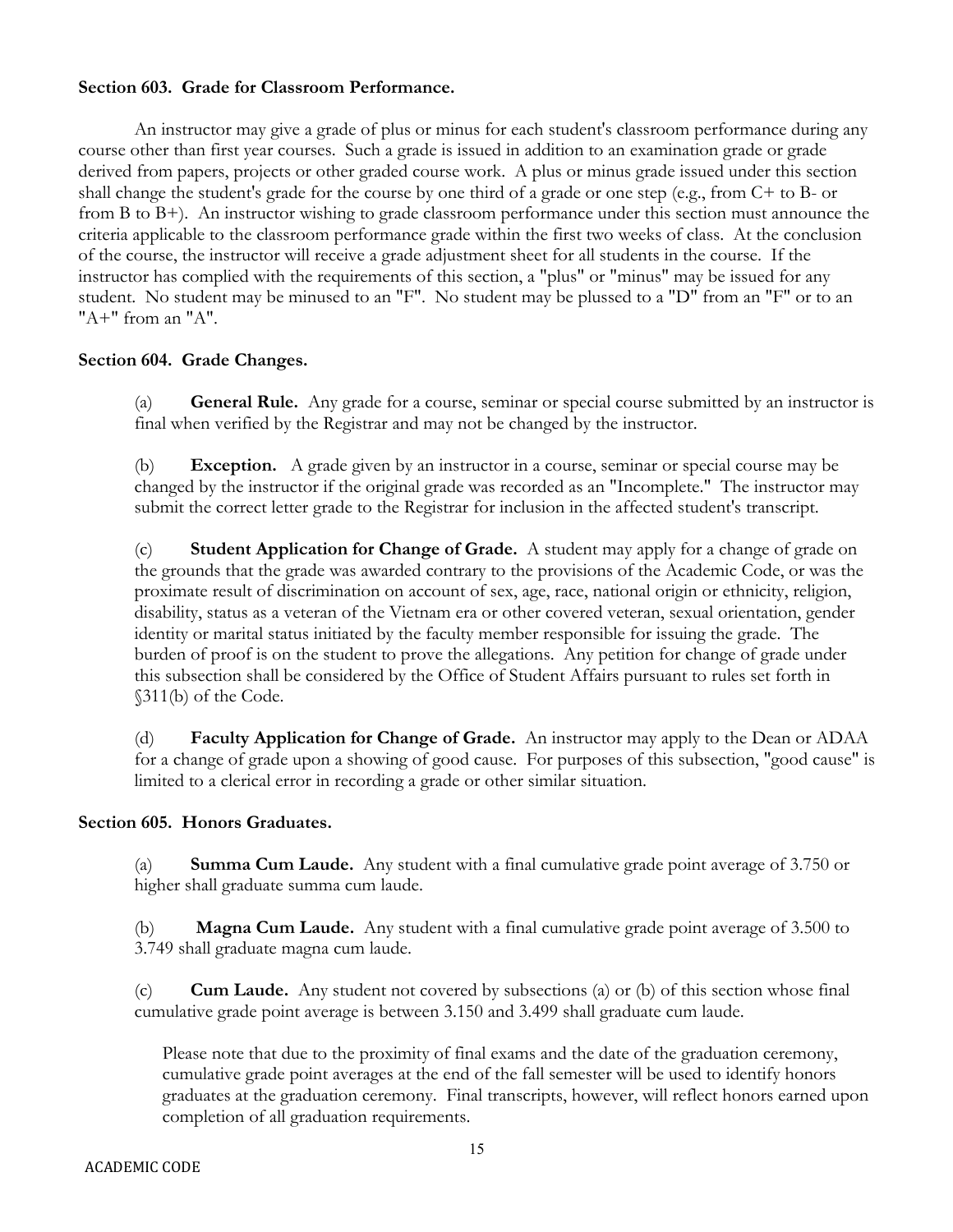# **Section 606. Repetition of Courses.**

(a) **General Rule.** A student who earns academic credit for successful completion of a course may not register for that course again.

(b) **Repetition of Required Course.** If a student does not earn a passing grade in a required course, the student must repeat the course until it is successfully completed. If a student fails a course which is a prerequisite for an advanced course, the student must successfully complete the prerequisite course before taking the advanced course.

(c) **Effect on Student Transcript.** A failing grade received by a student shall remain on the student's transcript notwithstanding the subsequent successful completion of the course by the student.

# **Section 607. Examination Process.**

(a) **Necessity of Evaluation.** The scholastic achievement of students shall be evaluated from the inception of their studies. As part of this evaluation, a written examination of suitable length and complexity shall be required in every course for which credit is given.

(b) **Final Examination Exception.** No final examination shall be required for the Legal Methods courses, for all seminars, for Experiential courses, and for courses in which students earn Non-Classroom Credit, ITAP, or Legal Technology, unless required by the professor teaching the course.

(c) **Materials Permitted at an Examination.** During the first two weeks of the semester or summer term, each instructor should identify the materials students will be permitted to use during the examination. Upon entering the exam room, all materials not explicitly allowed to be in a student's possession during an exam period must be left on the side of the room. Electronic devices, including but not limited to mobile phones, smart phones, programmable watches, or other devices must be left on the side of the room, and must be turned off during the entire exam. Prohibited materials must remain on the side of the room during the entire exam period, i.e., a student may not retrieve such materials even when a student is permitted to leave the exam room. During any exam, including remote exams, students must abide by all instructions from their professor and their proctor relating to materials and devices which may or may not be consulted during the exam. An instructor may conduct a "closed book examination," an "open book" examination, or a "limited open book" examination.

(d) **Take Home Examinations.** An instructor may give a take home examination. Such examinations must be given during the regularly scheduled time for examinations. Unless an exam is distributed electronically, each student in the course in which a take home examination is given must pick up the examination from the Office of the Registrar or the faculty member at the designated time during working hours on the day scheduled for the start of the examination; the examination must then be returned to the Office of the Registrar at the designated time during working hours on the day scheduled for completion of the exam. Students may not fax or email their exams unless specifically instructed to do so.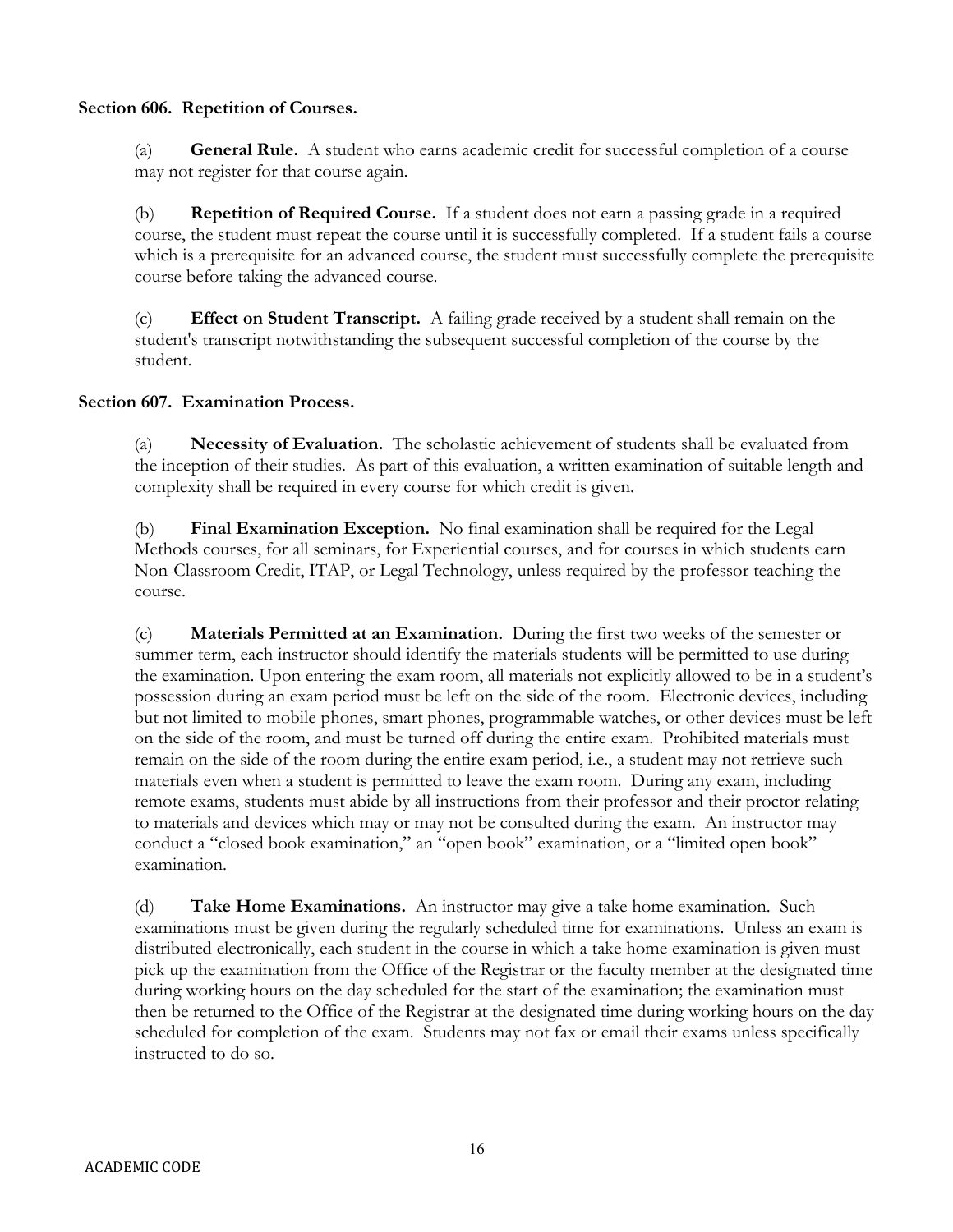(e) **Assessments.** An instructor may give a mid-term examination and/or other assessments throughout the semester (collectively referred to as "assessments"). An instructor who intends to give assessments will notify students during the first week of class.

# (f) **Anonymous Grading.**

(1) **General Rule.** All final examinations are graded anonymously. Any statement made or action taken by a student which has the effect of compromising the anonymous grading system by allowing an instructor to identify a student for whom a grade must be issued shall be treated as a violation of §201 of the Student Code of Conduct.

(2) **Exception.** Papers submitted for credit in a course, seminar or directed research project, and work involving evaluation of student performance during the course of the semester (including multiple assessments), need not be graded anonymously

(g) **Submission of Written Work Product in Lieu of Final Examination.** At the election of the instructor, all or any portion of the final grade awarded in any course or seminar may be determined by grades awarded to students based on written work product completed in connection with the course.

# **Section 608. Departure from Examination Schedule.**

# 1. **Final Exams**

(a) **General Rule.** No student has the right to defer an examination. A student who fails to sit for a final examination when scheduled will receive a failing grade in the course unless the examination is properly deferred pursuant to this section.

(b) **When Deferral is Permitted.** A student is permitted to defer an examination only for good cause. Examples of good cause include serious personal injury or illness; injury or death of a member of the student's immediate family; and any other similar event beyond the student's control which prevents the student from sitting for the examination when scheduled. Because students are given registration materials showing the time and date of final examinations, an examination will not be deferred because a student is enrolled in two courses having examinations on the same day.

(c) **Procedure for Deferral of Examination.** Students seeking to defer an examination must submit a Dean's Action Request Form and provide documentation supporting the request to the Office of Student Affairs by the date posted by the Registrar's Office. Permission to defer an examination must be obtained prior to the scheduled examination day, unless the cause for deferral occurs on the examination day, and is due to circumstances beyond the student's control. Except in emergencies, the affected student shall notify the Office of Student Affairs of such cause for deferral by the date posted by the Registrar's Office. If the Office of Student Affairs grants permission to defer an examination, the Registrar shall notify the instructor whose examination will be deferred. The affected faculty member may prepare a new examination to be given at the make-up time for the student whose examination has been deferred. Students shall not communicate their interest in or intention to defer any anonymously graded examination to any faculty member.

(d) **Timing of Deferred Examinations.** Deferred examinations must be taken 1) on the scheduled examination make-up date for that semester, 2) at a time approved by the Office of Student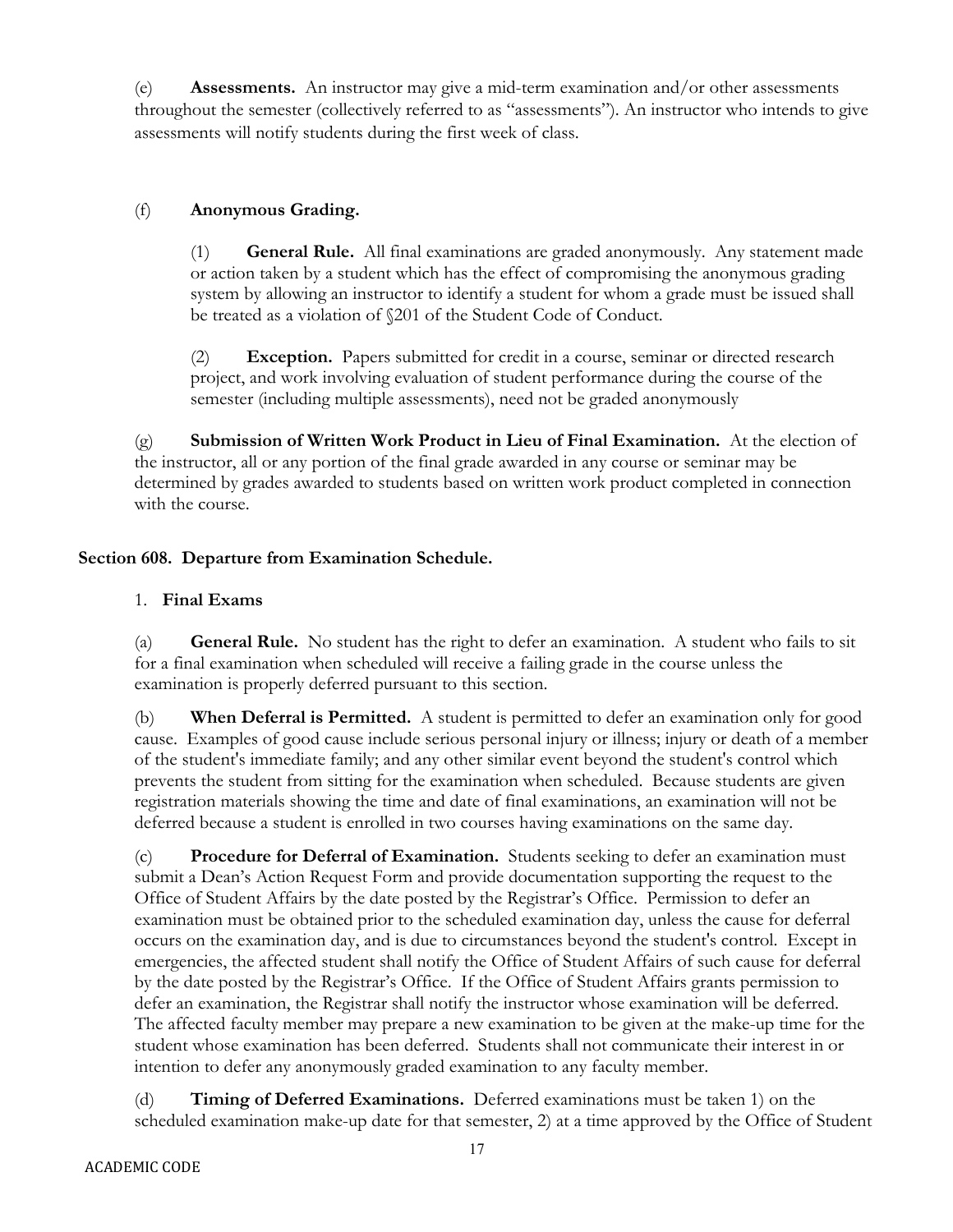Affairs, or 3) at the next time a regularly scheduled examination is given for that course. Students who fail to sit for a make-up examination within the time period prescribed shall receive a failing grade in the course in question.

# (e) **Emergency Deferral of Examination.**

(1) **Request Made in Person or by Phone.** If a student is unable to take an examination for good cause as defined in (a) which arises within 24 hours immediately prior to the examination time, the student may appear in person or telephone the Registrar to obtain permission to defer the examination. The Office of Student Affairs or the Registrar will be on duty each day or night during final examinations to deal with deferred examinations. The Registrar or the Office of Student Affairs may defer an examination provisionally under §608 of the Academic Code for up to 48 hours based on an explanation showing reasonable cause to believe the student, acting in good faith, cannot take an examination because of some event which is beyond the student's control. During normal working hours, the Office of Student Affairs must approve any request for a deferred examination.

(2) **Student Unable to Make Request in Person or by Phone.** If the student cannot appear in person or telephone the Registrar, the student may miss the examination and apply for a deferral after the examination date. Such application for deferral must be made within 48 hours of the administration of the exam for which the student seeks deferral, and in no event later than the last day of regularly scheduled examinations for that semester. The burden is on the student to show (i) good cause and (ii) sufficient reason for not requesting a deferral in writing, in person or by telephone prior to the examination.

(3) **Confirming Emergency Deferral.** A provisional emergency examination deferral requested under this subsection must be confirmed by a written request, supported by persuasive evidence of some event beyond the student's control which led the student to miss the examination, or it will expire within 48 hours from the date of grant of deferral, unless extended by the Office of Student Affairs.

(f) **Illness During Exam.** If a student becomes ill during an examination and as a result is unable to continue the examination, the student shall notify the proctor and leave all examination materials with the proctor, and shall report to the Registrar's office.

# 2. **Assessments During the Semester.**

(a) **General Rule.** Professors will provide students with information at the beginning of the semester regarding assessments that will be conducted during the semester. Professors also will notify students whether any assessment deferrals may be sought pursuant to the processes and requirements described in this section. If no deferrals may be sought for assessments administered during the semester, the professor will explain the effect of missing any such assessments.

(b) **When Deferral is Permitted.** If a Professor has indicated that deferrals may be sought for assessments during the semester, a deferral will be granted only for good cause. Examples of good cause include documented personal illness or injury; injury or death of a member of the student's immediate family, and any other similar event beyond the student's control which prevents the student from sitting for the assessment when scheduled.

(c) **Procedure for Non-Emergency Deferral of an Assessment.** Students who are permitted to seek to defer an assessment during the semester and who wish to do so must file a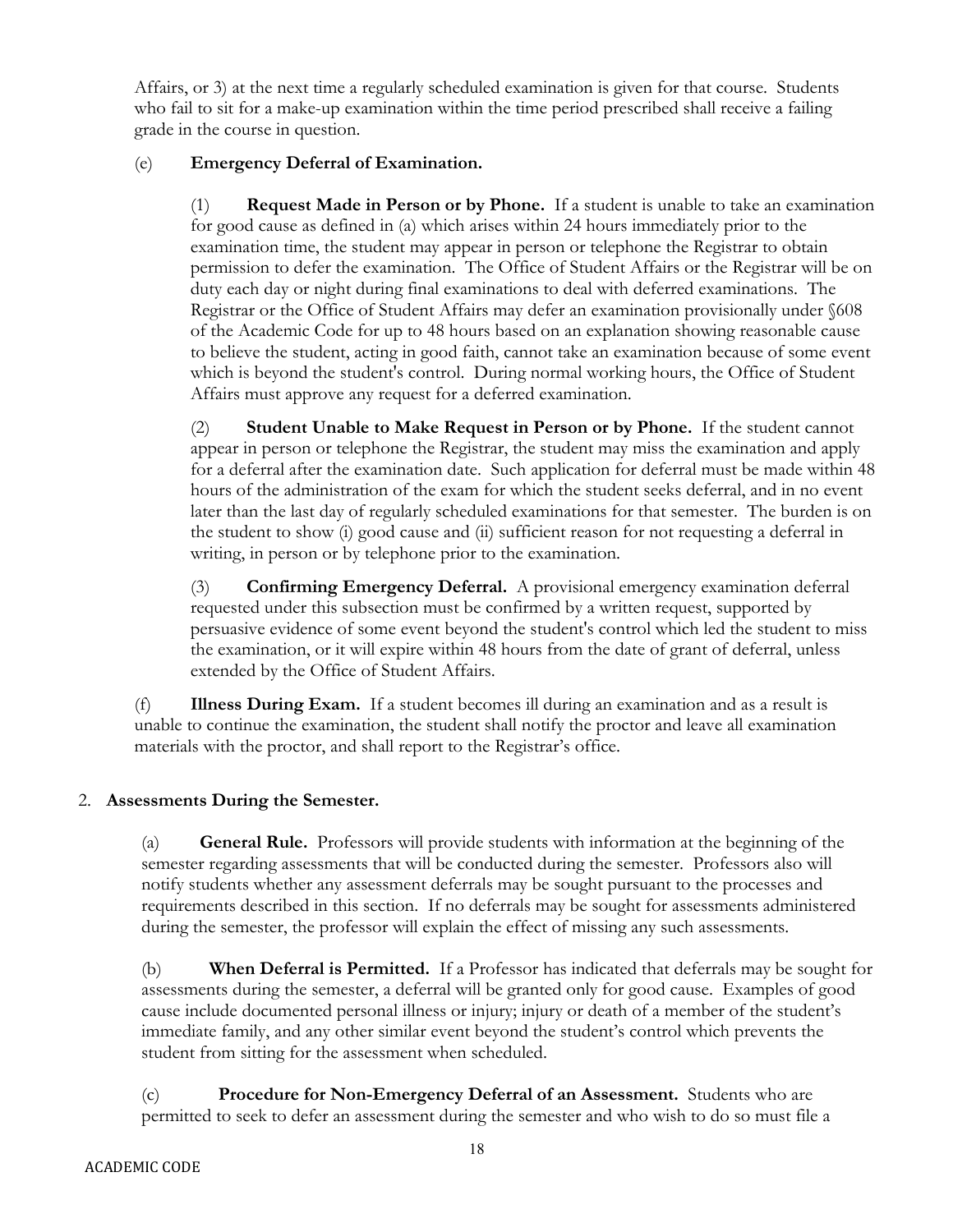Dean's Action Request Form and provide documentation supporting the request to the Registrar's Office.

# (d) **Procedure for Emergency Deferral of an Assessment**.

(1) **Request Made in Person or by Phone.** If a student is unable to sit for an assessment for good cause as defined in (b) which arises within 24 hours immediately prior to the assessment time, the student may appear in person or telephone the Registrar to obtain provisional permission to defer the assessment. The Registrar or the Office of Student Affairs may defer an assessment provisionally under this section for an explanation showing reasonable cause to believe the student, acting in good faith, cannot take an assessment because of some event which is beyond the student's control. A provisional emergency deferral requested under this section must be confirmed by a written request within 48 hours of the missed assessment, supported by persuasive evidence of some event beyond the student's control which led the student to miss the assessment.

(2) **Student Unable to Make Request in Person or by Phone.** If the student cannot appear in person or telephone the Registrar, the student may miss the assessment and apply for a deferral after the assessment date, but a formal request with sufficient supporting documentation must be made as soon as possible and in no event later than 48 hours after the missed assessment. The burden is on the student to show (i) good cause and (ii) sufficient reason for not requesting a deferral in writing, in person, or by phone prior to the assessment.

(e) **Timing of Deferred Assessments.** If deferrals are permitted for an assessment, and if a deferral is granted by the Office of Student Affairs pursuant to the processes and requirements above, the student will be given a new assessment date and time by the Registrar's Office. An assessment that is deferred during the semester must be made up as soon as possible.

(f) **Illness During an Assessment.** If a student becomes ill during an assessment and as a result is unable to continue the assessment, the student shall notify the proctor and leave all assessment materials with the proctor and report to the Registrar's Office immediately. A student who fails to complete an assessment due to illness must comply with any requirements for a make-up assessment that may be required by the Professor. If the assessment is one for which a deferral is not feasible (as per the Professor's syllabus), the assessment will be treated as being missed by the student.

# **Section 609. Rules Concerning Examinations.**

(a) **Faculty Present During Assessments.** Faculty members are required to be in the law school building during the time of any regularly scheduled assessment or examination for their course or seminar.

(b) **Exam-Taking Software.** Students are automatically signed up for software to be used by students taking their exams on a computer and the charge is placed on a student's account each semester. Students wishing to handwrite must notify the Registrar's Office. In the event of computer failure during the exam, a student may take up to five (5) minutes to correct the problem. After that time, the student must hand write the exam. No additional time will be given in the event of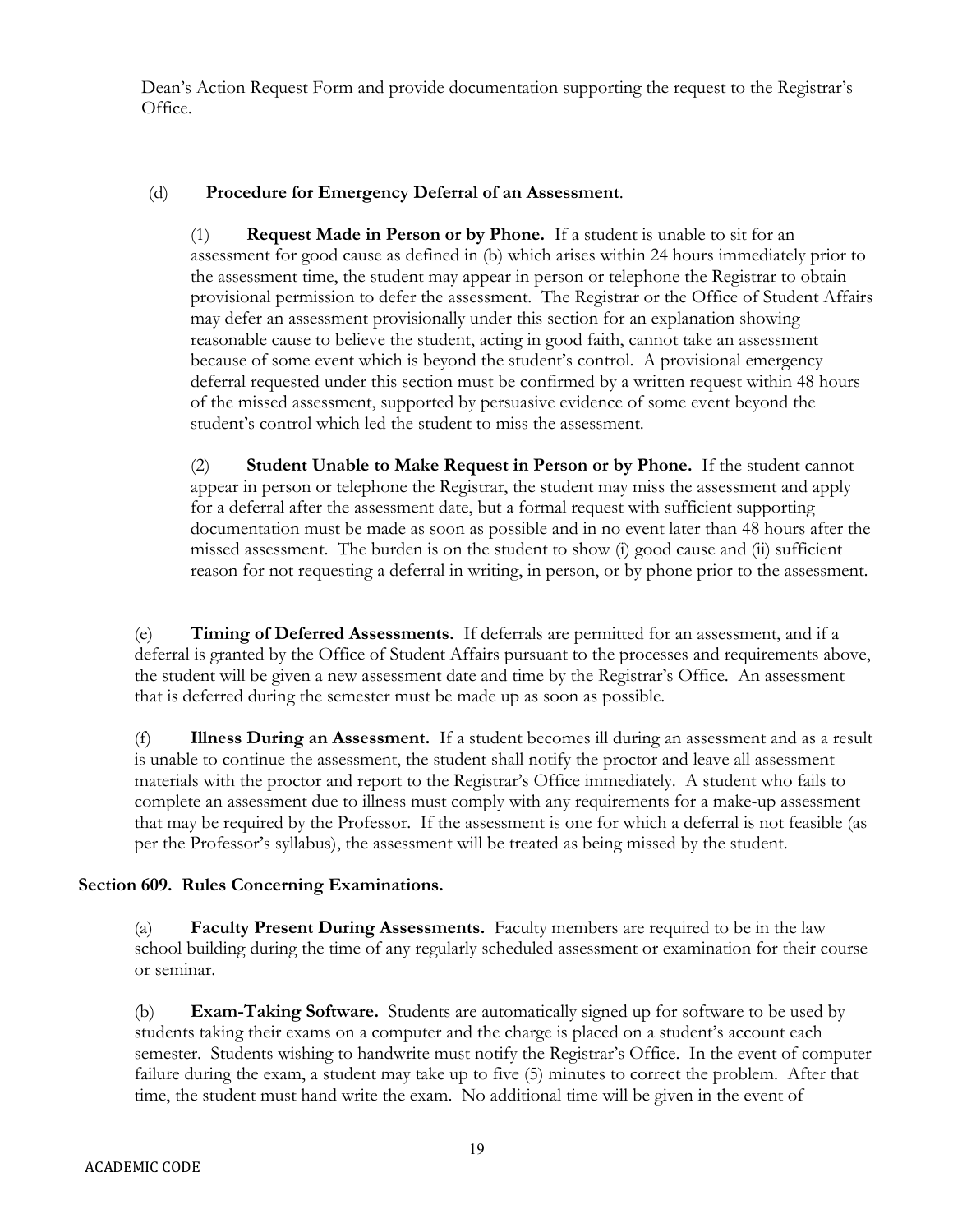computer failure. Students are to report to their exam location thirty (30) minutes prior to the scheduled time of the start of the exam if using the exam software.

(c) **Reporting Grades.** Instructors shall report all course grades to the Registrar within the time period prescribed by the Dean's Office.

# **PART SEVEN: ATTENDANCE**

(See also §§401 through 406 of the Dean's Office Regulations.)

# **Section 701. Attendance Standards.**

(a) **General Rule.** No student may miss more than twenty percent of the regularly scheduled class time in any course, seminar, or lab nor more than twenty percent of the regularly scheduled clinical work periods in any course, seminar or special course.

(b) **Penalty for Violation of Attendance Rule.** Any student who misses more than twenty percent of the class time scheduled for any course or seminar will not be permitted to take the final examination or submit additional work. The instructor shall notify the Registrar in writing, and the Registrar shall involuntarily withdraw the student and enter an IW grade on the student's transcript.

If the student re-takes the course and again misses more than twenty percent of the scheduled class time, the instructor shall notify the Registrar in writing, and the Registrar shall enter a failure (F) on the student's transcript. Variance from this rule is not available for substantial hardship. See Section 401(e) of the Dean's Office Regulations. If, however, a student disputes a faculty member's determination that the student has exceeded the maximum number of absences, the student may petition the Office of Student Affairs for relief. The student will need to rebut the presumption that the faculty member's records accurately reflect the student's attendance. The Office of Student Affairs will not review a faculty member's decision that a student was absent due to insufficient class preparation.

(c) **Standards for Administration.** Attendance will be taken at the beginning of each class. A student who is present but unprepared for class may be treated as absent if the instructor announces at the beginning of the semester that unprepared students will be treated as absent. The student found to be unprepared shall be promptly so advised by the instructor.

(d) **Class Cancellation.** If a class is cancelled, either through an individual class cancellation or when the University is closed due to weather or other emergencies, a student's failure to attend the scheduled make-up class should not be considered an absence under the attendance requirement.

(e) **Temporary Attendance Policy**. During periods of remote instruction due to Covid, any variations from the above rules will be posted to the Law School's Office of Student Affairs web page. Students with questions regarding these policies should consult the Associate Dean of Student Academic Services.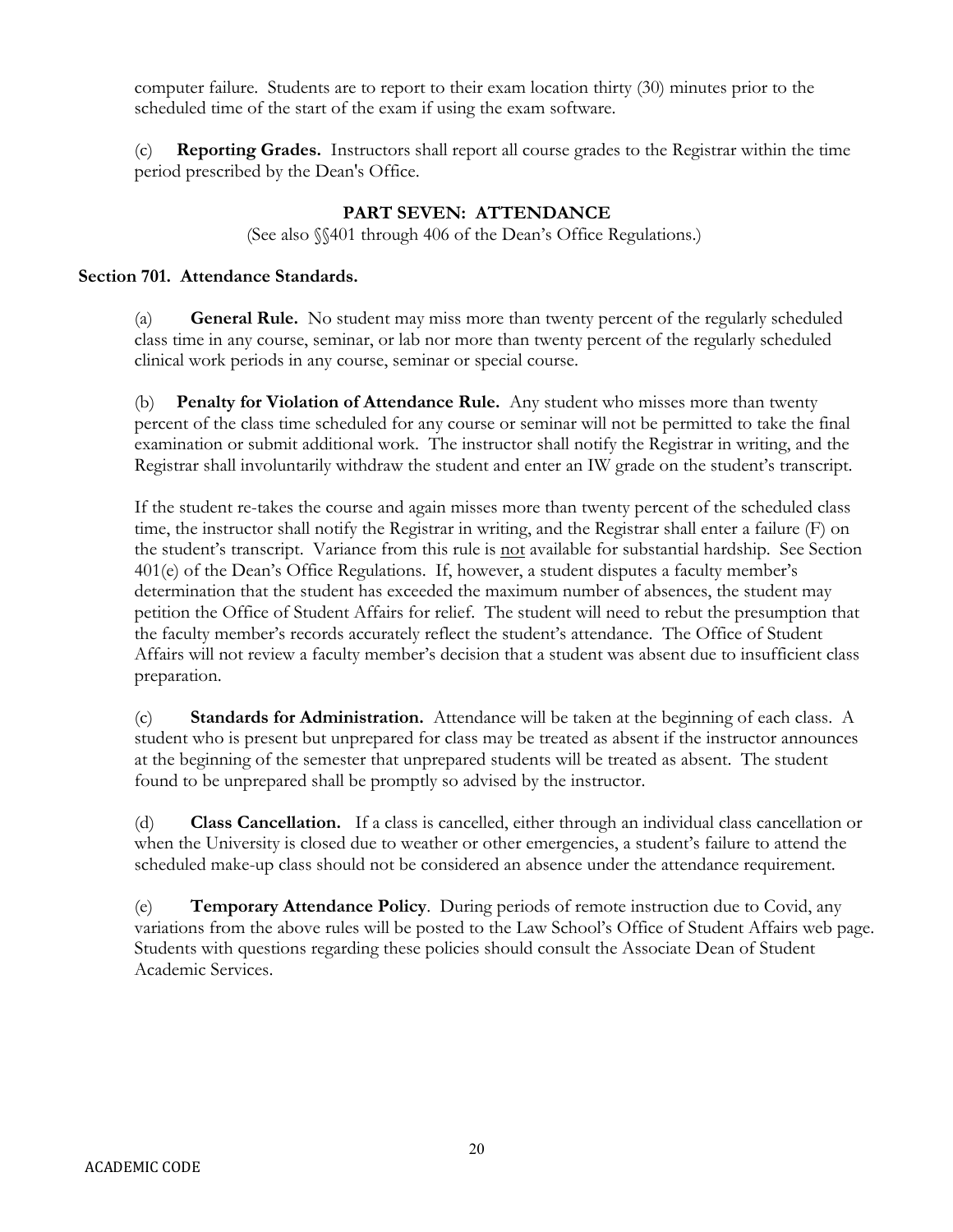# **PART EIGHT: VISITING STUDENTS**

# **Section 801. Summer Visitation.**

(a) **General Rule.** A student may visit another American Bar Association approved law school for a summer term with the approval of the Office of Student Affairs.

(b) **Courses and Course Load During Visitation.** No student visiting during the summer term shall receive academic credit for successful completion of a course offered at another law school if such course is designated by the Dean's Office Regulations as a required course. A student visiting during the summer term may not take a course load at another law school which exceeds the maximum course load authorized by §311 of the Code.

# **Section 802. Visitation During Academic Year.**

(a) **General Rule.** A student will be permitted to visit another American Bar Association approved law school during the academic year only with the approval of the Office of Student Affairs. Extraordinary circumstances must be present for visitation to be approved. The decision to approve or deny a petition to visit during the academic year shall be based on the following factors:

(1) whether the student is in good academic standing;

(2) the extent to which the student has completed the required courses at the Law School; and (3) the extent to which the requested visitation is necessitated by substantial personal hardship caused by conditions beyond the student's control.

(b) **Courses and Course Load During Visitation.** No student visiting during the academic year shall receive academic credit for successful completion of a course offered at another law school if such course is designated by the Dean's Office Regulations as a required course. A student visiting during the academic year may not take a course load at another law school which exceeds the maximum course load authorized by §305 of the Code.

# **Section 803. Other Rules.**

(a) **Petition to Visit.** A student who wishes to visit during the summer term or the academic year must file a written petition to visit with the Registrar. Except for emergency situations, the petition must be filed at least 60 days prior to the date of the first date of classes of an academic year or 14 days prior to the summer term in which the student wishes to visit. The decision of the Office of Student Affairs to grant or to deny visitation is not appealable.

(b) **Unapproved Visitation.** Credits earned by a student while visiting at another law school will not be included in the computation of academic credits required for graduation unless the visitation was approved in advance by the Office of Student Affairs pursuant to §803(a) of the Code.

(c) **Reporting of Grades for Visiting Students.** The Law School will accept transfer credits only if the grade earned by the student has a grade point average equivalent of 2.000 or higher. For purposes of this subsection, passing grades awarded on a pass/fail scale will be treated as satisfying the 2.000 grade point average equivalent requirement. All grades received from other law schools, or other institutions will be reported on a student's Law School transcript as a "T" for transfer. A "T" shall not count towards the student's GPA.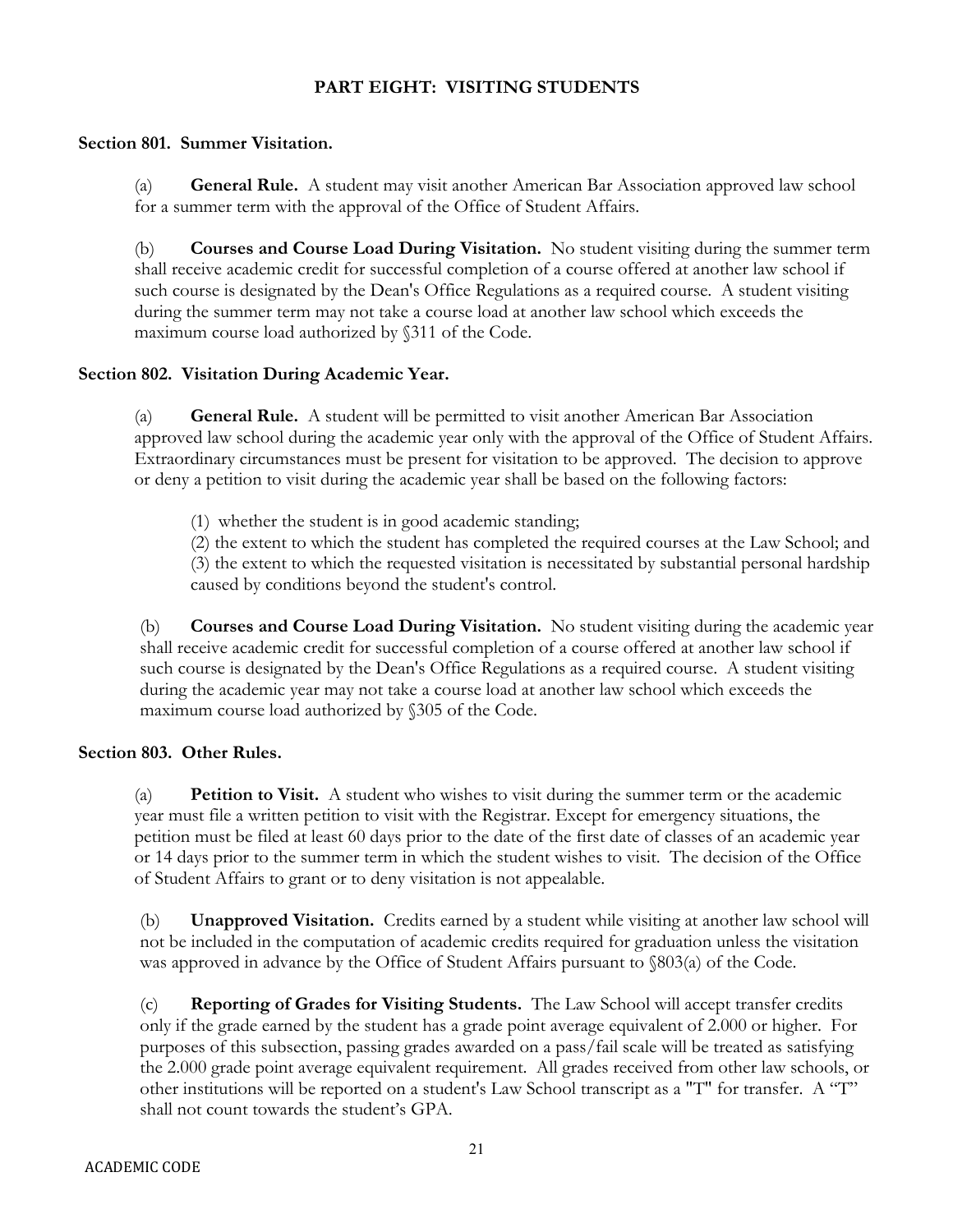# **PART NINE: DISMISSAL AND REINSTATEMENT**

# **Section 901. Academic Dismissal.**

(a) **Average Required for Good Standing.** A cumulative grade point average of at least 2.000 is required for a student to be considered in good academic standing.

(b) **Dismissal.** A student who fails to attain a grade point average as required shall be academically dismissed from the law school. A first year student's academic record will be evaluated once each year after the spring semester. After the first year of study, a student's record will be evaluated at the end of each semester. If, at any of these reviews, the student's law school cumulative grade point average is below 2.000 for all law school work attempted, that student is dismissed from the law school.

# **Section 902. Notice of Dismissal.**

(a) **Dismissal by Office of Student Affairs**. Each student dismissed for academic performance pursuant to §901 of the Code shall be notified of the dismissal in writing by the Office of Student Affairs. The notice of dismissal shall include an outline of the procedure for filing a petition for reinstatement.

(b) **Definition of Notice**. Dismissal notices shall be sent by both regular and certified mail to the student's last known address. Each student is required to provide and keep current a mailing address with the Registrar's office. Notice shall be deemed effective five days after date of mailing.

# **Section 903. Effect of Academic Dismissal.**

(a) **Dismissal Following Fall or Spring Semester**. If a student is dismissed following the release of grades for the Fall or Spring semesters, the student shall be dropped from all courses for the following semester and shall receive a refund of any tuition paid with respect to the next semester. A student who enrolls in courses at the Law School (or at another accredited law school pursuant to §801 of the Code) during the summer term shall not receive academic credit for successful completion of such courses if the student is dismissed following the Spring semester. Students who are enrolled in summer term courses at the Law School shall receive a refund of any tuition paid for the summer term classes and shall not be permitted to complete the summer term.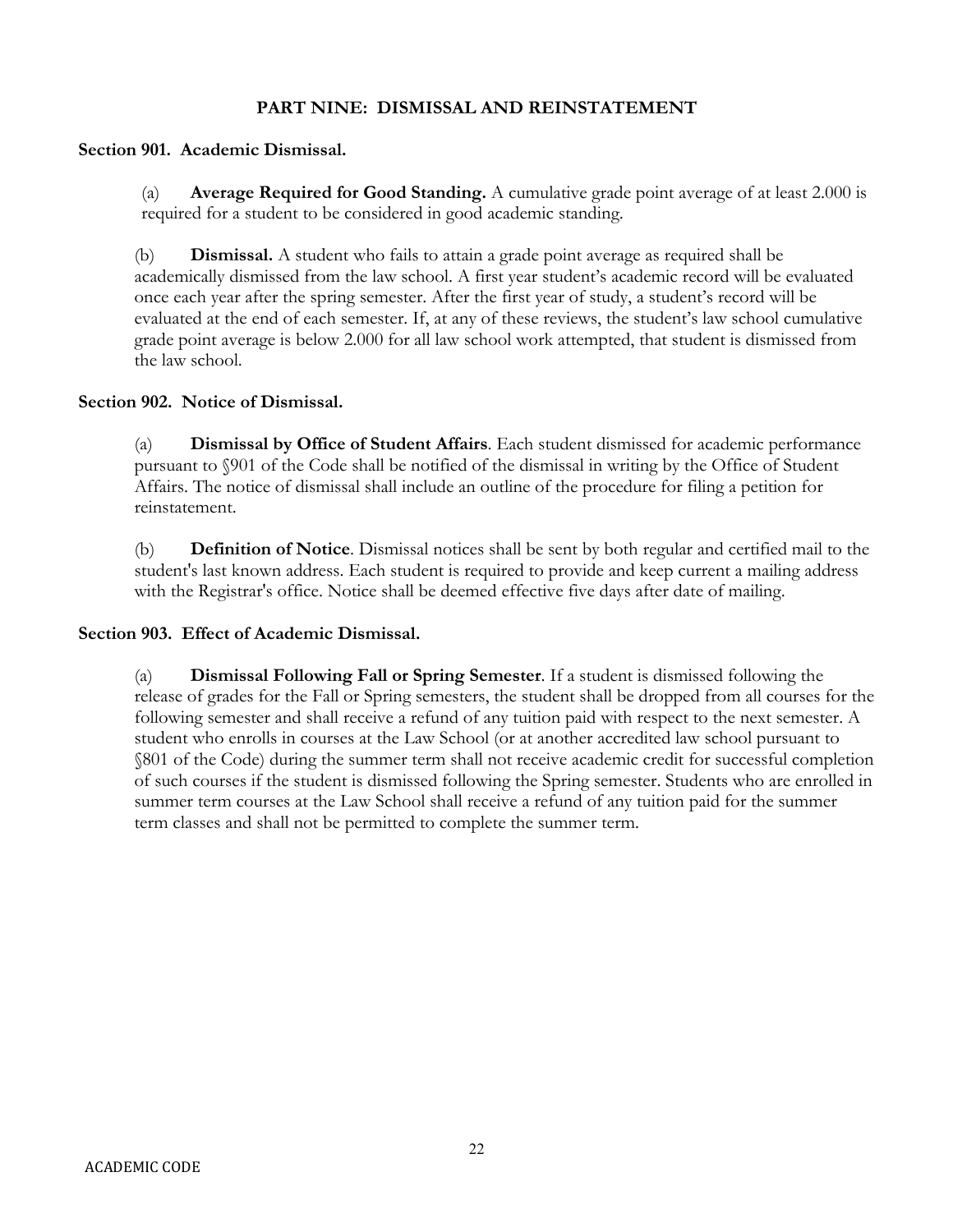# **Section 904. Petition and Standard for Reinstatement.**

(a) **General Rule.** Any person dismissed for poor scholarship pursuant to §901 of the Code may petition the Dean's Office for reinstatement.

(b) **Filing Petition for Reinstatement.** A petition for reinstatement must be filed during the fifteen-day period beginning with the day on which notice of dismissal is deemed effective under §902(b) of the Code. The petition shall be filed with the Office of the Dean. The petitioner must provide in or with the petition all information and materials that he or she wishes to be considered. No additional information or materials may be submitted after the deadline by or on behalf of the petitioner unless the student obtains written consent from the Petitions Committee prior to the deadline.

(c) **Standard for Reinstatement.** The petitioner must make an affirmative showing, by clear and convincing evidence, that he or she possesses the capacity to complete the program of legal education and that there is a strong likelihood that he or she will pass a bar examination and be admitted to the bar. As part of this burden, the petitioner must rebut the strong presumption raised by his or her record that his or her poor scholarship was due to lack of ability or capacity by proving one of the following:

(1) **Extraordinary Circumstances.** The petitioner must make an affirmative showing by clear and convincing evidence that academic failure was the result of extraordinary circumstances. Extraordinary circumstances means unanticipated and newly arising circumstances that were beyond the petitioner's control and that would have had an extreme impact on a student's ability to pursue the study of law. A petitioner must establish by clear and convincing evidence not only that the extraordinary circumstances occurred but that he or she could not have successfully mitigated their effect and that such circumstances no longer exist. In no event shall a petitioner be reinstated without also showing by clear and convincing evidence that he or she possesses the requisite capacity to complete the program of legal education and that there is a strong likelihood he or she will pass a bar examination and be admitted to the bar.

(2) **Significant Increase in Grade Point Average.** If a petitioner's grade point average significantly improves from Fall to Spring semester of his or her first year, the Petitions Committee (described in §905(a) below) may conclude that the petitioner's second semester grades are a more accurate representation of his or her capacity to study law than his or her cumulative grade point average. A petition may be granted under this subsection only if the petitioner's second semester grade point average is at least 2.300 and if he or she makes an affirmative showing by clear and convincing evidence that he or she possesses the requisite capacity to complete the program of legal education and strong likelihood that he or she will pass a bar examination and be admitted to the bar.

(d) **Dismissal Following Reinstatement**. A student who has been dismissed and later reinstated is ineligible to petition if dismissed again.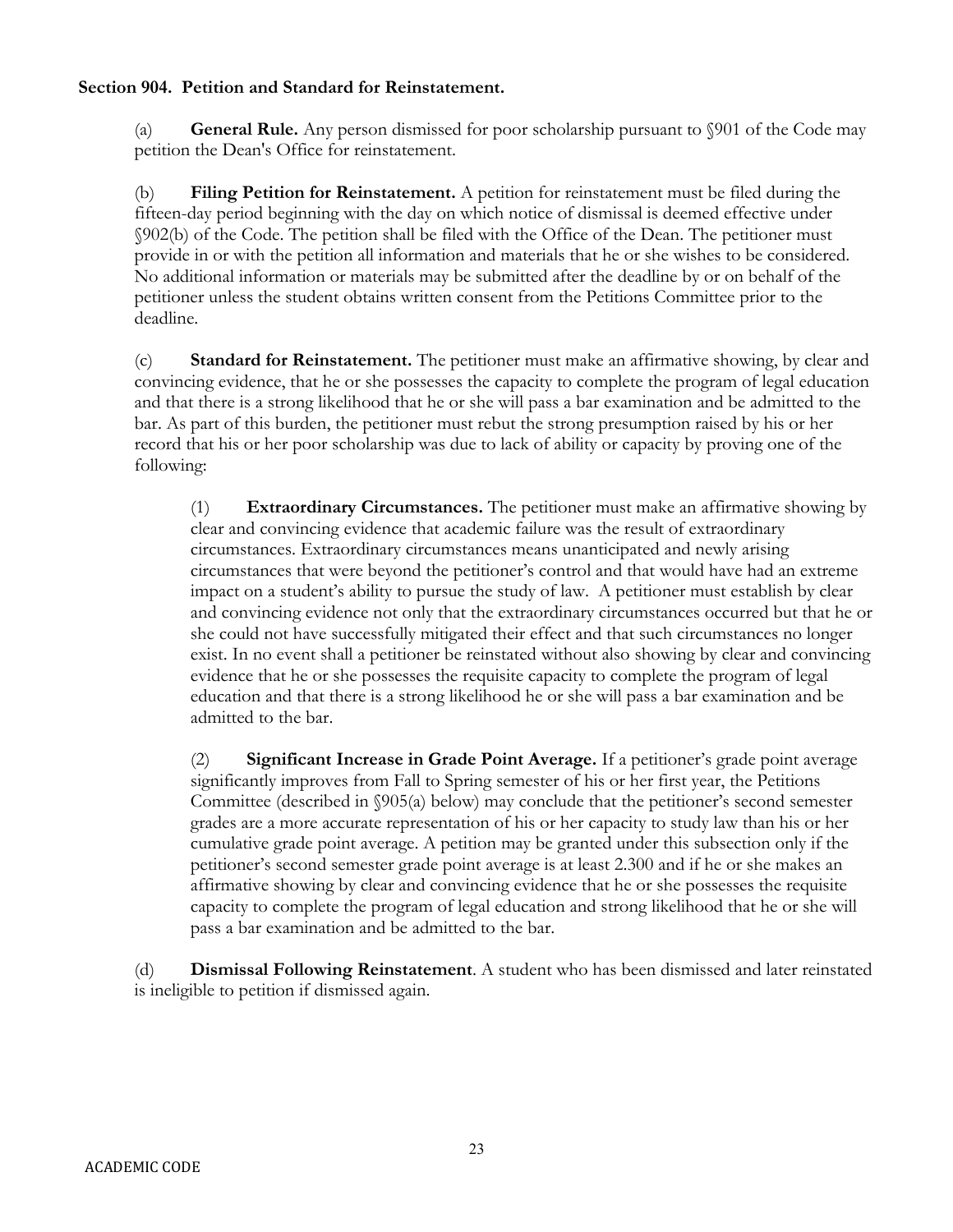# **Section 905. Consideration of Petition for Reinstatement.**

(a) **Review of Petition**. The Dean shall refer all petitions for reinstatement to the Petitions Committee. The Petitions Committee shall consist of the Dean (or his or her designee) and two other members, both of whom are full time faculty members. The Dean or his or her designee shall chair the Petitions Committee. Decisions of the Petitions Committee shall be by majority vote. The Petitions Committee may review the petitioner's law school file, including academic record and at its discretion may request additional information, request a meeting with the petitioner, or seek outside information regarding the petitioner but the petitioner has the burden of providing all information and materials he or she wishes to be considered prior to the deadline for submitting the petition (except upon seeking prior to the deadline and receiving written permission of the Petitions Committee to submit information later).

(b) **Conditions on Reinstatement.** The Petitions Committee may impose whatever conditions it deems appropriate in granting a petition for reinstatement. In extraordinary circumstances, the Petitions Committee may reinstate a first year student on the condition that the petitioner repeat the first year of studies. If the Petitions Committee elects to reinstate a petitioner with this condition, the following rules apply to the petitioner:

(1) **Cumulative Grade Point Average Calculation**. Grades received during the initial first year of law studies by any student reinstated under this section shall not be used in computing the student's class rank or grade point average.

(2) **Transcript Endorsement**. The following endorsement shall appear on the transcript of each student reinstated under this section:

*This student was readmitted to the first year for good cause after being dismissed for academic deficiencies. For purposes of computing the student's academic average and class rank on this transcript, only the grades for the repeated year are included.* 

(c) For every reinstatement, a statement of considerations that led to the decision will be placed in the student's file.

# **Section 906. Readmission after Dismissal.**

(a) No student who previously has been dismissed academically from Delaware Law School or any other law school shall be offered admission to the J.D. program of Delaware Law School. The Office of Admissions shall not process any application for admission to the J.D. program from any such applicant, and shall inform any such applicant of this policy and that such policy prohibits the consideration of such application.

(b) No student who previously has participated and been unsuccessful in the Trial Admissions Program ("TAP") of Delaware Law School shall be offered admission to the J.D. program of Delaware Law School, nor shall any such student be offered a subsequent opportunity to participate in TAP. The Office of Admissions shall not process any application for admission to the J.D. program from any such applicant and shall inform such applicant of this policy and that such policy prohibits the consideration of such application.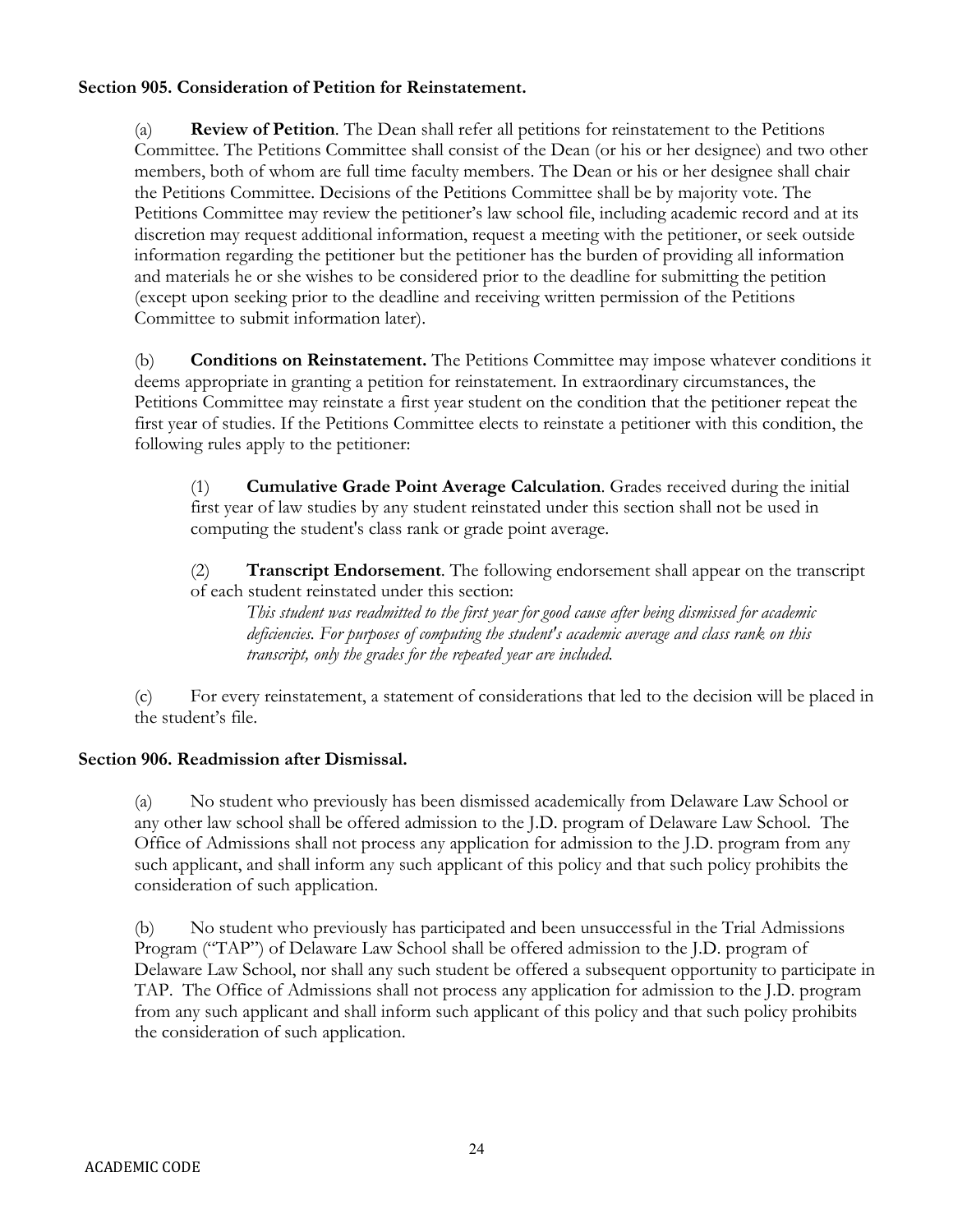# **Section 907. Modification of Rules Governing Academic Code.**

(a) All rules governing academic performance and student conduct may be modified or amended under the authority of the Dean or where appropriate, under the authority of the faculty. Modifications or amendments to rules governing academic performance and student conduct shall be applicable to students currently enrolled when the Dean, or, where appropriate, the faculty determine that such modifications are necessary and appropriate and do not cause undue hardship to students currently enrolled.

(b) The Dean or the Office of Student Affairs, acting under the authority of sections 902 and 904 of the Academic Code, may set additional or different conditions for Academic Success Program students or students who have been reinstated after an academic dismissal.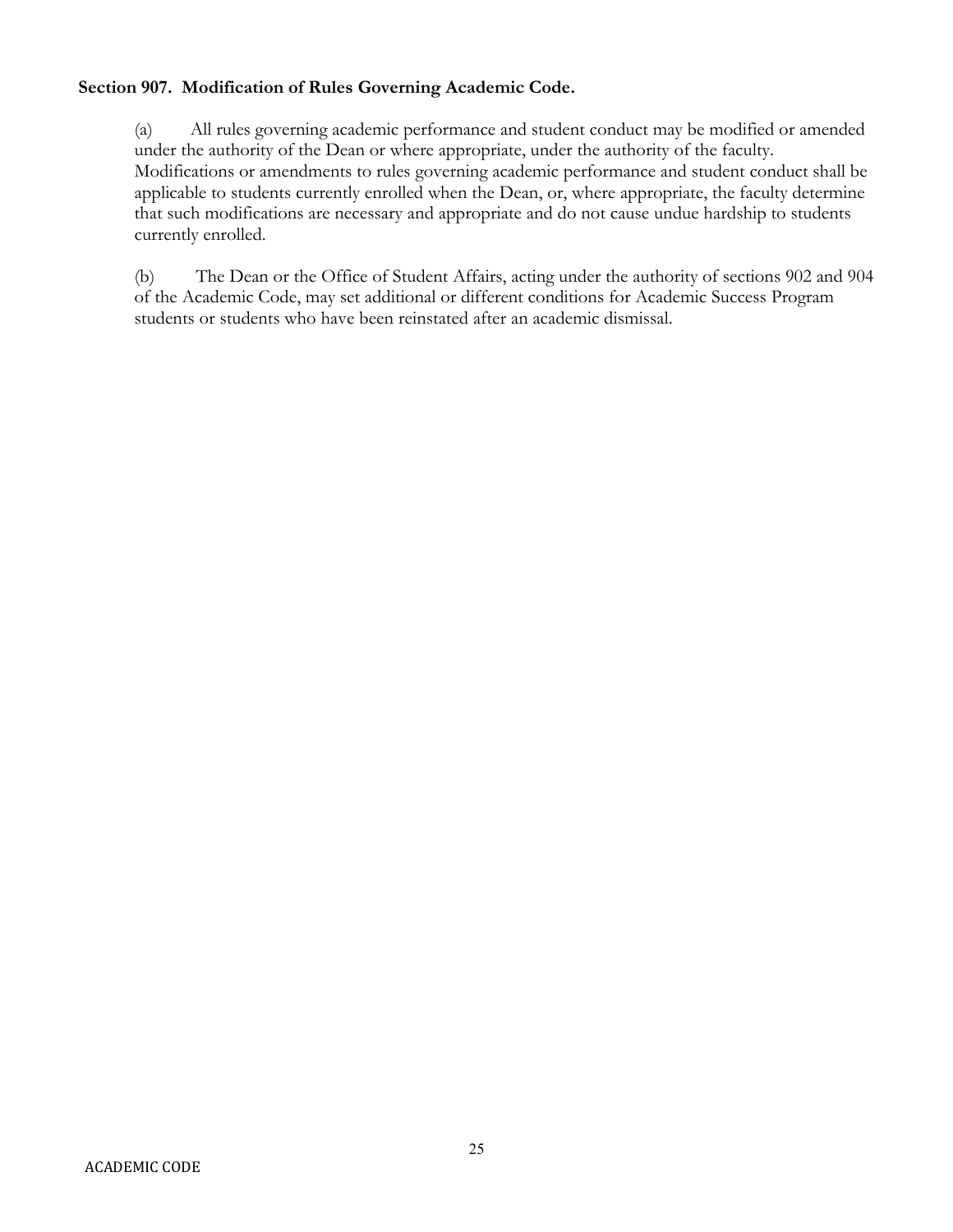# **APPENDIX A**

# **Widener University Delaware Law School**

#### **Delaware Law School Faculty Statement on Written Work Performed for Academic Credit Under**

# **§501(1)(a) of the Academic Code**

Writing skills are an important of a student's legal education. In order to ensure that students fully benefit from written work performed for academic credit, such work must be meaningfully supervised by faculty members. With respect to written work performed for academic credit to satisfy the upper level writing requirement, faculty members must provide at multiple points during the writing experience significant individualized assessment of drafts or written work product. Interaction between faculty and students is also an important part of the learning experience and faculty members should meet with and be available regularly to students throughout the writing experience.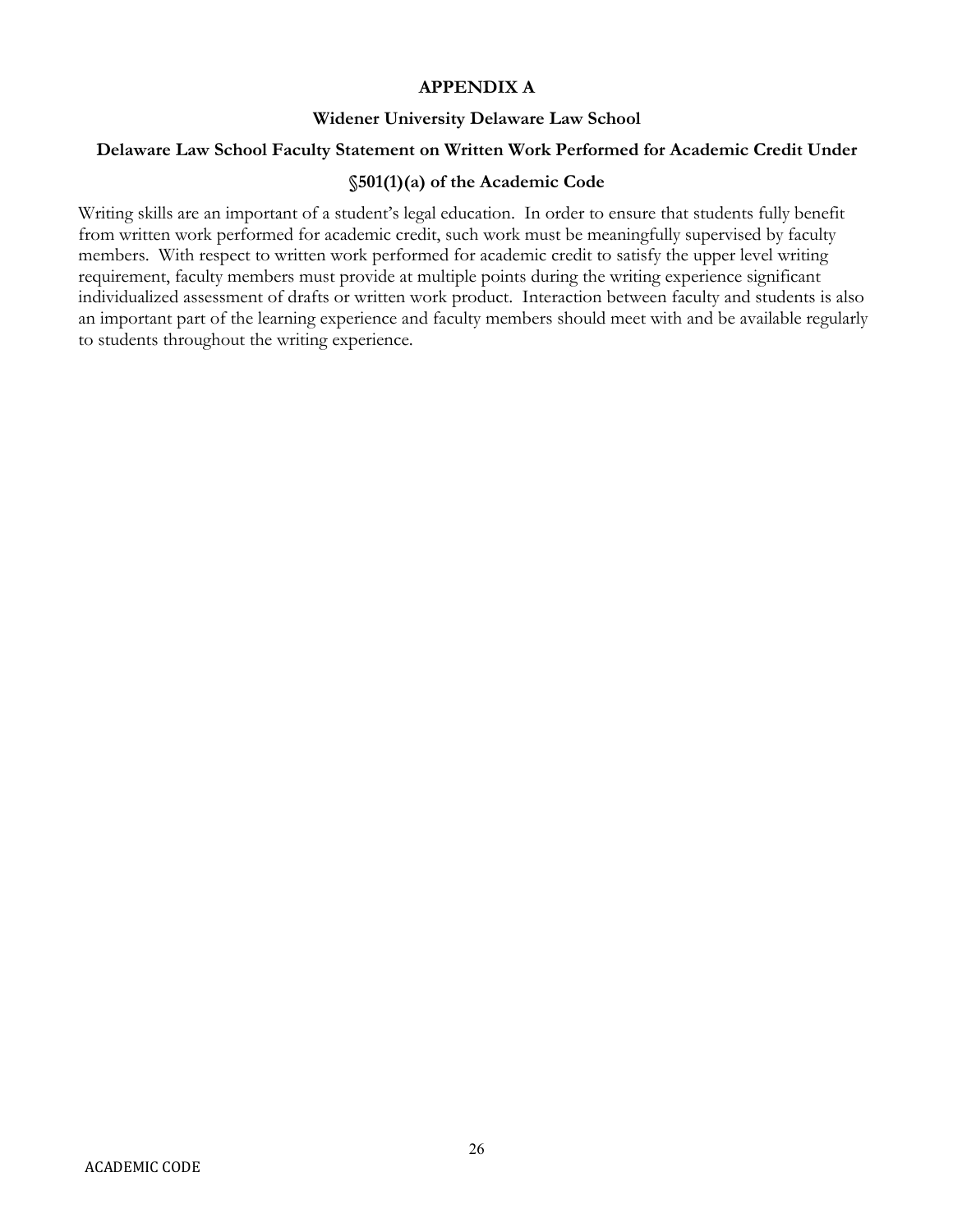# **APPENDIX B**

# **CREDIT HOURS POLICY**

Standard 310(a) of the American Bar Association Standards and Rules of Procedure for Approval of Law Schools requires that: "A law school shall adopt, publish, and adhere to written policies and procedures for determining the credit hours that it awards for coursework." The following policies and procedures are intended to comply with Standard 310.

The Delaware Law School uses the following definition to determine and allocate "credit hours" for academic credit in the J.D. program.

A "credit hour" is an amount of work that reasonably approximates: (1) not less than one hour of classroom or direct faculty instruction and two hours of out of class student work per week for fifteen weeks (including one week for final exams) or the equivalent amount of work over a different amount of time; or (2) at least an equivalent amount of work for other academic activities, including simulation courses, directed research, field placements (externships), clinical, co-curricular, and other academic work leading to the award of credit hours. For each credit hour awarded, 42.5 hours of total time for the students is expected and required. The below sets forth some additional information and guidance for various types of classes and other academic activities.

**Courses with Final Exams**: As noted above, a credit hour is an amount of work that reasonably approximates not less than one hour of classroom or direct faculty instruction (an in-class hour need be only 50 minutes) and two full hours of out of class student work per week for fifteen weeks (including one week for final exams) or the equivalent amount of work over a different amount of time. Thus, the **expectation is that each hour of direct faculty instruction will be matched by two hours of out of class work by the students, such as preparing for class by reading or completing class assignments or assessments and preparing for an exam.** 

The total number of classroom or direct faculty instruction, calculated as set forth above, is 750 minutes per credit (which can include time dedicated to a final exam). The total amount of out of class time preparing for class and preparing for an exam should be at least thirty hours per credit hour. This time can include any or all of the following: reading assignments, case briefing, written assignments, problem sets, research, participation in simulations and role playing exercises, participation in online discussions, court or other practice observation, preparing for in class exercises, preparing for assessments, midterms, and the final exam, and other like tasks. This yields a total of 42.5 hours per credit of time spent in class, preparing for class, and preparing for and taking assessments and exams.

| <b>Credit Hours</b> | <b>Direct Faculty Instruction</b><br>Time (including final exam) | Out of<br><b>Class Time</b> | Total<br>Hours |
|---------------------|------------------------------------------------------------------|-----------------------------|----------------|
|                     | 750 minutes                                                      | 30 hours                    | 42.5           |
|                     | 1500 minutes                                                     | 60 hours                    | 85             |
| 2.5                 | 1875 minutes                                                     | 75 hours                    | 106.25         |

The below table shows the amount of time that corresponds to each credit hour.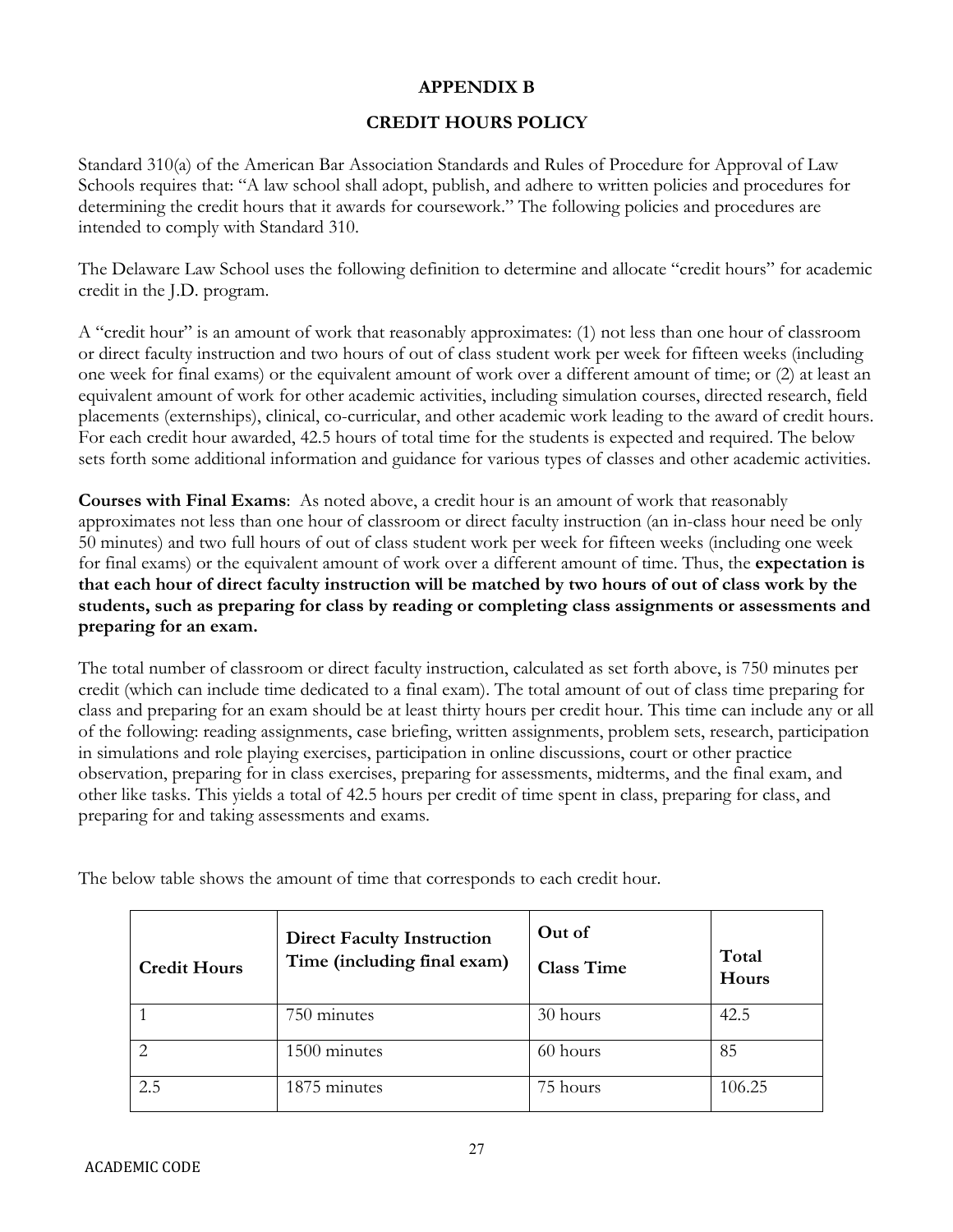| 2250 minutes | 90 hours  | 127.5 |
|--------------|-----------|-------|
| 3000 minutes | 120 hours |       |
| 3750 minutes | 150 hours | 212.5 |

The number of minutes of the final exam may be included in the direct faculty instruction time. Thus, assuming a one-hour final exam for a one-hour course, a two hour final exam for a two hour course, etc., the total direct faculty instruction time would be about 700 minutes per credit. That would be approximately 50 minutes of instruction per week over a fourteen-week schedule or one hour and forty minutes per week over a seven week schedule. The law school meets actually exceeds this requirement by scheduling at least 55 minutes per credit hour of instruction time. By doing so, we schedule 770 minutes of classroom time per credit hour.

To ensure compliance with the other key requirement (i.e., adequate out of class work) each full time faculty member shall submit a syllabus to the Associate Dean for Academic Affairs (the ADAA) for each course. The submission of a syllabus is a good faith confirmation by the faculty member that the course meets the above requirement. There is no set number of pages, cases, problems, outline, exam preparation, or other work that constitutes two hours of work; rather, faculty should consider the amount, density, and type of reading and the type of research, preparation of problems, or other work required for the course in assessing the amount of out of class work required. The ADAA and the Legal Education Committee (LEC) will review the syllabi each semester.

Courses taught by adjunct faculty will be addressed differently. The ADAA and the LEC will review those courses on a rolling basis and shall, where appropriate, discuss the course and syllabus with the instructor to ensure that it meets the above credit hour requirements. It is the expectation that approximately one quarter of adjunct taught courses will be evaluated assessed each year.

The first semester lab course will be considered an adjunct of the substantive course to which it is attached. That is, the substantive course (e.g., Torts I or Property I) and the lab will be considered five credits for purposes of this rule as it is difficult to separate the work for the lab from the work for the substantive class. The law school, in approving new courses, will consider the above guidelines in determining the appropriate credit to be awarded for a course.

## **Legal Methods Courses, Simulation and Skills Courses, Practicum Courses, Legal Problem Solving, Seminars and Other Like Courses**

These courses have a different emphasis than traditional exam courses. These courses may involve more out of class work, preparation of assignments, simulations, and research than typical courses, it is very possible, and permitted, for a course to meet fewer than 750 minutes in classroom or direct faculty instruction per credit. However, the total work for the course must still meet amount to at least 42.5 hours per credit of time spent in class, preparing for class, engaging in out of class exercises (examples: preparing for and participating in mock oral arguments or simulated meetings with supervising attorneys or clients or working in group on such projects, among other things) and doing research, writing and other similar tasks. These courses will necessarily take different approaches to student learning and there is no cookie cutter or one size fits all requirement. Rather, faculty should consider the type of work done during the semester and make a good faith estimate as to how much time such tasks should reasonably take.

To ensure compliance with this requirement, each full-time faculty member will provide the ADAA a syllabus for the course and any other information relating to the credit hour requirement. Submitting that syllabus is a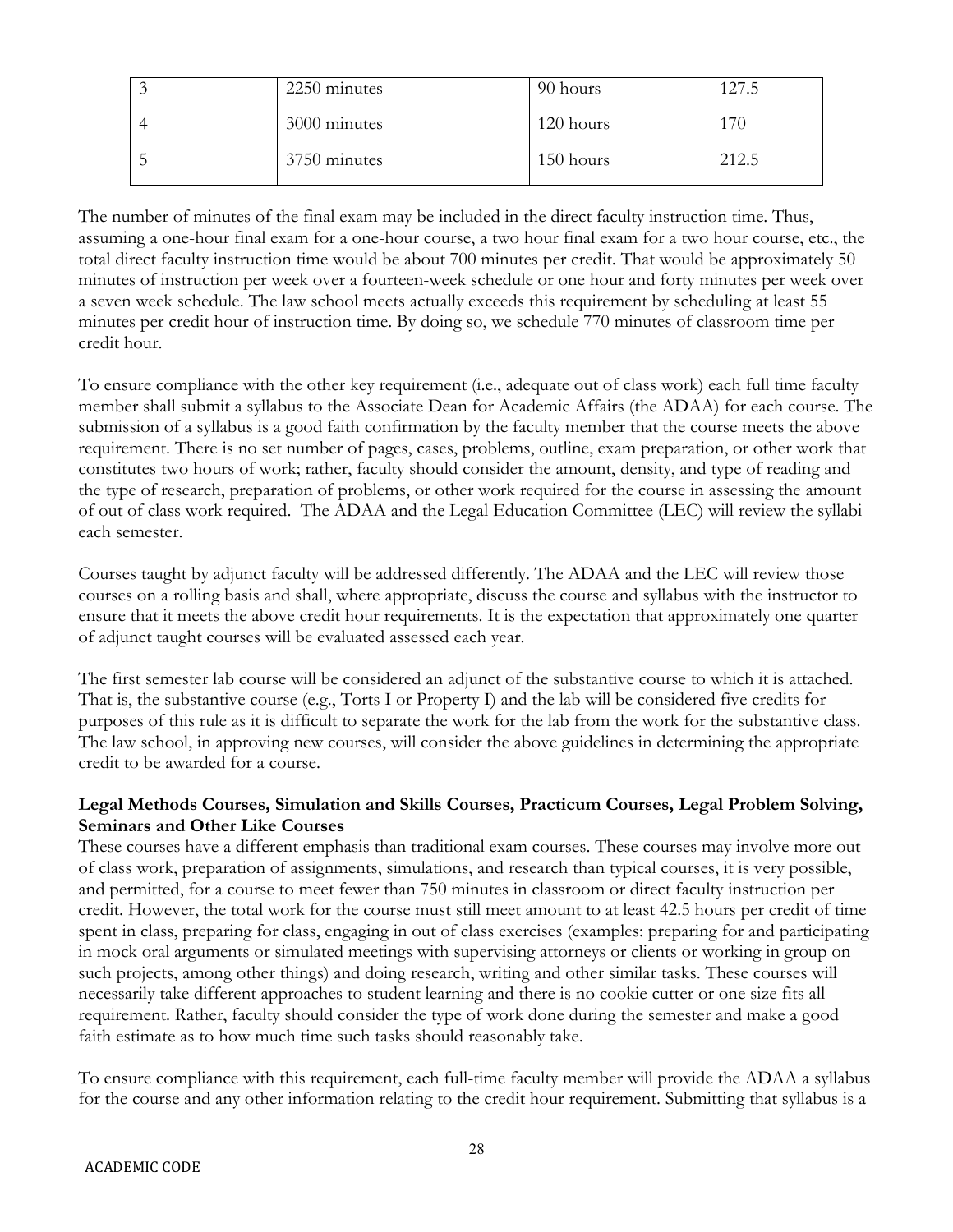good faith confirmation by the faculty member that the course meets the credit hour requirement. The ADAA and the LEC will review the syllabi each semester.

Courses taught by adjunct faculty will be addressed differently. The ADAA and the LEC will review those courses on a rolling basis and, where appropriate, shall discuss the course and syllabus with the instructor to ensure that it meets the above credit hour requirements. It is the expectation that approximately one quarter of adjunct taught courses will be evaluated each year.

### **Field Placements and Clinics**

Field Placements (i.e., externships) and Clinics require a flexible approach and typically require significantly more out of class time than in-class time. A credit hour in a clinic or field placement consists of 42.5 hours of time spent in class, performing field placement or clinic work, preparing for class or completing class assignments (e.g., reflective writing assignments) and preparing for and taking any exam or assessments. The Director of Experiential Learning shall be responsible for ensuring that this requirement is satisfied for each field placement. Our current policy requires least ten hours of work in the externship (not including the classroom component) for a three credit field placement and such a policy satisfies the requirement. The director of each clinic is responsible for ensuring that this requirement is satisfied for her or his respective clinic. Our current policy requires at least twenty hours of clinical work per week in addition to a significant classroom component for a six credit clinic. Hours required for clinics of fewer than six credits may be reduced proportionally.

### **Wolcott Fellowship**

Wolcott Fellows will work at least ten hours per week, in addition to any required class time, in order to earn three credits worth of work each semester. The Director of Experiential Education oversees the program to ensure compliance.

### **Directed Research**.

The faculty member supervising a directed research project shall, in determining the appropriate amount of credit to be awarded to a student, use the above described definition and description of a credit hour. Time meeting with the professor may be counted towards the 42.5 hour per credit requirement as may all research, drafting, outlining, revising, writing, and other tasks related to the directed research.

## **Law Reviews** (Delaware Journal of Corporate Law; Widener Law Review).

Faculty advisors to each of these journals will use the above stated definition of a credit hour in awarding academic credit. None of this time will be classroom time. Work to be considered may include, without limitation, time spent researching, outlining, drafting revising, and writing a student note; time spent in reading, reviewing, and discussing submitted law review articles for possible publication; time spent in editing and otherwise preparing for publication articles, essays and other pieces for final publication in the law review.

## **Academic Societies (e.g., Moot Court Honor Society, Transactional Law Society) and Interscholastic Competitions**.

Faculty advisors to each of these organizations will use the above stated definition of a credit hour in awarding academic credit. Advisors should consider the type and complexity of work being undertaken in preparation for competitions and in actual competitions and other events. Work includes, but is not limited to, practicing simulations, practicing arguments, researching, drafting, outlining, meeting with and practicing with faculty members and other like work performed.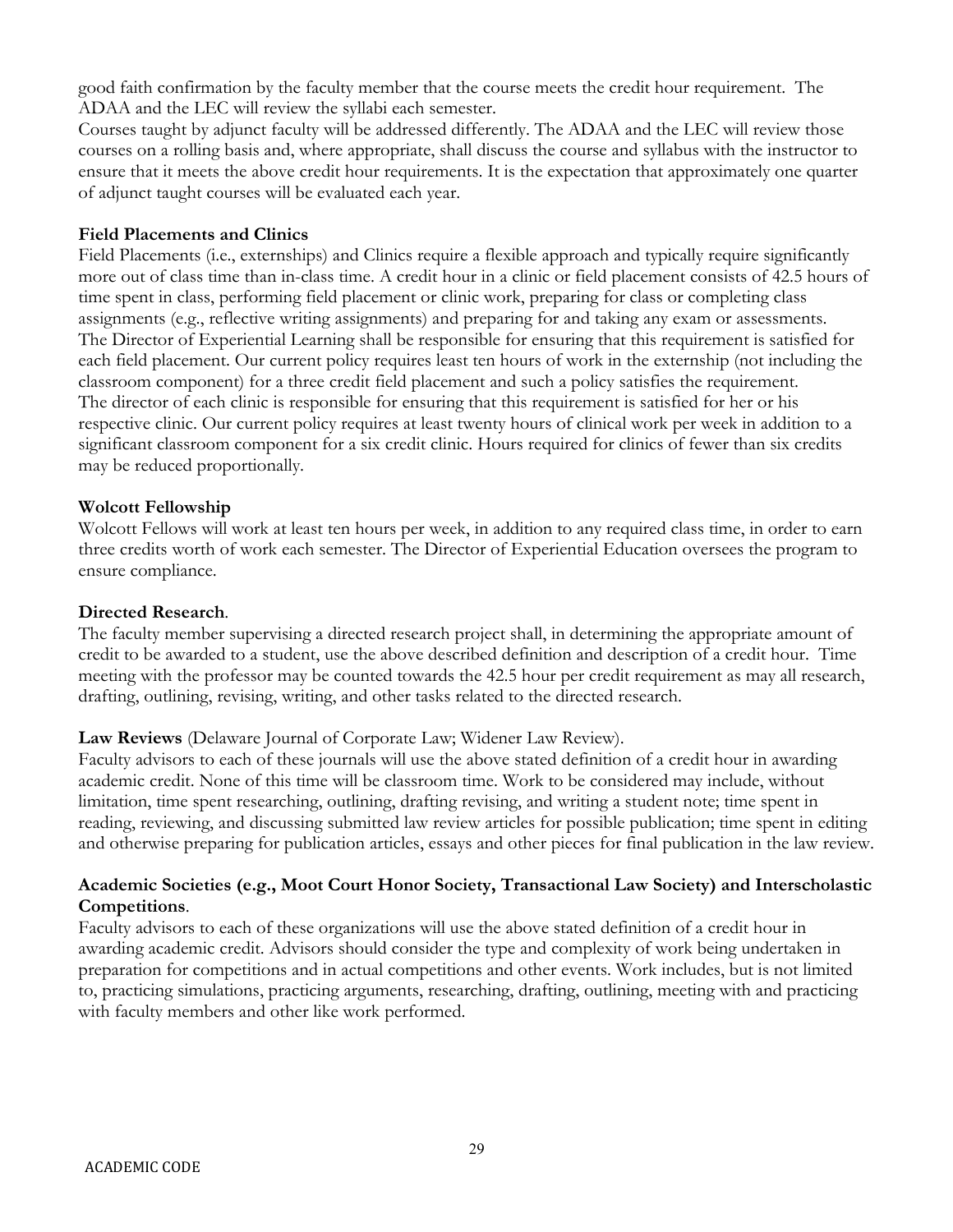# **WIDENER UNIVERSITY DELAWARE LAW SCHOOL DEAN'S OFFICE REGULATIONS**

## **PART ONE: GENERAL.**

### **Section 101. Purpose.**

The Dean's Office Regulations are the official interpretations of the Academic Code, the Student Code of Conduct and the Faculty Policy Statement on the Curriculum prepared by the Registrar, the Dean and the Office of Student Affairs, to guide students and faculty in the application of these documents to common problems that arise in the administration of the Law School.

### **Section 102. Definitions and Rules.**

- (a) **Definitions.** As used in these Regulations:
	- (1) **Law School.** The Widener University Delaware Law School.
	- (2) **Dean**. The Dean of the Law School.
	- (3) **Associate Dean for Academic Affairs or ADAA.** The Associate Dean for Academic Affairs.

(b) **Official Forms.** The following official forms must be used whenever a student applies for relief under these regulations:

- (1) **Official Form One:** Dean's Action Request
- (2) **Official Form Two:** Writing Requirement Certificate
- (3) **Official Form Three:** Plagiarism Form

Copies of these official forms are attached to these rules as an Appendix.

## **Section 103. Notice.**

(a) **Binding Effect.** All students and faculty are bound by the Dean's Office Regulations. The Law School reserves the right to modify the requirements for admission and graduation, to change the program of study, and to amend any regulation affecting the student body if it is deemed in the best interest of the School of Law or the students to do so. Consequently, the Dean's Office reserves the right to change these regulations to further the best interest of the Law School.

(b) **Change in Regulations.** A change in the Dean's Office Regulations is effective on the day when the change is posted unless otherwise indicated.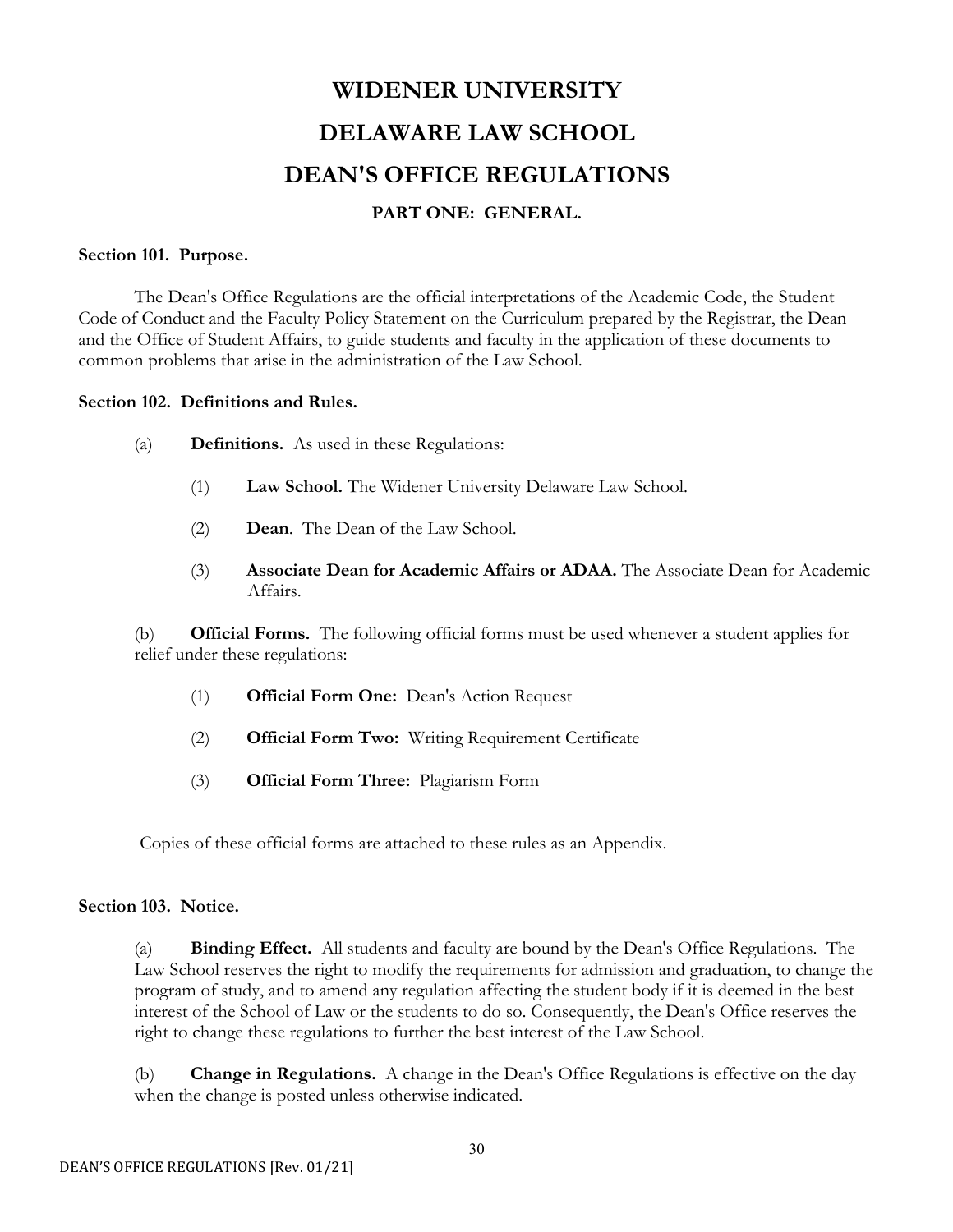## **PART TWO: EXAMINATION AND GRADING.**

(See also §§601 through 609 of the Academic Code.)

### **Section 201. Honors Grades.**

(a) **Dean's Honors List.** Each semester, the students in each division (other than those on disciplinary probation) who achieve a semester grade point average placing them in the top 20% of all students in their year and division will be placed on the Dean's Honors List for that semester. An Honors List notation will appear on the transcript of each student placed on the Dean's Honors List.

(b) **Class Rank.** Each semester, the students in each division of the Law School whose grades place them in the top 25% of their class shall be ranked numerically by class. Each semester, the Law School will also publish the grade point average cutoffs for the top 50% for each class by division in five percent increments. Rankings are also issued for the top third and middle third of each class by division.

## **Section 202. Deferred Completion of Seminar Papers, Course Papers and Directed Research Papers.**

(a) **No Right to Defer.** The normal and expected sequence is that papers in seminars, courses and directed research projects will be completed and submitted in the semester in which the student has registered for the seminar, course or directed research project. No student has a right to defer the completion of a seminar paper, course paper or directed research paper beyond the last day of final examinations for the semester in which the student has registered for that seminar, course or directed research project.

(b) **Exception.** A student may receive a one-semester extension of time to complete a paper for a seminar, course or directed research project, provided the student receives written approval of the deferral from the instructor and the Office of Student Affairs prior to the last day of classes for that semester. The Office of Student Affairs will grant a request made pursuant to this subsection only upon a showing of undue hardship resulting from circumstances beyond the student's control. If a request made under this subsection is granted, the Registrar shall record the grade for that semester as an incomplete.

(c) **No Additional Extensions.** No additional extensions of time will be granted for any reason. Additional extensions will not be granted for students on leave of absence.

(d) **Failure to Submit Paper.** If a student who has received an incomplete for a course, seminar or directed research project paper pursuant to subsection (b) of this section does not submit the paper by the end of the final examination period for the semester for which an extension is in effect, the Registrar shall enter a failing grade for the course, seminar or directed research project on the student's transcript.

## **Section 203. Deferred Examinations and Assessments.**

(a) **Scope**. This section applies to all examinations and assessments, including mid-term and takehome examinations, whether or not administered during the final examination period.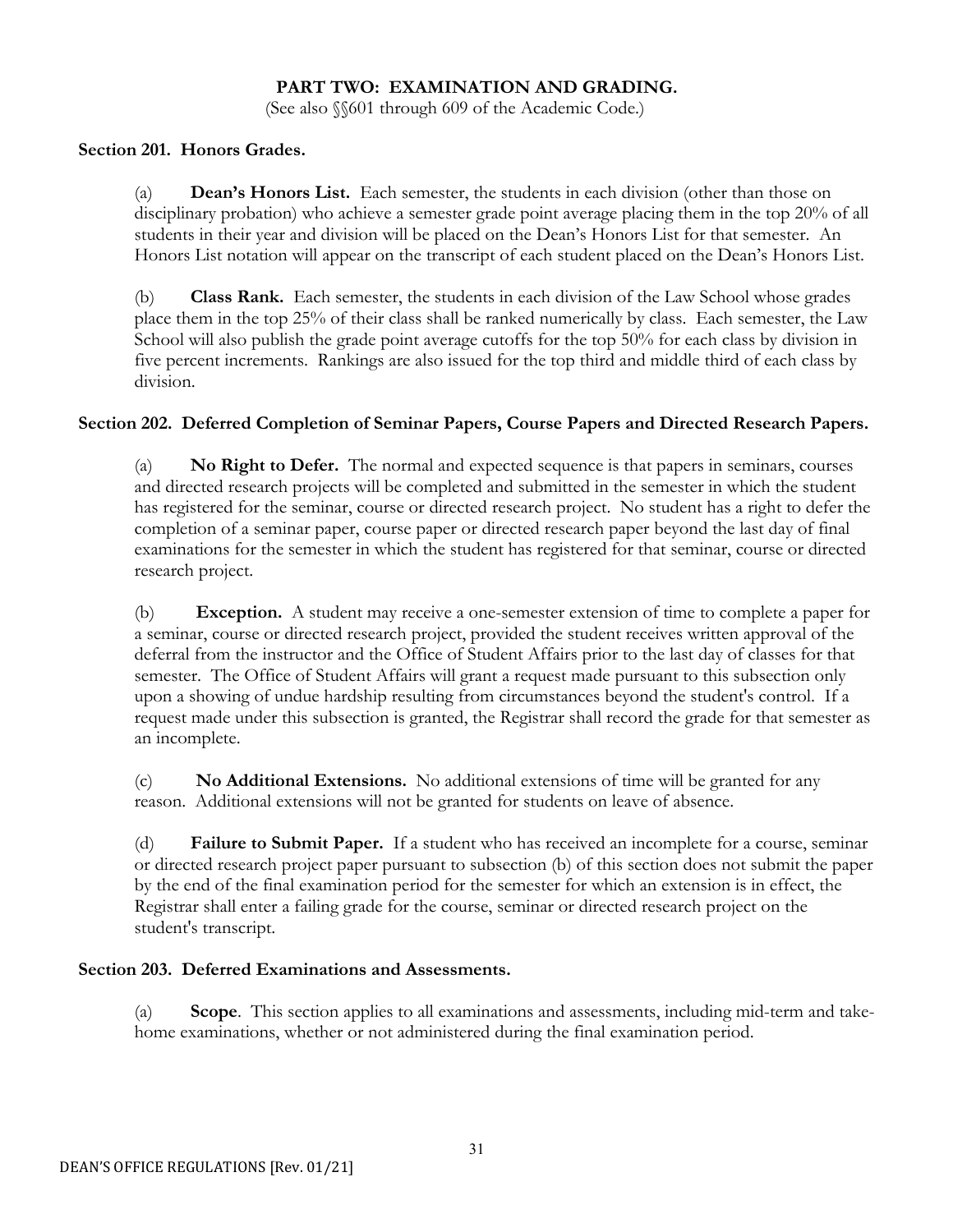(b) **No Right to Defer**. No student has a right to defer an examination or assessment. A student who fails to take an examination or assessment when scheduled will receive a failing grade on it unless the examination or assessment has been deferred according to the procedure outlined in this section.

(c) **Policy on Deferral of Examinations**. Because examination schedules are published for students at the time students register for courses, students are bound by the published examination schedule. Examinations and assessments will be deferred only for good cause. The decision of the Office of Student Affairs is final. Examples of good cause include:

- Serious personal illness or injury;
- Serious injury, illness or death in the immediate family; or
- Other events beyond the student's control which prevent the student from taking the final examination when scheduled.

(d) **Procedure for Requesting Deferred Examination**. If a student desires to request deferral of an examination, the student should file a Dean's Action Request Form with the Registrar's Office requesting deferral of an examination in a timely fashion. Every student requesting deferral of an examination must provide evidence of the event or situation which the student believes is justification for the request for deferral. Such evidence must be presented in a form which the Office of Student Affairs deems appropriate under the circumstances. **Students shall not communicate their interest in or intention to defer an examination to any faculty member.**

## (e) **Emergency Deferral of Examination or Assessment**.

(1) **Request Made by in Person or by Phone.** If a student is unable to take an examination or assessment for good cause as defined in (a) which arises within 24 hours immediately prior to the examination or assessment time, the student may appear in person or telephone the Registrar to obtain permission to defer the examination or assessment. The Office of Student Affairs or the Registrar will be on duty each day or night during examinations to deal with deferred examinations and assessments. The Registrar or the Office of Student Affairs may defer an examination or assessment provisionally under §608 of the Academic Code for up to 48 hours based on an explanation showing reasonable cause to believe the student, acting in good faith, cannot take an examination because of some event which is beyond the student's control. During normal working hours, the Office of Student Affairs for the campus must approve any request for a deferred examination.

(2) **Student Unable to Make Request in Person or by Phone.** If the student cannot appear in person or telephone the Registrar, the student may miss the examination or assessment and apply for a deferral after the examination date. Such application for deferral must be made within 48 hours of the administration of the exam for which the student seeks deferral. The burden is on the student to show (i) good cause and (ii) sufficient reason for not requesting a deferral in writing, in person or by telephone prior to the examination.

(3) **Confirming Emergency Deferral.** A provisional emergency examination or assessment deferral requested under this subsection must be confirmed by a written request, supported by persuasive evidence of some event beyond the student's control which led the student to miss the examination.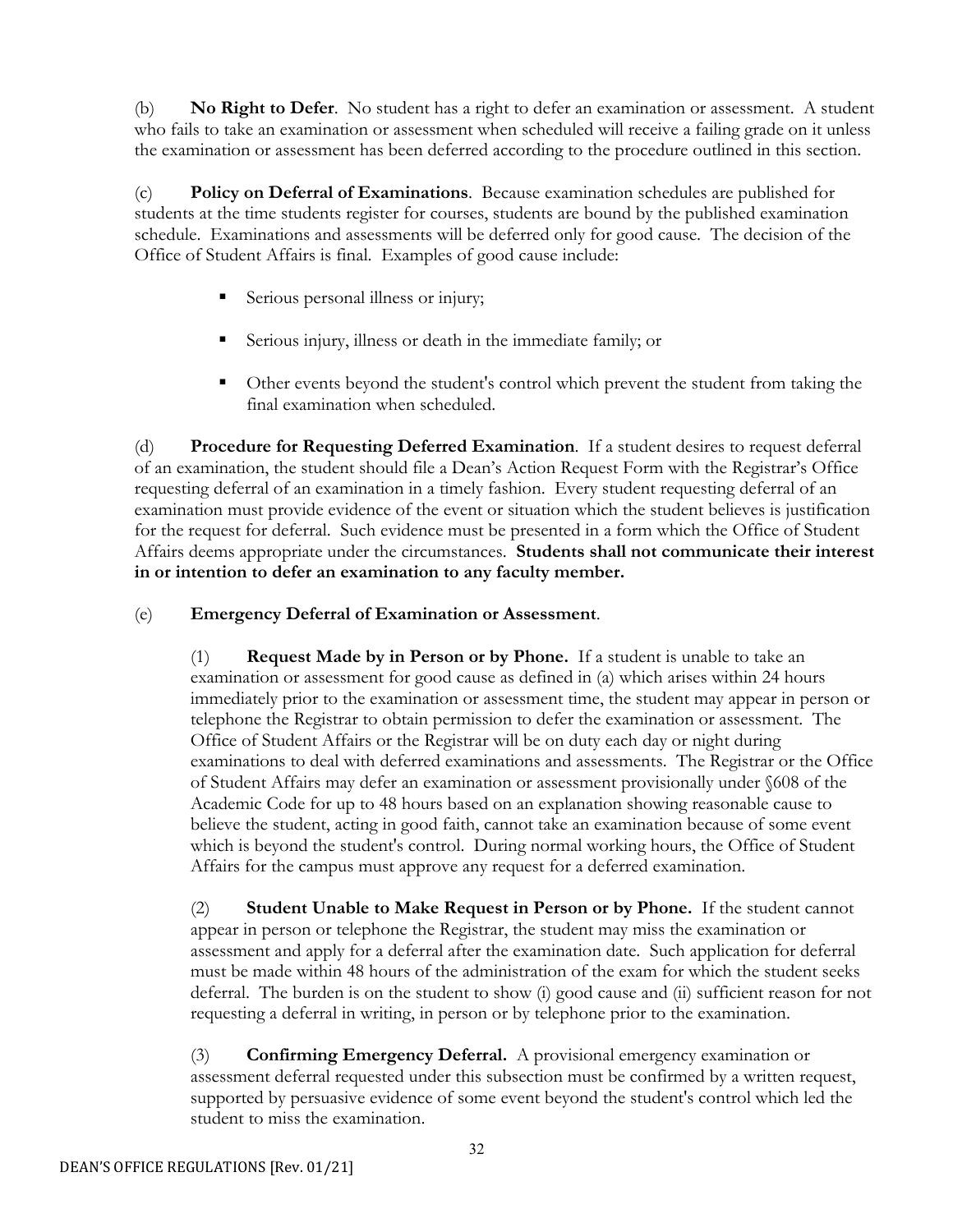(f) **Timing of Make-up Examination.** Deferred examinations must be taken 1) on the scheduled examination make-up date for that semester; or 2) at a time approved by the Office of Student Affairs. Students who fail to sit for a makeup examination within the prescribed time period shall receive a failing grade on the examination in question.

## **Section 204. Conflict in Examination Schedules.**

**Binding Effect of Final Examination Schedule.** All students are bound by the final examination schedule published by the Registrar for preregistration for the semester. No student will be permitted to defer an examination due to a conflict in the examination schedule, because the student:

- Registered for two courses with overlapping examination times; or
- Registered for two courses having final examinations scheduled within twenty four (24) hours of each other.

## **Section 205. Code of Conduct Procedures During Examinations.**

(a) **Proctors.** Students are required to follow all instructions given by proctors during examinations.

(b) **Student Identification.** Each student must produce his or her Law School student identification card in order to sit for an examination or pick up a take-home examination.

• (c) Unless specifically permitted otherwise, students are not permitted to use any type of communication or data storage devices such as - but not limited to - mobile phones or PDAs during an examination. Such devices must be left at the side of the exam room. In emergency situations, such devices may be left with the Registrar's Office.

## **PART THREE: REGISTRATION PRACTICE & PROCEDURE.**

(See also §§301 through 312 of the Academic Code.)

## **Section 301. Course Load.**

(a) **General Rule.** Regular Division Students may enroll in up to 16 credits without the approval of the Office of Student Affairs. Extended Division Students may enroll in up to 11 credits without receiving special permission. Ordinarily a Regular Division Student must enroll in a minimum of 12 credits and an Extended Division Student must enroll in at least 8 credits. Course load limitations for the summer term are established by §310 of the Academic Code.

(b) **Underload in Last Semester.** A regular division student may file a request to underload pursuant to §305(d) of the Academic Code only for the semester in which the student plans to graduate. The request to underload will be granted only if satisfactory completion of the proposed course schedule will yield the academic credits needed to ensure graduation in that semester.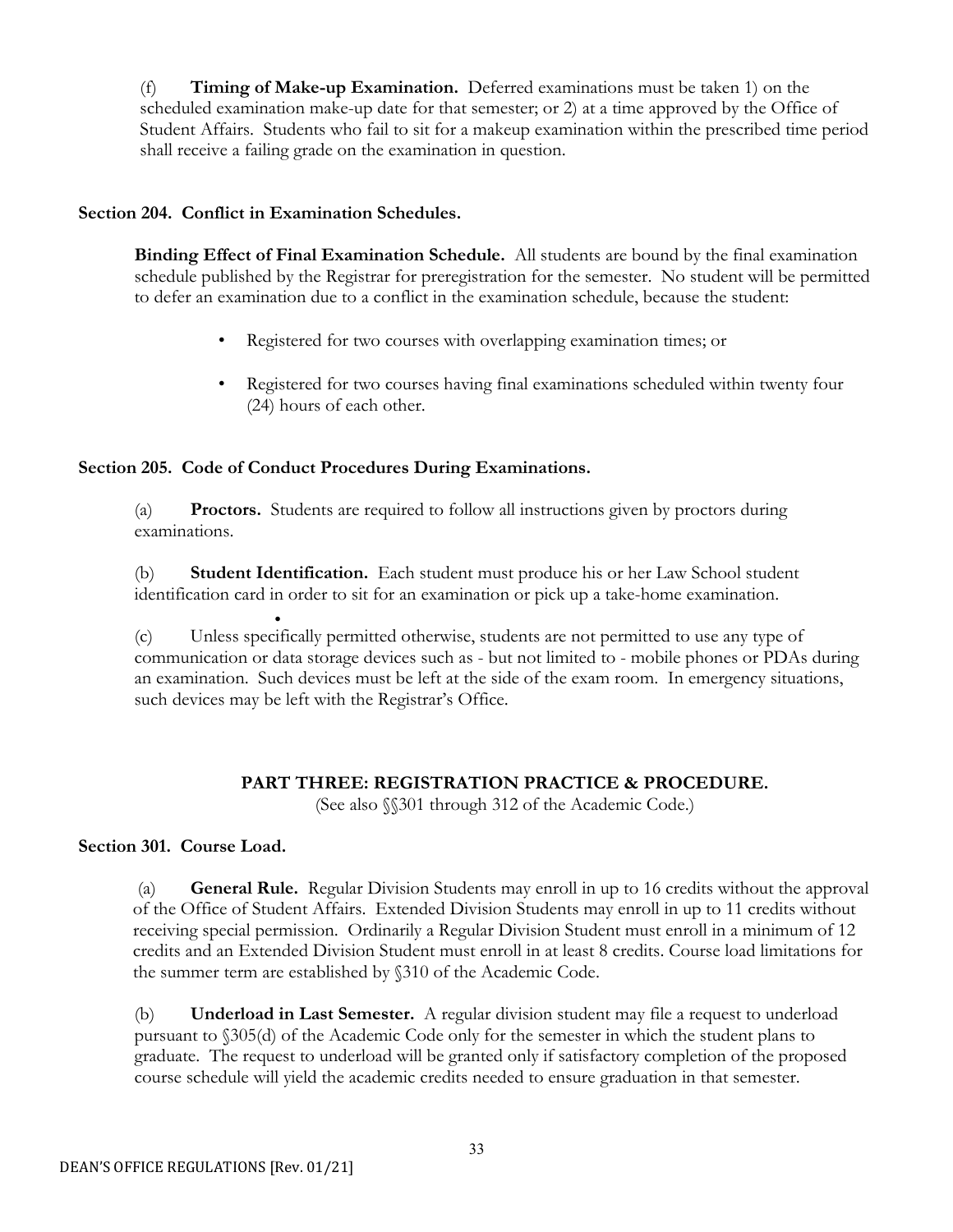## **Section 302. Change in Division.**

(a) **Change to Regular Division.** An extended division student who wishes to transfer to the regular division of the Law School must file a request for transfer with the Office of Student Affairs. Changes in division are not permitted during the first two semesters of law school.

(b) **Change to Extended Division.** A regular division student who wishes to transfer to the extended division of the Law School must file a request for transfer with the Office of Student Affairs. Changes in division are not permitted during the first two semesters of law school.

(c) **Second Request for Transfer.** A student who has transferred from one division of the Law School to the other may transfer between divisions again only with the consent of the Office of Student Affairs. The Office of Student Affairs will permit transfers under this subsection only upon a showing of undue hardship resulting from circumstances beyond the student's control.

(d) **Timing of Requests to Change Divisions.** Except for cases of hardship, all requests to change divisions must be made prior to the beginning of the fall semester.

## **Section 303. Registration for Required Courses.**

(a) **First Year Courses.** Each first year Regular Division and Extended Division student is registered automatically for all courses.

(b) **Upper Level Required Courses.** All upper class students must register for and complete the required courses as assigned by the Registrar. See the Faculty Policy Statement on Curriculum for the course sequence.

## **Section 304. Limited Enrollment Courses.**

(a) **Limited Enrollment for Course.** An instructor may limit enrollment in an elective course, a seminar or a special course by receiving permission from the ADAA before preregistration for the semester in which the course is offered. If preregistration for a course has begun, the instructor may not limit the class size. An instructor may not waive a limitation on enrollment after it has been established pursuant to this section.

(b) **ADAA's Permission Required.** No instructor may limit enrollment without the prior written permission of the ADAA. Students should consult with the Registrar's Office for the current list of courses that have limited enrollment.

### **Section 305. Priority for Registration for Courses.**

(a) **General Rule.** Regular division students ordinarily must register for regular division courses. Extended division students ordinarily must register for extended division courses. A regular division student may register for any open section of a required or elective course offered in the regular division. An extended division student may register for any open section of a required or elective course offered in the extended division. If a course is offered in only one division of the Law School,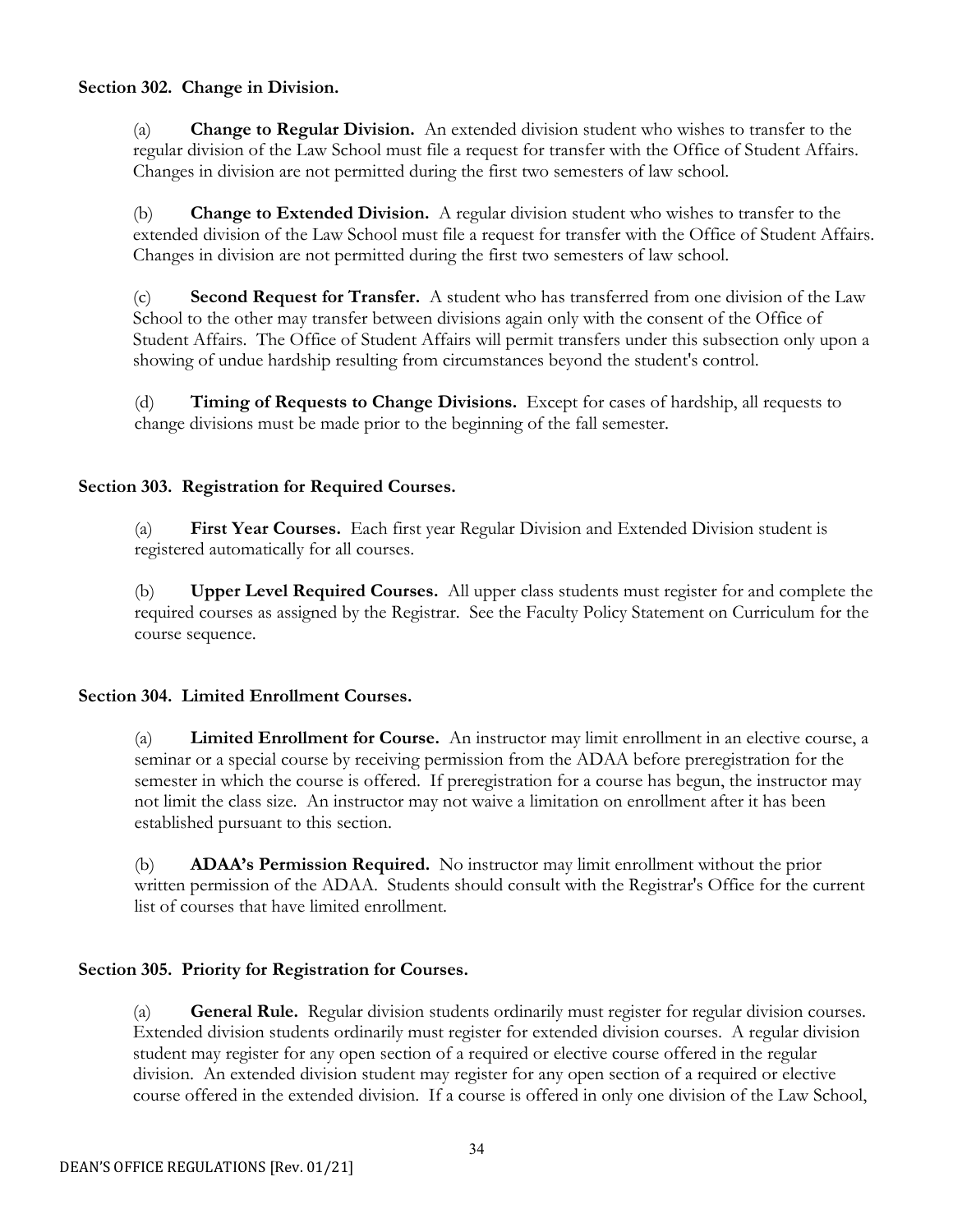students from either the regular or extended division may register for the course. All students are subject to rules on sequencing of courses found in the Faculty Policy Statement on the Curriculum.

## (b) **Definitions.** For purposes of this section:

(1) A regular division student who will have earned at least 57 academic credits by the beginning of the next semester shall be treated as a student entering the final year of study.

(2) An extended division student who will have earned at least 67 academic credits by the beginning of the next semester shall be treated as a student entering the final year of study.

## (c) **Courses offered in both Divisions.**

(1) **Regular Division Students.** If there are one or more sections of an upper-level course scheduled in the regular division, and one or more sections of the same course scheduled in the extended division, regular division students may be registered for any open extended division section of that course at the time specified by the Registrar.

(2) **Extended Division Students.** If there are one or more sections of an upper-level course scheduled in the extended division, and one or more sections of the same course scheduled in the regular division, extended division students may be registered for any open regular division section of that course at the time specified by the Registrar.

(3) **Upper-Level Course Defined.** For purposes of this subsection, an upper-level course is any course as designated in the Faculty Policy Statement on the Curriculum other than a course taken in the first or second semester.

(d) **Prerequisite Courses.** No student may enroll in any course or clinical program without first successfully completing the prerequisite courses (if any) identified by the Academic Code or Faculty Policy Statement on the Curriculum (included in the Student Handbook) as prerequisite courses for the course in question.

## **Section 306. Add/Drop Policy and Procedure.**

(a) **Add/Drop Period.** A student may add or drop one or more elective courses during the designated Add/Drop period without obtaining permission from the Office of Student Affairs. A student may add or drop a required course during Add/Drop without obtaining permission from the Office of Student Affairs unless dropping or adding the required course will cause the student to be out of compliance with course registration requirements published by the Registrar's Office.

## (b) **Adding or Dropping Required Course After Add/Drop.**

(1) **General Rule.** A student may not add or drop a required course after the designated Add/Drop period. See §306 of the Academic Code.

(2) **Hardship Exception.** The Office of Student Affairs will ordinarily deny permission to add or to drop a required course after the end of Add/Drop. Permission to drop a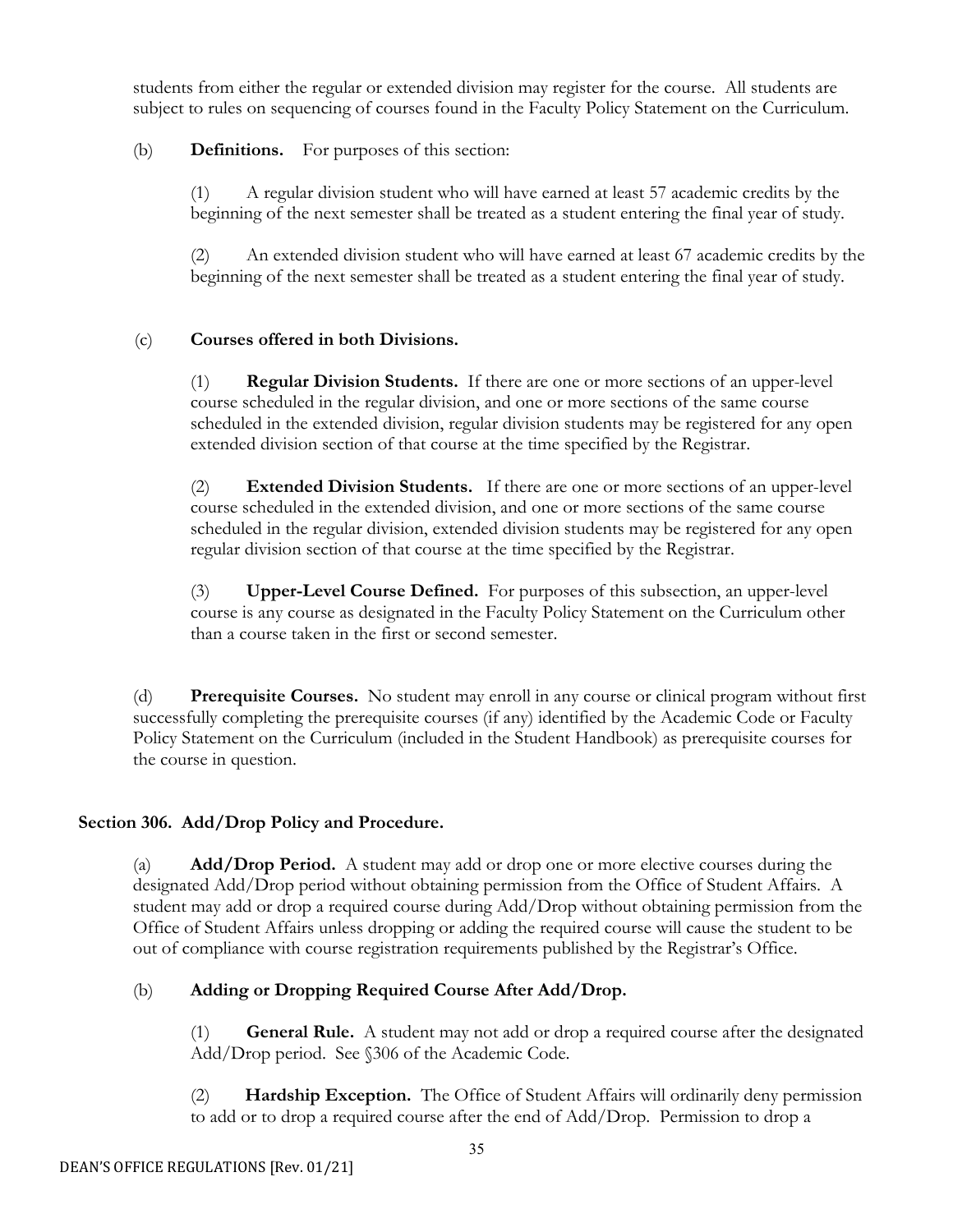required course will be granted only in cases of exceptional hardship to a student caused by circumstances beyond the student's control, such as illness requiring a reduced course load. Permission to add a course will be granted only in a "work out" situation in which a student is unable to graduate in that semester without the required course credit.

(3) **Grade of W.** A grade of W will be entered on the transcript for any required course dropped after the Add/Drop period.

## (c) **Adding or Dropping Elective Course After Add/Drop Period.**

(1) **Five-Week Period Following Add/Drop.** A student may drop one or more elective courses during the first six weeks of each semester, and the first two weeks of the summer term, without prior permission from the Office of Student Affairs for the campus. During the five week period following add/drop (and the second week of summer term), a student may add one or more elective courses only by obtaining prior permission from the Office of Student Affairs.

(2) **Changes Made Late in Semester.** A student may add or drop one or more elective courses after the first six weeks of each semester, and the first two weeks of the summer term, only by obtaining prior permission from the Office of Student Affairs.

(3) **Special Rule for Clinical and Externship Programs.** A student may drop a clinical or externship program during or after Add/Drop only with the permission of the Office of Student Affairs. Permission to drop a clinical or externship program will be granted only in cases of exceptional hardship to a student caused by circumstances beyond the student's control, such as illness requiring a reduced course load.

(4) **Grade of W.** A grade of W will be entered on the transcript for any required or elective course dropped after the Add/Drop period.

(d) **Forfeiture of Tuition for Withdrawal From Class After Add/Drop.** Tuition paid or payable with respect to any class from which a student withdraws after Add/Drop shall be forfeited in full, including classes from which the student has been involuntarily withdrawn. A student who adds a course as a replacement for the course from which the student withdraws shall be responsible for payment of additional tuition for the course added.

## **Section 307. Courses Conducted Between Semesters.**

(a) **General Rule.** Credit earned for participation in the May session of ITAP will be treated as earned by the student in the summer term.

(b) **Maximum Course Load Exception.** For purposes of section 305 of the Academic Code, credits earned for ITAP, and credits earned for courses between summer term and fall semester or between fall and spring semesters will not be considered for purposes of determining the number of credits in which a student is enrolled.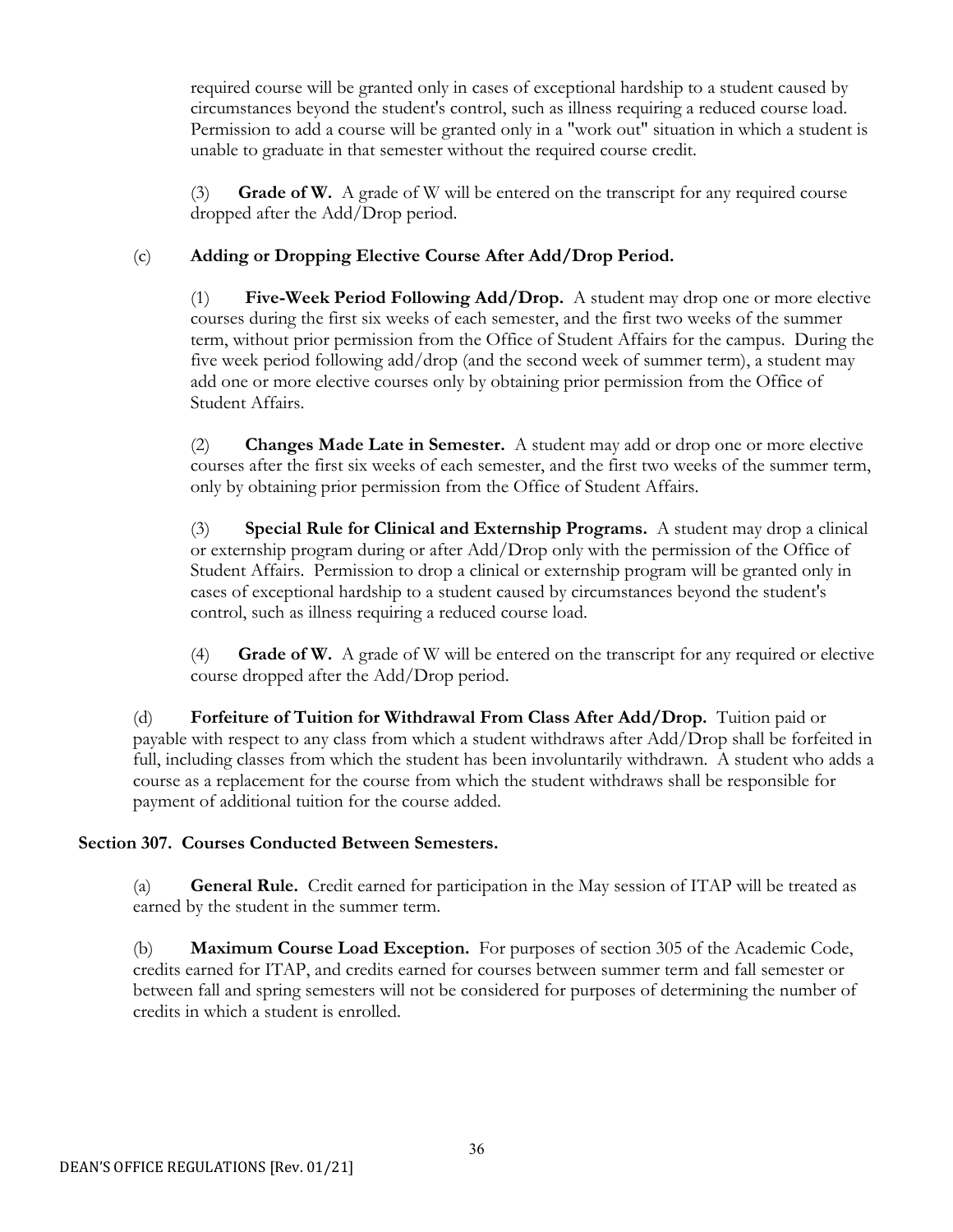## **Section 308. Registration for Non-classroom Credit.**

Students registering for non-classroom credit, Directed Research or for credit for work in clinical or externship programs must deliver a properly completed Non-classroom Credit Form to the Registrar's Office by the end of Add/Drop for the semester in which the credits will be earned. The Registrar shall delete all such credits not supported by a properly completed Non-classroom Credit Form from a student's current course load on the last day of Add/Drop.

## **Section 309. Student Publications (Delaware Journal of Corporate Law and Widener Law Review) Eligibility Rules [This Section is temporarily suspended. For information regarding eligibility for the Delaware Journal of Corporate Law and Widener Law Review, please consult their respective web pages]**

### **Section 310. Certification for Student Practice.**

The law school will certify a student eligible under state student practice rules only if the student has a cumulative grade point average of at least 2.300 and the student has successfully completed the required courses in Evidence and Professional Responsibility with grades of C or better.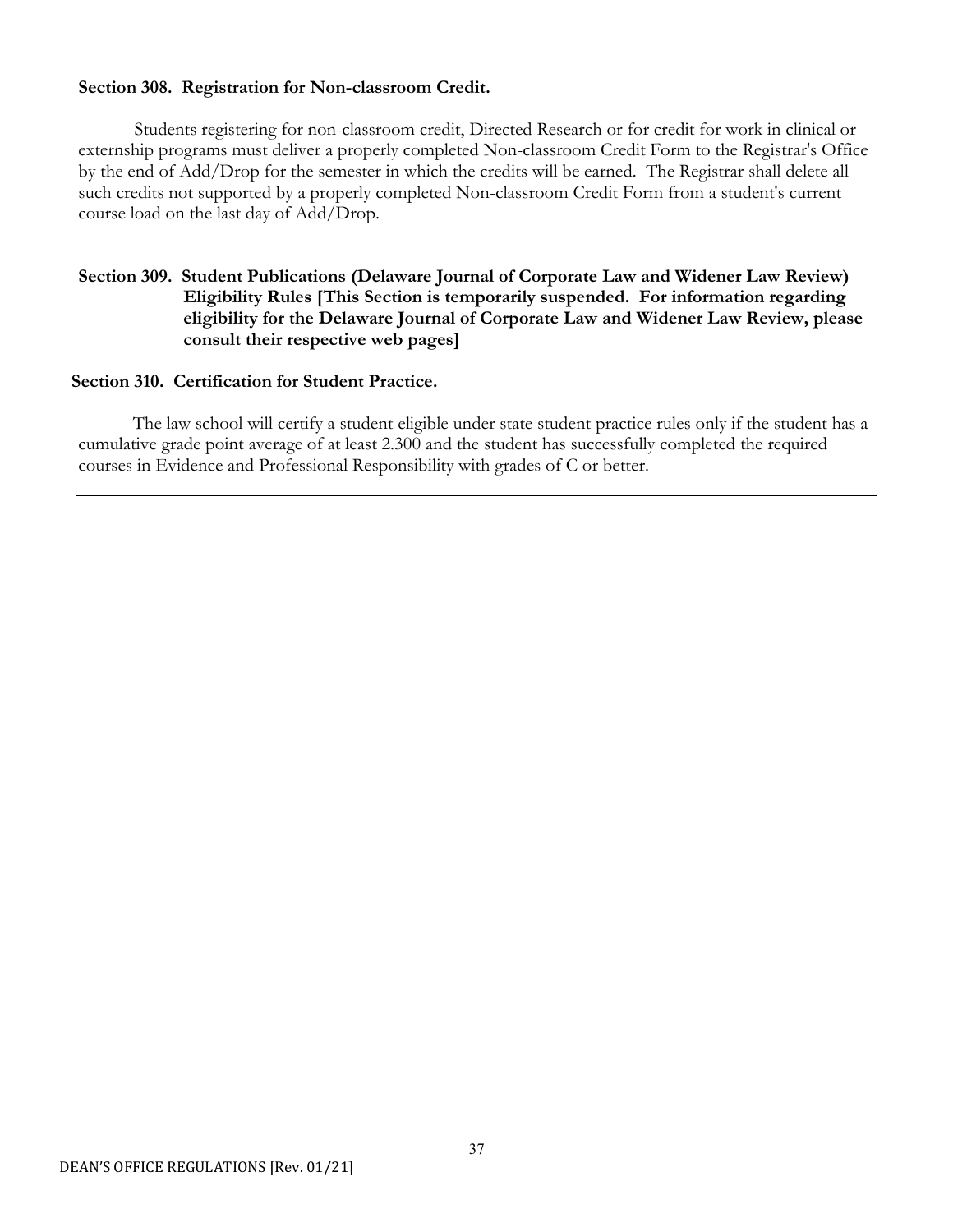### **PART FOUR: ATTENDANCE POLICY & PROCEDURE.**

(See also §701 of the Academic Code.)

### **Section 401. Absence Interpretations.**

(a) **Number of Permitted Absences.** Section 701(a) of the Academic Code provides that no student may miss more than twenty percent of the regularly scheduled class time in any course.

(b) **Courses Added During Add/Drop Week.** A student who adds a course during Add/Drop shall not be treated as "absent" for the class time missed prior to adding the course.

(c) **Clinical Work Sessions.** A student enrolled in an in-house clinic must comply with the regulations of that clinical program for attendance at work sessions and clinical meetings. Consult the clinical instructor for further details regarding absences.

(d) **Hardship Relief Not Available.** Section 701 of the Academic Code requires that a student receive an "IW" for excessive absences in any course. See Section 701(b) of the Academic Code. The faculty's collective judgment is that a student who misses more than 20% of the scheduled class of a course has not taken the course, and though one's absence is for the best possible reasons such as sickness, death in the family, religious observance, job requirements, etc., the student should re-take the course rather than sit for the exam. [For exceptions to this policy during remote instruction caused by the pandemic the 2020-2021 school year, please see posted Attendance Policy information on the Office of Student Affairs web page:

[https://delawarelaw.widener.edu/files/resources/attendanceandclassrecpoliciesforacade](https://delawarelaw.widener.edu/files/resources/attendanceandclassrecpoliciesforacademicyear2020t2.pdf.%5d) [micyear2020t2.pdf.\]](https://delawarelaw.widener.edu/files/resources/attendanceandclassrecpoliciesforacademicyear2020t2.pdf.%5d)

(e) **Class Cancellation.** If a class is canceled, either through an individual class cancellation or when the University is closed due to weather or other emergencies, a student's failure to attend the scheduled make-up class should not be considered an absence under the attendance requirement.

### **Section 402. Cancellation of Classes.**

(a) **No Class Cancellation Without Prior Approval.** The ADAA must approve a class cancellation by any professor or instructor. Class cancellations should be kept to a minimum.

(b) **Cancellation of Classes Before or After Holiday.** The ADAA will not approve cancellation of classes on the days immediately before or after a scheduled holiday, e.g., Labor Day, Yom Kippur or Thanksgiving.

### **Section 403. Emergency School Closing.**

(a) The campus usually will be closed only in the event of adverse weather conditions. The decision to close or not will typically be made by the President of the University by 6:30 a.m. for the Regular Division and by 2:00 p.m. for the Extended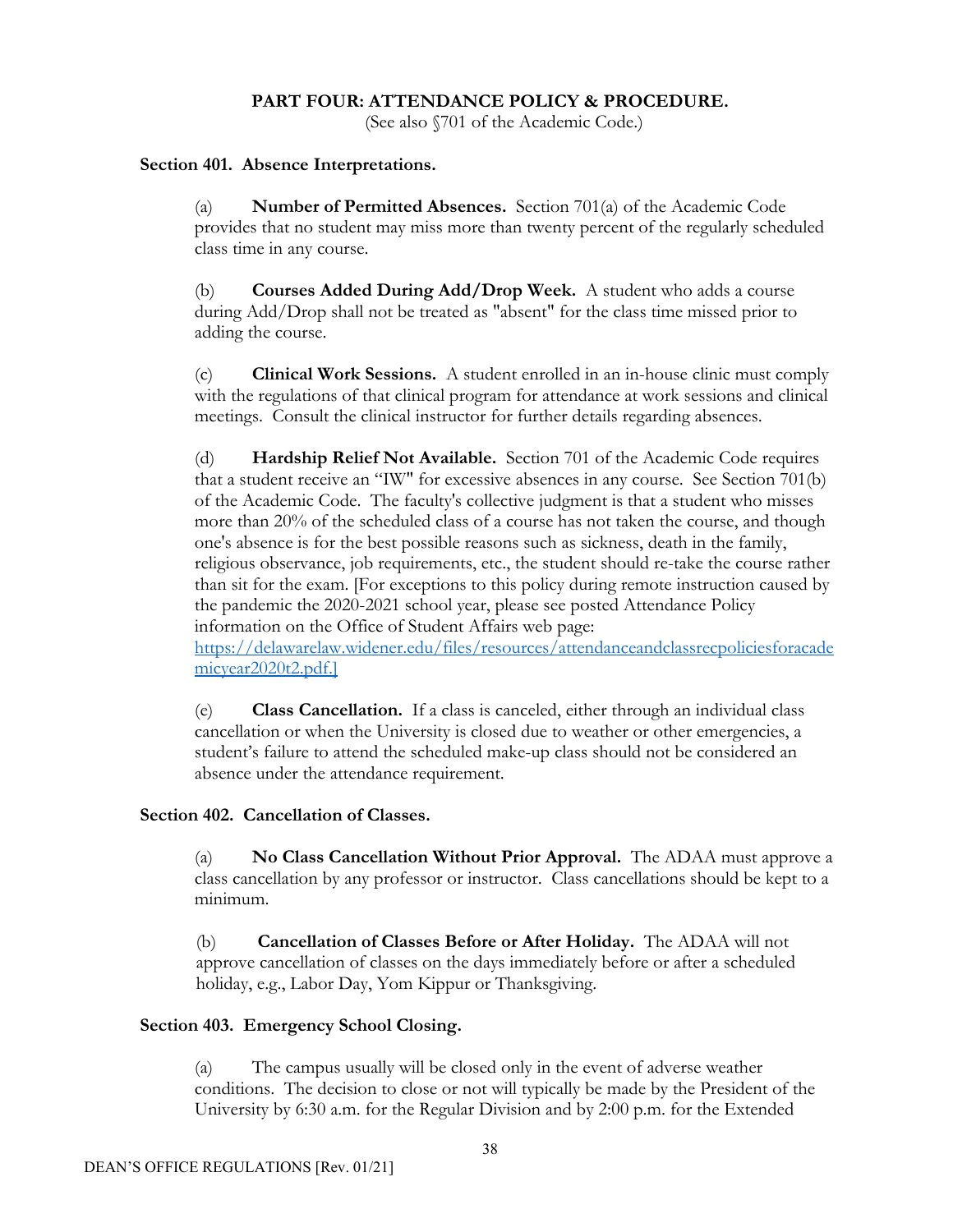Division. You may call the information hotline (dial 302-477-2149, wait for an answer and then press 5) to inquire about closing. Information is also available on the Law School website as well as Campus Cruiser, and the E2Alert system.

(b) **Closing During School Hours.** There may be times when an early closing is necessary due to weather conditions or mechanical breakdown. The decision to close will be made by the President of the University or her designee.

### **Section 404. Leave of Absence.**

(a) **Withdrawal Presumed.** A student who fails to apply for leave of absence under this section or §405 of the Dean's Office Regulations, and who fails to attend regularly scheduled classes for a period of more than the number of absences permitted by §401 of the Regulations, is presumed to have withdrawn from the Law School. A student who has withdrawn from the Law School is ineligible to return to the Law School.

(b) **Leave of Absence.** A student who must drop all classes for good cause, such as death or illness of a family member, job change, active duty assignment in the armed forces or other good cause, may apply for leave of absence for personal reasons for a period of up to one year. A leave of absence will be granted freely, subject to the limitations for medical leave of absence set out in §405 of the regulations.

(c) **Ineligible to Take Course While on Leave.** A student may not register for any course work while on leave of absence, but may make up any deferred final examinations and complete any incomplete seminar papers, course papers or directed research papers outstanding on the date the leave of absence was granted.

(d) **Term.** Leave of absence will normally be granted for a period of one academic semester. However, a first-year student who takes a leave of absence must take a leave of absence for one year. If a student on leave of absence wishes to extend the leave of absence for an additional semester, the student must submit a written request for extension together with evidence to support the need for the extension.

### **Section 405. Medical Leave of Absence.**

(a) **General Rule.** Any student may apply for medical leave of absence from the Law School for good cause. "Good cause" includes treatment by a residential treatment center, a physician, a psychologist or a drug counselor for substance abuse. An application should be submitted on a Dean's Action Request form, together with a letter from a physician, psychologist or drug counselor, stating that medical leave of absence is in the best interest of the student's physical or psychological well-being.

(b) **Term.** Medical leave of absence will normally be granted for a period of one academic semester. If a student on medical leave of absence wishes to extend the leave of absence for an additional semester, the student must submit a written request for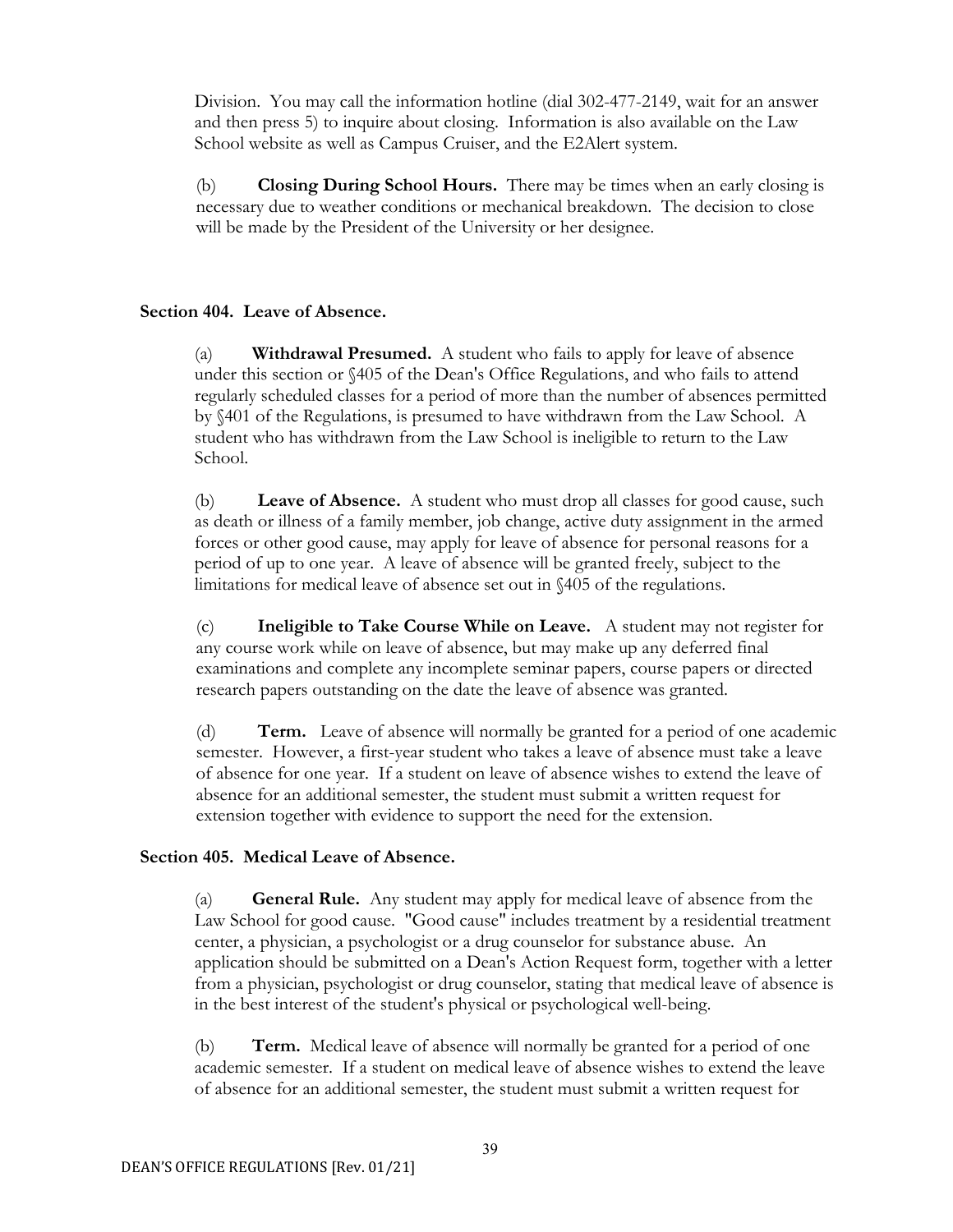extension, together with a physician's, psychologist's or drug counselor's letter stating that an extension would be in the best interest of the student.

(c) **Effect on Period Within Which Degree Must Be Obtained.** Medical leave of absence does not toll the ABA requirement for completion of legal studies set out in §202 of the Academic Code.

(d) **Not Available to Students Charged With Crimes.** A student who has been charged with a crime involving the possession of a controlled or uncontrolled substance with intent to distribute or sell, or a student charged with trafficking will not be allowed to take medical leave of absence due to substance abuse, unless charges are dismissed.

### **Section 406. Withdrawal from Law School.**

(a) **Withdrawal.** To withdraw from the Law School, a student must submit a Dean's Action Request form indicating the last date of class attendance. A student who has withdrawn from the Law School is ineligible to return to the Law School.

(b) **Withdrawal Presumed.** A student who fails to apply for leave of absence under this section or §405 of the Dean's Office Regulations, and who fails to attend regularly scheduled classes for a period of more than the number of absences permitted by §401 of the Regulations is presumed to have withdrawn from the Law School.

### **PART FIVE: GRADUATION REQUIREMENTS**

(See also §§201 through 203 of the Academic Code.)

#### **Section 501. Analysis of Graduation Requirements.**

(a) **General Rule.** The academic requirements for graduation can be divided into categories: Grade Point Average, Required Courses, Number of Credit Hours, Writing Requirement, Experiential Credits, and Character and Fitness.

(b) **Grade Point Average.** A 2.000 cumulative grade point average is required for graduation.

(c) **Required Courses.** For students matriculating in Summer 2017 and thereafter, students must take and receive a passing grade in the following courses in order to graduate. (See the Faculty Policy Statement on the Curriculum.)

- Applied Learning Lab
- Bar Exam Success: Substance and Skills Fall and Spring (students with a GPA of 3.0 or higher after the first two semesters may waive out of these courses)
- Civil Procedure I & II
- Contracts I & II
- Constitutional Law I & II
- Criminal Law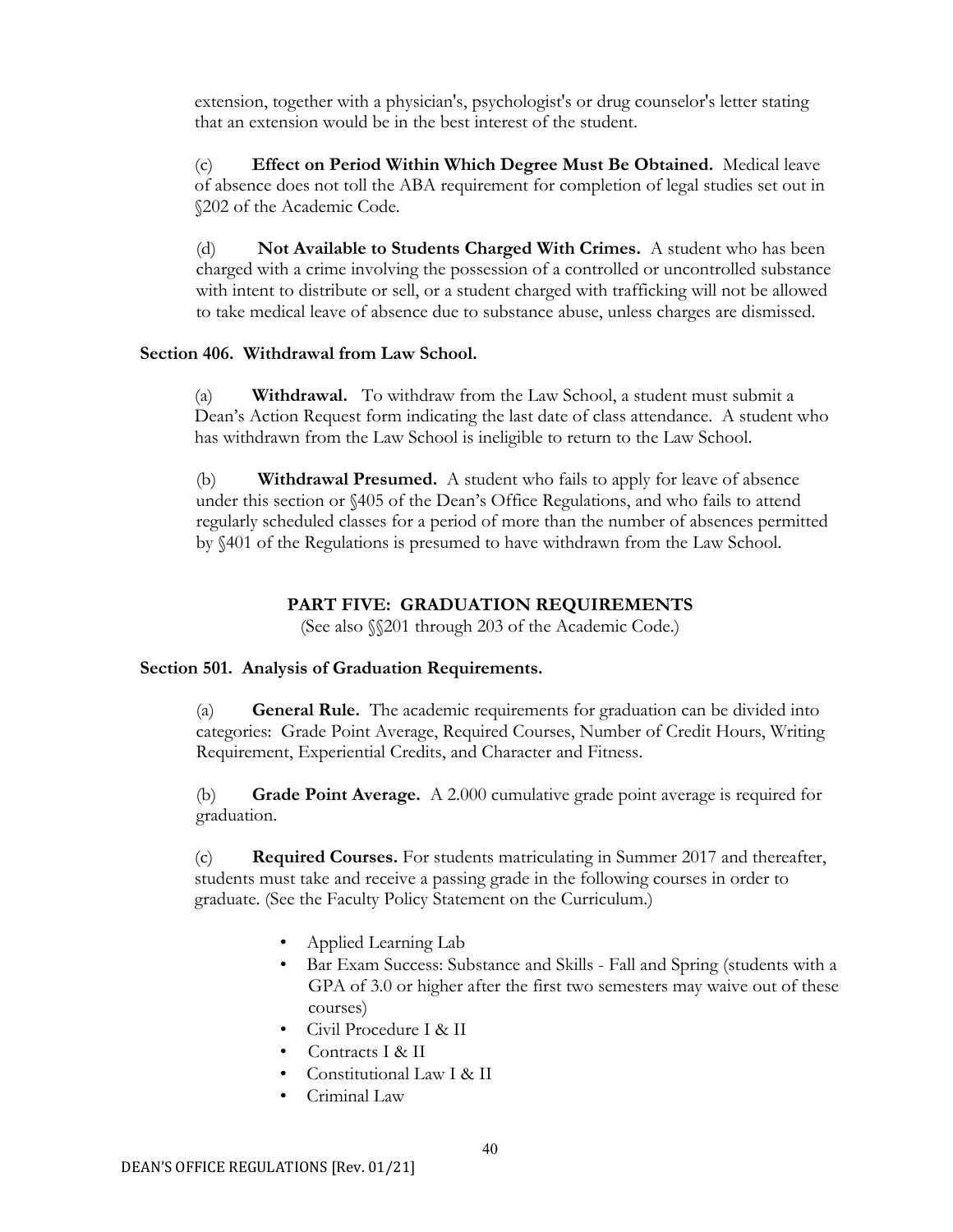- Criminal Procedure I
- Evidence
- Experiential Requirements
- Legal Methods I, II, & III
- Legal Problem Solving (for students with below a 2.7 GPA after the first two semesters)
- Professional Responsibility
- Property I & II
- Torts I & II

In order to graduate, every student must satisfy the graduation requirements set forth in §201 of the Academic Code.

(d) **Character and Fitness.** Each student is required to complete an updated Character and Fitness form prior to graduation.

#### **Section 502. Petition to Graduate.**

Every student must apply for graduation by completing the online Petition to Graduate in Campus Cruiser and its accompanying form not later than September 30 for December graduates, or October 30 for May graduates. When a petition to graduate is received, the Registrar will audit the student's academic records for compliance with the graduation requirements set forth in §201 of the Academic Code. If the student has satisfied these requirements, the student's name will be submitted to the Law School faculty for approval.

### **Section 503. Bar Certification Registration.**

A student who is eligible to graduate at the end of any semester must submit to the Registrar a request for certification of eligibility in order to permit the release of information to the board of bar examiners of the jurisdictions in which the student plans to sit for the bar examination. A request for certification of eligibility shall be submitted online.

### **PART SIX: MODIFICATION OF RULES**

#### **Section 601. Modification of Rules Governing Dean's Office Regulations.**

All rules governing academic performance and student conduct may be modified or amended under the authority of the Dean or where appropriate, under the authority of the faculty. Modifications or amendments to rules governing academic performance and student conduct shall be applicable to students currently enrolled when the Dean, or where appropriate, the faculty, determine that such modifications are necessary and appropriate and do not cause undue hardship to students currently enrolled.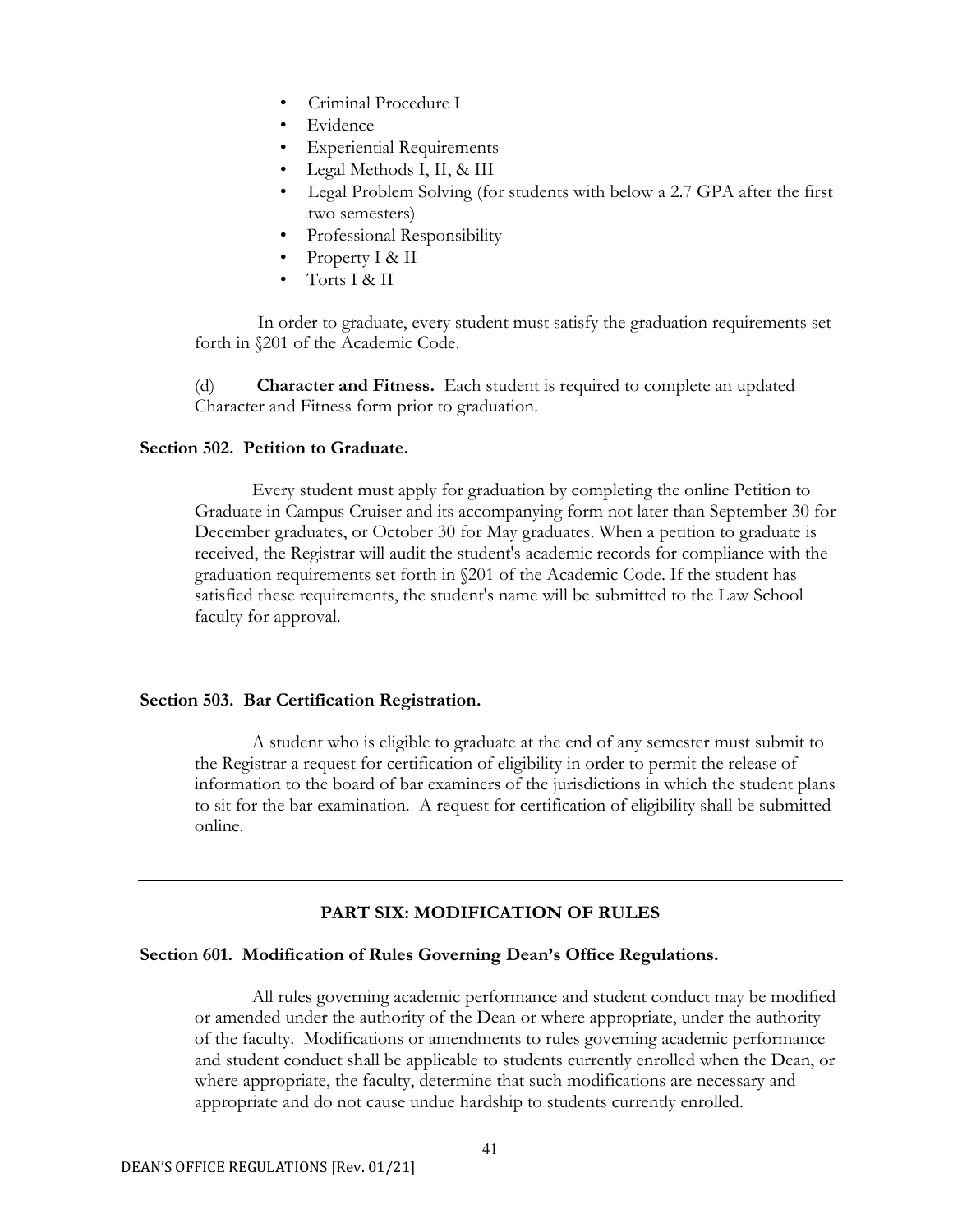## **Appendix A**

Dean's Action Request Official Form One Writing Requirement Certificate **Official Form Two** Plagiarism Form **Calculation** Control of Three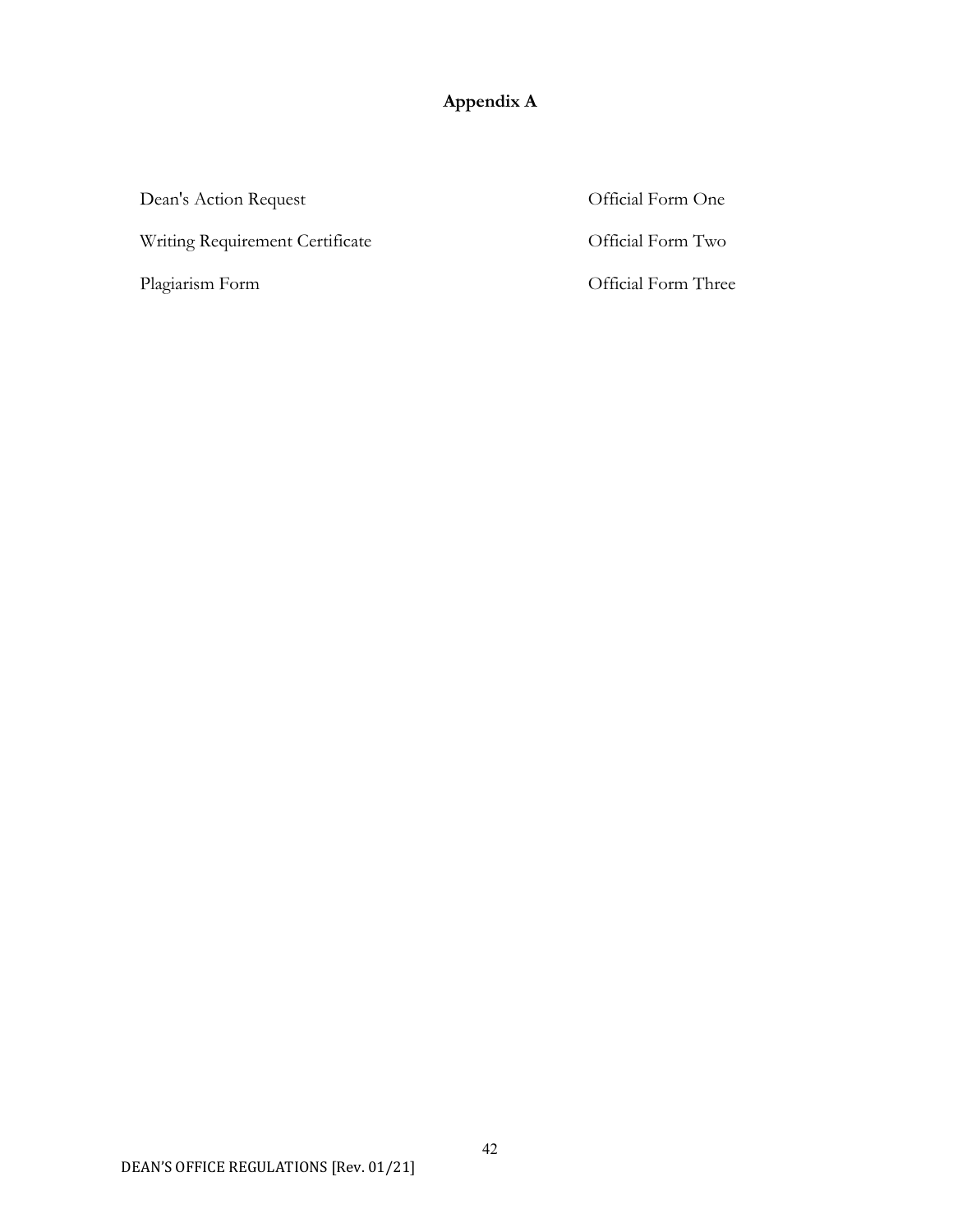## **OFFICIAL FORM ONE**

## **DEAN'S ACTION REQUEST**

| Address:                                                                                   |                                                                                                                                                   |                               |                                                           |      |
|--------------------------------------------------------------------------------------------|---------------------------------------------------------------------------------------------------------------------------------------------------|-------------------------------|-----------------------------------------------------------|------|
|                                                                                            |                                                                                                                                                   |                               | Year & Division: $\qquad \qquad \qquad$ Home #:           |      |
|                                                                                            |                                                                                                                                                   |                               |                                                           |      |
|                                                                                            |                                                                                                                                                   | PRINT, TYPE OR WRITE LEGIBLY. | PLEASE GIVE A COMPLETE DESCRIPTION OF THE ACTION DESIRED. |      |
|                                                                                            |                                                                                                                                                   |                               |                                                           |      |
|                                                                                            |                                                                                                                                                   |                               |                                                           |      |
|                                                                                            |                                                                                                                                                   |                               |                                                           |      |
|                                                                                            |                                                                                                                                                   |                               | Student's Signature                                       | Date |
| $\Box$ Approved                                                                            | □ Denied                                                                                                                                          | □ Other                       |                                                           |      |
| Comments:<br>□ Other                                                                       | □ Please Check with Financial aid concerning any financial aid implications.<br>Please check with the Registrar's Office to reschedule your exam. |                               |                                                           |      |
|                                                                                            |                                                                                                                                                   |                               | Dean of Students' Signature                               | Date |
| <b>DISTRIBUTION:</b>                                                                       |                                                                                                                                                   |                               | <b>REGISTRAR:</b>                                         |      |
|                                                                                            |                                                                                                                                                   |                               |                                                           |      |
| <b>Business Office</b><br>Financial Aid<br>Housing/Mailroom<br>Library<br>Student<br>Other | □<br>П<br>П<br>ш<br>□<br>$\Box$                                                                                                                   |                               |                                                           |      |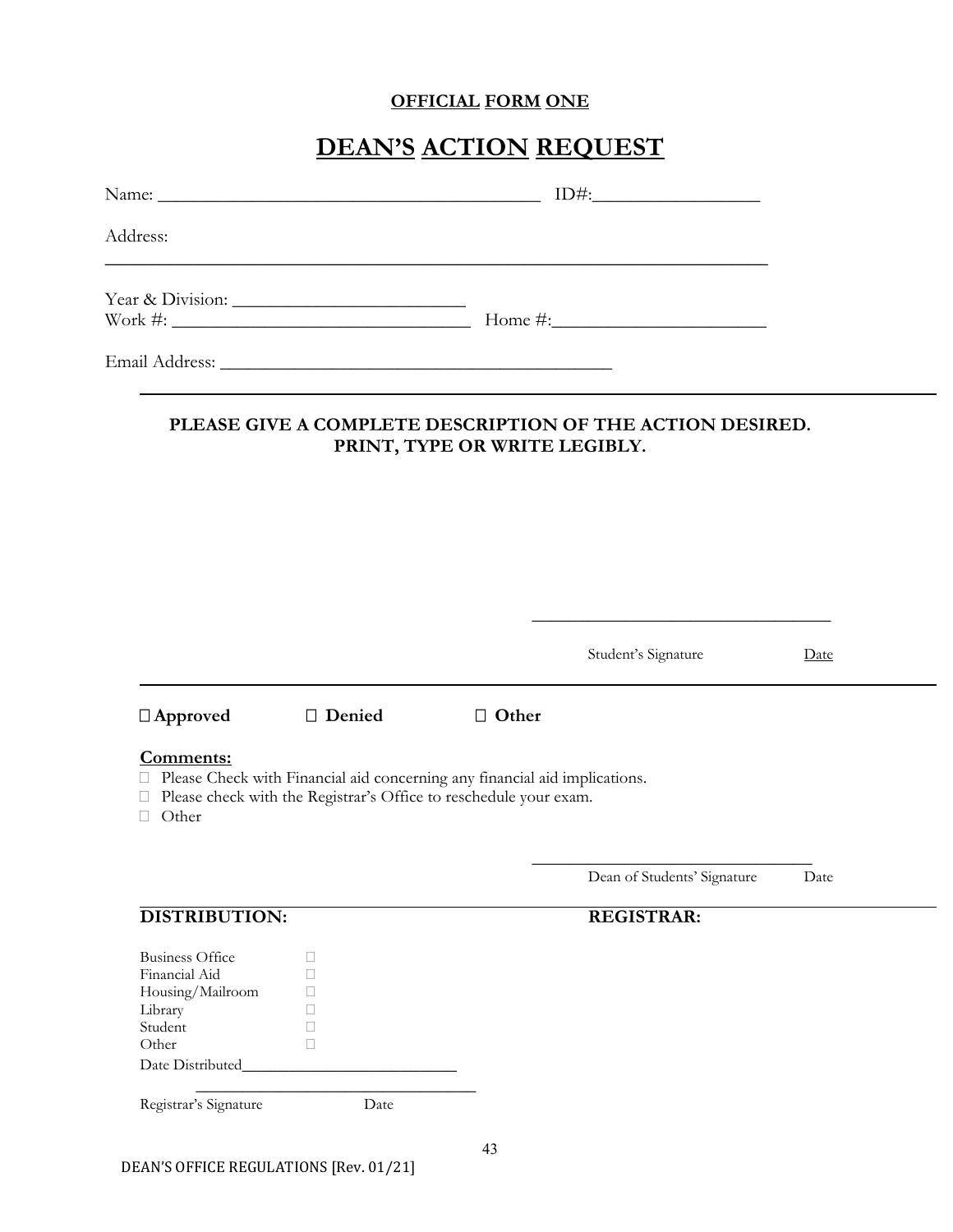## **OFFICIAL FORM TWO**

## **WRITING REQUIREMENT CERTIFICATE**

In my capacity as a full-time faculty member, I hereby certify that

\_\_\_\_\_\_\_\_\_\_\_\_\_\_\_\_\_\_\_\_\_\_\_\_\_\_\_\_\_\_\_\_\_\_\_\_\_\_\_\_\_\_\_\_\_\_\_\_\_\_\_

\_\_\_\_\_\_\_\_\_\_\_\_\_\_\_\_\_\_\_\_\_\_\_\_\_\_\_\_\_\_\_\_\_\_\_\_\_\_\_\_\_\_\_\_\_\_\_\_\_\_\_

\_\_\_\_\_\_\_\_\_\_\_\_\_\_\_\_\_\_\_\_\_\_\_\_\_\_\_\_\_\_\_\_\_\_\_\_\_\_\_\_\_\_\_\_\_\_\_\_\_\_\_ has individually researched and written a scholarly legal paper of approximately 20 typewritten pages, double spaced including notes, entitled:

This student, in compliance with section 501 of the Academic Code, has fulfilled the writing requirement through the following method:

□ **Written Work Performed for Academic Credit.** A student may meet the writing requirement by satisfactorily completing a seminar, course or clinical program, taught by a fulltime member of the faculty, in which the student is required to submit written work of at least 20 typewritten, double-spaced pages (approximately 5,000 words) in length, including notes. Work submitted under this subsection shall be in the form specified by the instructor, and must be certified by the instructor as demonstrating substantial achievement in legal writing. The term "course" includes Directed Research performed under the supervision of a full-time faculty member. (Section 501(a))

□ **Written Work Performed for Membership in a Law Journal.** A student may meet the writing requirement by submitting written work prepared for the purpose of maintaining membership in one of the Law School law journals. Work submitted under this subsection shall be in the form specified by the editorial board of the journal, and must be certified by the board and by the faculty advisor as demonstrating substantial achievement in legal writing. (Section 501(b))

□ **Written Work Performed for Other Publications or in a Writing Contest.** A

student may meet the writing requirement by submitting written work published in a scholarly periodical, journal or treatise, or singled out for honor in a nationally recognized writing competition. Work submitted under this subsection must be certified by the Dean of Students as demonstrating substantial achievement in legal writing (Section 501(c)).

| The author was registered for | during the | semester, 20 |
|-------------------------------|------------|--------------|
|                               |            |              |

The paper was submitted to me in final form on  $\qquad \qquad \qquad .20$ 

Date Faculty Member

 $\overline{\phantom{a}}$  , and the contract of the contract of the contract of the contract of the contract of the contract of the contract of the contract of the contract of the contract of the contract of the contract of the contrac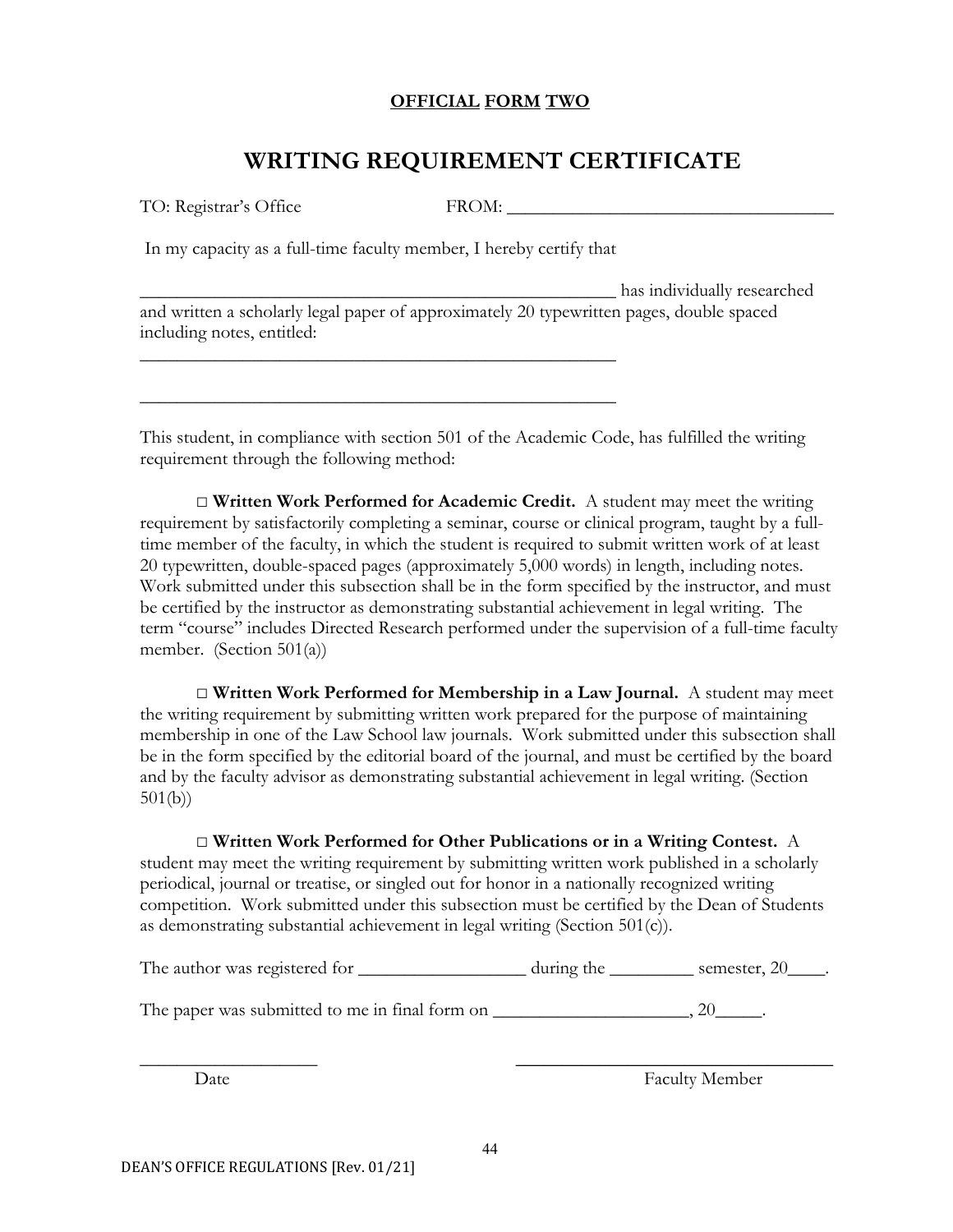## **OFFICIAL FORM THREE**

## **DELAWARE LAW SCHOOL PLAGIARISM FORM**

| <b>COURSE</b>         | <b>INSTRUCTOR</b> |
|-----------------------|-------------------|
| <b>TITLE OF PAPER</b> | DATE SUBMITTED    |

Plagiarism on papers submitted for course credit is a serious violation of the Law School's Student Code of Conduct. A student found guilty of plagiarism is subject to suspension or expulsion from school, and any such discipline will be reported to the Board of Bar Examiners in any state in which the student seeks to be admitted to practice. To avoid any misunderstandings about the nature of this offense, please review the following provision of the Code of Conduct, sign the form below, and attach this sheet to your paper when you turn it in to your professor**.**

Section 202. Prohibited Conduct of Students.

The following acts are prohibited and a student who engages in any such conduct is subject to the sanctions authorized by this Code:

(b) Plagiarism. Plagiarism is defined as the unacknowledged appropriation or insufficient acknowledgment of the ideas or written work of another. Plagiarism on papers and other law school assignments includes but is not limited to the following:

….

- (1) the knowing or reckless copying, [downloading] or paraphrasing without attribution of any material written by another;
- (2) the knowing or reckless submission of work written in whole or in substantial part by someone other than the student submitting the work and submitted as the student's own work;
- (3) the knowing or reckless use of the language of another without identification by quotation marks or otherwise, even though the source is cited in the student's work.

## ENDORSEMENT BY STUDENT:

I have read the foregoing and I certify that I have not committed plagiarism in writing the attached paper.

\_\_\_\_\_\_\_\_\_\_\_\_\_\_\_\_\_\_\_\_\_\_\_\_\_\_\_\_\_\_\_\_\_\_\_\_\_\_\_\_\_\_\_\_\_\_\_\_\_\_\_\_\_\_\_\_\_\_\_\_\_\_\_\_\_\_\_\_\_\_\_\_\_\_\_

(Signature) (Student ID Number)

\_\_\_\_\_\_\_\_\_\_\_\_\_\_\_\_\_\_\_\_\_\_\_\_\_\_\_\_\_\_\_\_\_\_\_\_\_ \_\_\_\_\_\_\_\_\_\_\_\_\_\_\_\_\_\_\_\_\_\_\_\_\_\_\_\_\_\_\_\_\_\_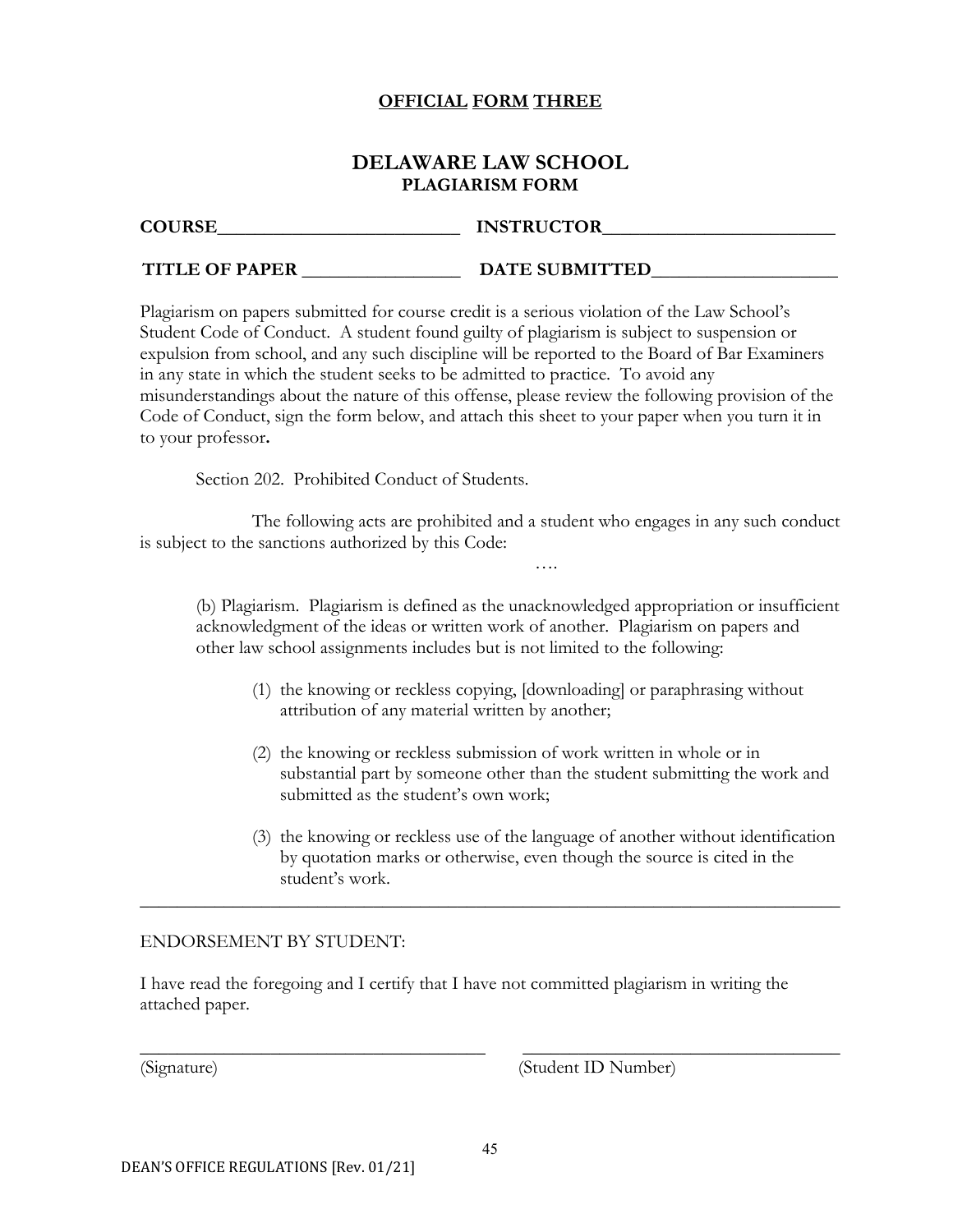## **DELAWARE LAW SCHOOL**

## **STUDENT CODE OF CONDUCT**

## **General Expectations and Community Standards**

As future professionals, Delaware Law School students are expected to maintain the highest ideals of academic and social conduct and are responsible for knowing the Law School's published policies and standards. Students are also expected to respect the views and personal dignity of other members of the Law School community.

In addition, students should learn about the expectations that will be required of them when they become lawyers. The Codes of Professional Responsibility published by each state's bar, including Pennsylvania's and Delaware's, describe these expectations. Students are encouraged to consult these codes for guidance.

## **PART ONE: GENERAL MATTERS**

**Section 101. Definitions.** The following definitions apply to this Student Code of Conduct:

(a) **Code.** The Student Code of Conduct of the Widener University Delaware Law School.

(b) **Council.** The Honor Council consisting of three full-time faculty members, four students, and one administrator created in accordance with the Code and for the purpose of hearing alleged Code violations.

- (c) **Law School.** Widener University Delaware Law School.
- (d) **Dean.** The Dean of the Law School..
- (e) **ADAA.** The Associate Dean for Academic Affairs for the Law School.
- (f) **Faculty.** The Faculty of the Law School.
- (g) **Investigator.** The Honor Council Investigator.
- (h) **Investigation Report.** The report prepared by the Honor Council Investigator.

(i) **Registrar.** The Registrar of the Law School or a person designated by the Dean to carry out the Registrar's duties under this Code.

(j) **Student.** Any person enrolled or matriculated as either a full or part-time student of the Law School at the time of an alleged violation of this Code. For purposes of Code of Conduct violations, an applicant who is subsequently admitted to the Law School is considered a "Student" as of the time of submission of any of his or her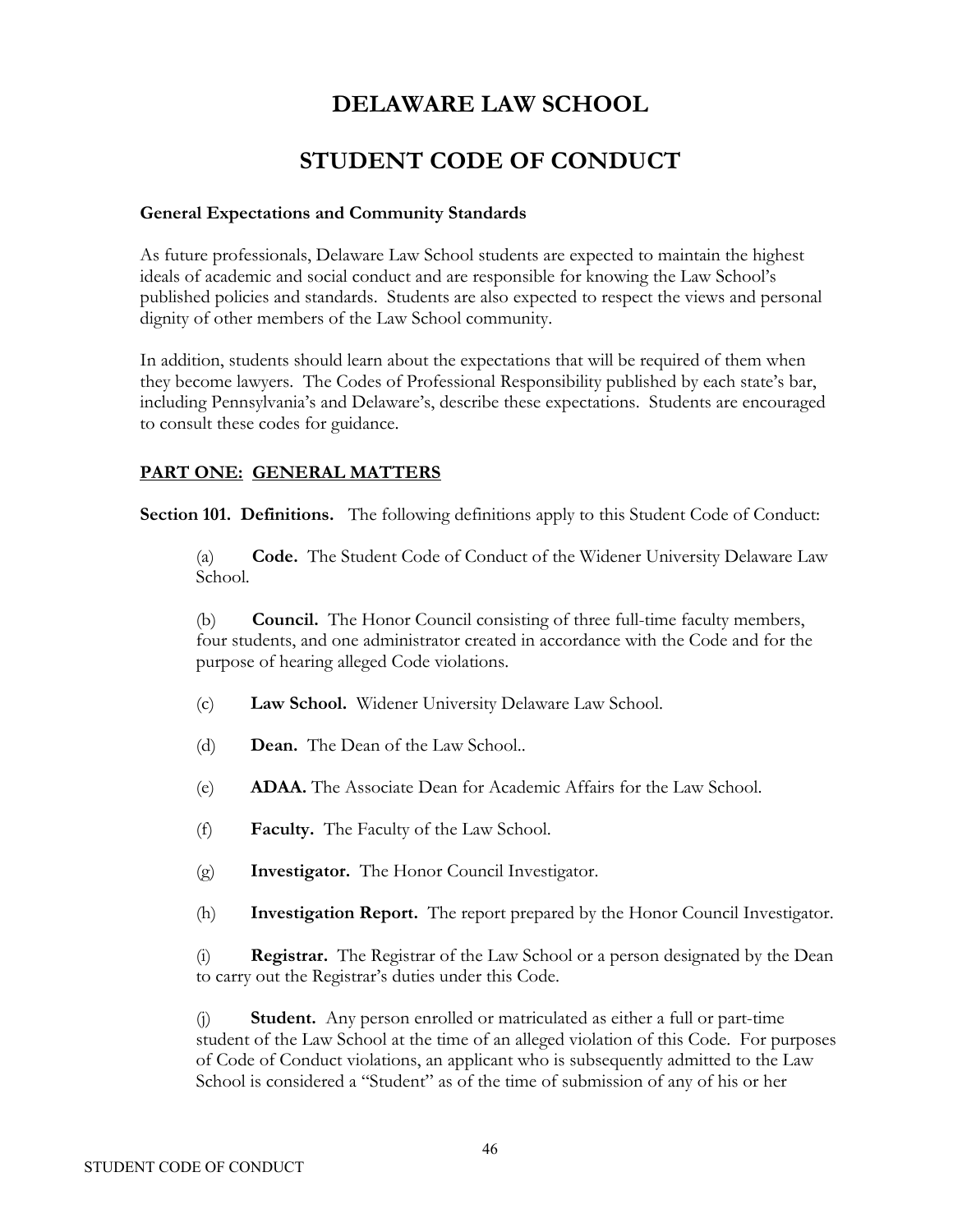application materials.

(k) **Accused.** The student against whom a complaint alleging violation of the Student Code of Conduct has been lodged.

(l) **SBA.** The Student Bar Association.

### **Section 102. Jurisdiction.**

Any alleged violation of this Code of Conduct committed by a student will be heard and determined as provided herein.

## **Section 103. Relationship of the Code with Other Authorities.**

(a) **Relationship with Criminal and Civil Law.** The Code operates concurrently with the processes of criminal and civil law. The Law School has the right, at its discretion, to postpone Code proceedings pending the outcome of criminal proceedings other than in matters requiring a prompt investigation, such as Title IX proceedings. However, when misconduct alleged under the Code might subject the accused to criminal prosecution, the accused may postpone the Code process by "suspending" himself or herself from the Law School until the criminal charges are resolved or until the authorities decide not to press charges. Suspension under this provision has no effect under academic rules; i.e., the suspension does not entitle the accused to a leave of absence or relieve the accused of any academic consequences arising from his or her absence from the Law School. Suspension does not abate the Code complaint, but may not result in any inference against the accused in a Code proceeding.

(b) **Relationship with Law School Policies and Processes.** The Code governs only matters within its substantive scope and leaves undisturbed Law School policies and processes outside that scope. The Administration may in its discretion respond to any misconduct, such as non-academic misconduct, that is not within the scope of the Code. Some forms of misconduct not involving academic dishonesty may be so serious in nature as to render a student potentially unfit for continuation as a student at the Law School, as well as to enter the profession of law. Those matters may be addressed by both the Administration and the Honor Council, and any decision to proceed initially by one procedure does not preclude use of the other.

(c) **Relationship with Administration Powers.** The Widener University Administration or Law School Administration may act to preserve the safety and security of any person or property, even when a matter falls within the substantive scope of the Code, regardless of whether the processes of the Code are initiated concurrently. This includes, without limitation, applying the University Policy on Protective Action.

(d) **Relationship with Faculty Powers.** The Code in no way restricts the academic freedom of the Faculty, even when a matter falls within the substantive scope of the Code, regardless of whether the processes of the Code are initiated concurrently. For example, a Faculty member may impose a grade penalty based on academic misconduct regardless of the existence or outcome of concurrent Code proceedings.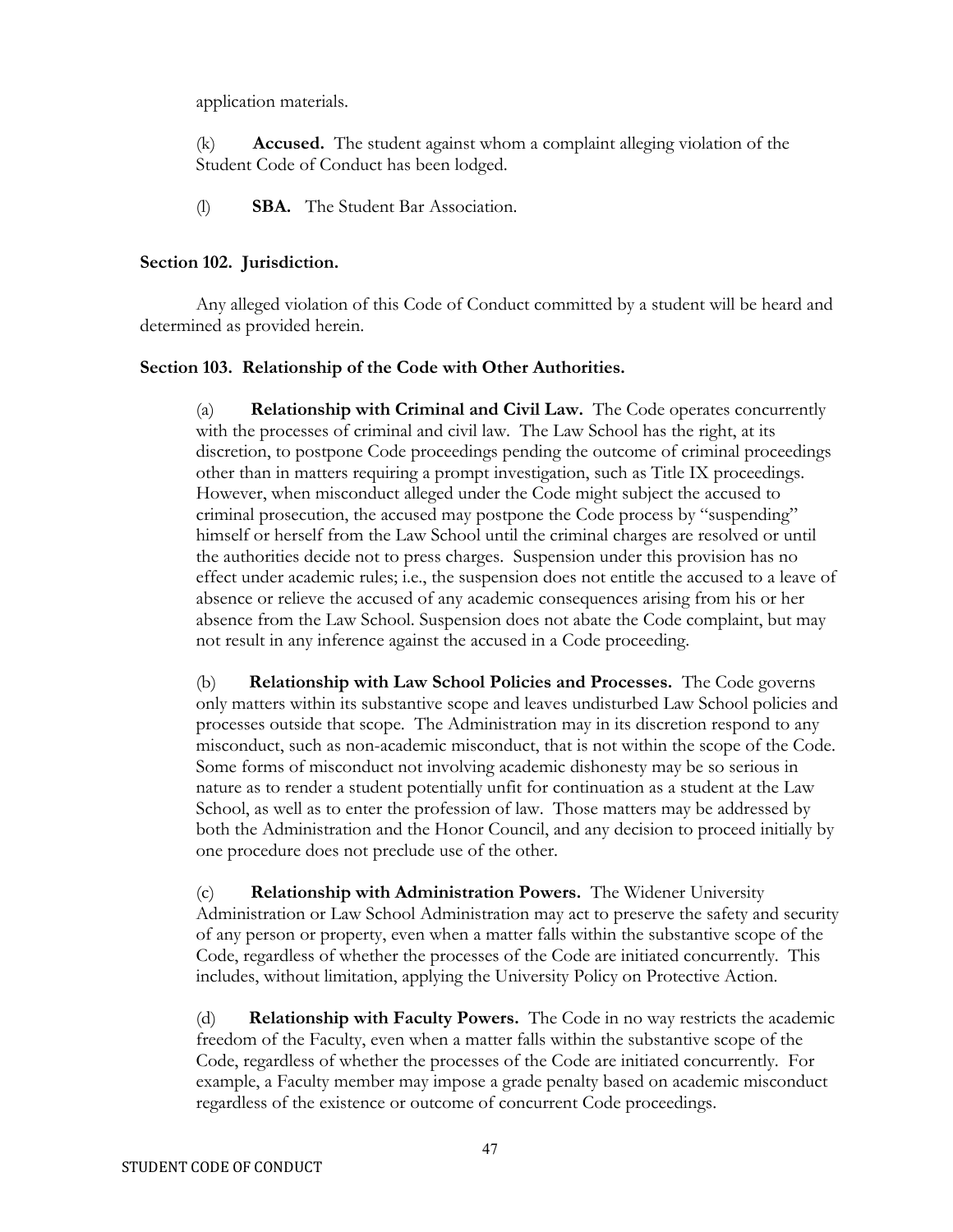### **Section 104. Time Limits.**

An accused may agree to extend or waive any procedural time limit under the Code. Extension of time limits with or without the consent of the accused does not relieve the accused of responsibility for violations of the Code.

### **Section 105. Notice.**

When the Code calls for notice to a student, it shall be sufficient to deliver notice in person, by means of electronic communication, or to send a letter by certified U.S. mail to the address on file with the Law School Registrar. A student is responsible for ensuring that at all times his or her current address is on file with the Registrar. Notice shall be deemed received three days after a certified mailing.

### **Section 106. Adherence to the Code and Preservation of Rights.**

The Code is designed to anticipate irregular and exceptional circumstances. Nevertheless, it is impossible to anticipate all eventualities. When strict adherence to Code procedures is impossible or impracticable, it shall be sufficient that persons charged with responsibilities under the Code act reasonably and consistently with the spirit and intent of the Code so as to achieve justice while also preserving the rights of all persons involved.

### **Section 107. Confidentiality.**

Honor Council members, as well as conciliators appointed pursuant to section 305, shall indefinitely maintain the confidentiality of medical, admissions, and academic records obtained during the course of Honor Council proceedings.

## **PART TWO: VIOLATIONS AND SANCTIONS**

**Section 201. Academic Misconduct Violations.** It shall be a violation of the Code for a student to commit any of the following acts or omissions. Academic misconduct for purposes of this section includes both the curricular and extracurricular, regardless of whether academic credit is awarded.

### (a) **Cheating.**

(1) To give or secure any information about an examination or other academic assignment except as authorized by the course professor.

(2) To use, if prohibited by the course professor, any book, papers, notes, other person's work, or other materials for an examination or other academic assignment.

(3) To continue writing an examination answer after the permitted time has expired.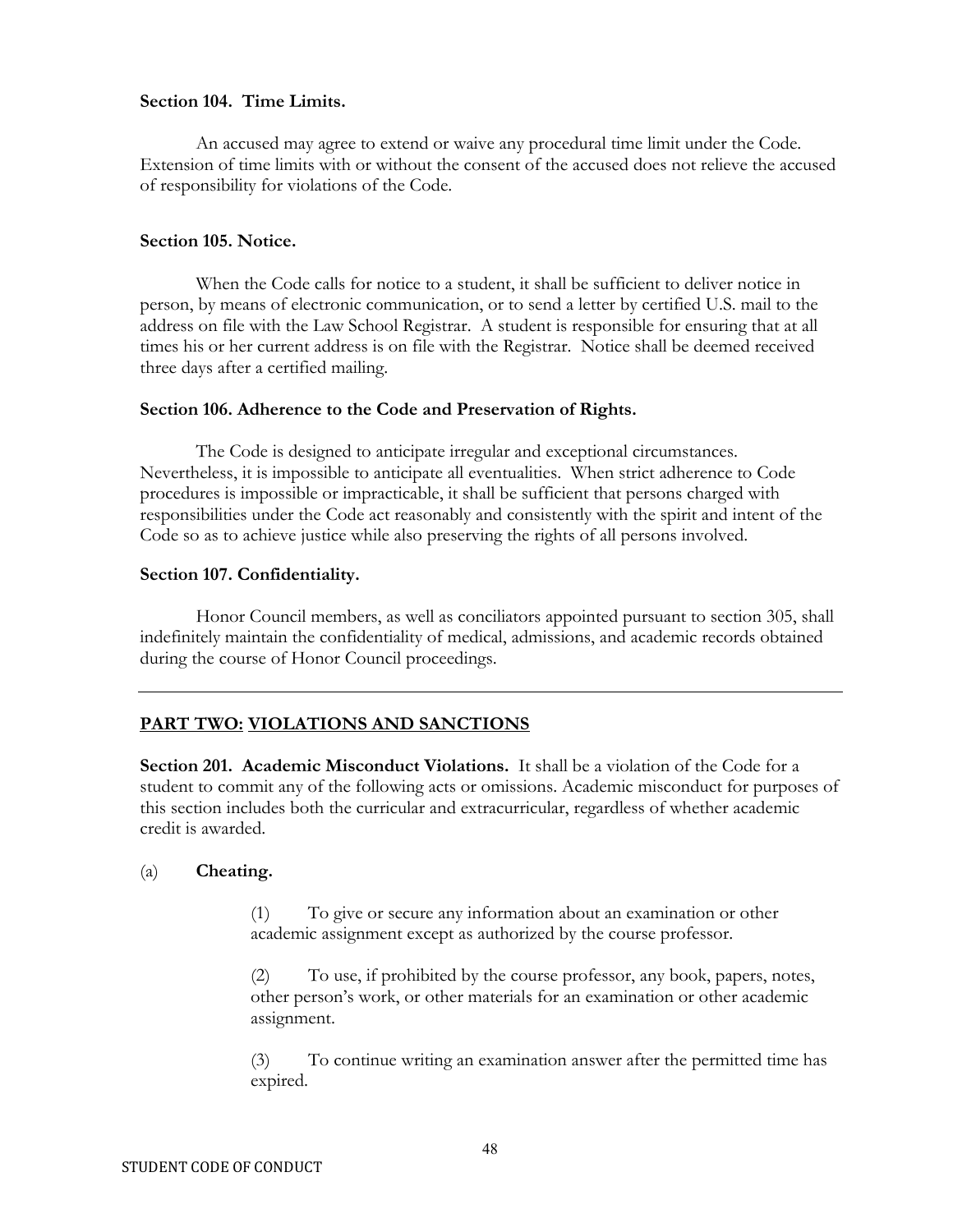(4) To take, conceal, withhold, destroy, damage, abuse, or deface property without authorization when the act deprives another student of access to or use of the property for an academic purpose, or to otherwise impede the academic work of another student.

(5) To copy, consult, or use, for an academic purpose, the work of another student without the authorization of both that student and the course professor.

(b) **Plagiarism.** To take the written work of another and pass it off as one's own for an academic purpose. The following are examples of plagiarism, but not an exhaustive list of situations in which plagiarism can occur:

- (1) To use someone else's words without unambiguous acknowledgment.
- (2) To paraphrase someone else's words without unambiguous acknowledgment.
- (3) To use someone else's ideas without unambiguous acknowledgment.

## (c) **Misrepresentation.**

(1) To misrepresent a material fact with respect to academic performance or requirements.

(2) For an academic purpose and without authorization and appropriate disclosure, to represent the work of another as one's own or one's own work as the work of another, or to represent oneself as another, or to procure representation of another as oneself.

(3) To misrepresent attendance in class, either of one's self or of another.

(4) To misrepresent, including a failure to disclose, any material fact concerning qualification for admission to the Law School or any of its programs.

(d) **Tampering.** To tamper with any document, file, or datum pertaining to academic activity, including student records, journals, examinations, and papers, without authorization.

### (e) **Unfair Academic Advantage Generally.**

(1) When not otherwise specified as a violation under the Code, to violate any Law School rule or professor's course policy with respect to academic performance or requirements, including through unauthorized collaboration, when the violation creates an unfair academic advantage or creates an unfair academic disadvantage for another.

(2) When not otherwise specified as a violation under the Code, to violate any rule of the Law School applicable to participation or membership in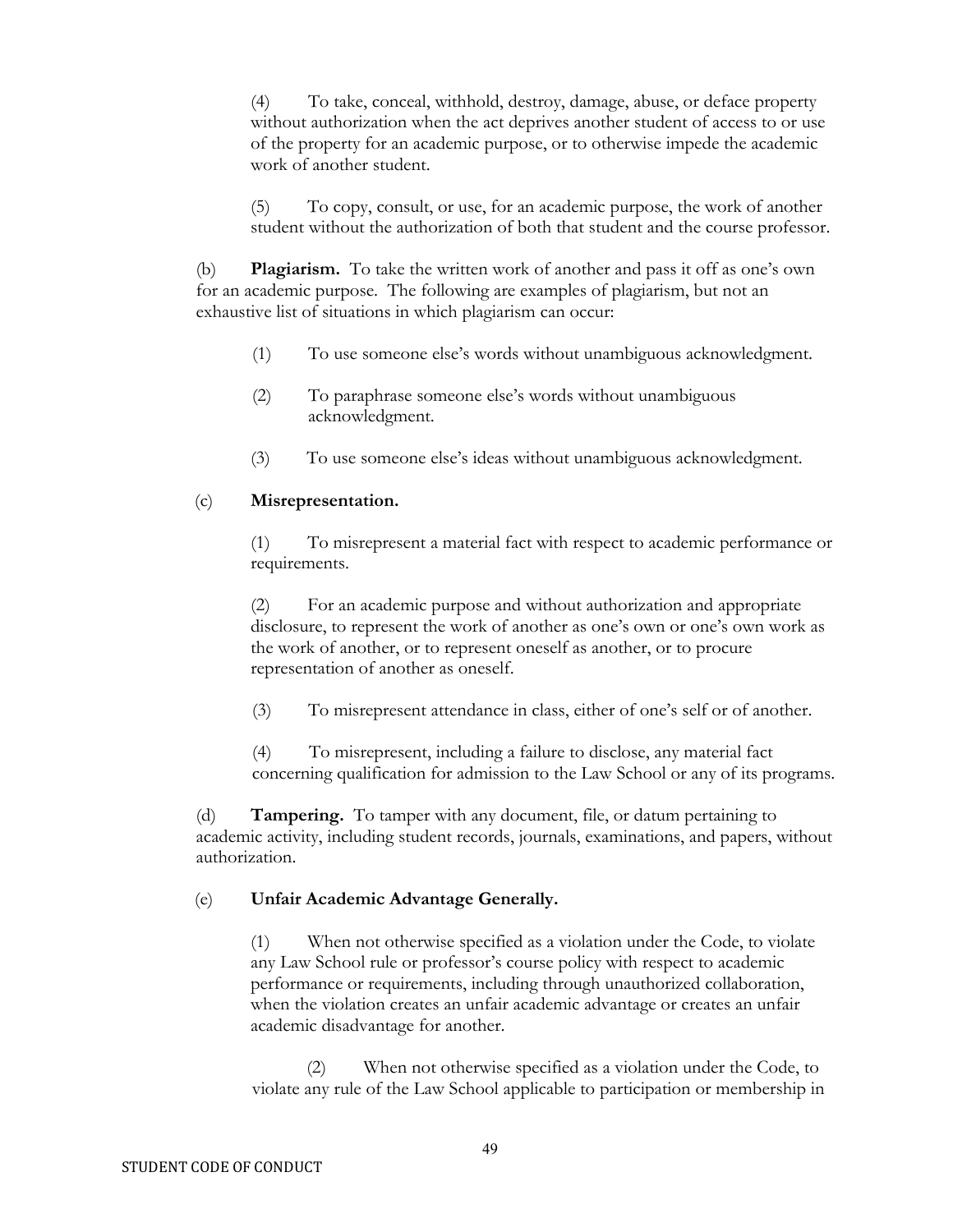an activity or organization, when the violation creates an unfair academic advantage or creates an unfair academic disadvantage for another.

### (f) **Other Violations.**

(1) To create any material and substantial disruption of the Law School academic environment.

(2) To violate any rule of professional conduct of the state in which a student is enrolled in a clinical program conducted by the Law School.

(3) Recklessly or intentionally, to furnish false or misleading information, or to withhold material information, on any Law School or other government document, or on any document intended to secure employment, admission to an academic program, or similar competitive opportunity.

(4) To appear persistently in a Law School academic environment while noticeably under the influence of intoxicants or drugs not prescribed by a physician.

(5) To violate any policy, procedure, rule or regulation of the University or the Law School.

(g) **General Unfitness.** Any act which reflects adversely upon a student's fitness to practice law, or endangers the Law School community, including, but not limited to, acts involving violence, dishonesty, criminal conduct, breach of trust, or unprofessional conduct, or any act that interferes with the administration of justice or Law School policy.

(h) Cases relating to sexual misconduct, sexual assault, and sexual violence by students shall be processed under the University's Sexual Misconduct Policy and its applicable procedures.

### **Section 202. Code Enforcement Violations.**

(a) To knowingly fail to report another student's violation of the Code.

(b) To knowingly make a false report of another student's violation of the Code, to knowingly make a false or materially incomplete report, or to give false or materially incomplete testimony in an investigation or proceeding under the Code.

(c) To falsify, destroy, or place beyond the reach of an officer acting under the Code any documents, testimony, or other evidence material to an investigation or other process under the Code.

(d) Without reasonable excuse, to fail to appear as a witness or to testify when called upon under the Code.

(e) To breach a duty of confidentiality under the Code.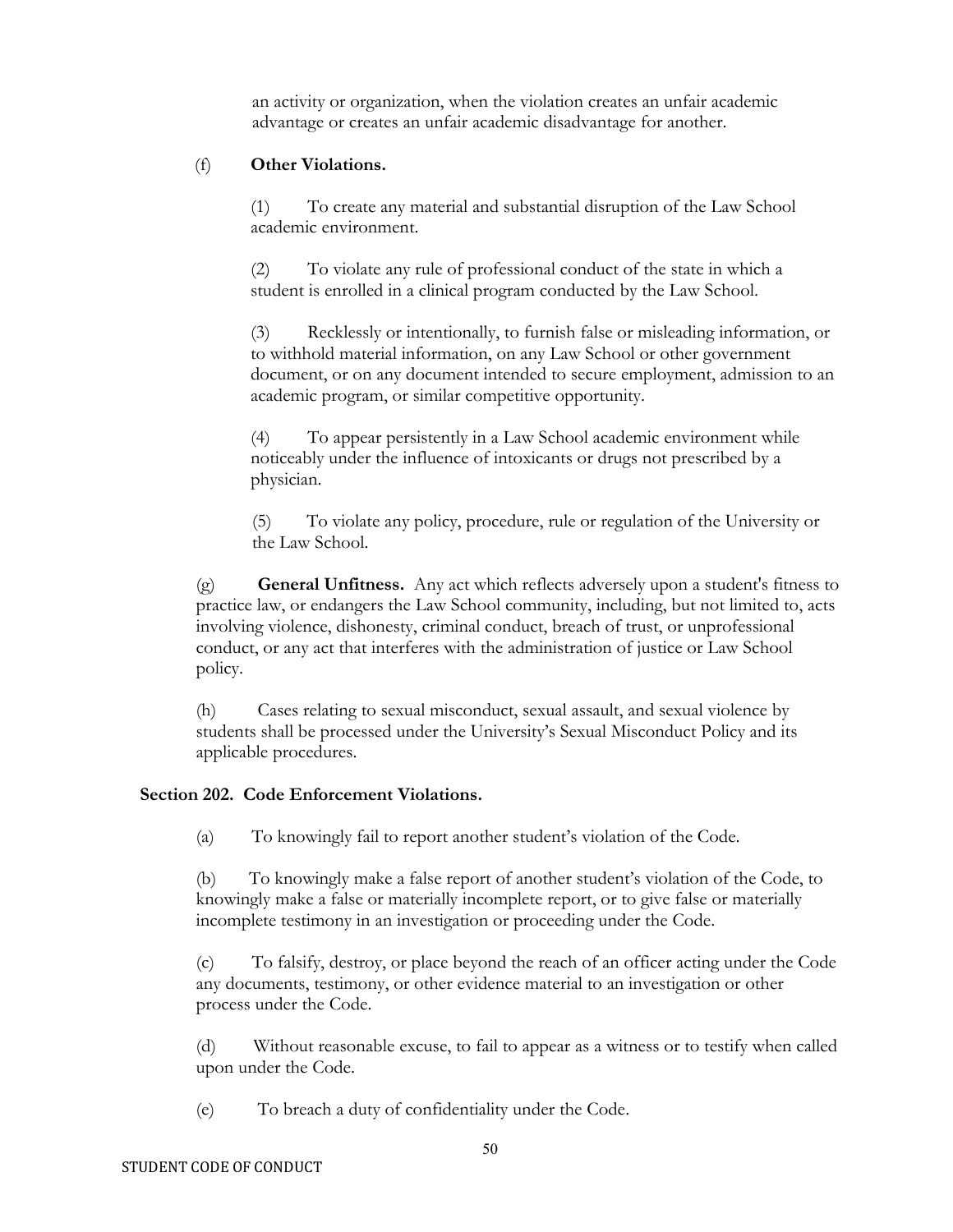### **Section 203. General Provisions Concerning Violations.**

(a) Knowledge of Authorities. Students are presumed to know the provisions of the Code, the policies and rules of Widener University and of the Law School, and the policies and rules of courses in which the students are enrolled.

(b) State of Mind. To violate the Code, the accused must have acted with the state of mind specified in the violation. If no state of mind is specified, then intent, knowledge, or recklessness is required. Intent, knowledge, or recklessness may be inferred from the evidence.

(c) Recklessness defined. "Recklessness" means conscious disregard of a substantial risk that the conduct might produce a result or that certain circumstances exist, as appropriate to the case.

(d)Attempt; Aiding and Abetting; Conspiracy. It shall be a violation of the Code to attempt to commit any offense; to aid or abet in the commission of any offense; or to participate in a conspiracy to commit any offense.

### **Section 204. Sanctions.**

(a) **Available Sanctions.** Upon a finding of responsibility under the Code, one or more of the following sanctions may be imposed, subject to the other provisions of Section 204.

- (1) Restriction of library, activity, or other Law School privileges.
- (2) Disciplinary probation or warning.
- (3) Downward disciplinary grade adjustment for an assignment or course.
- (4) Denial of credit for a course.
- (5) Involuntary withdrawal from a course.
- (6) Dismissal from a Law School office or activity.
- (7) Oral or written reprimand.

(8) Written reprimand that becomes a temporary or permanent part of the student's academic file, to be included with any transcript.

(9) Compensatory damages or restitution to the Law School or other appropriate entity.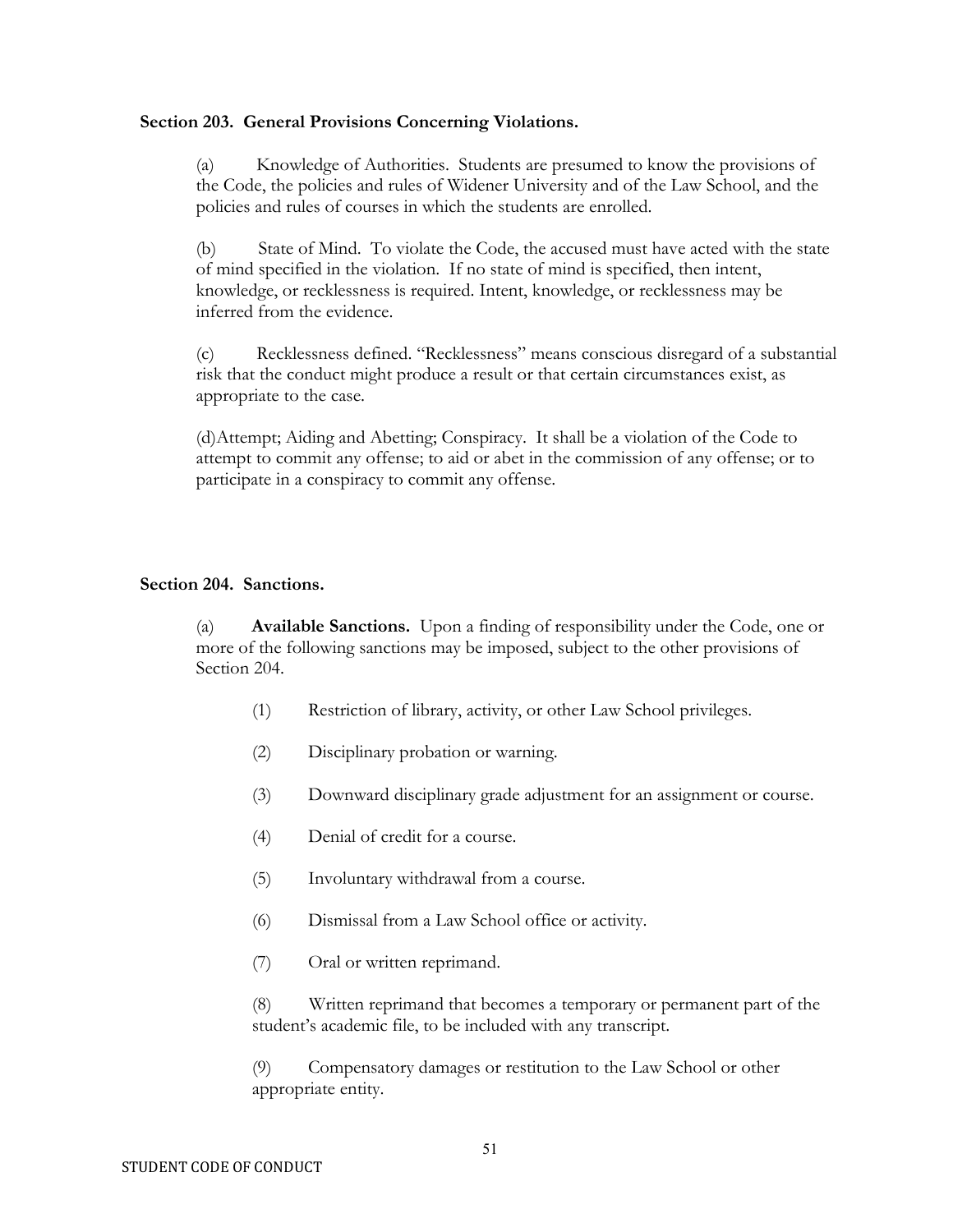- (10) Suspension from the Law School.
- (11) Expulsion from the Law School.
- (12) Revocation of degree.

### (b) **Imposition of Sanctions.**

- (1) A sanction may be imposed on a probationary or temporary basis.
- (2) In selecting a sanction, any relevant information may be considered, and the following factors shall be considered:

a. The nature and seriousness of the violation, including the degree of potential harm that the violation posed to the academic integrity of the Law School community.

b. The circumstances of the violation, including any aggravating or mitigating factors.

c. The need to uphold and promote respect for the Code and to deter future violation by the responsible student and others.

d. Whether the sanction will reconcile the responsible student with the Law School community.

- e. Any comments of the responsible student relevant to sanction selection.
- f. The state of mind of the responsible student.

## **PART THREE: PROCEDURES**

Section 301. Honor Council. The Honor Council shall consist of six full-time Faculty members, four Law School students, and one administrator who acts as Honor Council Investigator. The chairperson and vice-chairperson of the Council must be tenured Faculty. Student members of the Council may be enrolled in the day- or evening-division, but they must be reasonably available to participate in a tribunal during both day and evening hours.

### **Section 302. Formation of Honor Council.**

(a) **Faculty Appointments.** The Dean or the Dean's designee shall select the Faculty members to serve on the Council, designating one as chairperson and one as vice chairperson. Initially, three Faculty members are selected for a one-year term and three (including the chairperson and vice chairperson) for a two-year term. Thereafter each Faculty member appointed to the Council will serve for a two-year term.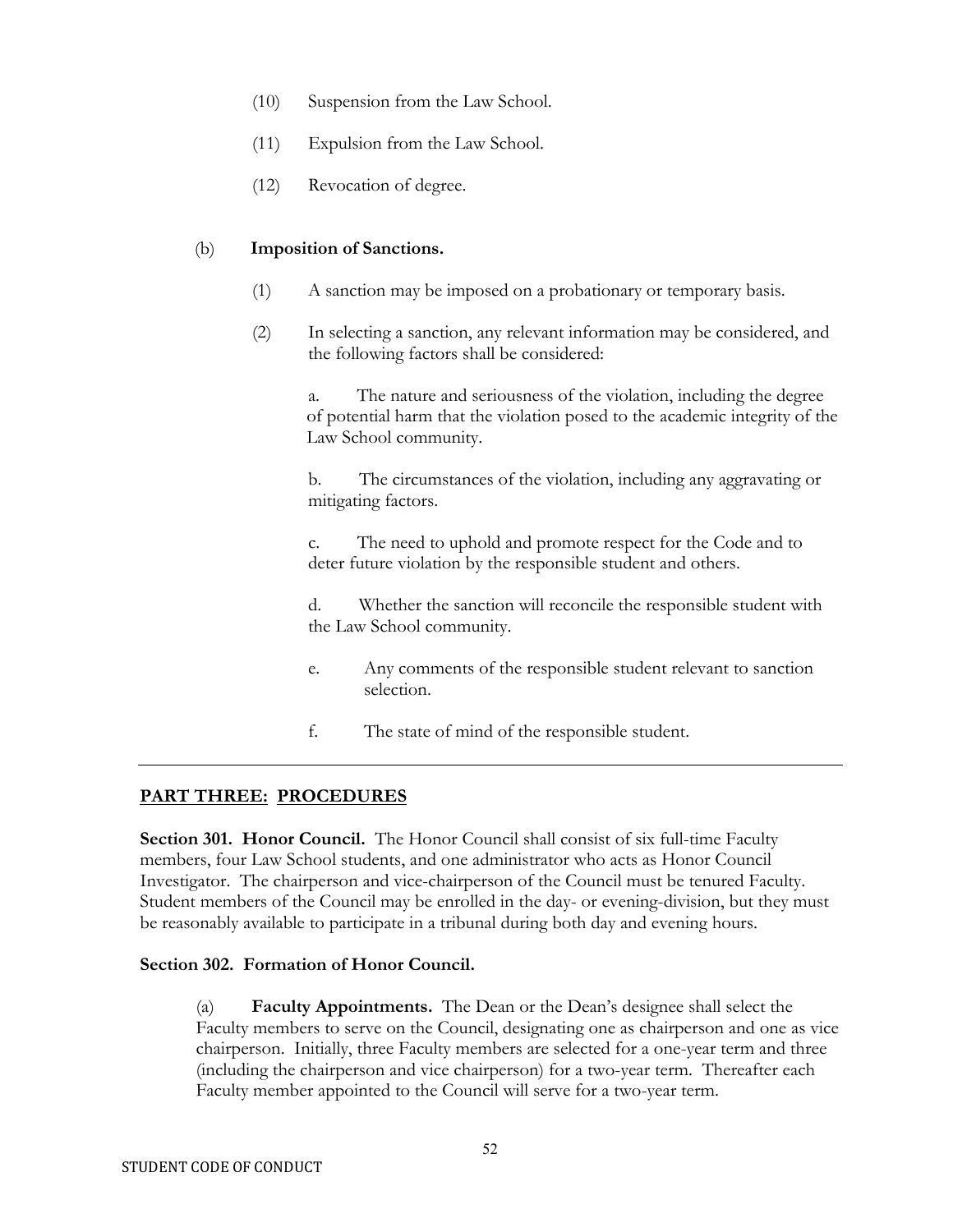(b) **Student Appointments.** Each spring the SBA shall solicit applications from students desiring to serve on the Honor Council, and shall recommend six of those students to the Dean. The Dean or the Dean's designee shall select four students to serve a one-year term on the Council, beginning the following fall. If the SBA fails to recommend students, or recommends fewer than six students, the Dean or the Dean's designee shall select students from the eligible student body.

(c) **Appointment of Honor Council Investigator.** The Dean or the Dean's designee shall select an administrator to serve a one-year term on the Council as Honor Council Investigator. The administrator may be a Faculty member who works in the Office of Student Affairs or in another administrative capacity.

### **Section 303. Complaint.**

(a) Any person may complain to the Registrar or the Office of Student Affairs that a student, the accused, has violated the Code. A complaint may not be lodged anonymously.

(b) The Registrar shall place the complaint and all other materials related to it in a special file marked with the name of the accused and a docket number.

(c) The Registrar shall maintain a docket stating the filing date and time of each complaint and all orders issued and actions taken by the Registrar and others regarding it. The docket, the case file and all reports and records maintained pursuant to this Code shall be maintained confidentially unless otherwise provided in this Code.

(d) The Office of Student Affairs shall review all complaints. If the allegations in the complaint would constitute a violation of the Code, or at least present a colorable case of a violation that may be proved upon further investigation, the Office of Student Affairs shall present a written explanation of the allegations and the identity of the reporting party or parties to the Honor Council Investigator.

(e) The Investigator shall investigate the merits of the complaint. If, after investigating the allegations of the complaint, the Investigator has reason to believe, in light of the complaint and any additional information collected, that the accused has violated the Code, the Investigator shall provide the Dean's Office with a report summarizing the charge and the evidence therefore.

## **Section 304. Emergency Suspensions.**

(a) In extreme, dangerous or unusual circumstances the Dean or the Dean's designee may suspend the accused pending an investigation. An emergency suspension may be imposed when there is reason to believe that the accused has engaged and/or may engage in misconduct that may endanger the physical safety or mental welfare of the accused, students, faculty or employees of the Law School. Before such suspension takes place the Dean or the Dean's designee shall make reasonable efforts to interview the accused.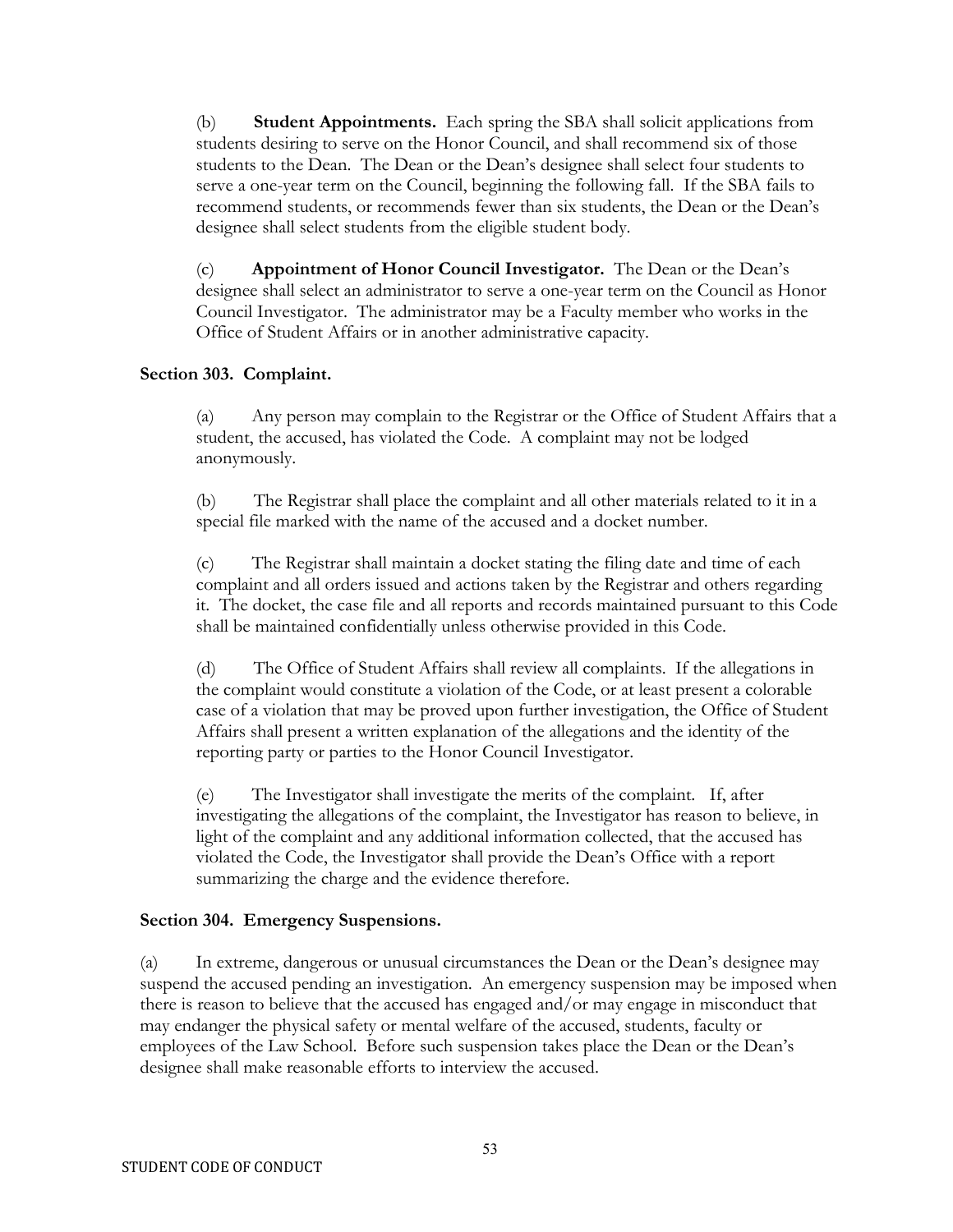(b) An accused suspended under this section shall have the right to an expedited hearing before an Honor Council tribunal ideally to be held no later than ten class-days after the commencement of the suspension. During the period of suspension the accused shall not enter the Law School campus, except to meet with the Dean's designee for an informal conciliation pursuant to section 305.

(c) If an accused who has been suspended is subsequently held not responsible by an Honor Council tribunal, the Law School shall to the extent possible waive, and where that is not possible mitigate, any attendance or other collateral consequences of the suspension.

## **Section 305. Informal Conciliation.**

(a) Upon receipt of the Investigator's report of reason to believe the accused has violated the Code, the Dean shall designate an administrator to conduct an informal conciliation with the accused. The Dean's designee ordinarily will be an Associate Dean not serving in the Office of Student Affairs. In extraordinary circumstances the Dean's designee may be any tenured Faculty member.

(b) No more than ten class-days after receiving a complaint, the Dean's designee shall notify the accused in writing of the complaint and of the provisions of the Code allegedly violated. The Dean's designee shall summon the accused to an informal conciliation, which should occur within five class-days of the accused receiving notice.

(c) The purpose of the informal conciliation shall be to ascertain the truth of the matter presented and to attain a just resolution of the matter consistent with the Code. The Dean's designee may conduct additional investigation in anticipation of the informal conciliation.

(d) Only the accused has a right to be present at the informal conciliation with the Dean's designee. Any other person may be present whose presence the Dean's designee determines would further the purpose of the informal conciliation.

(e) Procedures for the informal conciliation shall be at the discretion of the Dean's designee. Only the accused and the Dean's designee have a right to speak at the informal conciliation. The accused has no obligation to speak.

(f) No separate complaint of a Code violation may arise against the accused as a result of communication during the informal conciliation. However, a violation of section 202 forfeits this privilege, and a complaint may be lodged if predicated on an allegation of that violation.

(g) At the conclusion of the informal conciliation, the Dean's designee shall recommend a final disposition of the matter, including, if appropriate, a finding of the accused's responsibility and any appropriate sanction. The accused may agree with the finding of responsibility or with both the finding of responsibility and the sanction.

(h) If the accused and Dean's designee reach any agreement, the Dean's designee shall make a written record of the agreement, which the accused shall sign. If the accused and Dean's designee agree on both the finding of responsibility and the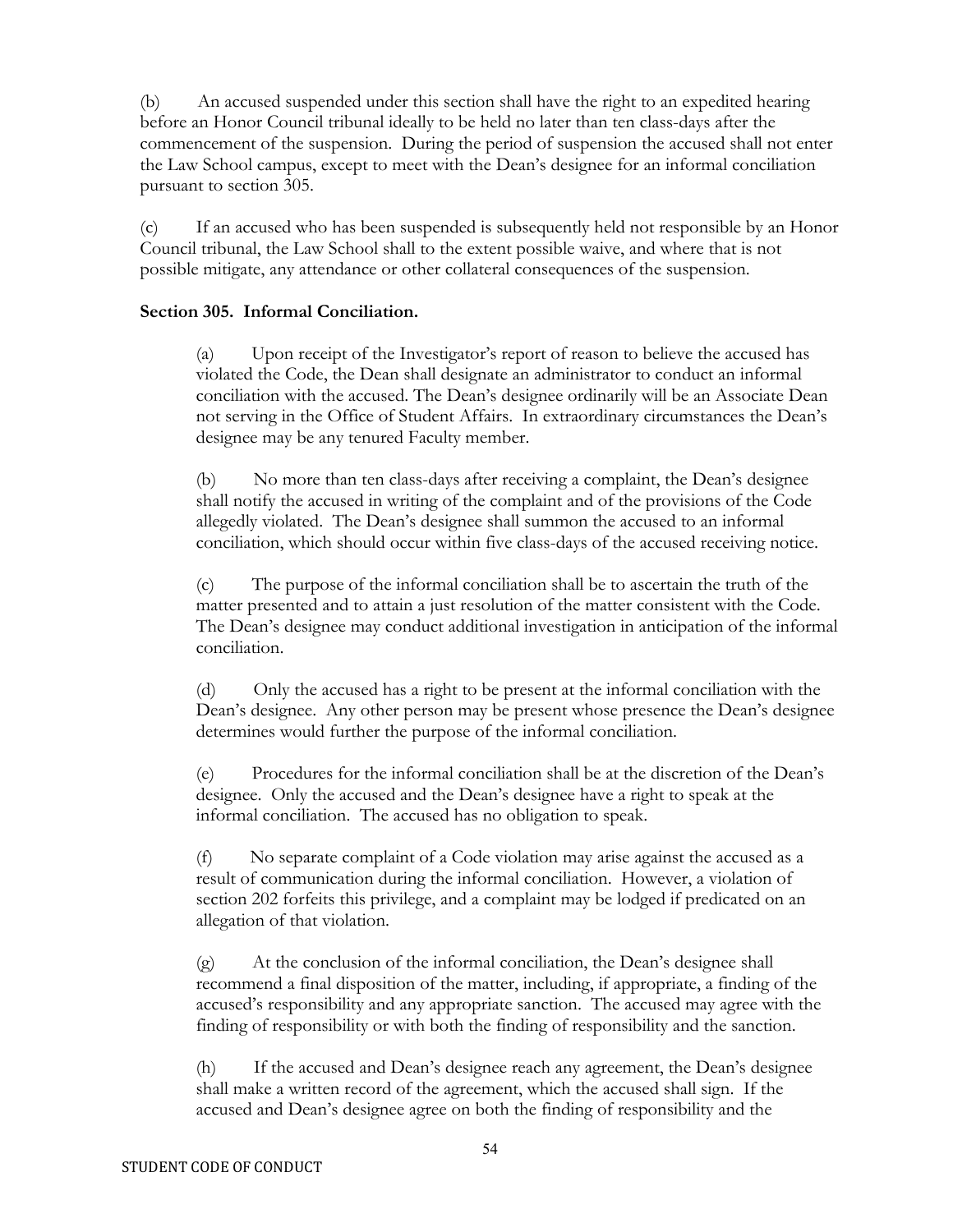sanction, then the Dean's designee shall arrange for the execution of the sanction and conclusion of the matter.

(i) The accused may void an agreement with the Dean's designee by delivering written notice within twenty-four hours of signing the agreement. If the accused and Dean's designee have agreed on both responsibility and sanction, the accused may void the entire agreement, but not one part of it.

(j) If the Dean's designee and the accused do not agree on the finding of responsibility or on the sanction, the Dean's designee shall promptly assemble an Honor Code Hearing in accordance with section 306.

### **Section 306. Honor Code Hearing.**

(a) **Notice to the Hearing Council and to the accused.** Upon failure to reach an agreement with the accused during informal conciliation, the Dean's designee shall notify the Council and the Investigator. The Investigator shall forthwith provide a written report to the Council and the accused summarizing the allegations and the result of the investigation, including a list of those witnesses from whom the Council is likely to want to hear.

(b) **Hearing Tribunal.** The chairperson of the Council shall select two faculty members and two student members of the Council to participate with the chairperson in the hearing. This body constitutes the hearing tribunal. If the chairperson is unable to participate for any reason, the vice-chairperson shall take his or her place for all purposes described below. If neither can participate, or if there is an inadequate number of members of the Council to fulfill the other required roles, the Dean shall appoint replacements for purposes of the hearing. The chairperson of the hearing tribunal shall promptly set a hearing date and notify the accused of the hearing date as well as the identity of the members of the hearing tribunal.

(c) **Challenges.** After receipt of notice of the hearing, the accused may choose to challenge the composition of the hearing tribunal. The accused shall have one peremptory challenge for student members and one peremptory challenge for faculty members of the tribunal. The accused may also challenge any member of the hearing tribunal for cause. The accused must communicate to the chairperson of the tribunal in writing any challenge. The accused must deliver any challenge within three class-days after receipt of notice. If the challenge is not delivered within three class-days, it will be denied.

### d) **Hearing Process.**

(1) The hearing is not an adversarial process, but is instead an inquisitorial proceeding in which formal rules of evidence are not applicable. The hearing tribunal decides what documentary evidence to request, what witnesses to call, and what questions to present to those witnesses. The chair has final authority over all evidentiary and scheduling matters, other than that each member of the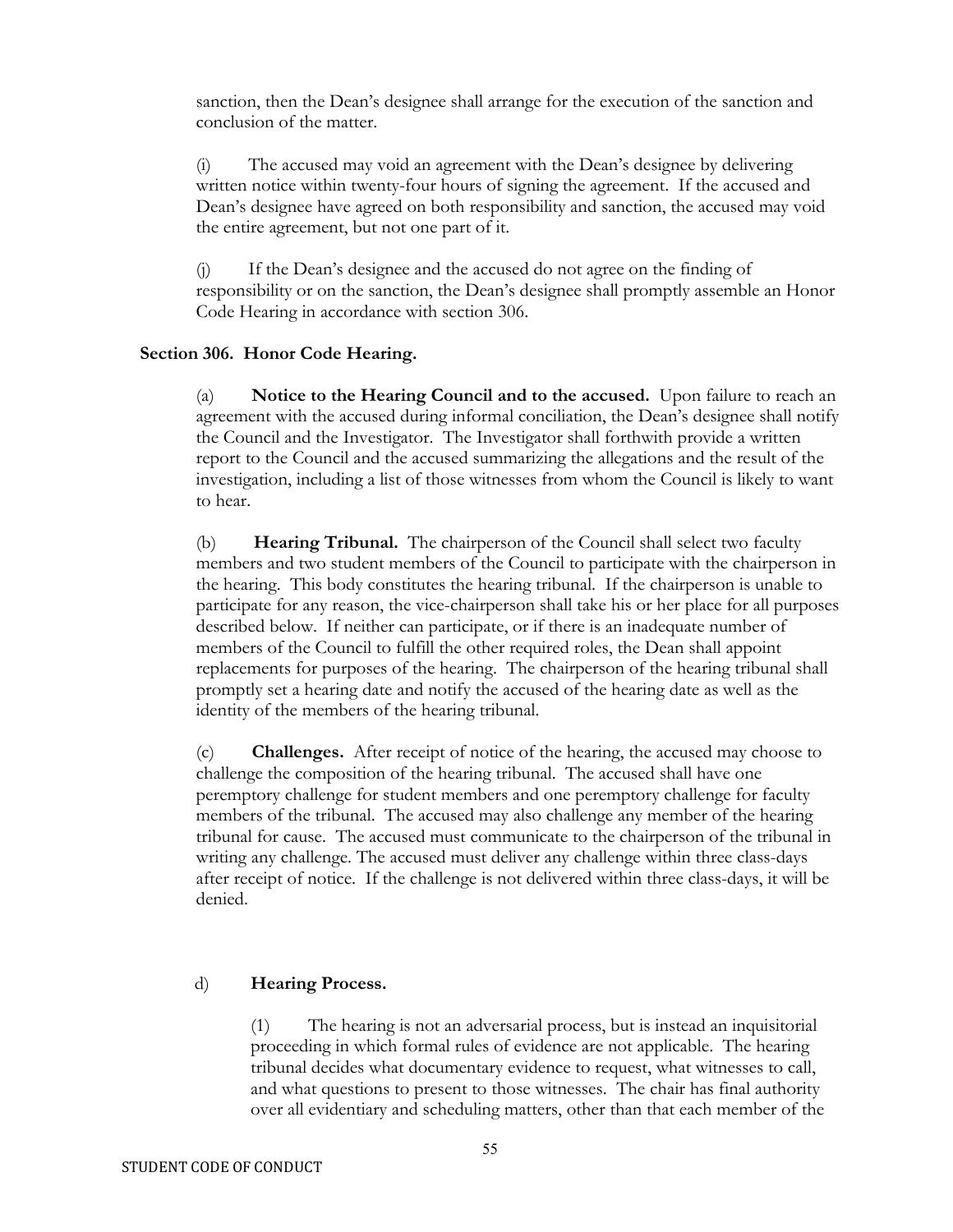tribunal shall decide for him or herself what inference to draw from any failure to testify or present requested evidence.

(2) The accused shall have the right to have any one personal representative, including a family member, student, friend, or retained counsel, attend the hearing, but who may not participate in the hearing. However, no faculty member, either full- or part-time, may serve as this representative.

(3) The Investigator may request that the hearing tribunal call certain witnesses, request certain evidence, or ask certain questions, but the tribunal has discretion whether to make those inquiries. The Investigator attends the hearing, or portions thereof, at the discretion of the chair.

(4) The accused, personally shall have the following rights, and only these rights, at the hearing:

> (a) The right to be present during all testimony. At the conclusion of the testimony of any witness, the right to request further questions. (b) The right to request witnesses. The chairperson may require an offer of proof and decide to exclude the testimony of the witness in whole or in part if the proposed testimony is considered to be irrelevant, duplicative, or otherwise unnecessary to a fair disposition.

(c) At the conclusion of the receipt of all evidence and witness testimony, the right to request the receipt of additional evidence. (d) The right to testify.

(e) The right to present a closing argument that may not exceed fifteen (15) minutes.

(f) The right to bring a stenographer to transcribe the proceedings at the accused's own expense.

(5) Hearings are closed, but must be recorded in some reliable fashion. They need not be transcribed.

(6) At the conclusion of the hearing, the tribunal shall deliberate in secret to determine responsibility. A majority of the tribunal must agree to any decision on the accused's responsibility. If the accused is found to be responsible, the chairperson of the tribunal shall promptly inform the accused in writing of the tribunal's decision and of the accused's right to submit to the tribunal in writing any relevant information and arguments as to the appropriate sanction. The accused must deliver to the chairperson any information or arguments as to sanction within seven days after receipt of the decision. The tribunal then shall deliberate in secret to recommend to the Dean an appropriate sanction. When a majority of the tribunal has agreed on a recommended sanction, the chairperson shall promptly notify the accused. The majority of the tribunal agreeing upon a recommended sanction need not be the same majority of the tribunal that agreed to the decision as to the accused's responsibility.

(7) If the chairperson of the tribunal is in the majority, he or she shall draft a brief report to the Dean communicating the tribunal's numerical vote as to responsibility, explaining the tribunal's relevant findings, and, if applicable,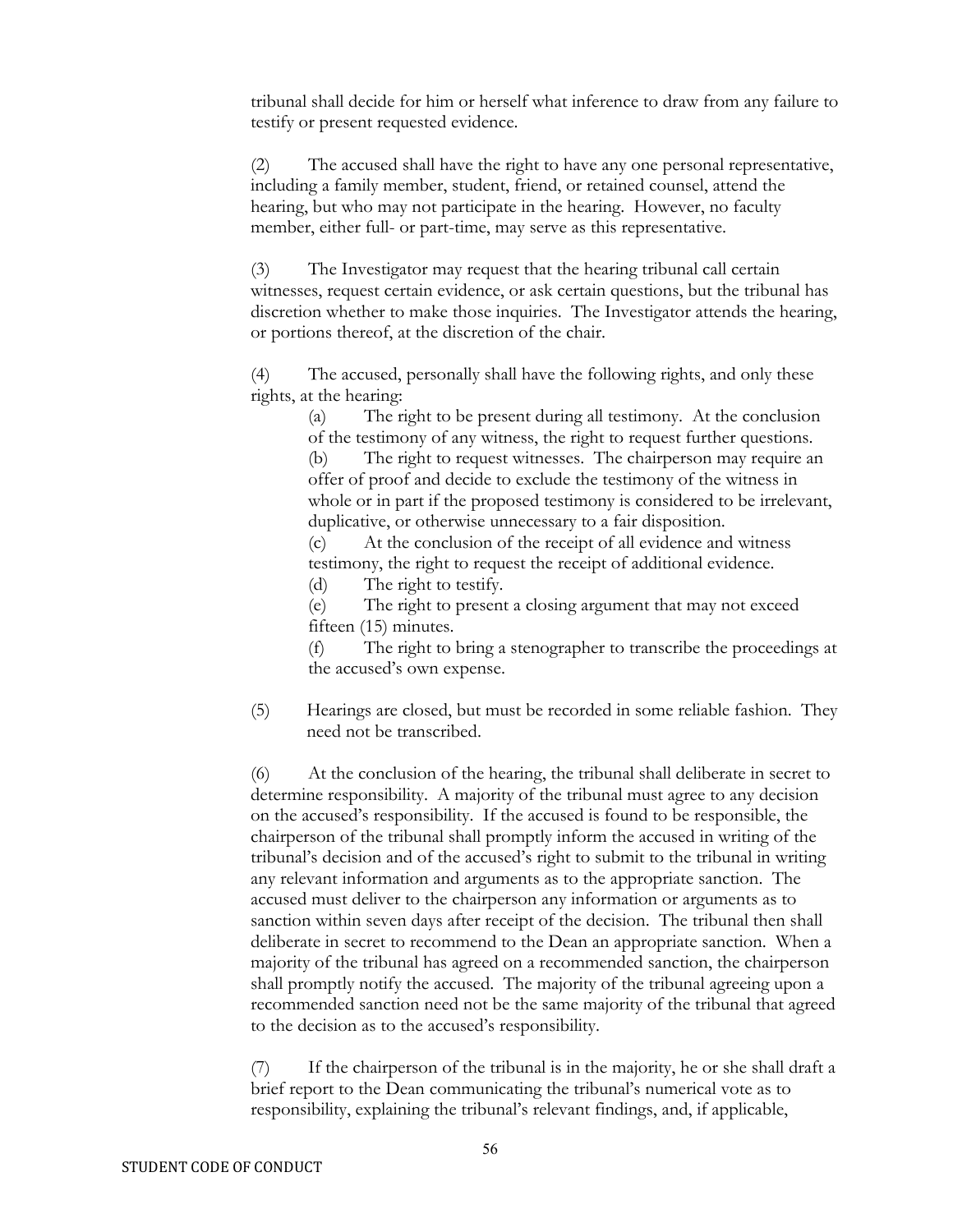communicating a recommended sanction agreed upon by a majority of hearing tribunal members. If the chair is in the minority, the most senior faculty member in the majority shall draft the report. Tribunal members may draft dissenting reports as to any recommended sanction, which the chairperson or rankingmajority member will pass on to the Dean, but members may not prepare any such report as to responsibility. The record of the hearing also shall be delivered to the Dean.

(8) When a hearing tribunal finds responsibility, the Dean shall determine and impose an appropriate sanction pursuant to section 204 of this Code, subject to the following provisions. In determining an appropriate sanction, the Dean may review the tribunal's report and the record of the hearing, as well as conduct any independent investigation. The Dean shall be guided by the sanction recommendation of the hearing tribunal, but may, in the Dean's sole discretion, impose a sanction of the same or greater or lesser severity. Nothing in this Code limits the Dean's ability to impose stronger sanctions than those recommended by the hearing tribunal or pursuant to the University's Policy on Protective Action.

(9) The Dean shall notify the accused in writing of the Dean's determination in the matter. The Dean shall return the record to the Registrar. The Dean also shall transmit to the Registrar a copy of the Dean's determination, which shall become part of the record. The Dean shall promptly arrange for the execution of any sanction upheld.

### **PART FOUR: MISCELLANEOUS**

#### **Section 401. Amendments.**

This Code may be amended at any time in the same manner as it was ratified.

### **Section 402. Ratification.**

This Code becomes effective when approved by the affirmative vote of a majority of the full-time members of the Faculty of the Law School convened in a general or special meeting.

#### **Section 403. Effective Date.**

This Code will become effective on the first day of July, 2008, and was last amended on August 12, 2016.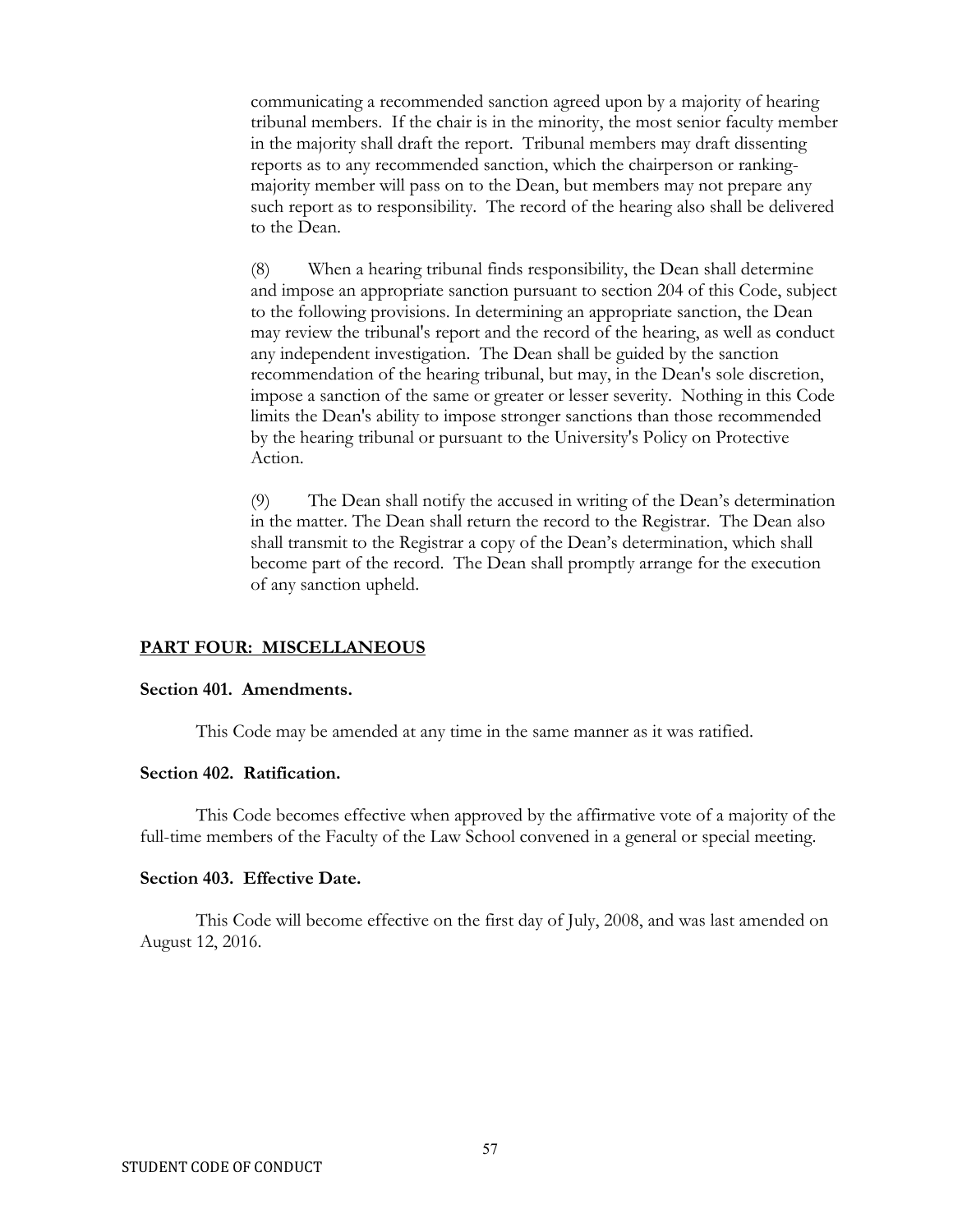## **Appendix**

## **SUGGESTED FORM A: COMPLAINT**

**IN THE MATTER OF ............................................................. No. ............** 

## **COMPLAINT OF VIOLATION OF SECTION 201 OF CODE OF CONDUCT**

- 1. [Insert name of complaining party], who is [Insert status of complaining party] makes the following complaint based upon first-hand knowledge.
- 2. [Insert the date, time and place of the violation, describe in detail the nature of the violation, and identify all persons known to have first-hand knowledge of the violation.]
- 3. Complaining party requests the Office of Student Affairs to investigate this violation, and to take such other action as may be required.

(Signature) (Date)

.......................................................................... ........................................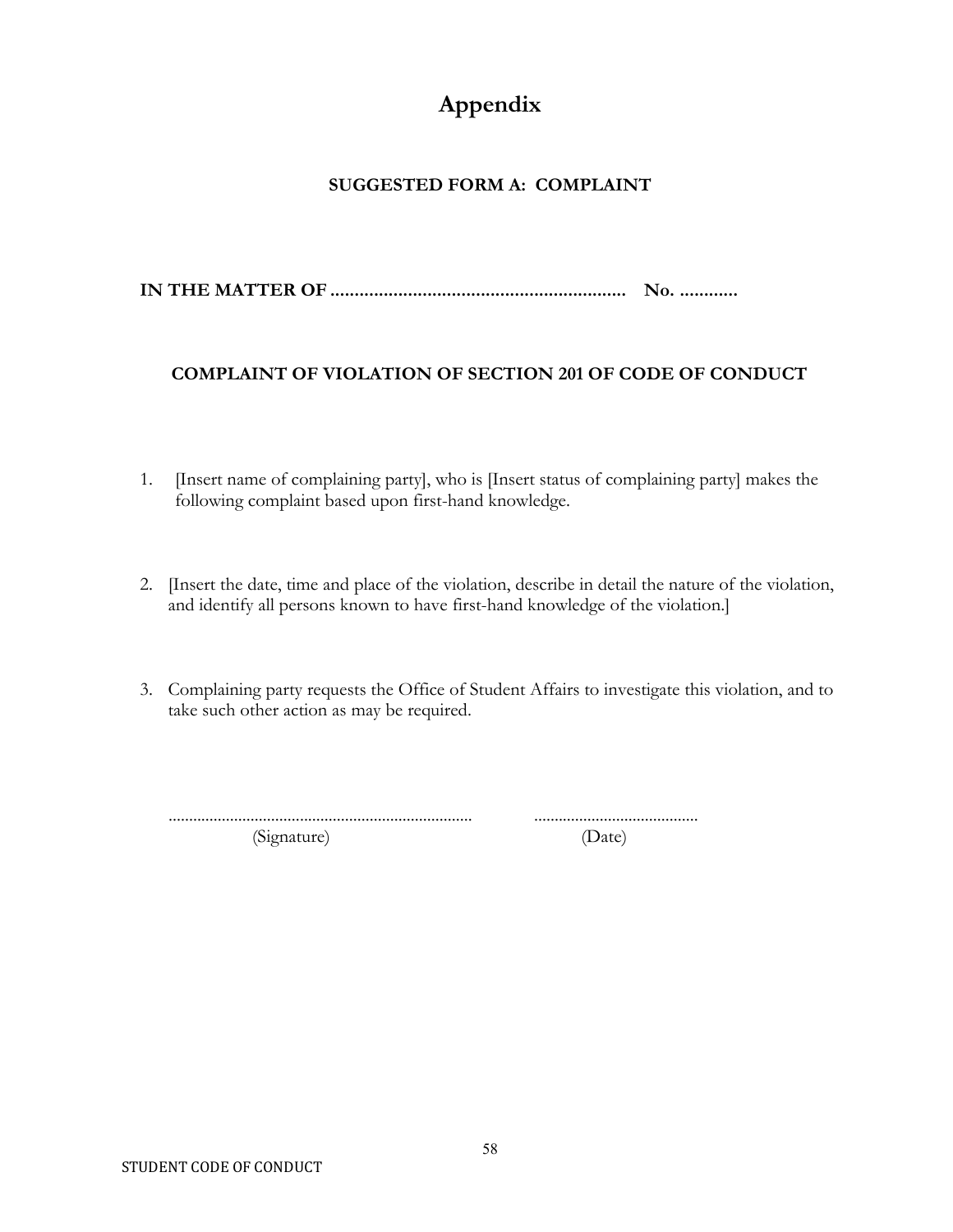## **SUGGESTED FORM B: NOTICE OF APPOINTMENT OF TRIAL COUNSEL**

**IN THE MATTER OF ............................................................. No. ............**

To: .......................................................................... : (name of respondent)

1. On ..........................., the Dean of the Law School referred this matter to a

Committee for hearing pursuant to §304(a) of the Student Code of Conduct.

2. By order of the Dean, .............................................................. has been appointed as Trial (name of Trial Counsel)

Counsel in this matter.

3. You may contact Trial Counsel to obtain a copy of the investigation report prepared by the Office of Student Affairs pursuant to §303(b) of the Student Code of Conduct.

(Trial Counsel) (Date)

.......................................................................... ........................................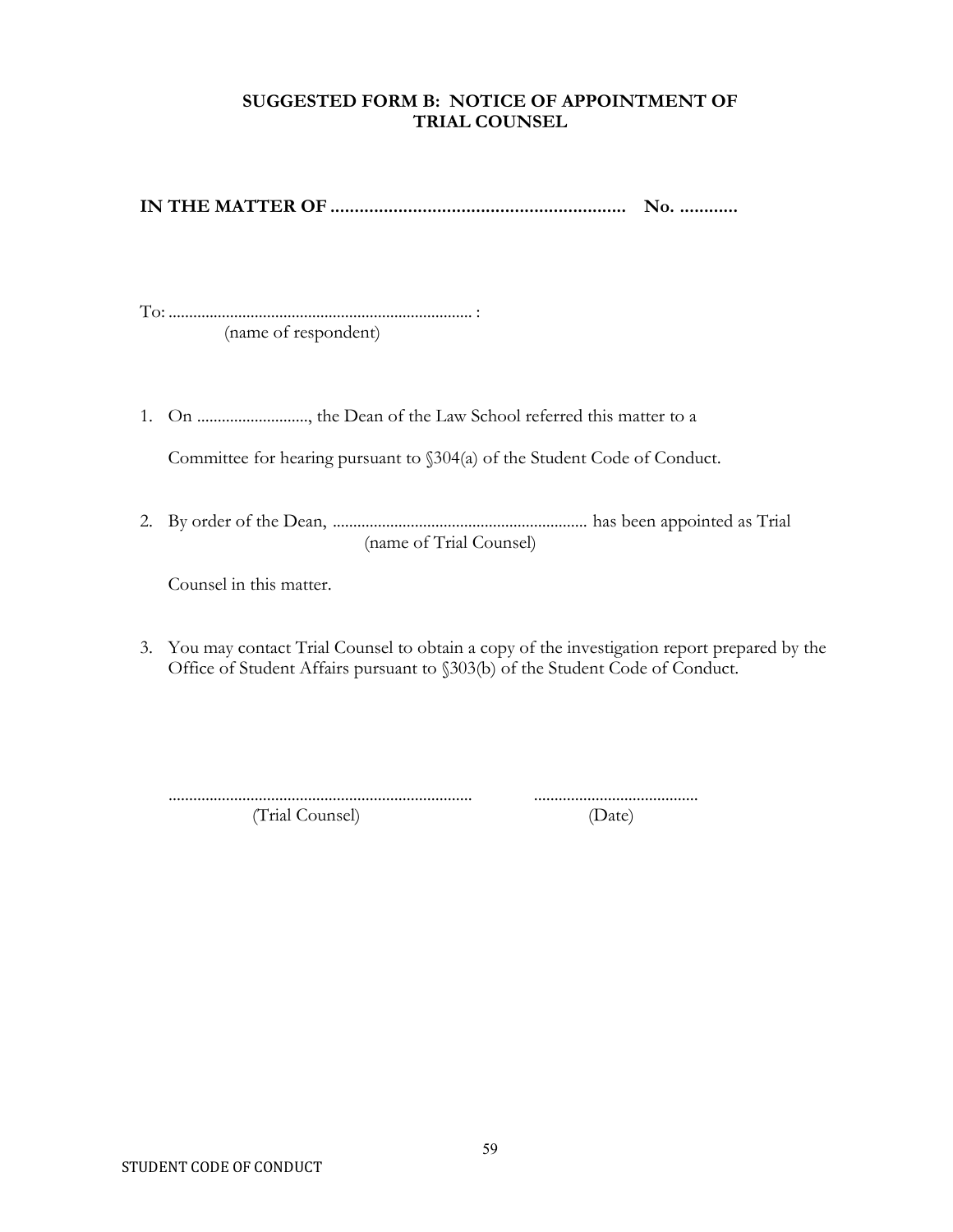### **AMERICAN BAR ASSOCIATION**

### **STANDARD 510**

## **Standard 510. STUDENT COMPLAINTS IMPLICATING COMPLIANCE WITH THE STANDARDS**

- **(a) A law school shall establish, publish, and comply with policies for addressing student complaints.**
- **(b) A law school shall maintain a record of student complaints submitted during the most recent accreditation period. The record shall include the resolution of the complaints.**

### Interpretation 510-1

*A "complaint" is a communication in writing that seeks to bring to the attention of the law school a significant problem that directly implicates the school's compliance with the Standards.*

## Interpretation 510-2

*A law school's policies on student complaints must address, at a minimum, procedures for filing and addressing complaints, appeal rights, if any, and timelines.*

The Standard 510 Complaint Procedure is available on the Delaware Law School website:

<https://delawarelaw.widener.edu/files/resources/abastandardcompliancecomplaintpolicy.pdf>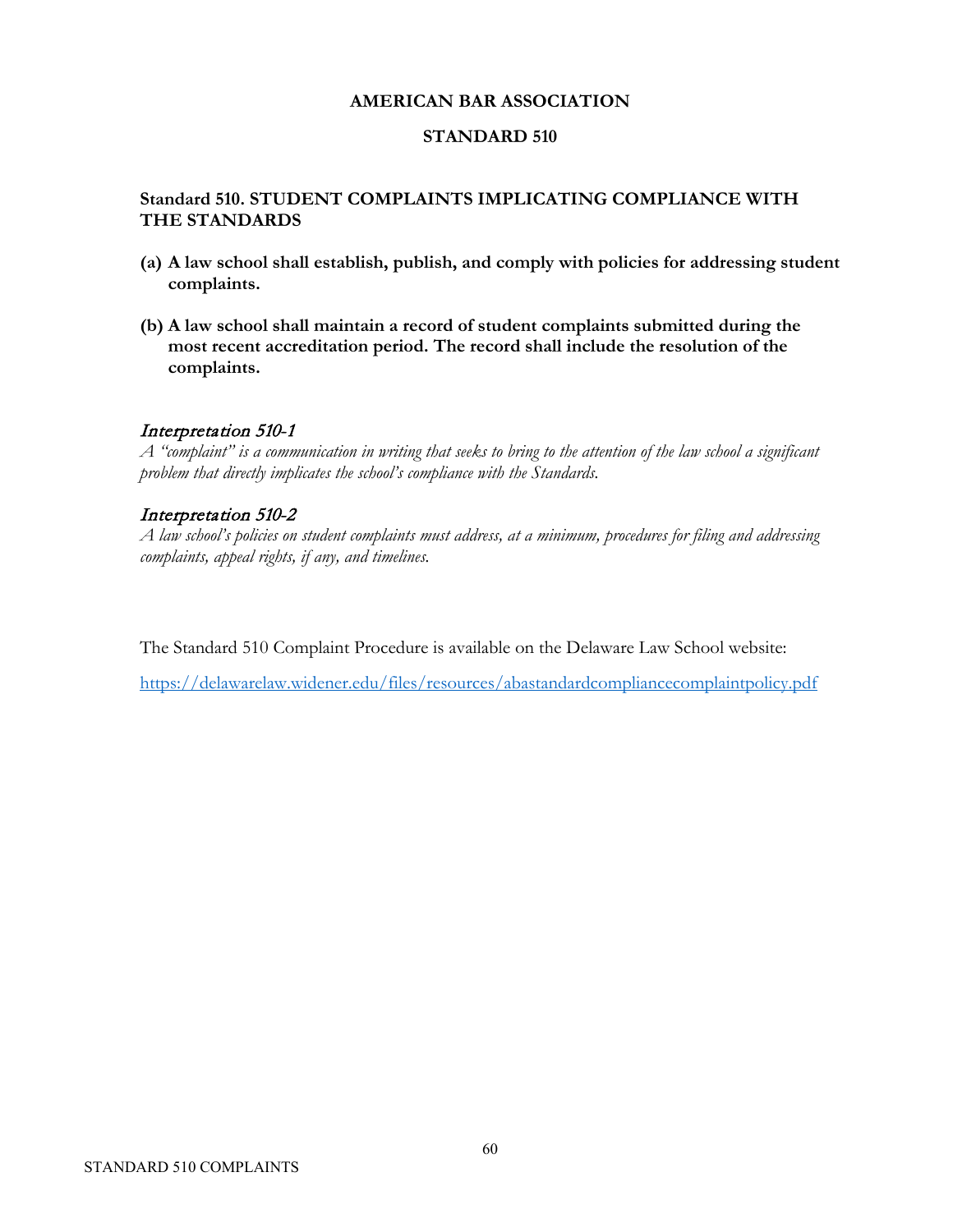## **WIDENER UNIVERSITY DELAWARE LAW SCHOOL**

## **DELAWARE LAW SCHOOL FACULTY POLICY STATEMENT ON THE CURRICULUM**

### **Section 101. General.**

The Law School faculty has approved a general studies curriculum for all students. This required core curriculum, effective for students matriculating June 2017 or later, consists of 54 to 62 hours of instruction in subjects which the faculty deems form a common core of understanding and shared experience, whatever specialty a graduate should follow after graduation. The Law School offers many courses in addition to the core curriculum. Every law student has an opportunity to choose a minimum of 28 elective credits. This policy statement is intended to serve as a guide to students in selecting courses. The Law School reserves the right to modify curriculum requirements and course offerings.

For students matriculating before or during Summer 2017 and thereafter, obtaining a JD degree requires a minimum of 90 credit hours of coursework. Students must take at least 12 credits that are experiential in nature. [Note: due to the cancellation of ITAP in 2020, students graduating in December of 2020 or May of 2021 need only take 9 credits to fulfill their experiential credit requirement.]

| <b>Required Courses</b>         | Credits                                         |
|---------------------------------|-------------------------------------------------|
| Applied Learning Lab            | 1 credit                                        |
| Bar Exam Success: Fall & Spring | 6 credits (students at or above a 3.0 GPA after |
|                                 | the first two semesters can waive out of this   |
|                                 | course)                                         |
| Civil Procedure I               | 4 credits                                       |
| Civil Procedure II              | 2 credits                                       |
| Constitutional Law I            | 2 credits                                       |
| Constitutional Law II           | 4 credits                                       |
| Contracts I                     | 4 credits                                       |
| Contracts II                    | 4 credits                                       |
| Criminal Law                    | 3 credits                                       |
| Criminal Procedure I            | 3 credits                                       |
| Evidence                        | 4 credits                                       |
| Legal Methods I                 | 3 credits                                       |
| Legal Methods II                | 2.5 credits                                     |
| Legal Methods III               | 2 credits                                       |
| Legal Problem Solving           | 2 credits (for students with GPA below 2.7)     |
|                                 | after their first two semesters)                |
| Professional Responsibility     | 3 credits                                       |
| Property I                      | 4 credits                                       |
| Property II                     | 2.5 credits                                     |
| Torts I                         | 4 credits                                       |
| Torts II                        | 2 credits                                       |
| <b>Electives</b>                | 28 credits                                      |
| <b>Total Credits</b>            | 90 credits                                      |

61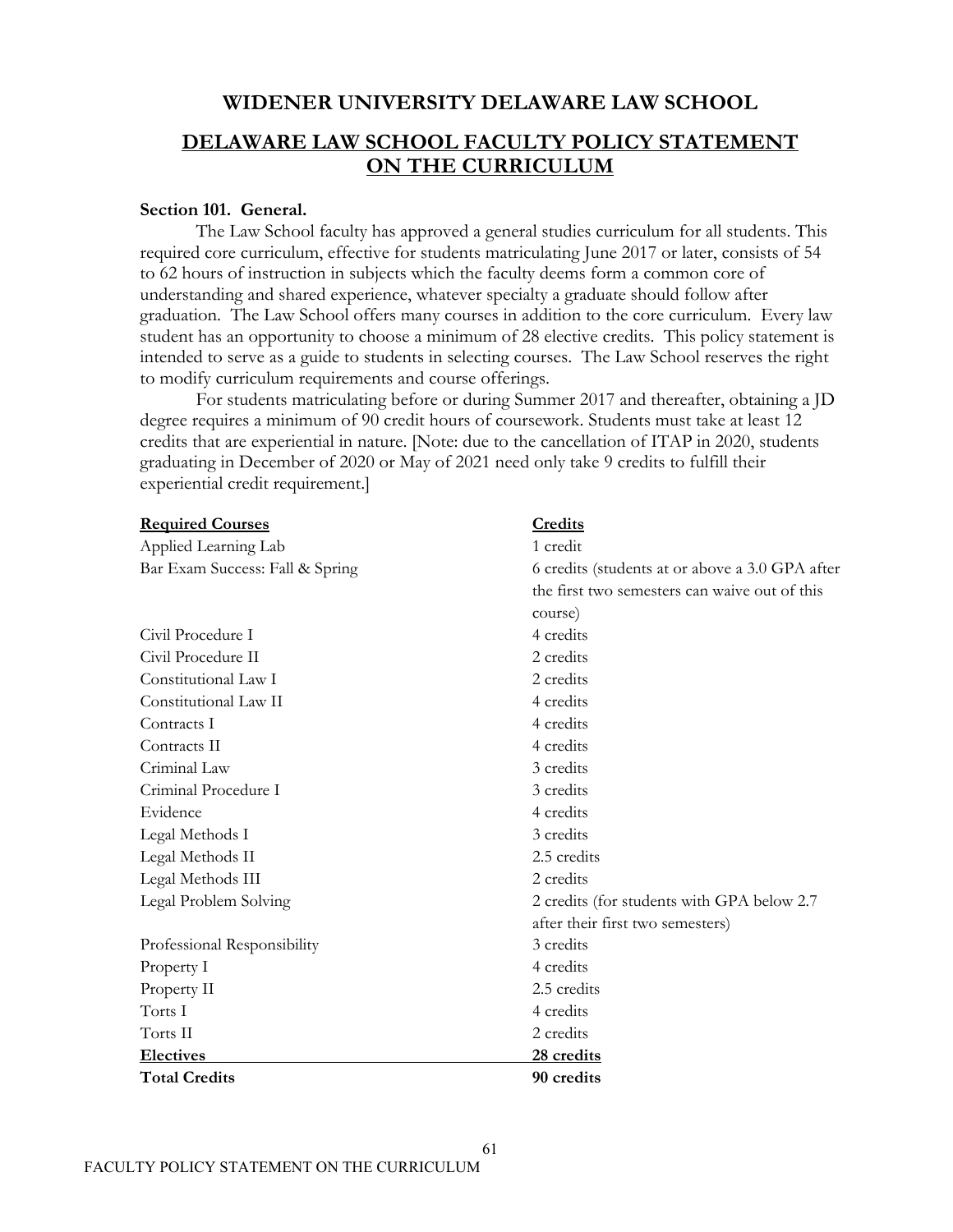## \*\*FOR STUDENTS MATRICULATING BEFORE SUMMER 2017 PLEASE REFER TO THE RELEVANT STUDENT HANDBOOK

### **Section 201. Required Courses for students matriculating during or after Summer 2017.**

(1) **Completion of First Year Courses.** Each regular division student must complete in their first year of law school Property I & II, Torts I & II, Legal Methods I & II, Applied Learning Lab, Contracts I, Criminal Law, Civil Procedure I, and Constitutional Law I.

(3) Each regular division student must also complete the following required courses: Constitutional Law II, Evidence, Civil Procedure II, Contracts II, Professional Responsibility, Legal Problem Solving (for students with a GPA of below 2.7 after their first two semesters), Criminal Procedure I, and Legal Methods III. Students with below a 3.0 GPA after their first year of law school must also take Bar Exam Success: Substance & Skills (Fall and Spring) in their final two semesters.

(4) Completion of First Year Courses: each extended division student must complete in their first year of law school Torts I & II, Property I & II, Legal Methods I & II, Applied Learning Lab, Criminal Law, and Constitutional Law I.

(5) Each extended division student must also complete the following required courses: Constitutional Law II, Evidence, Civil Procedure I & II, Contracts I & II, Professional Responsibility, Legal Problem Solving, Criminal Procedure I, and Legal Methods III. Students with below a 3.0 GPA after their first year of law school must also take Bar Exam Success: Substance & Skills (Fall and Spring) in their final two semesters.

(6) **Application to Transfer Students and Students Who Change Divisions.** The limitation imposed by paragraph (1) of this subsection does not apply to students who move from the extended division to the regular division at the end of the first year of legal studies, or to students who transfer from other ABA accredited law schools. The Office of Student Affairs, however, must approve the courses a transfer student will take before the student registers for a course.

**Section 301. Experiential Credit Requirement.** Students must satisfy the experiential credit requirement set forth in Section 201(e) of the Academic Code. As of Summer 2017, students must take at least 12 credits to fulfill their experiential credit requirement. Legal Methods II shall be considered an experiential course and count as two credits toward the required total experiential credits. [Note: Due to the cancellation of ITAP in 2020, students graduating in December of 2020 or May of 2021 need only take 9 credits to fulfill their experiential credit requirement.]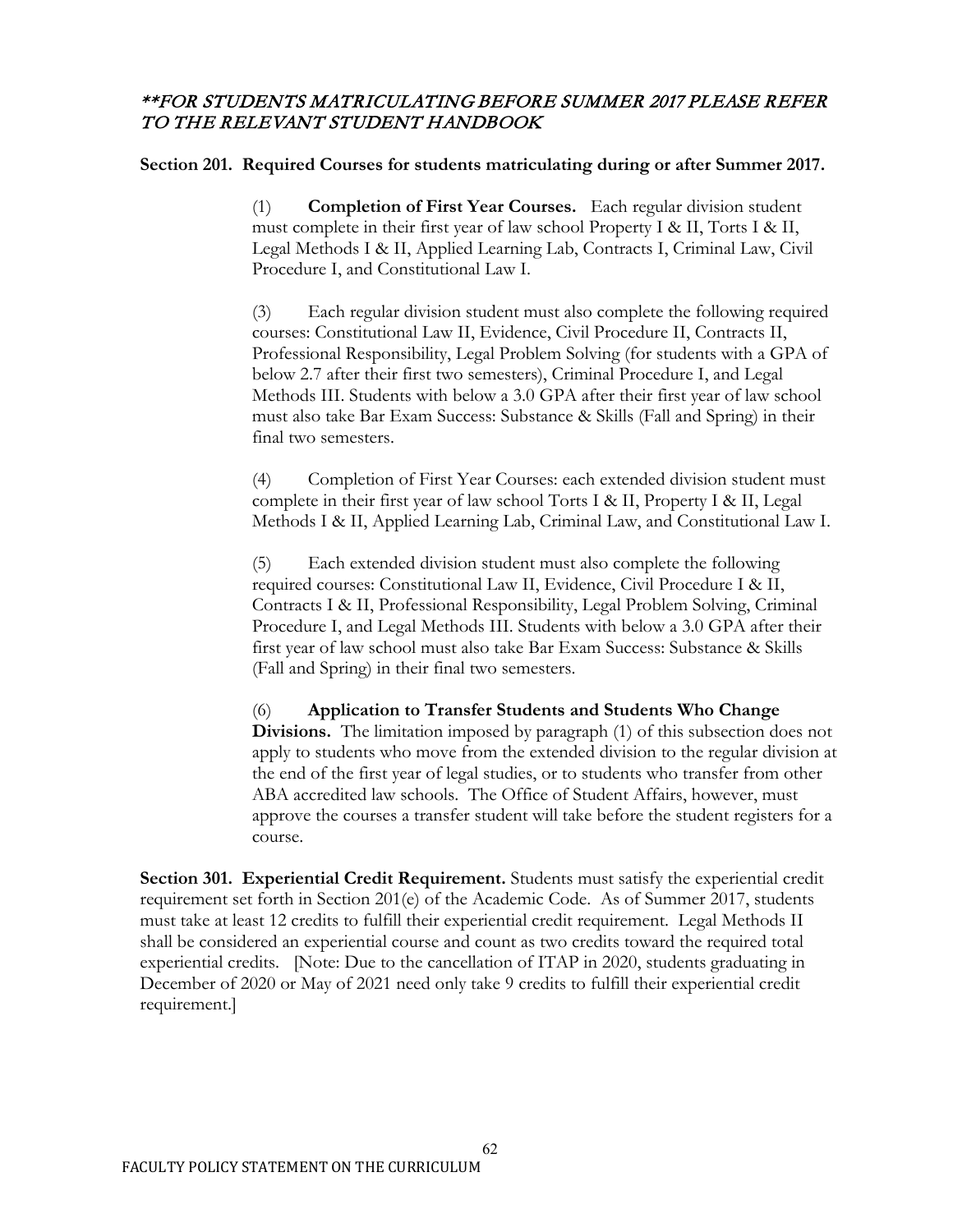### **Section 302. Elective Course Prerequisites in General.**

(a) **General Rule.** A student must satisfactorily complete all prerequisite courses for an elective course before the student may register for the elective course. A student may not take an elective course and a prerequisite course for that elective in the same academic semester or term.

(b) **Completion of First Year Courses.** A student must satisfactorily complete all first year required courses for the division in which the student is currently enrolled before registering for any elective course. This subsection shall not apply to those students who transfer from another ABA accredited law school or who have received the permission of the Office of Student Affairs.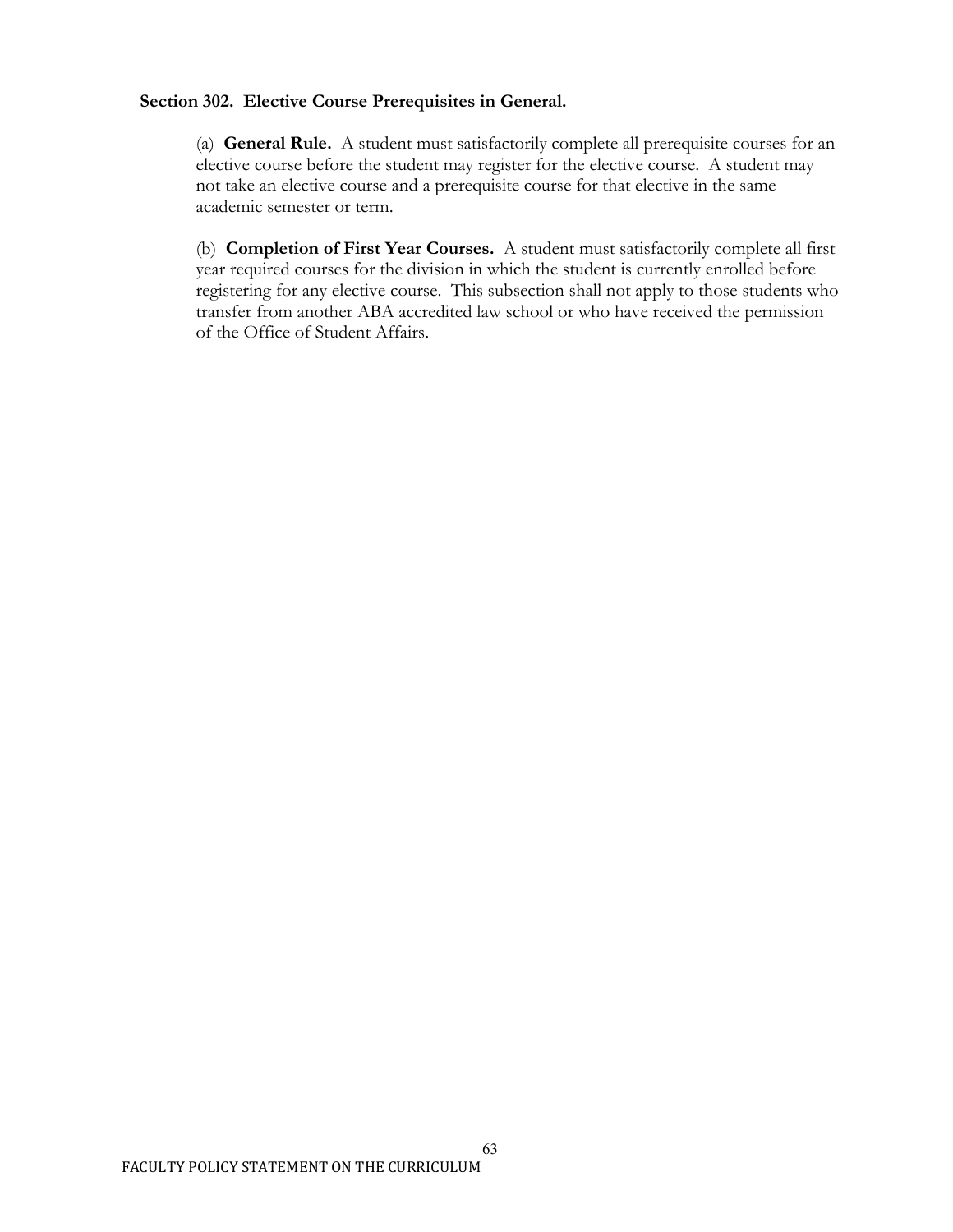## **PUBLIC INTEREST RESOURCE CENTER (PIRC)**

The Law School's Public Interest Resource Center (PIRC) assists students in finding law-related public interest opportunities. Students engage in public interest programs both on and off campus during the school year, summer, and post-graduation at PIRC's numerous partnerships. Students in good academic standing are encouraged to participate in PIRC related programs once they have completed their challenging first semester of law school.

Public interest legal work enlightens students as to the real-world impact of the law and how they may improve and provide access to justice. It is also an excellent way to network, build a resume, diversify interests, and develop and enhance practical legal skills. Students benefit from a range of experiences, including engaging with clients and legal professionals, conducting legal research and writing, preparing for trial, and educating the community.

Students perform public service under the supervision of attorneys and Law School faculty working with various non-profit or government agencies, such as the Pardons Project, Youth Court, Wills for Heroes, a variety of legal aid offices, district attorney offices and public defender offices. Students also assist private law firms providing pro bono legal services. PIRC continues to expand the Law School's public service opportunities and welcomes all students, faculty, administration and the community to be a part of program development.

Pro bono legal service is not required for graduation. However, pro bono distinction is awarded at graduation to students who perform at least 50 hours of volunteer pro bono legal service beginning their second semester of law school. Students must be supervised by Law School faculty or a licensed attorney and may receive neither financial compensation nor academic credit for the hours submitted for distinction. The service hours must be recorded, verified by the student's supervisor, and submitted to PIRC for approval. Students are strongly encouraged to seek advance written approval from the PIRC Director confirming that their work qualifies for pro bono distinction. Approval instructions are provided on the PIRC webpage. Please reference ABA Model Rule 6.1, including the comments, for additional guidance on the definition of voluntary pro bono publico service.

Students are also recognized by the Law School and local bar associations with awards for exemplifying dedication to public service and pro bono throughout their law school careers.

Please visit the PIRC webpage for additional information on law-related public service and how to earn pro bono distinction. PIRC also works in conjunction with the Career Development Office to advise students who seek more permanent positions in public interest law.

### **PIRC Contact Information**

PIRC Director: Catherine Zwolak Kilian, Esquire Direct Line: (302) 477-2705 Office: 256-A (Main Law Building - Clinics Wing) Email: czkilian@widener.edu

PIRC Offices: Rooms 254 and 250 (Main Law Building – Clinics Wing)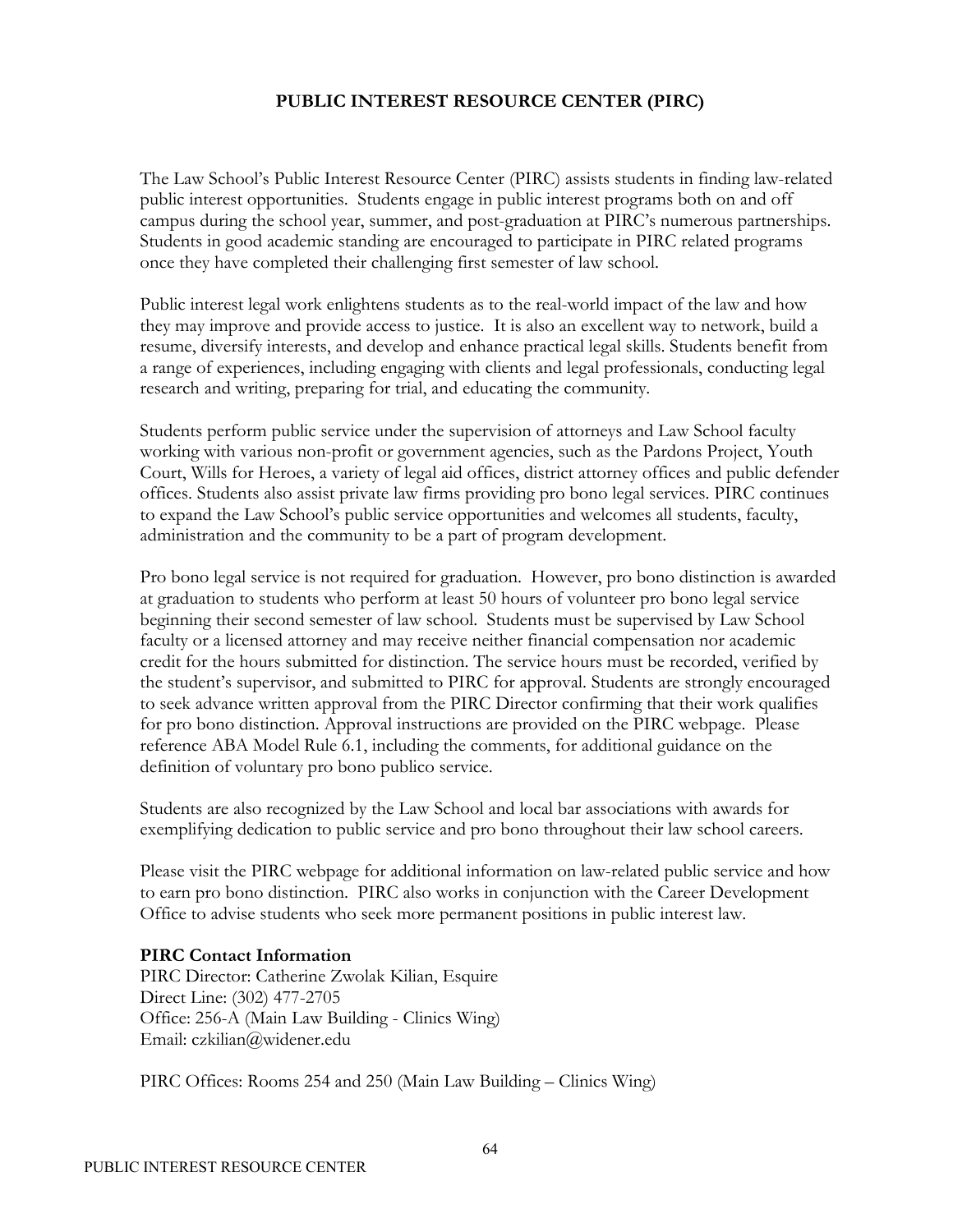## **WIDENER UNIVERSITY**

## **DELAWARE LAW SCHOOL**

## **FACULTY POLICY STATEMENT ON GRADING AND EXAMINATIONS**

#### **Section 101. Grade Normalization Policy.**

(a) The mean grade in each section of a first year required course for regular division students and the equivalent courses for extended division students must fall within the 2.300 to 2.750 range.

(b) In each section of first year required courses for regular division students and the equivalent courses for extended division students at least 10% of the students must receive grades of B+ or above, and at least 10% of the students must receive grades of C- or below.

(c) The mean grade in each section of upper level courses with an enrollment of more than 12 students must fall within the 2.600 to 3.400 range. The mean grade in each section of upper level courses with an enrollment of 12 or fewer students must fall in the 2.600 to 3.600 range.

(d) Departures from the grading standards specified in paragraphs (a)-(c) above must be approved in writing by the ADAA. The Registrar must receive a copy of the ADAA's written approval before entering any grades that depart from these standards.

(e) In calculating the mean grades in sections of all courses, and in satisfying the grade distribution requirements of subsection (b), the grades received by students enrolled the in the Law School's Master of Laws (LL.M.) programs shall be excluded.

(f) Students enrolled in the Law School's Master of Jurisprudence (M.J.) Programs shall be graded separately from student in the Juris Doctor (J.D.) and Master of Laws (LL.M.) Programs and M.J. and LL.M. grades shall not be subject to any grade distribution requirements.

#### **Section 102. Faculty Recommendation.**

In courses that cover subject matter which is regularly tested by essay questions on bar examinations in our region, essay questions should comprise some portion of the examination.

## **Section 103. Effective Date.**

The provisions of the Faculty Statement on Grading and Examinations are effective on February 15, 2018.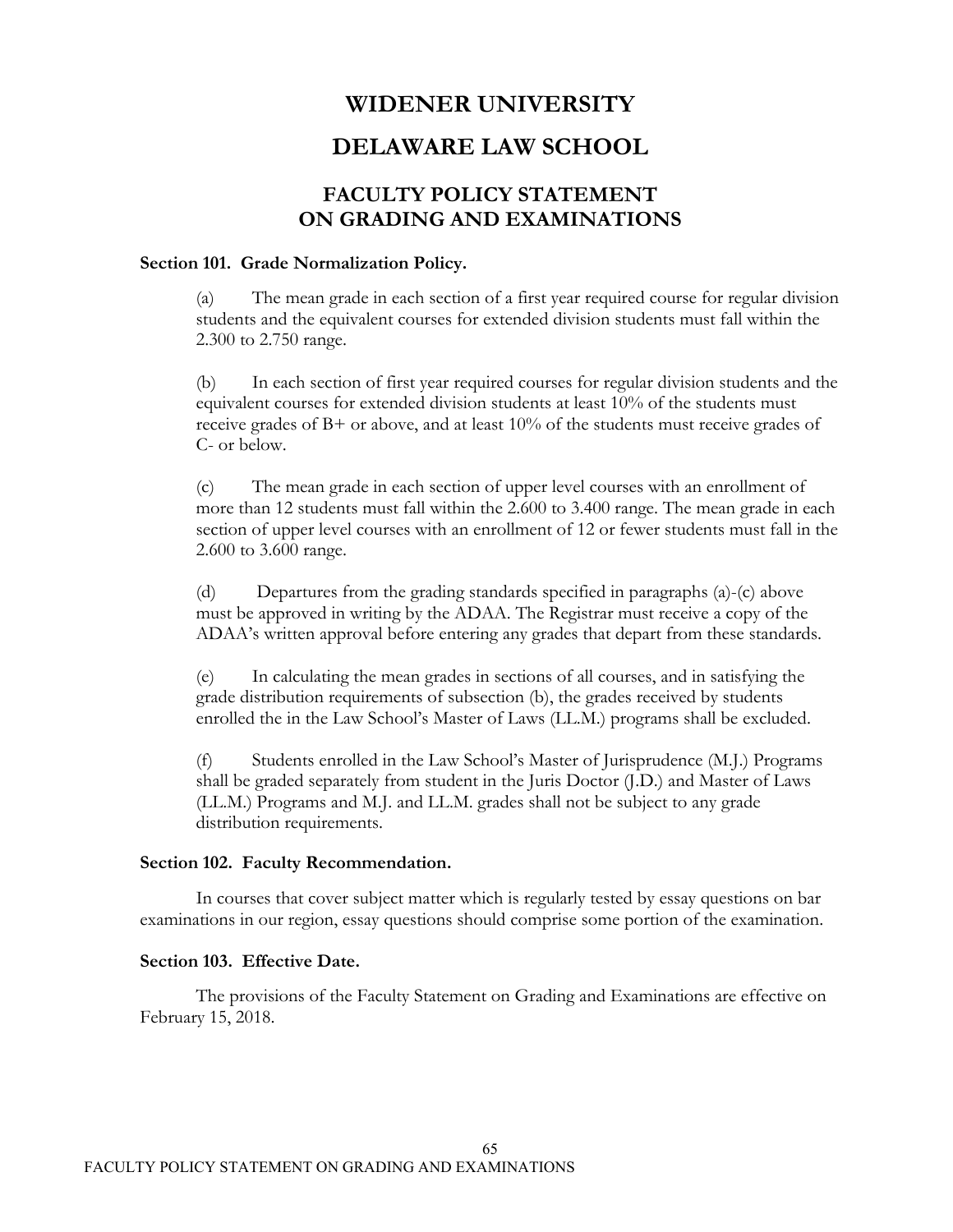## **Library Services for Students**

## **Delaware Law School Library, spring semester 2021**

Unfortunately, because of the pandemic the Library will continue to be physically closed to students for the spring semester. We all hope that conditions will improve and allow the library to reopen when it is deemed safe to do so, but until then, please know we will continue to do our best to assist you. Please check our webpage for updates during the semester.

**The Library's Print Collection** is not physically accessible to you at this time. However, we can provide some limited pick-up service for items from our print collection. The procedure for this service is as follows:

Please submit requests for the books you want from the [library catalog,](https://libcat.widener.edu/) or you can email your request to <u>law.libref@widener.edu</u>. The books will be left for you at the Campus Safety office in Concord Hall on the Delaware Law School Campus. The telephone number is 302-477-2200.

### PLEASE NOTE: **You are required to wear a mask when picking up and**

**returning books**. You will receive an email when your book is ready for pickup. This will likely take 3 to 4 days from when you make your request. Please do not come to Campus to pick up your book(s) until you receive an email that the book(s) is ready. Books can be kept for 3 weeks. Please return all books to the Campus Safety office.

PLEASE NOTE: We cannot mail books. Books are available only via pickup on campus.

**Study Room access** is unfortunately not available while the library is physically closed. However, Widener University makes Microsoft Teams available to students (please access the task Microsoft Teams through myWidener) that allows students to message, call and video chat with other Widener students without time restrictions. Students can use Teams to set up virtual chat groups for Study groups. Teams also permits document sharing and real-time audio and video for your study group meetings.

### **Online Resources are available for you research and study needs.**

All JD and graduate program students have access to *Thompson/Reuter's Westlaw Edge*, the comprehensive online research service that includes *TWEN (*the online course pages used by some of our faculty and student organizations). All JD and graduate program students also have access to the *Lexis* comprehensive online research service *Lexis +. Lexis +* also contains research training videos that can be helpful for learning how to do online legal research.

If you have any problems accessing these services, please email the reference desk: [law.libref@widener.edu](mailto:law.libref@widener.edu)

CALI: The Center for Computer Assisted Legal Instruction *(CALI)* hosts interactive lessons on a variety of legal topics that connect with law school classes. Your professor may assign you *CALI* Lessons, or you are welcome to explore the lessons on your own. Students will create their own username and password on [CALI.org](http://cali.org/) and will be asked to supply the Delaware Law School Authorization Code: WIDNDEstu238

Other valuable online research resources that you can access by using your Law School login (the same username and password you use to access your Widener email account include: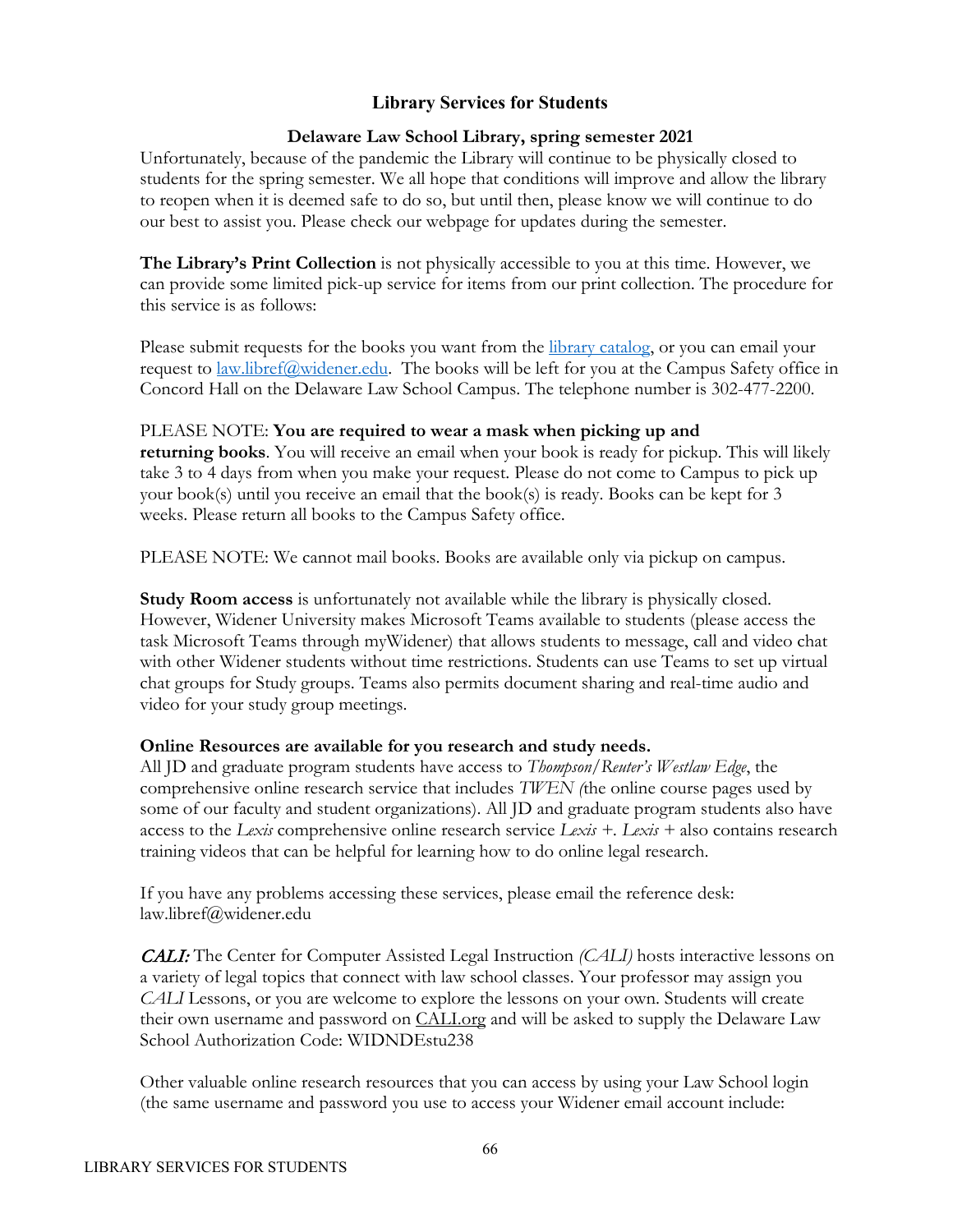*HeinOnline*, *Ebscohost* and *Jstor*. Go to http://delawarelaw.widener.edu/library and follow the links for Research to access these databases. Or go directly to: <https://delawarelaw.widener.edu/current-students/library/research/databases/>

**Interlibrary Loan,** normally ILL services include obtaining print material from books and journals from other law libraries. Unfortunately, due to the pandemic many law libraries have suspended their lending of books and most print materials. To inquire as to whether we can obtain something from another library please send your request to [law.libref@widener.edu.](mailto:law.libref@widener.edu) Make sure you include as much bibliographic information as possible including author, title and if an article or book chapter the EXACT page numbers needed.

Photocopying, will not be available while the law library is physically closed.

**Expert Research Assistance**, We are always happy to help you with your research questions and needs. To contact a Reference Librarian, please email [law.libref@widener.edu](mailto:law.libref@widener.edu) or leave us a voicemail message at 302-477-2114. We can also schedule zoom meetings for more in-depth assistance. We look forward to working with you!

Michael Slinger, Associate Dean, Director of the LIC and Professor of Law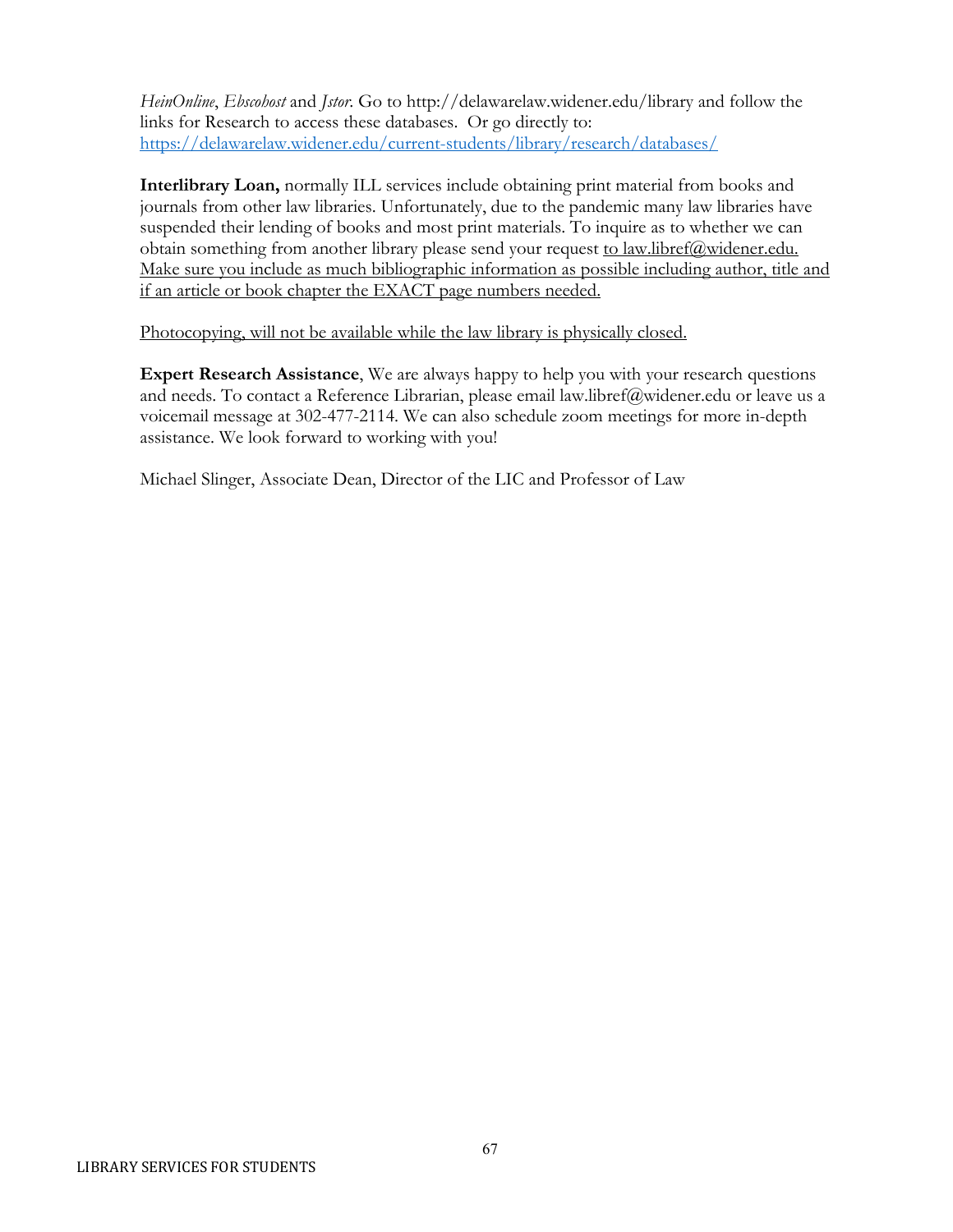#### **WIDENER UNIVERSITY POLICY PERTAINING TO THE CONFIDENTIALITY OF, ACCESS TO, AND DISCLOSURE OF STUDENT RECORDS**

#### **Section One. Scope of Policy.**

The Family Educational Rights and Privacy Act of 1974, also known as the Buckley Amendment ("FERPA" or "Act"), was enacted to assure parents of students, and students themselves if they are over the age of eighteen or attending an institution of post-secondary education, access to the students' education records and to protect such individuals' rights to privacy by limiting the transferability and disclosure of their records without their consent. In accordance with the Act and the regulations promulgated thereunder, the instant Policy has been adopted.

This Policy applies to students presently enrolled in any school, college or division of Widener University ("University") and to alumni, but not to applicants who have not been admitted to or attended the University. The rights contained in this Policy are afforded to such students as well to the parents of "Dependent Students" as such term is defined herein.

**This Policy is intended to provide general guidance only, and any questions as to its applicability, operation or enforcement should be referred to the Senior Vice President for Administration and Finance of the University.**

#### **Section Two. Definitions.**

For purposes of this Policy, the following definitions shall apply. Additional definitions are contained in the federal regulations promulgated under FERPA.

(a) "Attendance" includes, but is not limited to  $-$ 

(1) Attendance in person or by paper correspondence, videoconference, satellite, Internet, or other electronic information and telecommunications technologies for students who are not physically present in the classroom; and

(2) The period during which a person is working under a work-study program.

(b) "Biometric Record" as used in the definition of personally identifiable information means a record of one or more measurable biological or behavioral characteristics that can be used for automated recognition of an individual. Examples include fingerprints; retina and iris patterns; voiceprints; DNA sequence; facial characteristics; and handwriting.

(c) "Dates of Attendance" means the period of time during which a student attends or attended the University. Examples of dates of attendance includes an academic year, a spring semester or a first quarter. The term does not include specific daily records of a student's attendance at the University.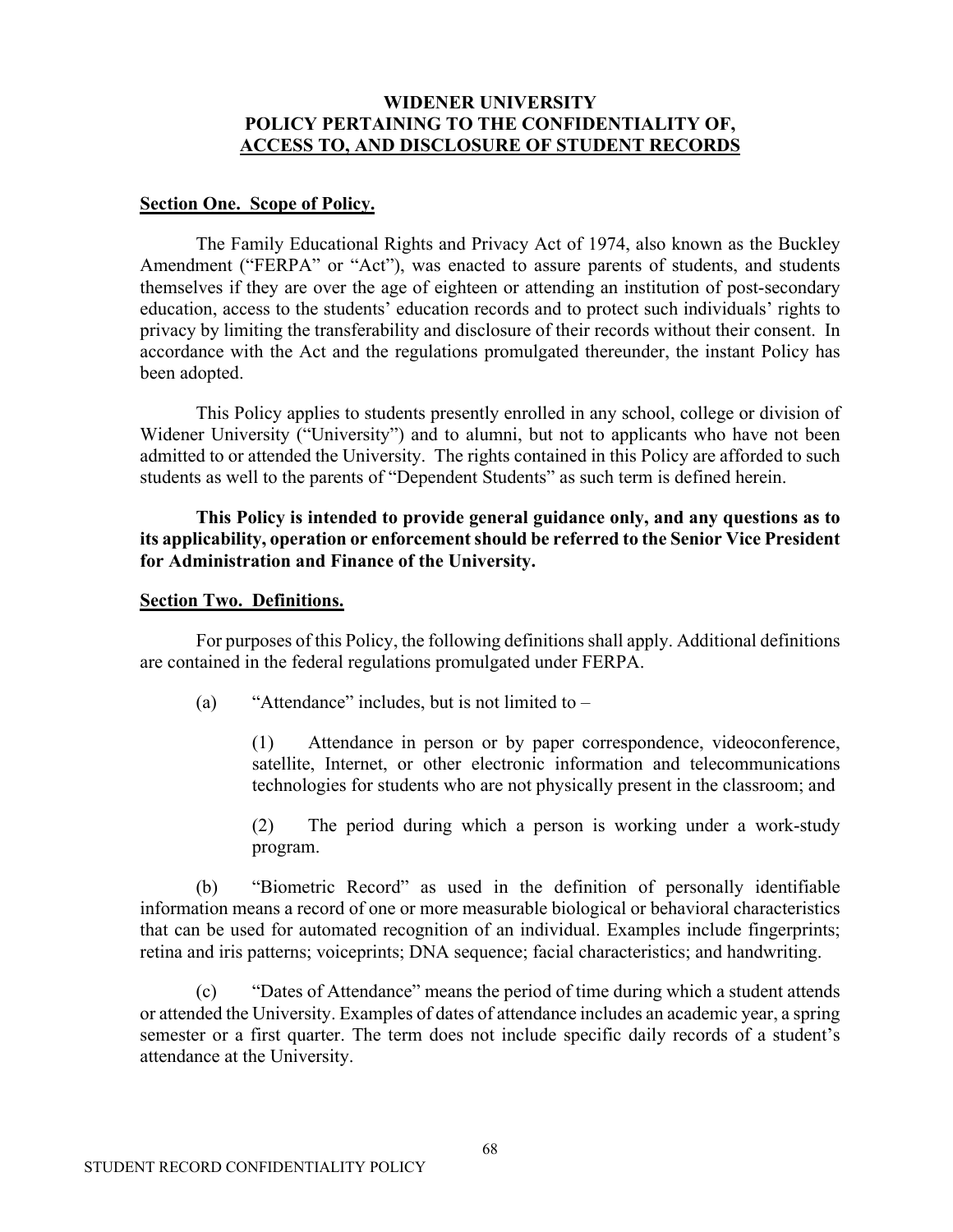(d) "Dependent Student" shall have the meaning as defined in Section 152 of the Internal Revenue Code of 1954, as same may be amended from time to time. For purposes of this Policy, all undergraduate students will be considered as "dependent" unless the student specifically informs the Registrar's Office that he/she considers himself/herself "independent." All graduate students and Extended Learning students will be considered as "independent," unless the student specifically informs the Registrar's Office of the University, the Delaware Law School or the Commonwealth Law School, as applicable, that he/she is a "dependent." Notwithstanding the foregoing, a student claimed as a dependent on a parent's federal income tax return will in all cases be considered as a "dependent" student.

"Directory Information" means information contained in an Education Record of a student that would not generally be considered harmful or an invasion of privacy if disclosed.

> Directory Information includes, but is not limited to, the student's name; home and campus address; telephone listing(s); electronic mail address; photograph; major field of study; grade level; enrollment status (e.g., undergraduate or graduate, full-time or part-time); dates of attendance; participation in officially recognized activities and sports; weight and height of members of athletic teams; degrees, honors and awards received; and the most recent educational agency or institution attended.

Directory Information does not include a student's –

- (i) Social Security Number; or
- (ii) Student Identification (ID) number, except as provided in paragraph (3) of this section.
- (3) Directory Information includes a student ID number, user ID, or other unique personal identifier used by the student for purposes of accessing or communicating in electronic systems, but only if the identifier cannot be used to gain access to Education Records except when used in conjunction with one or more factors that authenticate the user's identity, such as a personal identification number (PIN), password, or other factor known or possessed only by the authorized user. The University (and its vendors) may not use a social security number or other non-directory information, either alone or in combination with other data elements, to identify student records when disclosing or confirming directory information without written consent of the student.
- (4) Directory information also includes a student ID number or other unique personal identifier that is displayed on a student ID badge, but only if the identifier cannot be used to gain access to Education Records except when used in conjunction with one or more factors that authenticate the user's identity, such as a PIN, password, or other factor known or possessed only by the authorized user.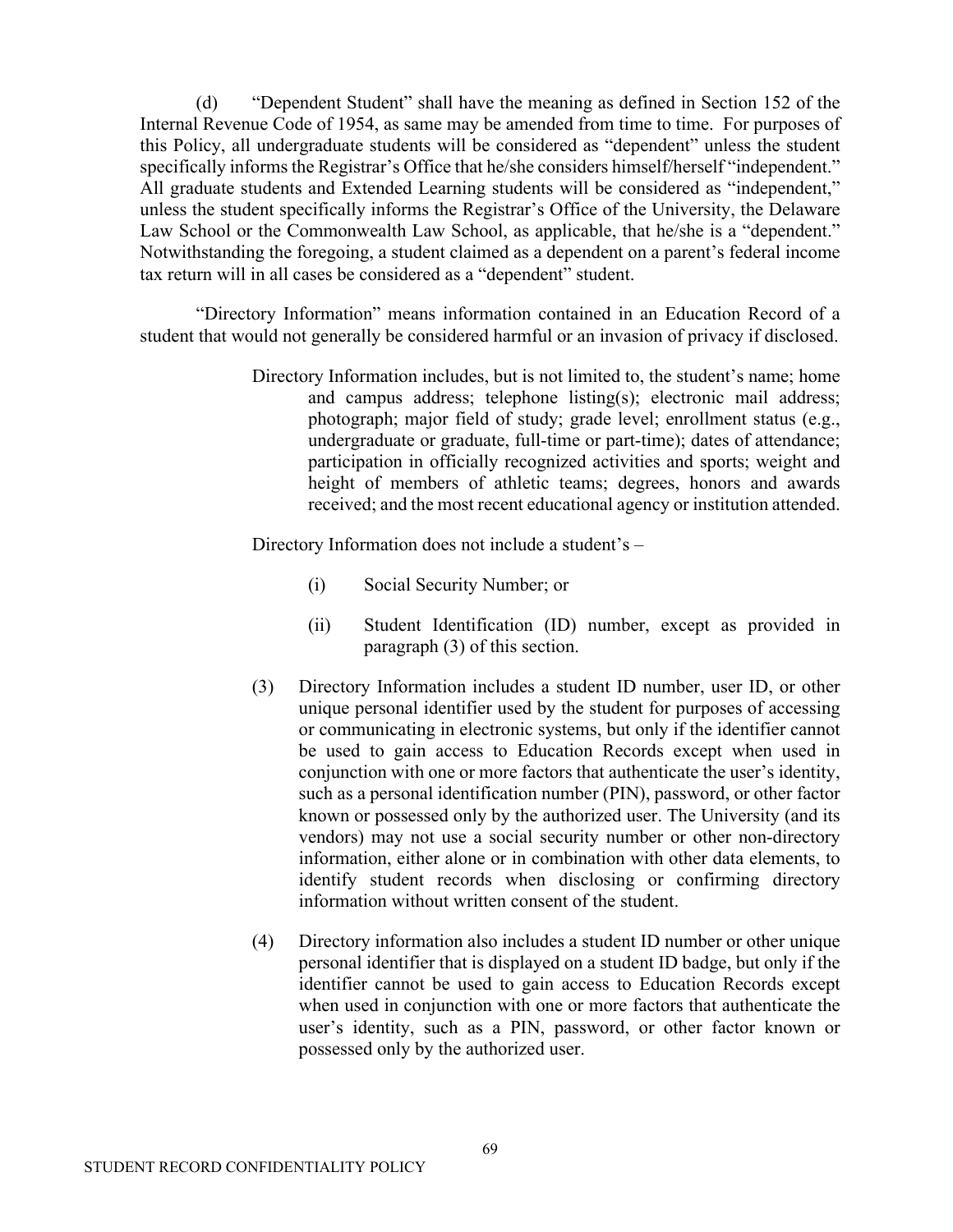"Disciplinary Action or Proceeding" means the investigation, adjudication, or imposition of sanctions by the University with respect to an infraction or violation of the internal rules of conduct applicable to students of the University.

"Disclosure" means to permit access to or the release, transfer, or other communication of personally identifiable information contained in Education Records by any means, including oral, written, or electronic means, to any party except the party identified as the party that provided or created the record.

"Education Records" means those records, files, documents and other materials which contain information directly related to a student and which are maintained by the University or by a person acting for the University. The term "Education Records" does not include the following:

- records of instructional, supervisory, and administrative personnel and educational personnel ancillary thereto which are in the sole possession of the maker thereof, are used only as a personal memory aid, and which are not accessible or revealed to any other person except a temporary substitute for the maker of the record;
- records maintained by a law enforcement unit of the University that were created by that law enforcement unit for the purpose of law enforcement;
- in the case of persons who are employed by the University but who are not in attendance at the University, records made and maintained in the normal course of business which relate exclusively to such person in that person's capacity as an employee and are not available for use for any other purpose;
- records on a student who is eighteen years of age or older, or is attending the University, which are made or maintained by a physician, psychiatrist, psychologist, or other recognized professional or paraprofessional acting in his professional or paraprofessional capacity, or assisting in that capacity, and which are made, maintained, or used only in connection with the provision of treatment to the student, and are not available to anyone other than persons providing such treatment, except that such records can be personally reviewed by a physician or other appropriate professional of the student's choice;
- records created or received by the University after an individual is no longer a student in attendance and that are not directly related to the individual's attendance as a student; or
- grades on peer-graded papers before they are collected and recorded by a teacher.

"Parent" means a parent of a student and includes a natural parent, a guardian, or an individual acting as a parent in the absence of a parent or guardian.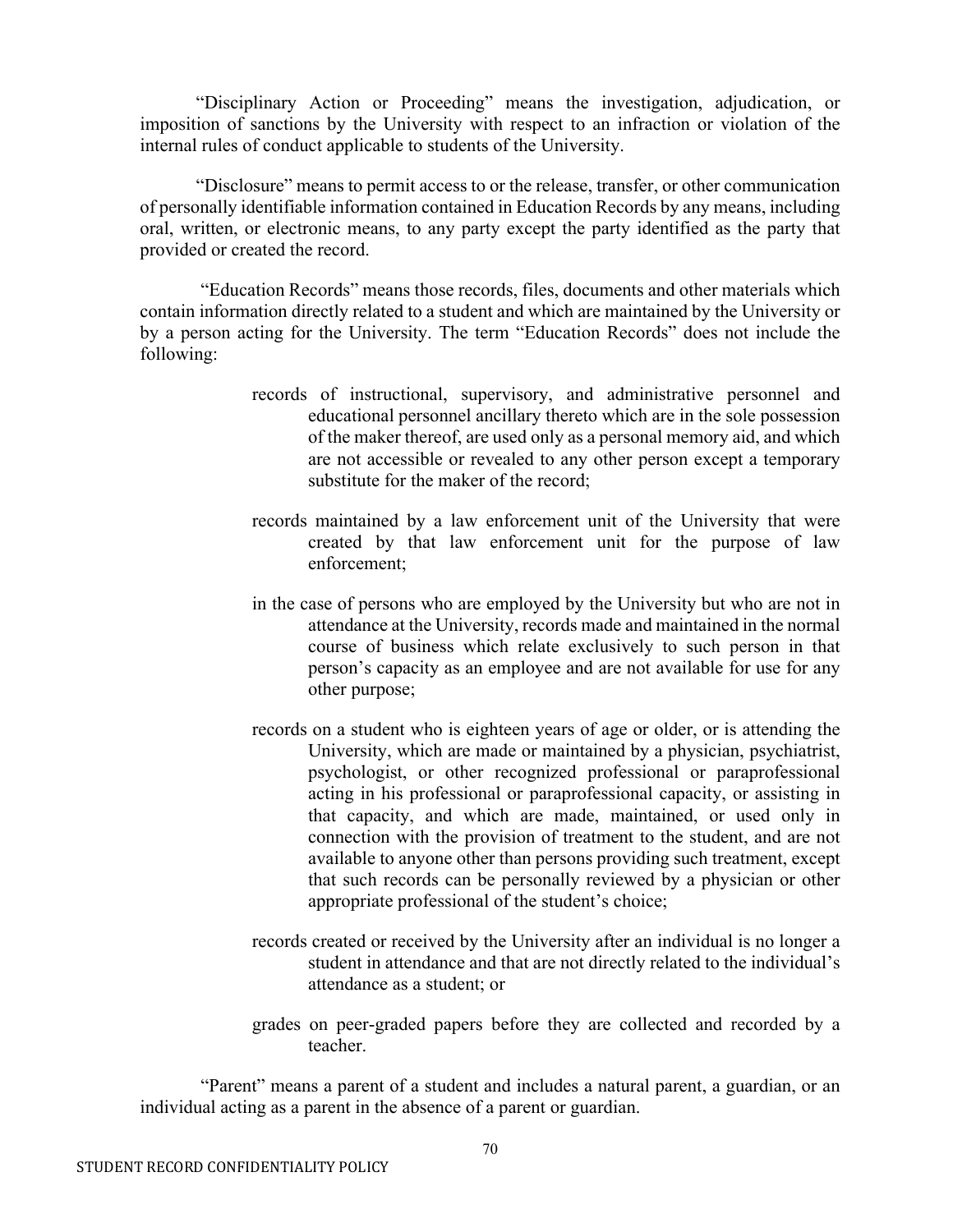"Personally Identifiable Information" includes, but is not limited to –

- (1) the student's name;
- (2) the name of the student's parent or other family members;
- (3) the address of the student or student's family;

(4) a personal identifier, such as the student's social security number, student number, or biometric record;

(5) other indirect identifiers, such as the student's date of birth, place of birth, and mother's maiden name;

(6) other information that, alone or in combination, is linked or linkable to a specific student that would allow a reasonable person in the school community, who does not have personal knowledge of the relevant circumstances, to identify the student with reasonable certainty; or

(7) information requested by a person who the University reasonably believes knows the identity of the student to whom the Education Record relates.

(k) "Record" means any information recorded in any way, including, but not limited to, handwriting, print, computer media, video or audio tape, film, microfilm and microfiche.

## **Section Three. Permitted Disclosures.**

(a) Except for certain exceptions stated in the Act, no one shall have access to Education Records without the written consent of the student concerned. However, the student concerned may authorize in writing the disclosure of Education Records to specified individuals or to a class of organizations or persons for the purpose of employment, graduate study, or fellowships or for other purposes specified by the student. A valid written consent under the Act must be in writing, signed by the student and dated and shall specify the Education Records to be released, the reasons for such release and the party or the class of parties to whom the disclosure may be made. The student may also request a copy of the Education Records to be released. The exceptions to the consent requirement include the following, without limitation:

> (1) University officials with legitimate educational interests. A University official is a person employed by the University in an administrative, supervisory, academic or research, or support staff position (including, without limitation, law enforcement unit personnel, health staff, athletic coaches and trainers and admissions counselors and recruiters); a person or company with whom the University has contracted as its agent to provide a service instead of using University employees or officials (such as an attorney, auditor, contractor, consultant, volunteer or collection agent); a person serving on the Board of Trustees; or a student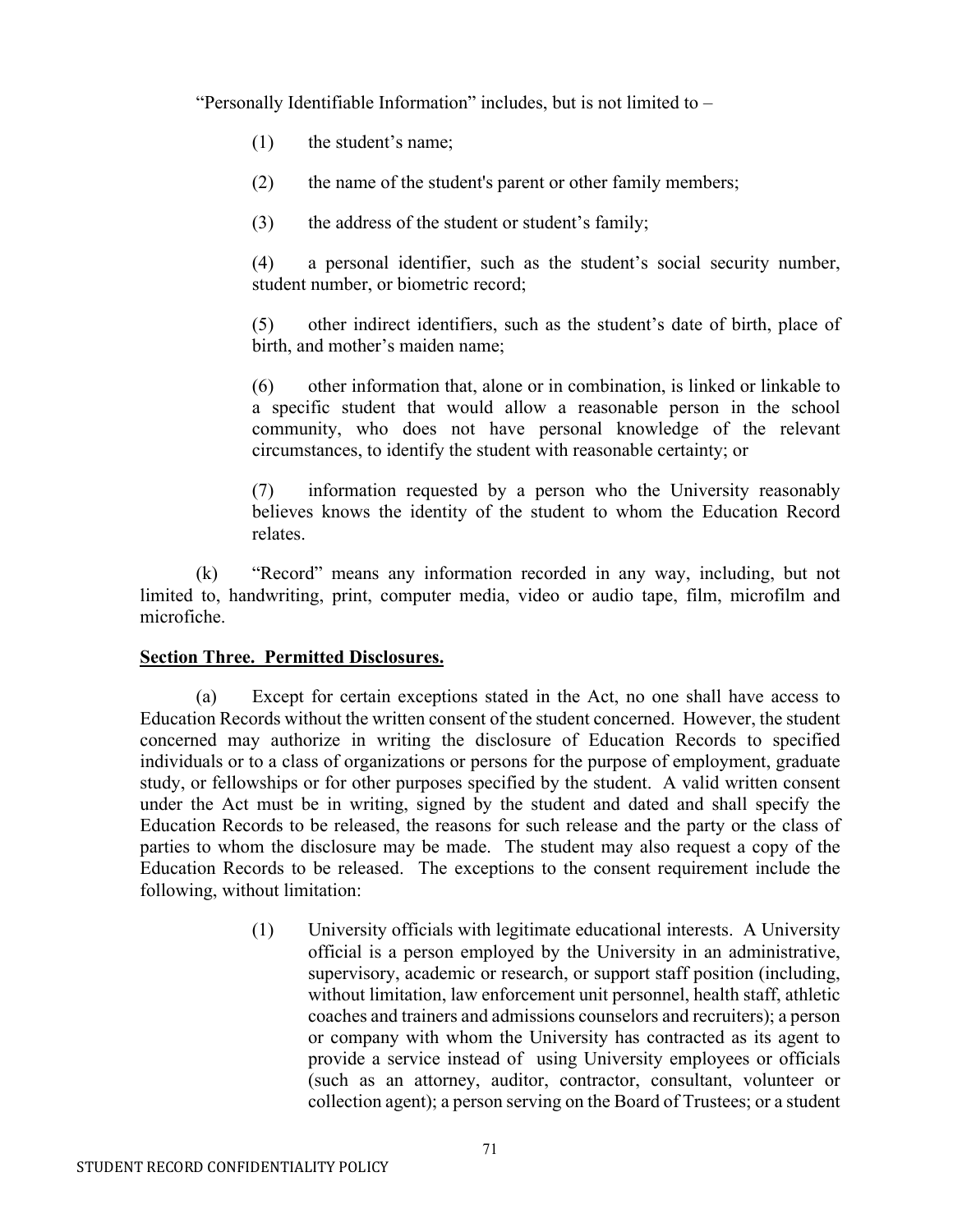serving on an official committee, such as a disciplinary or grievance committee, or assisting another University official in performing his or her tasks. A University official has a legitimate educational interest if the official needs to review an Education Record in order to fulfill his or her professional responsibilities for the University;

- under certain specific conditions, officials of other schools, school systems, or institutions of higher education where the student seeks or intends to enroll, or where the student is already enrolled, so long as the disclosure is for purposes related to the student's enrollment or transfer;
- under certain specific conditions, authorized representatives of the Controller General of the United States, the Attorney General of the United States, the United States Secretary of Education or state educational authorities in connection with the audit and evaluation of Federally-supported education programs or in connection with the enforcement of Federal legal requirements which relate to such programs;
- under certain specific conditions, authorized representatives of the United States Attorney General for law enforcement purposes;
- persons processing financial aid for which the student has applied or which the student has received, if the information is necessary to determine eligibility for or the amount of the aid, the conditions for the aid or to enforce the terms and conditions of the aid;
- under certain specific circumstances, state and local officials or authorities to whom such information is specifically allowed to be reported or disclosed pursuant to state statute if the allowed reporting or disclosure concerns the juvenile justice system and the system's ability to effectively serve the students whose records are to be released;
- organizations conducting studies for, or on behalf of, educational agencies or institutions for the purpose of developing, validating, or administering predictive tests, administering student aid programs, or improving instruction, subject to certain conditions;

accrediting organizations in order to carry out their accrediting functions;

parents of a Dependent Student, as defined in this Policy;

if the University determines that there is an articulable and significant threat to the health or safety of a student or other individuals, but only to those persons whose knowledge of the information is necessary to protect the health or safety of the student or other individuals. In these circumstances, a record must be kept of the threat and the parties to whom the information was disclosed;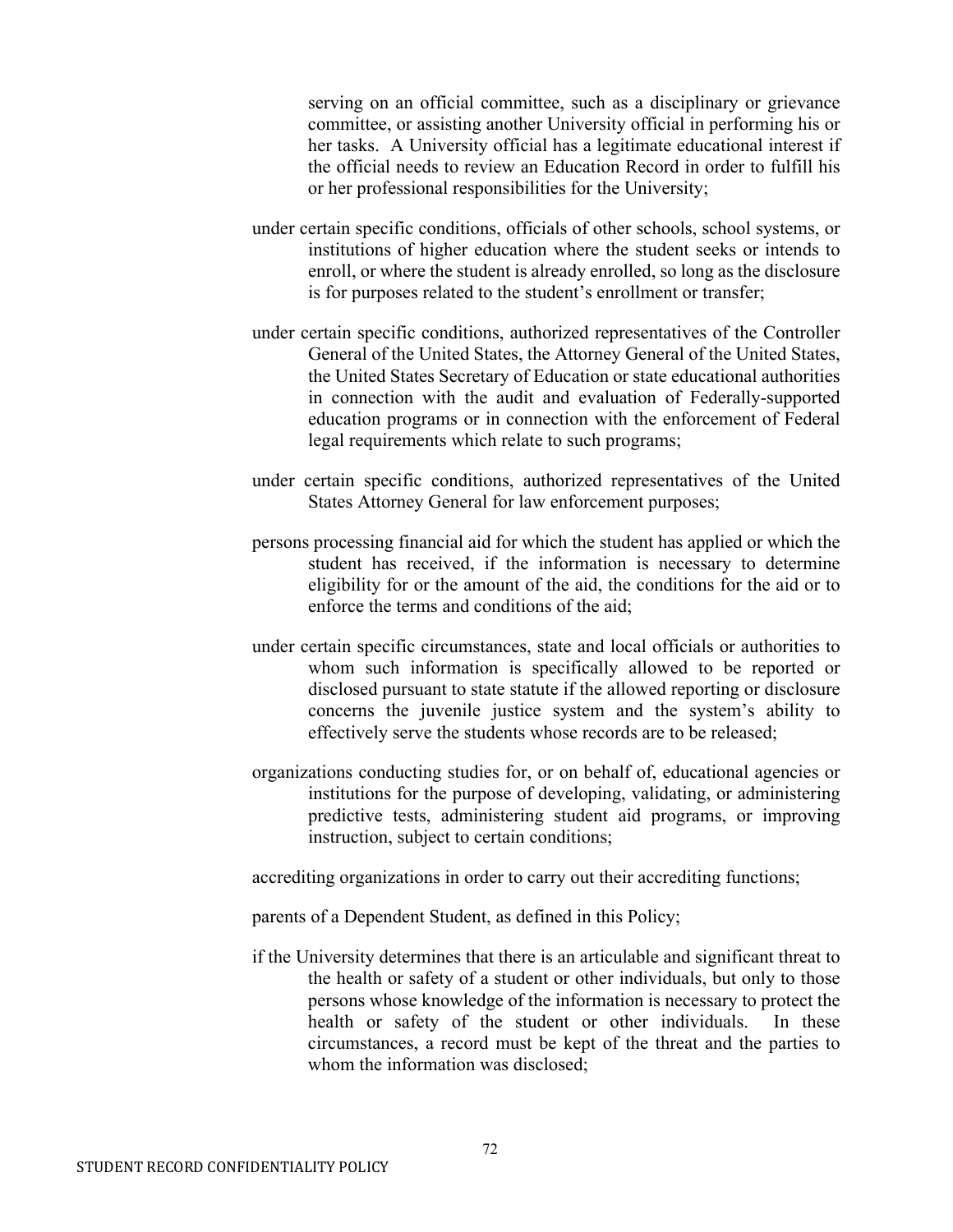- under certain specific circumstances, to an entity or persons designated in a judicial order or lawfully issued subpoena, or pursuant to certain ex parte court orders obtained by the United States Attorney General (or designee not lower than an Assistant Attorney General) concerning investigations or prosecutions of certain offenses or an act of domestic or international terrorism;
- the disclosure is information the University has designated as "Directory Information"; provided, however, that any student may withhold disclosure of any or all of such Directory Information by notification in writing to the Registrar's Office of the University, the Delaware Law School or the Commonwealth Law School, as applicable;

the disclosure is to the student;

- the disclosure is to a victim of an alleged perpetrator of any crime of violence (as that term is defined in Section 16 of Title 18 of the United States Code) or a nonforcible sex offense of the final results of any Disciplinary Proceeding conducted by the University against the alleged perpetrator of such crime or offense with respect to such crime or offense. The University may disclose the final results of the Disciplinary Proceeding to the victim regardless of whether the University concluded a violation was committed. Nothing in this section shall be construed to prohibit the University from disclosing to individuals or entities other than the victim the final results of any such Disciplinary Proceeding if the University determines as a result of such Disciplinary Proceeding that: (i) the student is an alleged perpetrator of a crime of violence or nonforcible sex offense; and (ii) with respect to the allegations made against him or her, the student has committed a violation of the University's rules or policies. For purposes of this section, the final results of any Disciplinary Proceeding: (i) shall include only the name of the student, the violation committed and any sanction imposed by the University on that student; and (ii) may include the name of any other student, such as a victim or witness, only with the written consent of that other student;
- the disclosure relates to appropriate information in the Education Records of any student concerning disciplinary action taken against such student for conduct that posed a significant risk to the safety or well-being of that student, other students or other members of the University community, and the disclosure is made to faculty, administration, or other University officials, or faculty, administration or officials of other schools or institutions of postsecondary education, who have legitimate educational interests in the behavior of the student;
- the disclosure is to the parent of a student and relates to information regarding any violation by a student of any Federal, state or local law, or of any rule or policy of the University, governing the use or possession of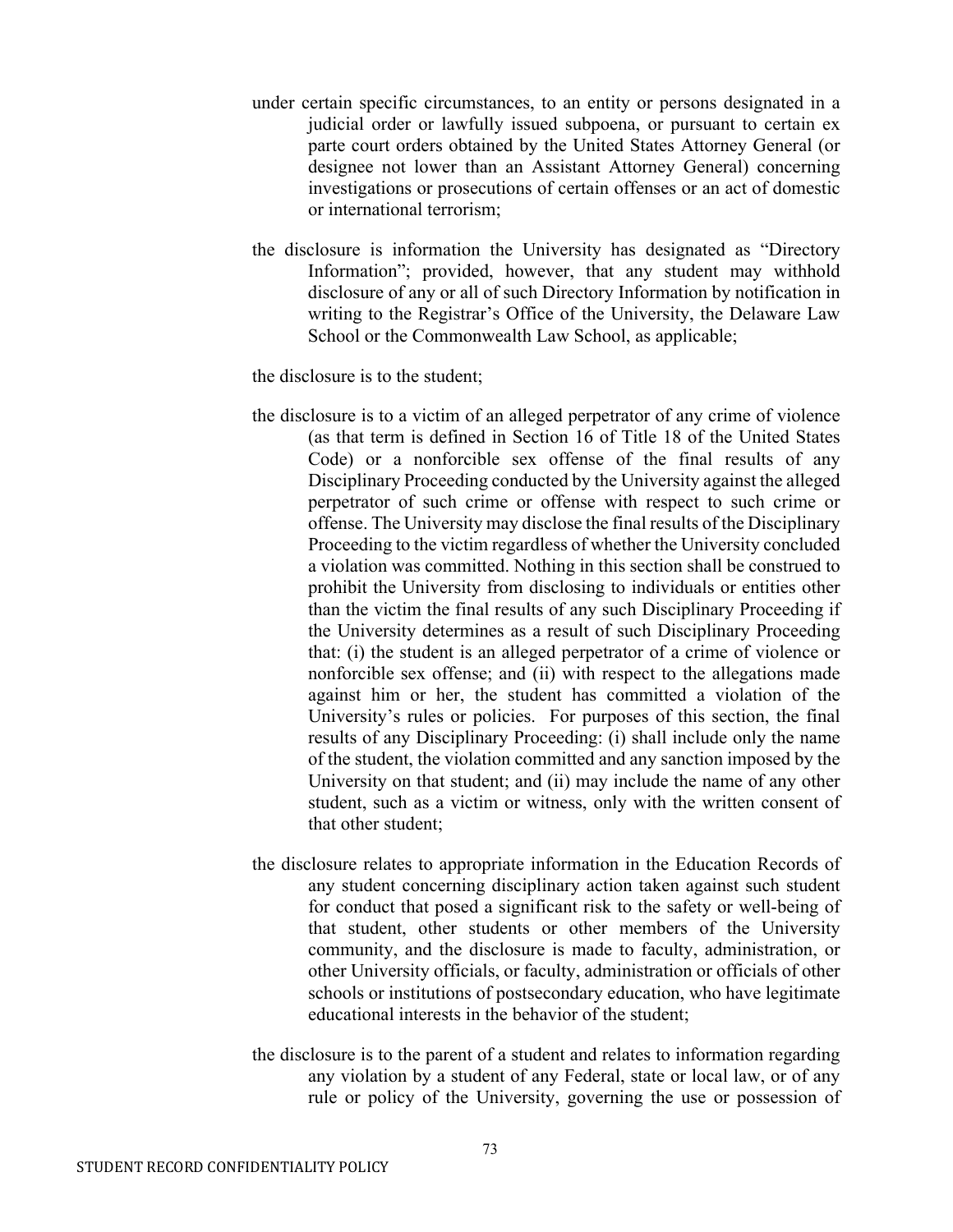alcohol or a controlled substance, regardless of whether that information is contained in the student's Education Records if: (i) the student is under the age of 21 at the time of the disclosure to the parent; and (ii) the University determines that the student has committed a disciplinary violation with respect to such use or possession; provided, however, that no provision of applicable state law prohibits the University from making such disclosure;

- the disclosure concerns sex offenders and other individuals required to register under applicable law and the information was provided to the University under applicable law and guidelines; or
- when the University is returning records to the apparent creator (e.g., of a transcript or letter) to verify authenticity.

Whenever a student's Education Records or information from such records is disclosed to any organization, agency or individual, and it is required by applicable law, a transmittal letter shall inform the recipient that such records or information are not to be disclosed to any other party without the prior written consent of the student.

Each University office which maintains Education Records shall keep with the records of each student a form which lists, with the exceptions stated below, all individuals, agencies or organizations which have requested or obtained access to such student's Education Records. This form shall also include the legitimate interest the requestor had, if any, in making the request. This requirement does not apply to disclosures to University officials described in Section  $3(a)(1)$  hereof, to the student or his or her parent, to parties to whom disclosure has been specifically approved by the student, to disclosures of Directory Information, or to a party seeking or receiving the records as directed by a Federal grand jury or other law enforcement subpoena and the issuing court or agency has ordered that the information furnished in response thereto not be disclosed or an ex parte court order obtained by the United States Attorney General (or designee not lower than an Assistant Attorney General) concerning investigations or prosecution of certain offenses or an act of domestic or international terrorism. Where it is required by applicable law, personal information shall only be transferred to a third party on the condition that such party will not permit any other party to have access to such information without the written consent of the student.

### **Section Four. Student's Rights to Access.**

- (a) General.
	- (1) The types of Education Records maintained by the University include academic records (transcripts, advising records, and letters of evaluation) and other personal records, such as work-study and financial records, and records of Disciplinary Proceedings. The offices in which such records are maintained include the Provost's Office, the Deans' offices of the various schools/colleges of the University, offices of faculty advisors and department/division heads, the Registrars' Offices, Counseling Center, Placement Offices, the Offices of the Deans of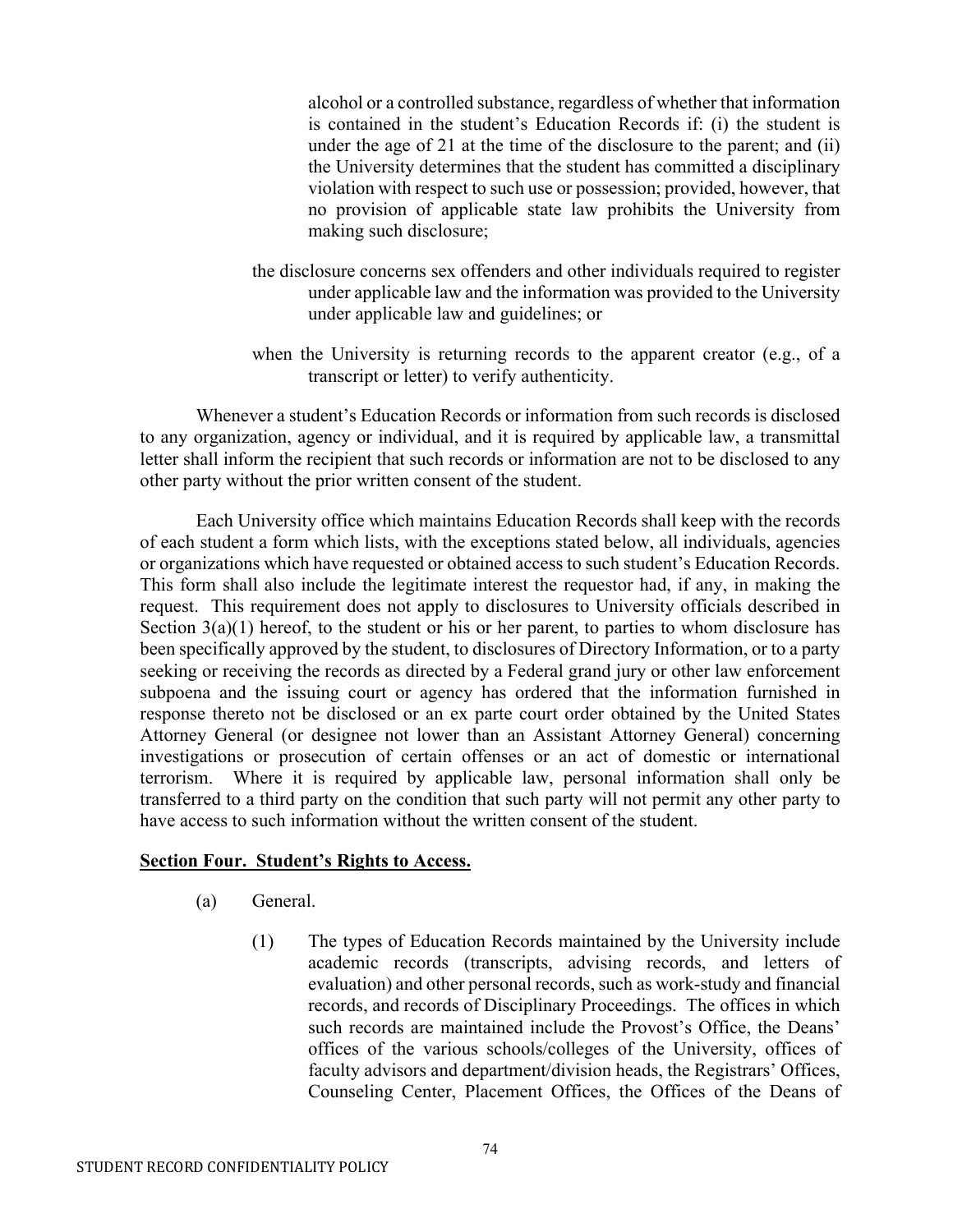Students and the subordinate sections, Admissions, Financial Aid, Special Programs and the Business Offices.

- With certain exceptions set forth in this Policy or in the Act, the Education Records of a particular student shall be open for inspection by that student.
- The following types of information shall not be released to students:
	- financial records of the parents of the student or any information contained therein;
	- confidential letters and statements of recommendation, which were placed in the Education Records prior to January 1, 1975, if such letters or statements are not used for purposes other than those for which they were specifically intended; and
	- if the student has signed a waiver of the student's right of access in accordance with subsection (4) below, confidential recommendations -

respecting admission to any educational agency or institution;

respecting an application for employment, and

respecting the receipt of an honor or honorary recognition.

- A student or person applying for admission may waive his right of access to confidential statements described in clause (iii) of subsection (3) above, except that such waiver shall apply to recommendations only if (i) the student is, upon request, notified of the names of all persons making confidential recommendations and (ii) such recommendations are used solely for the purpose for which they were specifically intended.
- Subject to the limitations otherwise stated herein, a student may waive any of his or her rights granted pursuant to the Act and the regulations promulgated thereunder. The University will not require such a waiver as a condition of admission, receipt of financial aid or receipt of any other services or benefits. A waiver under this Section may be made with respect to specified classes of Education Records and persons or institutions. A waiver under this Section may be revoked, in writing, with respect to any actions occurring after the revocation.
- If any material or demand in the Education Records of a student includes information on more than one student, the student (or the parent of a Dependent Student) shall have the right to inspect and review only such part of such material or document as relates to such student or to be informed of the specific information contained in such part of such material.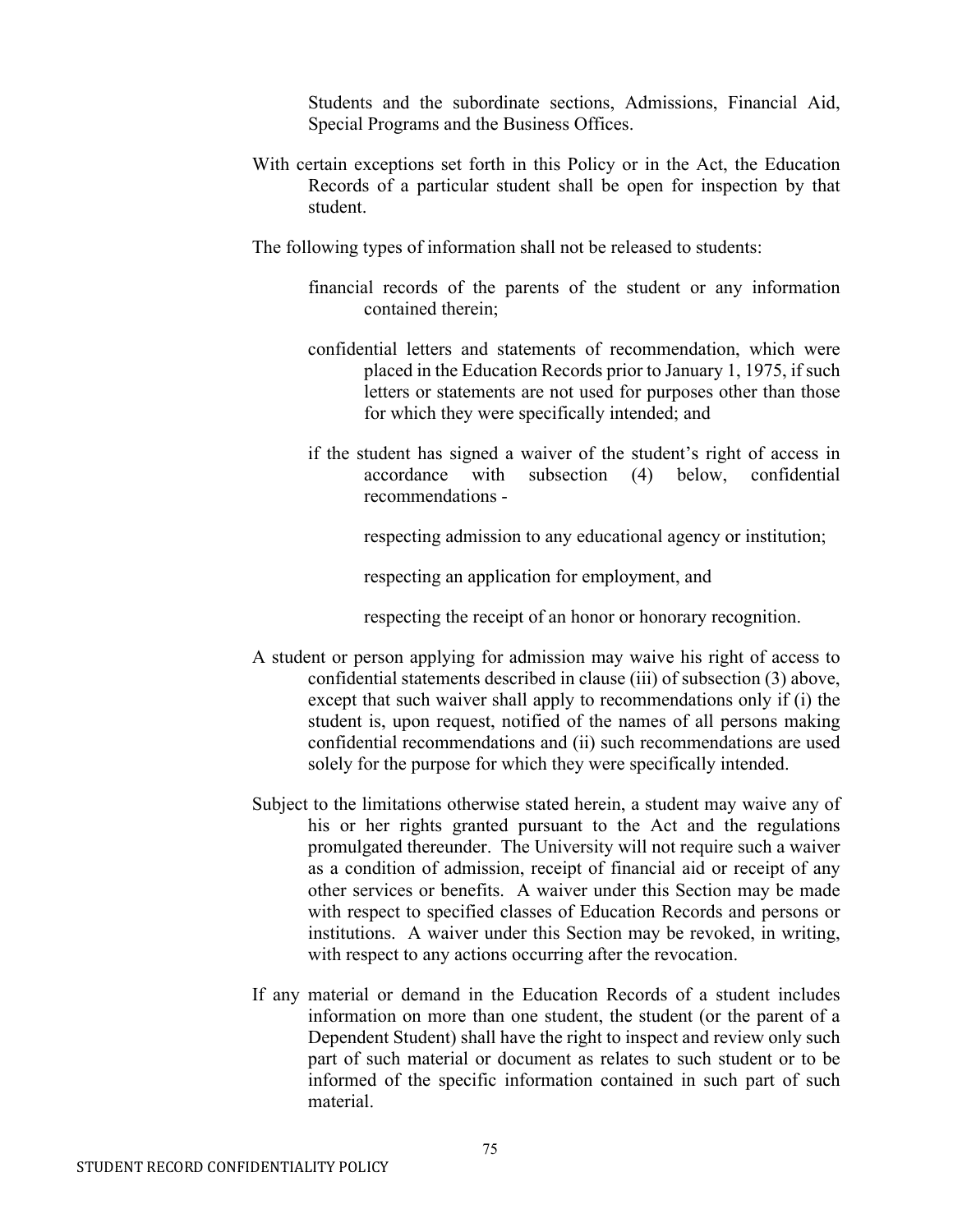#### Procedures for Access to Records.

- (1) A request by a student (or the parent of a Dependent Student) to inspect his or her Education Records shall be made to the office which maintains such records. Each office maintaining Education Records shall designate a person to receive and process such requests. Upon receipt of a dated, signed request form and proper identification, the designated person receiving the request shall give the student or parent a written confirmation or receipt of the request. Such person shall also inform the student or parent when the requested records will be made available, as soon as is reasonably possible, but in no event more than forty-five (45) days after receipt of the request.
- After the designated person has removed from the student's file all information which may not be disclosed under this Policy or the Act, the records shall be made available to the student or parent on the specified date, after the student or parent again displays proper identification, for inspection and review under supervision of the designated person. If a student or parent requests a copy of one or more of such records, the requested copies, with limited exceptions, shall be transmitted to the student or parent upon payment of a fee. Unless otherwise specifically stated, the fee for such copies shall be Twenty-Five cents (\$.25) per page. The University may deny the request for a copy of records for legitimate cause, provided that such denial and the circumstances do not effectively prevent the student from exercising the right to inspect and review the records. In order to have this right, the circumstances surrounding the possible denial of a copy of records must be described. **In no event will the records of another institution which a student attended be released to any person including a student or his/her parent.**
- After reviewing his or her records, a student or parent has a right to challenge the contents of such records as being inaccurate, misleading or otherwise in violation of the privacy or other rights of the student. Unless otherwise established by the school/college in which a student has matriculated, a student or parent may not challenge the correctness of a grade which has been assigned to the performance of the student in a course, but may challenge the accuracy of the recording of the grade.
- Upon deciding that some aspect of the student's record(s) is inaccurate, the student or parent shall so inform the designated person in the office where the records are maintained and shall attempt to resolve the problem through informal discussion with such person and the person in charge of that office.
- If no agreement is reached through informal discussions, the student may submit in writing to the Dean of the School or College in which the student has matriculated, a rebuttal and/or request for a hearing,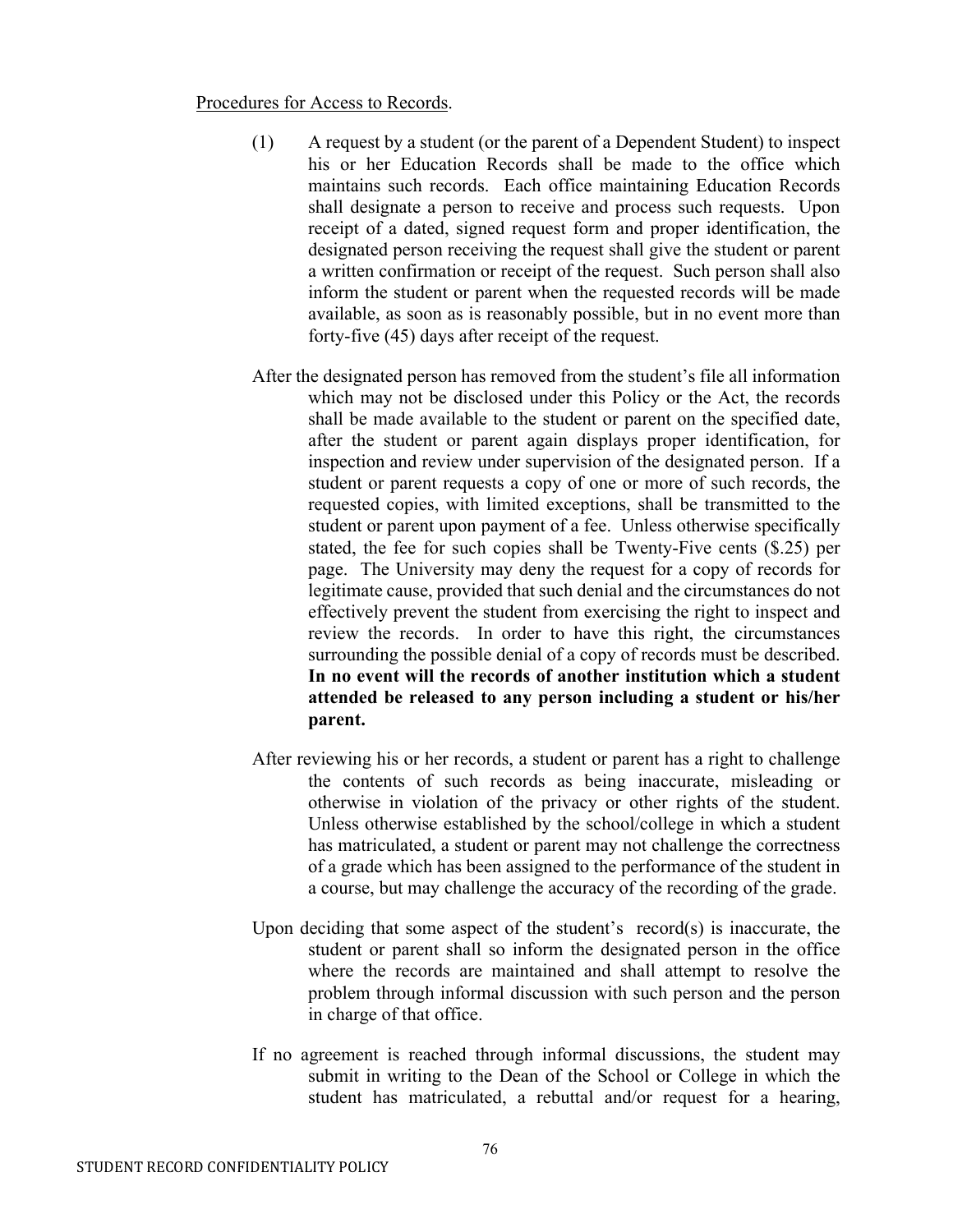specifying the record or records alleged to be inaccurate, misleading or otherwise inappropriate. If the Dean's review of the hearing request and file also does not result in an agreement, the Dean shall appoint as hearing officer a University official with no direct interest in the outcome of the hearing. Unless the student or parent withdraws his request or requests a delay, the hearing shall be held within forty-five (45) days after receipt of the student's or parent's request, and the hearing officer shall provide the student or parent notice of the date, time and place of the hearing reasonably in advance of the hearing. At the hearing, the student or parent shall be given an opportunity to present evidence in support of the challenge and the student or parent may, at his/her own expense, be assisted or represented by one or more individuals of his/her own choice, including an attorney. The impartial official conducting the hearing shall render his/her decision in writing within thirty (30) days after the hearing, which decision must include a summary of the evidence and the reasons for the decision. If the decision denies the challenge, the student or parent may have inserted in the student's records a written explanation concerning the allegedly inappropriate contents.

#### **Section Five. Miscellaneous Policy Items.**

(a) This Policy and a copy of the Act and regulations promulgated thereunder shall be made available at registration headquarters during regular registration periods. In addition, copies of this Policy may be found in the offices of the Deans of Students and the offices of the Deans of the various schools and colleges of the University.

An annual notification of rights under the Act shall be given to students in attendance at the University. This notification shall typically be contained in the student handbooks.

If a student feels that the University has failed to comply in some way with the Act or the regulations promulgated thereunder, and has failed to answer his or her complaint satisfactorily, he or she has the right to file a complaint with the Family Policy Compliance Office, U.S. Department of Education, 400 Maryland Avenue, S.W., Washington, DC 20202.

Nothing in this Policy may be construed to prohibit the University from disclosing information concerning registered sex offenders.

This Policy became effective as of the commencement of the 2009-2010 academic year and was last revised in April, 2019. This Policy may be amended, supplemented or revoked by the University at any time.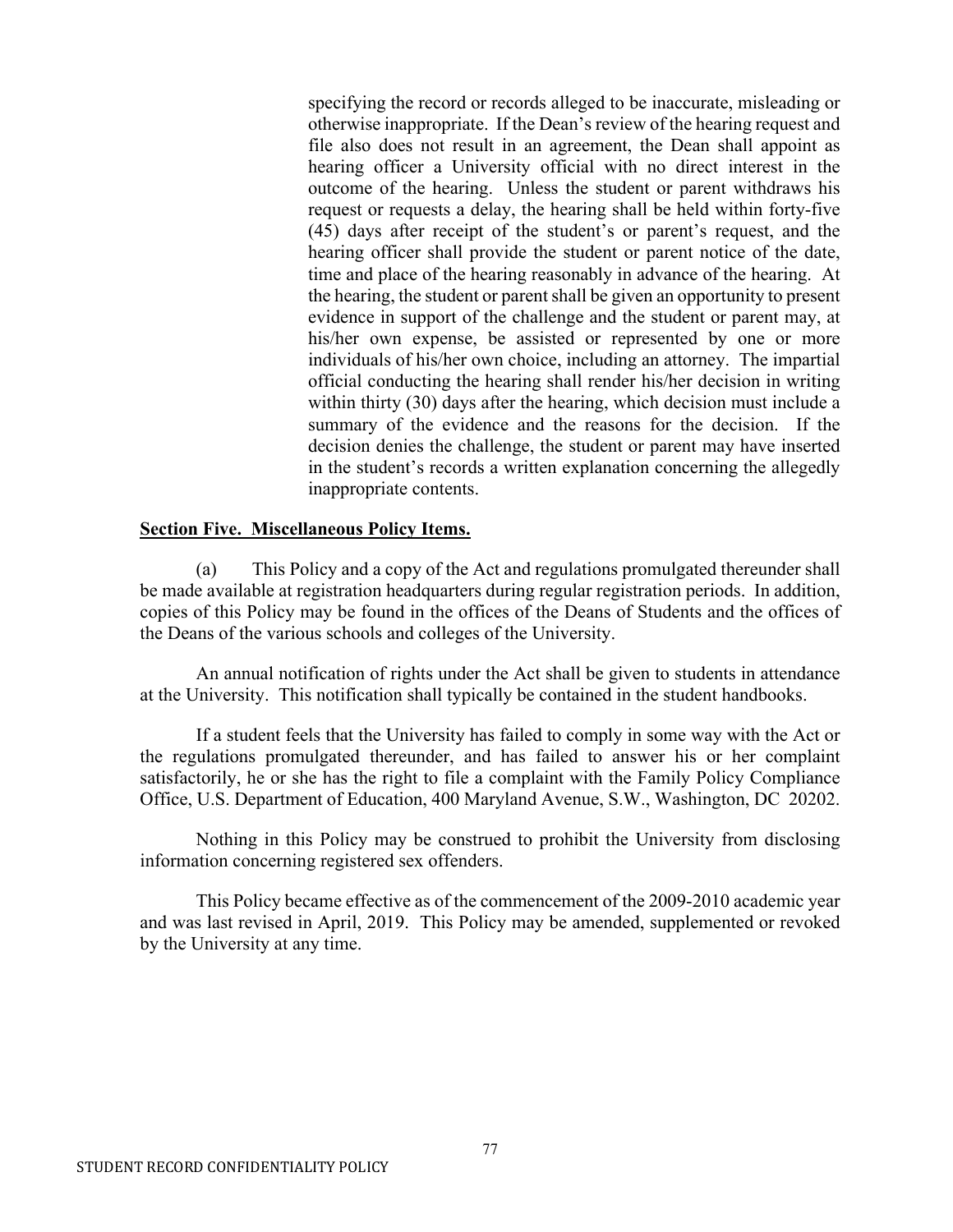## **WIDENER UNIVERSITY ANNUAL NOTICE TO STUDENTS REGARDING EDUCATION RECORDS**

The Family Educational Rights and Privacy Act ("FERPA") affords eligible students certain rights with respect to their education records. (An "eligible student" under FERPA is a student who is 18 years of age or older or who attends a postsecondary institution.) These rights include:

1. The right to inspect and review the student's education records within 45 days after the day the University receives a request for access. A student should submit to the registrar, dean, head of the academic department, or other appropriate official, a written request that identifies the record(s) the student wishes to inspect. The University official will make arrangements for access and notify the student of the time and place where the records may be inspected. If the records are not maintained by the University official to whom the request was submitted, that official shall advise the student of the correct official to whom the request should be addressed.

2. The right to request the amendment of the student's education records that the student believes are inaccurate, misleading, or otherwise in violation of the student's privacy rights under FERPA.

A student who wishes to ask the University to amend a record should write the University official responsible for the record, clearly identify the part of the record the student wants changed, and specify why it should be changed.

If the University decides not to amend the record as requested, the University will notify the student in writing of the decision and the student's right to a hearing regarding the request for amendment. Additional information regarding the hearing procedures will be provided to the student when notified of the right to a hearing.

3. The right to provide written consent before the University discloses personally identifiable information ("PII") from the student's education records, except to the extent that FERPA authorizes disclosure without consent.

The University discloses education records without a student's prior written consent under the FERPA exception for disclosure to University officials with legitimate educational interests. A University official is a person employed by the University in an administrative, supervisory, academic, research, or support staff position (including, without limitation, law enforcement unit personnel, health staff, athletic coaches and trainers, and admissions counselors and recruiters); a person serving on the board of trustees; or a student serving on an official committee, such as a disciplinary or grievance committee. A University official also may include a volunteer or contractor outside of the University who performs an institutional service or function for which the University would otherwise use its own employees and who is under the direct control of the University with respect to the use and maintenance of PII from education records, such as an attorney, auditor, contractor, consultant, or collection agent, or a student volunteering to assist another University official in performing his or her tasks. A University official has a legitimate educational interest if the official needs to review an education record in order to fulfill his or her professional responsibilities for the University.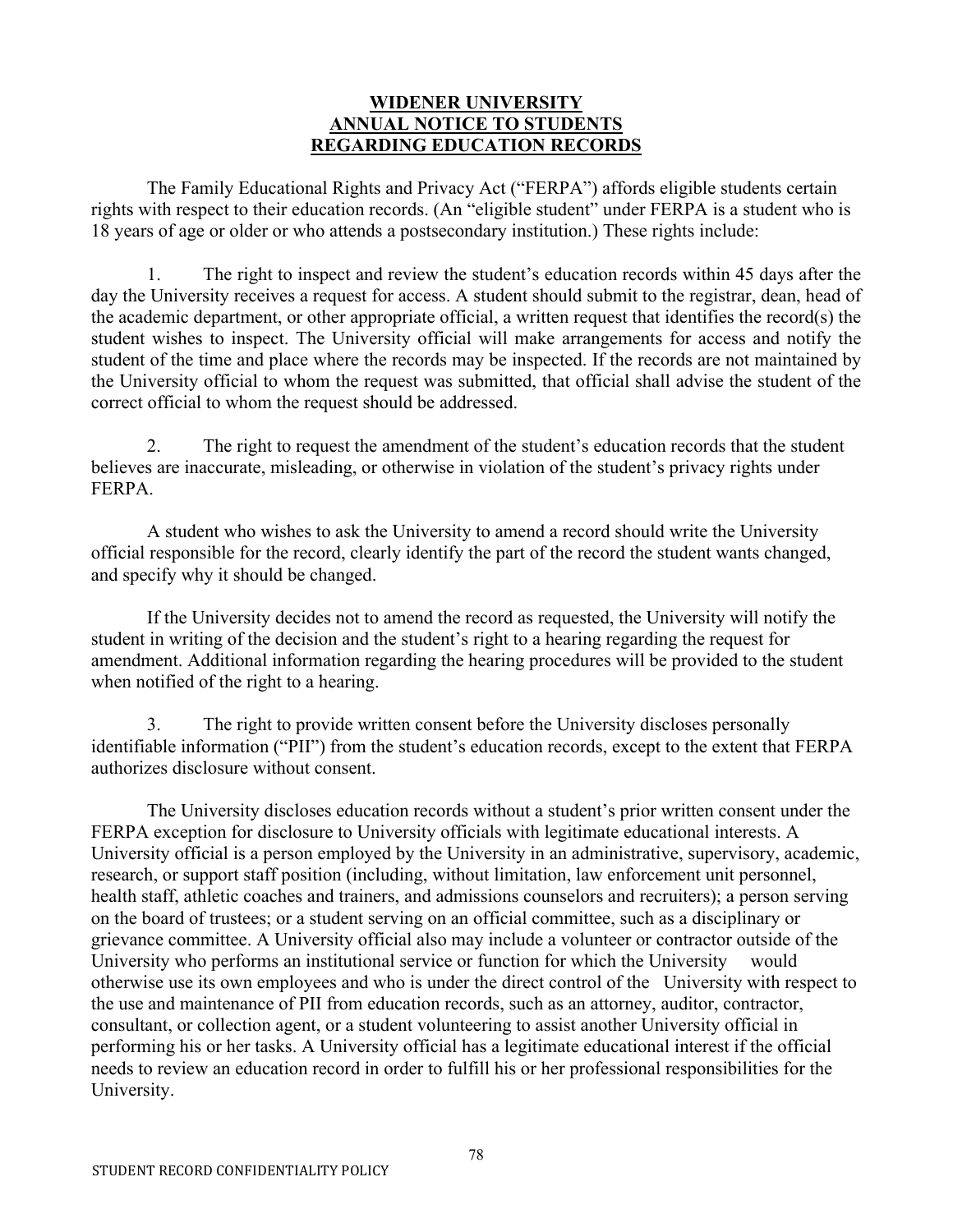Upon request, the University also discloses education records without consent to officials of another school in which a student seeks or intends to enroll. Such education records may include updated or corrected information, including, without limitation, disciplinary and health records.

4. The right to file a complaint with the U.S Department of Education concerning alleged failures by the University to comply with the requirements of FERPA. The name and address of the Office that administers FERPA is:

> Family Policy Compliance Office U.S. Department of Education 400 Maryland Avenue, SW Washington, DC 20202

5. The right to withhold public disclosure of any or all items of "directory information" by written notification to the Registrar's Office of the University, the Delaware Law School or the Commonwealth Law School, as applicable, within two (2) weeks after the commencement of the fall or spring semesters of any given academic year. Under current University policy, the term "directory information" includes, without limitation, a student's name, home and campus address, telephone listing(s), electronic mail address, photograph, major field of study, grade level, enrollment status (e.g., undergraduate or graduate, full-time or part-time); dates of attendance, participation in officially recognized activities and sports, weight and height of members of athletic teams, dates of attendance, degrees, honors, and awards received, and the most recent educational agency or institution attended.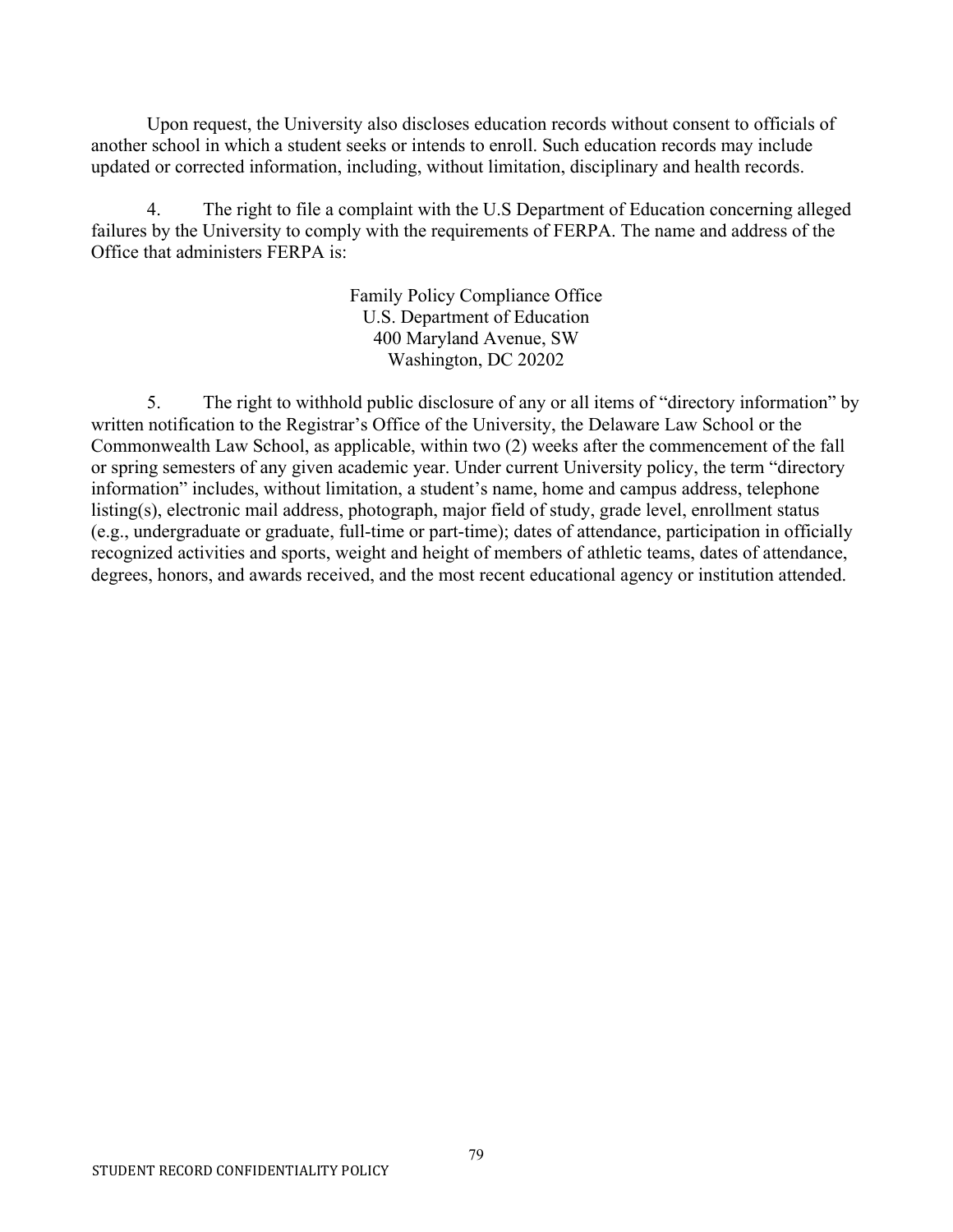#### **Widener University**

## **Tobacco-Free Enforcement Policy For Faculty, Staff, Students, Visitors, Contractors, and Guests**

#### **Purpose**

Widener University is dedicated to providing and promoting a healthy and productive environment for its faculty, staff, students, visitors, contractors and guests. The Tobacco-Free Policy adopted by the university in May of 2009 is consistent with that goal. By endorsing this policy, Widener University demonstrates its commitment to eliminating environmental tobacco smoke (ETS) exposure, promoting best healthcare practices and choices for individuals, and establishing a university culture of wellness.

This policy applies to all university faculty, staff, students, visitors, contractors and guests at all times. Tobacco use includes any lighted tobacco product and/or any oral tobacco product. The use of all tobacco products is prohibited within the boundaries of each of the university's four campuses [see Appendix A]. The prohibited areas within each of the campuses boundaries include all buildings, facilities, indoor and outdoor spaces and grounds owned, rented and licensed by the university. This policy also applies to parking lots, walkways, sidewalks, sports venues, university vehicles and private vehicles parked or operated on university property.

### **Enforcement**

All members of the Widener community are asked to respectfully remind faculty, staff, students, visitors, contractors and guests who are smoking or chewing tobacco on university property about the university's Tobacco-Free Policy. Small information cards will be available for distribution to tobacco users by any member of the Widener community. The cards will indicate that Widener University is a Tobacco-Free university; they will be available to faculty, staff, students, visitors, contractors and guests. There will be guidance for assistance including the Widener tobacco-free website address.

Campus Safety staff will also be responsible for reminding any faculty, staff, student, visitor, contractor or guest who is using tobacco on university property about the university's tobacco-free policy and for providing them with a copy of the Tobacco-Free information card. Campus Safety staff may ask to see identification for faculty, staff, students, visitors, contractors and guests and complete an incident report for anyone who is found violating the university's policy. The original incident reports will be directed to the Campus Safety Office. Incident reports will be reviewed and copies of reports for students will be sent to the appropriate Student Affairs Office for processing through the student disciplinary process. Copies of reports for all employees for all campuses will be sent to the Human Resources Office in Chester for processing through the employee disciplinary process. The Human Resources Office will send a copy of the incident report to the employee's supervisor.

There will be four levels of offenses, with a requirement for each offense that a cited student or employee attend an educational program or seek assistance for cessation, in addition to the noted penalties as follows:

 $1<sup>st</sup>$  Offense – Warning  $2<sup>nd</sup>$  Offense – \$25.00 Fine  $3<sup>rd</sup>$  Offense – \$50.00 Fine  $4<sup>th</sup>$  Offense – up to dismissal or termination of employment/enrollment, based on the respective disciplinary code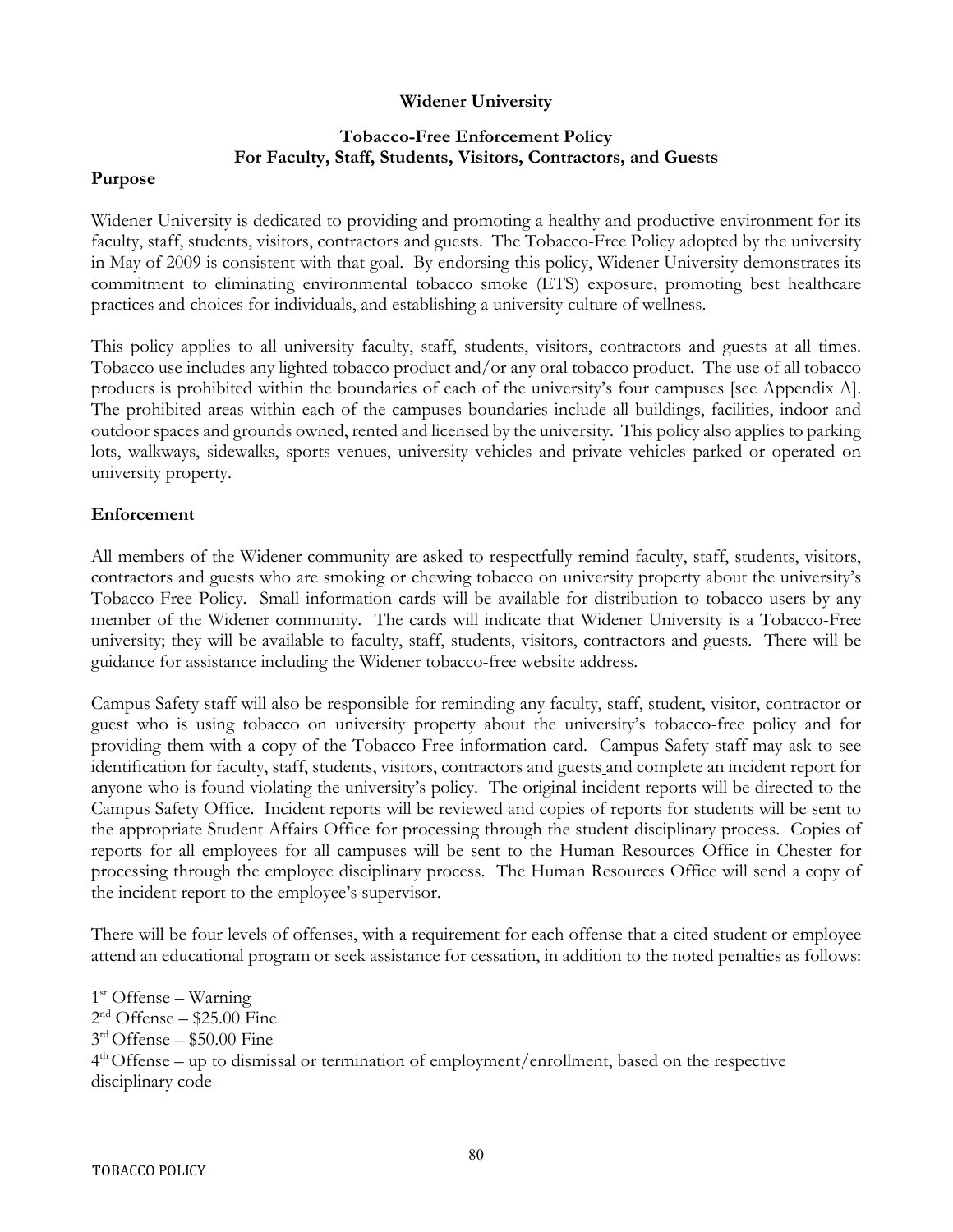Campus Safety staff will give a copy of the Tobacco-Free information card to visitors using tobacco on university property and ask them to extinguish cigarettes, cigars or pipes or dispose of smokeless tobacco products. If a visitor refuses to comply with this request, Campus Safety staff may ask the visitor to leave campus (as is currently done when visitors violate the university's alcohol and drug policy).

#### **Assistance**

Educational and cessation assistance programs will be offered to students, faculty and staff throughout the 2010/11 academic year to help them quit using tobacco products. Any money collected from the noted fines will support the wellness education program.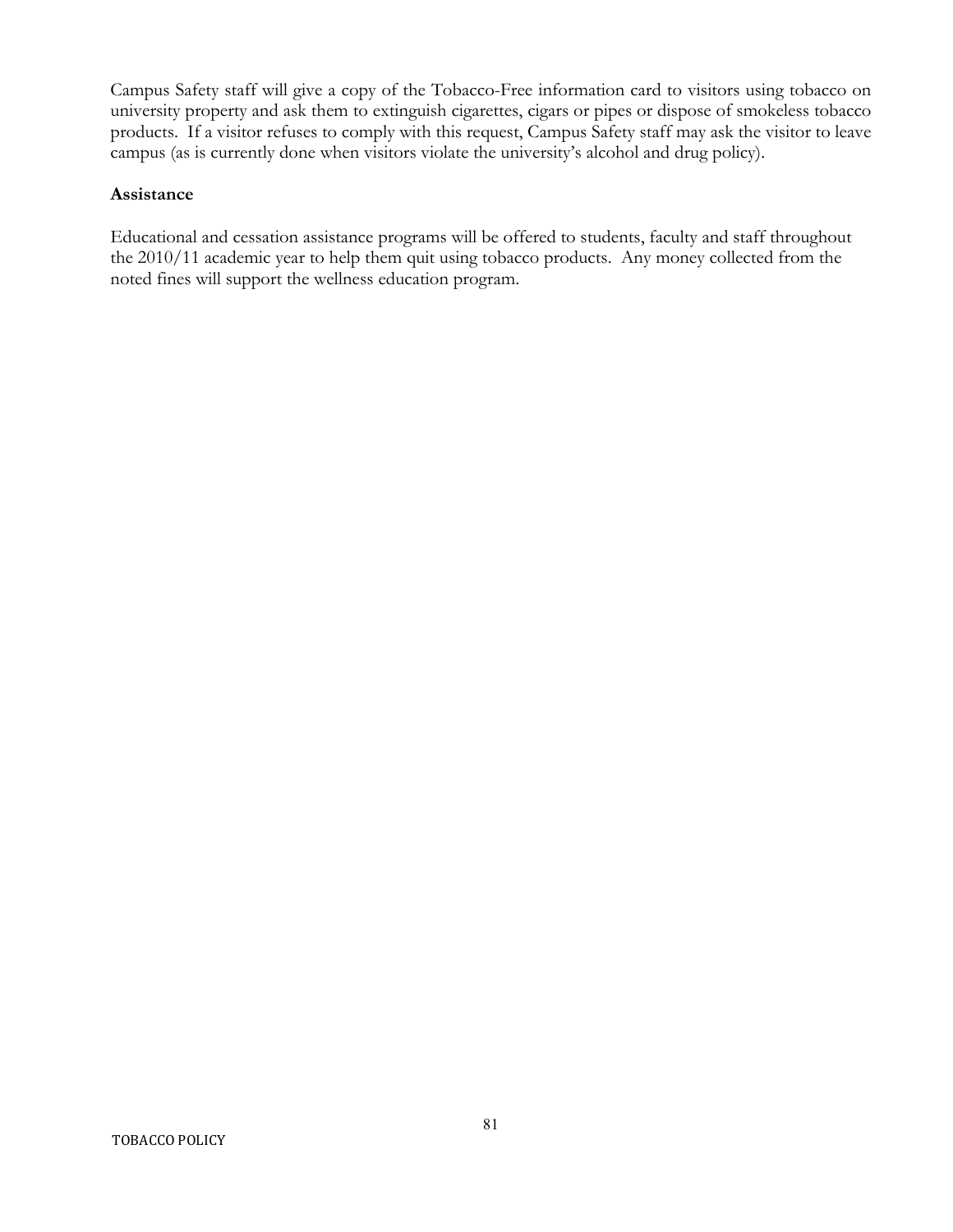### **Widener University Tobacco-Free Enforcement Policy For Faculty, Staff, Students, Visitors Contractors and Guests**

## **Appendix A - Campus Tobacco-Free Boundaries**

Chester Campus – The boundaries are generally described as I-95 to the south, the west side of Melrose Avenue to the east, the south side of 18<sup>th</sup> Street to the north and the east side of Providence Avenue to the west. Other facilities included in the tobacco-free boundaries include the Maintenance complex on 12<sup>th</sup> Street, the Spang parking lot at Melrose Avenue and 14<sup>th</sup> Street, the entire Athletic Complex, including 17<sup>th</sup> Street, the sidewalk along 17<sup>th</sup> Street and the softball field in Ridley Township, the Child Development Center at Walnut and 18<sup>th</sup> Streets, Balin Hall at Providence Avenue and 22<sup>nd</sup> Street, the Access Center at Providence Avenue and 21<sup>st</sup> Street, the parking lot on the west side of Providence Avenue between 16<sup>th</sup> and 17<sup>th</sup> Streets, the Development Office on 15<sup>th</sup> Street, the Bell property in Upland and all of the university owned properties along Melrose Avenue and throughout Sun Hill.

Wilmington Campus – The boundaries are generally described as Concord Pike to the west, the moat between the shopping center and the campus to the south, the country club to the east and the maintenance complex, rugby field, the townhouses and adjacent parking lots to the north. We ask that you be respectful of the private property owners that are within the general campus boundaries.

Harrisburg Campus – The boundaries are generally described as all of the property bounded by Thea Drive to the south, both sides of Vartan Way going north, including the parking lot, buildings, basketball/tennis courts and the surrounding land. Also included in the tobacco-free boundaries is the Maintenance complex on Progress Avenue.

Exton Campus – The boundaries are generally described as the walkways, parking lot and driveways surrounding 825 Springdale Drive.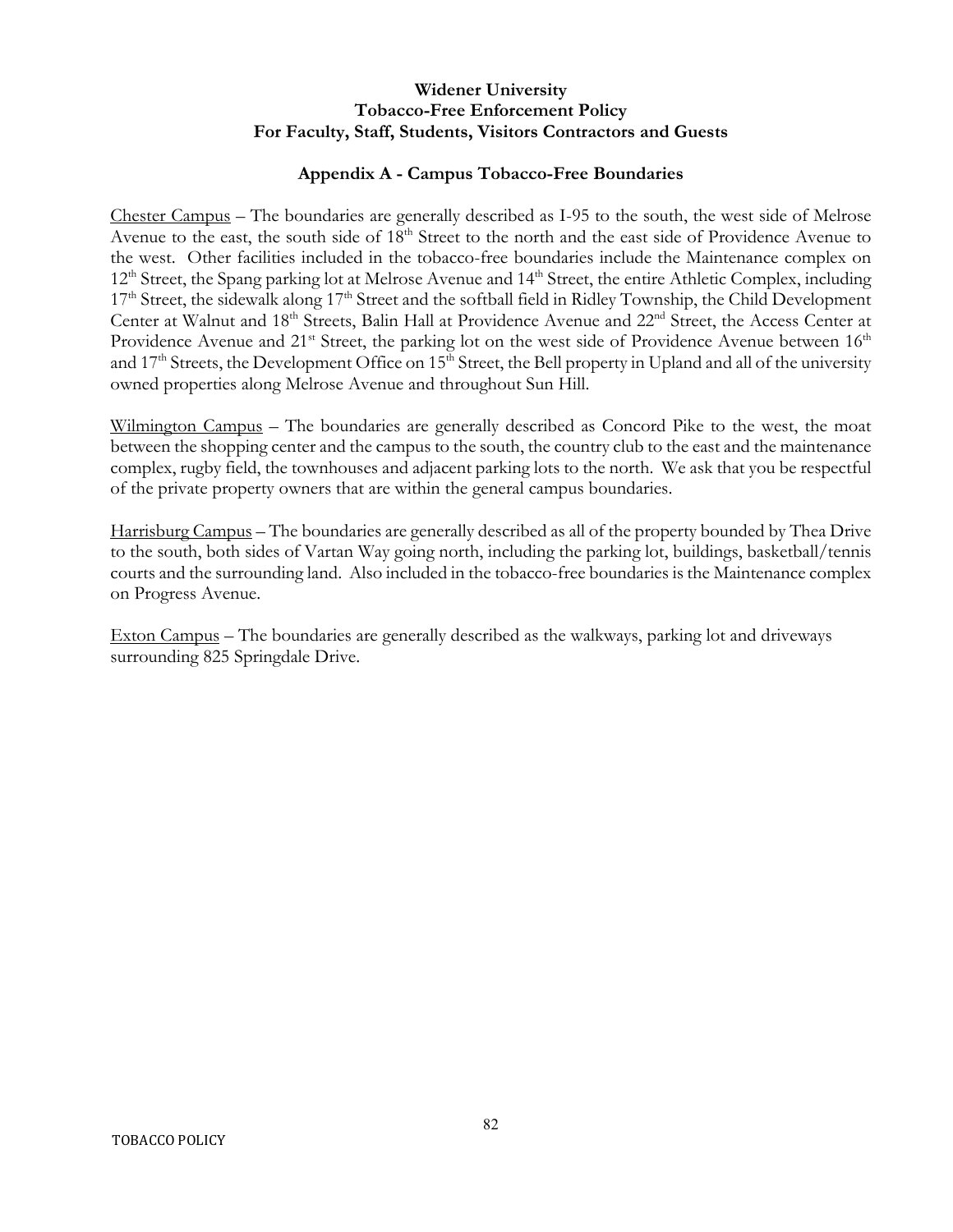### **WIDENER UNIVERSITY**

## **CHILDREN ON CAMPUS AND WORKING WITH CHILDREN POLICY**

- **A. PURPOSE**: The purpose of this Policy is to ensure the fulfillment of the University's moral obligation to protect children as vulnerable members of society and the University's obligation to its students, staff and visitors to conduct its operations and maintain its facilities in a manner consistent with its mission as an institution of higher education.
- **B. SCOPE:** This Policy applies to activities and programs taking place on any University campus, or under the authority and direction of the University at other locations in which Minors will be physically present and participating. This Policy shall not apply to research programs subject to the review and approval of the University's Institutional Review Board. All camps involving Minors, whether athletic, academic, recreational or otherwise, are subject to this Policy.
- **C. DEFINITIONS:** The following definitions apply to this Policy:
	- 1. "Minor" means any person under the age of 18, including, without limitation, those persons referred to in this policy as "children"; provided, however, that it shall exclude any person who is at least the age of 17 who is enrolled as an undergraduate student of the University and high school students who are at least the age of fourteen who are participating in dual enrollment, scholarship, youth collaborative or similar programs.
	- 2. "Authorized Adult" means a parent, legal guardian or adult who has complied with the requirements to be present with Minors under this Policy and who is responsible for escorting or supervising the Minor(s) while on campus or while participating in any activities identified in this Policy.

## **D. REQUIREMENTS OF POLICY GOVERNING PRESENCE OF MINORS ON CAMPUS:**

- 1. General Rule: As a general rule, because the University's work is higher education, University campuses are not appropriate environments for children unless they are enrolled in a program specifically designed for children and appropriately supervised by adults with the proper training and credentials. The University manages its campuses primarily for adults, and does not have the capacity to provide safe places for children who are not enrolled in a specific program. As such, parents and guardians who find it necessary to bring a Minor onto campus must adhere strictly to the following rules:
	- (a) No Minor may be left alone on campus at any time for any reason; the University will call the police if any child is found locked or alone in a car or wandering alone around the campus;
	- (b) Minors may not accompany University students to class, unless approved in advance as part of a University sanctioned program;
	- (c) Personnel may not bring Minors to work unless the University has specifically designated a time and place for staff children to be present;
	- (d) Resident students may not "babysit" children in their rooms; in addition, resident students may not have guests in their rooms who are Minors.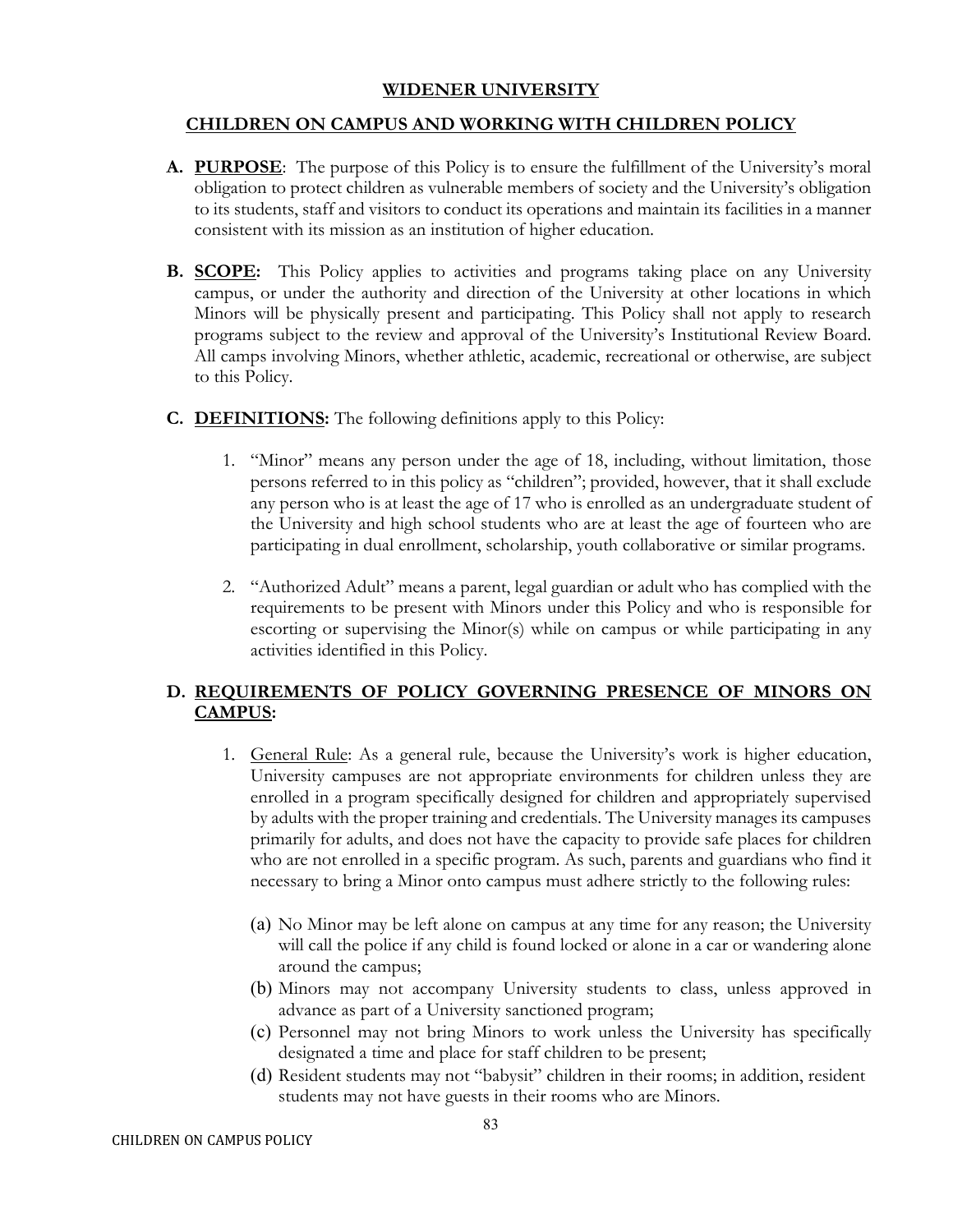(e) The University understands that child care emergencies happen. However, the University does not provide emergency child care on campus. We advise students, faculty and staff who have child care emergencies to choose to remain at home rather than trying to bring the child to class, work or other events on campus. We ask supervisors and faculty members to be lenient in excusing absences that result from child care emergencies.

If, despite this policy statement, a student brings a child to class or an employee brings a child to work, the faculty member or supervisor may act at his or her discretion in handling the immediate situation, but in all cases, should remind the student or employee of this Policy. In all cases involving students, the faculty member should inform the respective dean of the situation so that appropriate follow-up communications can occur in a timely way.

2. Requirements Governing Presence of Minors on Campus: In order to ensure that the essential functioning of the University is not impaired, and recognizing the occasional presence of minors on campus, it is necessary to establish certain requirements governing the presence of Minors on the University's campuses.

These requirements are as follows:

- (a) All Minors:
	- (i) All Minors not registered for classes who are otherwise participating in a University program or a program taking place on University property must be supervised by an Authorized Adult(s) at all times while they are participating in that program.
	- (ii) All supervised Minors participating in a University program or a program taking place on University property are permitted in the general use facilities (Athletic Fields, Public Spaces, Academic Buildings, Dining Areas, etc.) but may be restricted from certain areas of the facilities or from utilizing certain equipment.
	- (iii) Minors accompanied by an Authorized Adult are permitted at events and venues open to the public. However, the University reserves the right to determine, in its sole discretion, whether selected events or venues are appropriate for unescorted or unsupervised Minors, such as recruiting events.
- (b) Pre-High School Age Children:
	- (i) All pre-high school age children on University campuses must be escorted or supervised at all times by an Authorized Adult. It is the responsibility of the parents, legal guardians or other Authorized Adult to make appropriate off-campus arrangements if these children cannot be accompanied at all times while on campus.
	- (ii) Pre-high school age children, not participating in University sponsored programs or a program taking place on University property, are prohibited from laboratories and other areas where significant potential risks may exist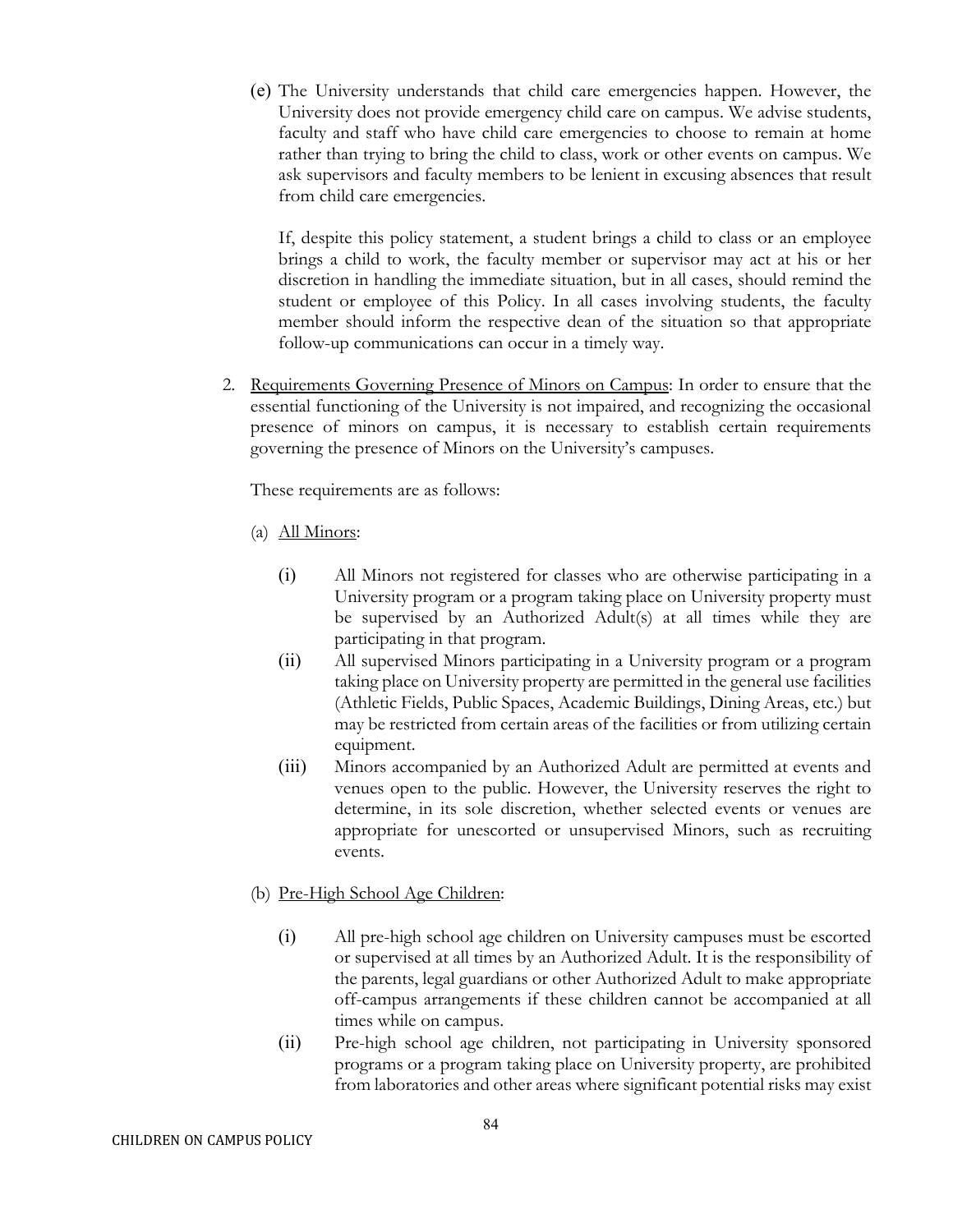and where strict safety precautions are required. In addition, unsupervised or unescorted pre-high school age children are prohibited from entering areas that include, but are not limited to, storage rooms, equipment rooms and certain athletic facilities such as locker rooms, training rooms, courts, swimming pools and playing fields.

- (c) High School Age Children:
	- (i) High school age children not participating in University programs or programs taking place on University property may utilize University facilities such as the Library and the University bookstore as long as they meet behavioral standards expected of enrolled students. When using these facilities, all high school age Minors must be accompanied by an Authorized Adult. High school age children not meeting University community conduct standards for University students will be asked to leave the campus.
	- (ii) High school age students are not allowed in classrooms while classrooms are in session unless permission is granted by the faculty member having authorized access to the classroom. Should a high school age student become disruptive, the University student and visitor may be asked to leave.

#### **E. IMPLEMENTING THIS POLICY:**

1. Program Registration: Departmental units shall, through an appropriate supervisor or department head, prior to the beginning of the University's fiscal year for ongoing programs and activities and at least sixty days prior to the first scheduled date of participation by Minors, inform the Associate Vice President for Compliance and Risk Management of the details of the program or activity provided by the Department of Human Resources by completing the Working with Minors Activity Form.

Any requests for clarification as to whether a particular program or activity is subject to this Policy, or a request for a waiver to this Policy, should also be sent to the Senior Vice President for Administration and Finance and the Associate Vice President for Compliance and Risk Management and shall include, at a minimum, the University employee in charge of the program or activity; the dates and locations where Minors will be participating; the general nature of the activities and program to be undertaken or offered; the names of all adults who will be participating directly with Minors in the program or activity; and the administrative requirements associated with the program or activity, including but not limited to waivers and permission slips to be obtained from the parent/guardians of participating Minors and medical emergency forms.

Background checks and clearances: Successful background clearances will be required of each adult prior to his or her direct participation with Minors in a program or activity covered by this Policy and at least once every five (5) years thereafter. Background checks are not required of University employees whose direct contact with Minors, in the course of their employment, is limited to: (a) prospective students visiting the University's campus; or (b) matriculated students who are enrolled at the University. While not specifically defined as "Minors" for purposes of supervision and oversight pursuant to this Policy, background checks are required of all employees, volunteers,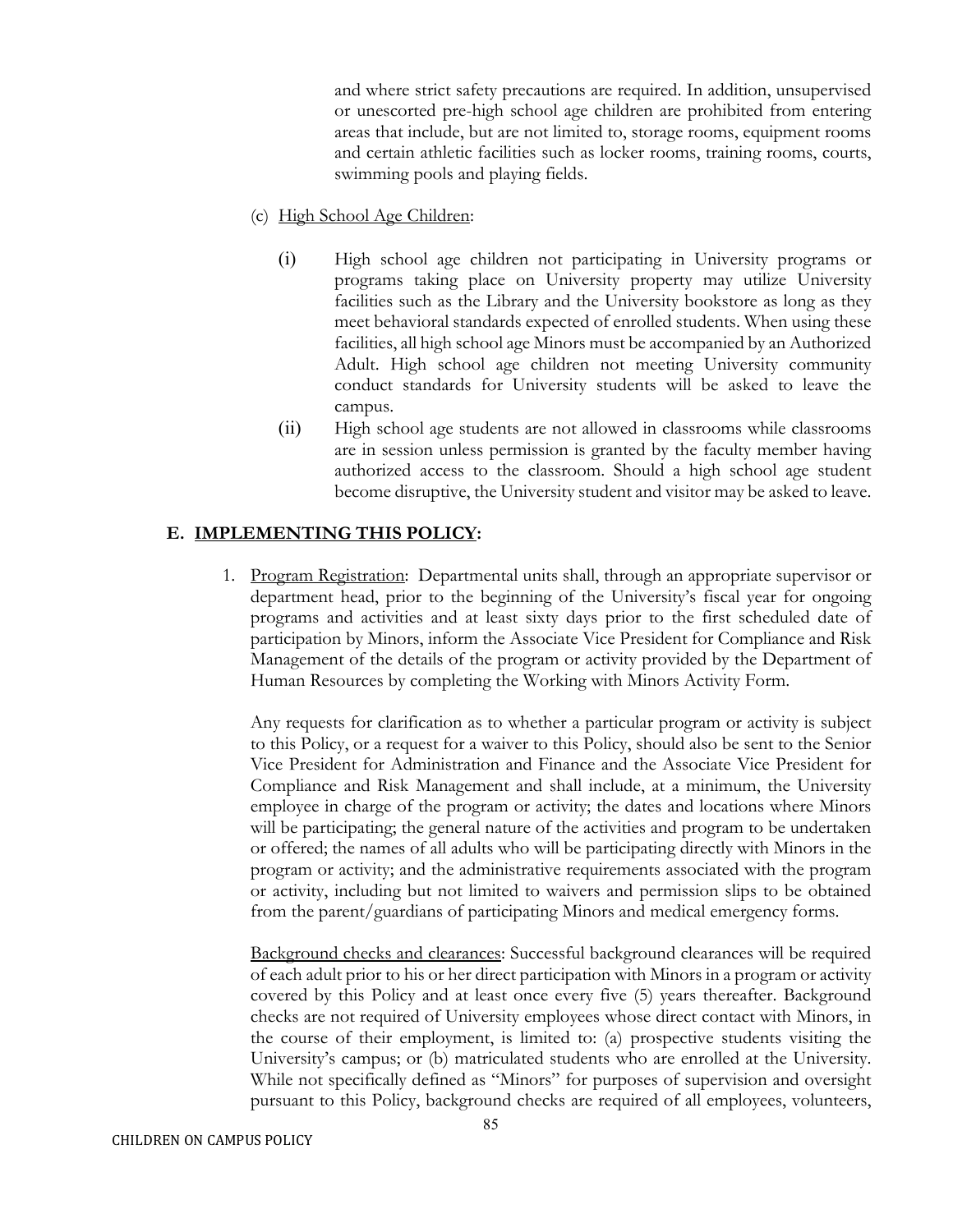contract workers, vendors and third party groups who have direct contact with anyone under the age of eighteen (18) participating in dual enrollment, scholarship, youth collaborative or similar programs. Background checks and child abuse clearances may be conducted by the University, or by an outside contractor at the request of the Associate Vice President for Compliance and Risk Management, though certain background requests may be accessed directly by the applicant. Background check and clearance request forms and information will be available from the Associate Vice President for Compliance and Risk Management. Background clearances are not required in connection with events at which parents or guardians are present with their respective Minors. Additional information regarding the University's policies and procedures with respect to background checks is set forth on Exhibit "A" attached hereto and incorporated herein by reference.

It is the responsibility of the person in charge of the program or activity to assure that each participating adult has submitted the required background check and clearance request forms and has subsequently received clearance to participate. The Associate Vice President for Compliance and Risk Management will maintain a roster of individuals who have been cleared to participate and the dates on which new background clearances will be required.

The background checks will be limited to criminal offenses, including, but not limited to, child abuse, for which an individual has been convicted, plead guilty to a felony or misdemeanor, or where such charges are currently pending.

A decision not to permit an individual to participate in a program or activity covered by this Policy based on the results of a background check will be made by the Associate Vice President for Compliance and Risk Management after consultation with the Senior Vice President for Administration and Finance or others as needed. The results of background checks conducted under this Policy will be used only for the purposes of this Policy, except that the University reserves the right to take appropriate action with respect to employees who may have falsified or failed to disclose information material to their employment or employment applications uncovered as a result of the background check, including and up to immediate termination of employment. Copies of background check reports and any clearances or certifications shall be retained in the Department of Human Resources.

3. Training: Each adult who will be participating with Minors in a covered program or activity shall attend annual mandatory training on the conduct requirements of this Policy, on protecting Minors from abusive emotional and physical treatment, and on appropriate or required reporting of incidents of improper conduct (including, but not limited to, appropriate law enforcement authorities). The Senior Vice President for Administration and Finance or his/her designee may enhance and/or modify the required training program to meet specific needs of the particular program or activity involved, but any such enhanced or modified program must include all the elements described in this section. In addition, the Senior Vice President for Administration and Finance or his/her designee shall arrange for sufficiently frequent training sessions to permit covered programs and activities to continue to function on a regularly scheduled basis.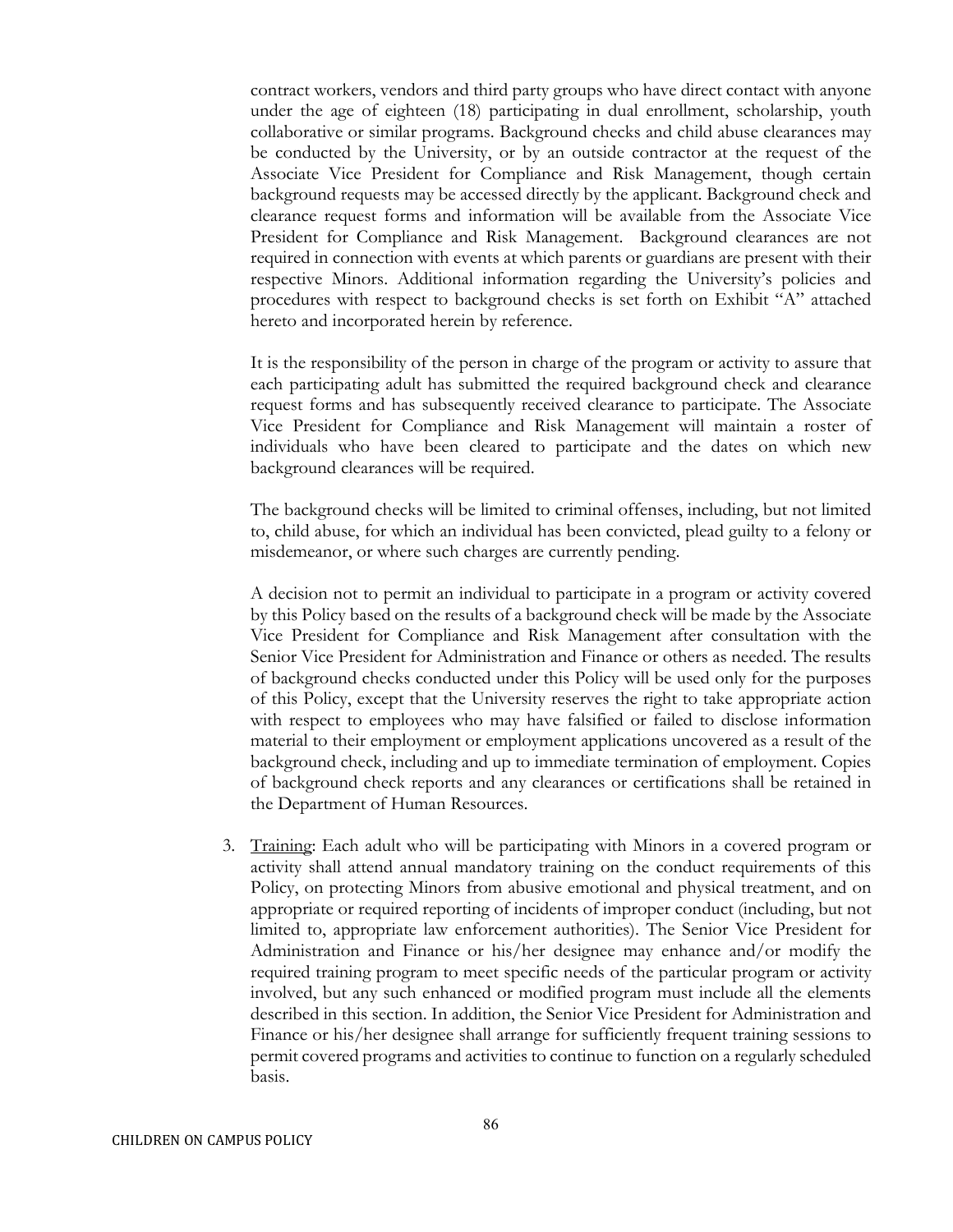- 4. Conduct Requirements: Adults participating in programs and activities covered by this Policy shall not:
	- (a) Have one-on-one contact with Minors; in general, it is expected that activities where Minors are present will involve two or more adult participants.
	- (b) Participate in a sleepover under the auspices of the program or activity, unless (1) one of the Minor's parents or legal guardians is present or (2) one of the Minor's parents or legal guardians has given written consent and there is at least one other adult present.
	- (c) Engage in abusive conduct of any kind toward, or in the presence of, a Minor.
	- (d) Strike, hit, administer corporal punishment to, or touch in an inappropriate or illegal manner any Minor.
	- (e) Pick up Minors or drop off Minors from their homes, other than the driver's child or children or friend of the driver's child or children, in the adult's personal vehicle, whether before, during, or after the program or activity.
	- (f) Engage in the use of alcohol or illegal drugs, or be under the influence of alcohol or illegal drugs during such programs or activities.
	- (g) Make pornography in any form available to Minors participating in programs and activities covered by this Policy or assist them in any way in gaining access to pornography.
- 5. Allegation of Inappropriate Conduct: Adults participating in programs and activities covered by this Policy shall:
	- (a) Immediately report any violation of the Conduct Requirements of this Policy to the person in charge of the program or activity and to the Senior Vice President for Administration and Finance and the Director of Campus Safety, and shall contact law enforcement and emergency responders as may be appropriate under the circumstances.
	- (b) Assure the safety of Minors participating in programs and activities covered by this Policy, irrespective of any other limitation or requirement, including removal of Minors from dangerous or potentially dangerous situations. In such case, the Director of the Campus Safety must be notified immediately. Discontinue any further participation in programs and activities covered by this Policy when an allegation of inappropriate conduct has been made against him or her, until such allegation has been satisfactorily resolved.

## 6. CHILD ABUSE: IN ANY AND ALL CASES OF SUSPECTED CHILD ABUSE, REFER TO THE UNIVERSITY'S POLICIES ON CHILD ABUSE REPORTING FOR ADDITIONAL REPORTING OBLIGATIONS.

F. **RETALIATION:** The University prohibits retaliation against any individual who, in good faith, reports a violation of this Policy or who participates in any investigation or disciplinary action arising from a report of a violation of this Policy. Individuals found to have participated in retaliatory action, either personally or through any agent or representative, in contravention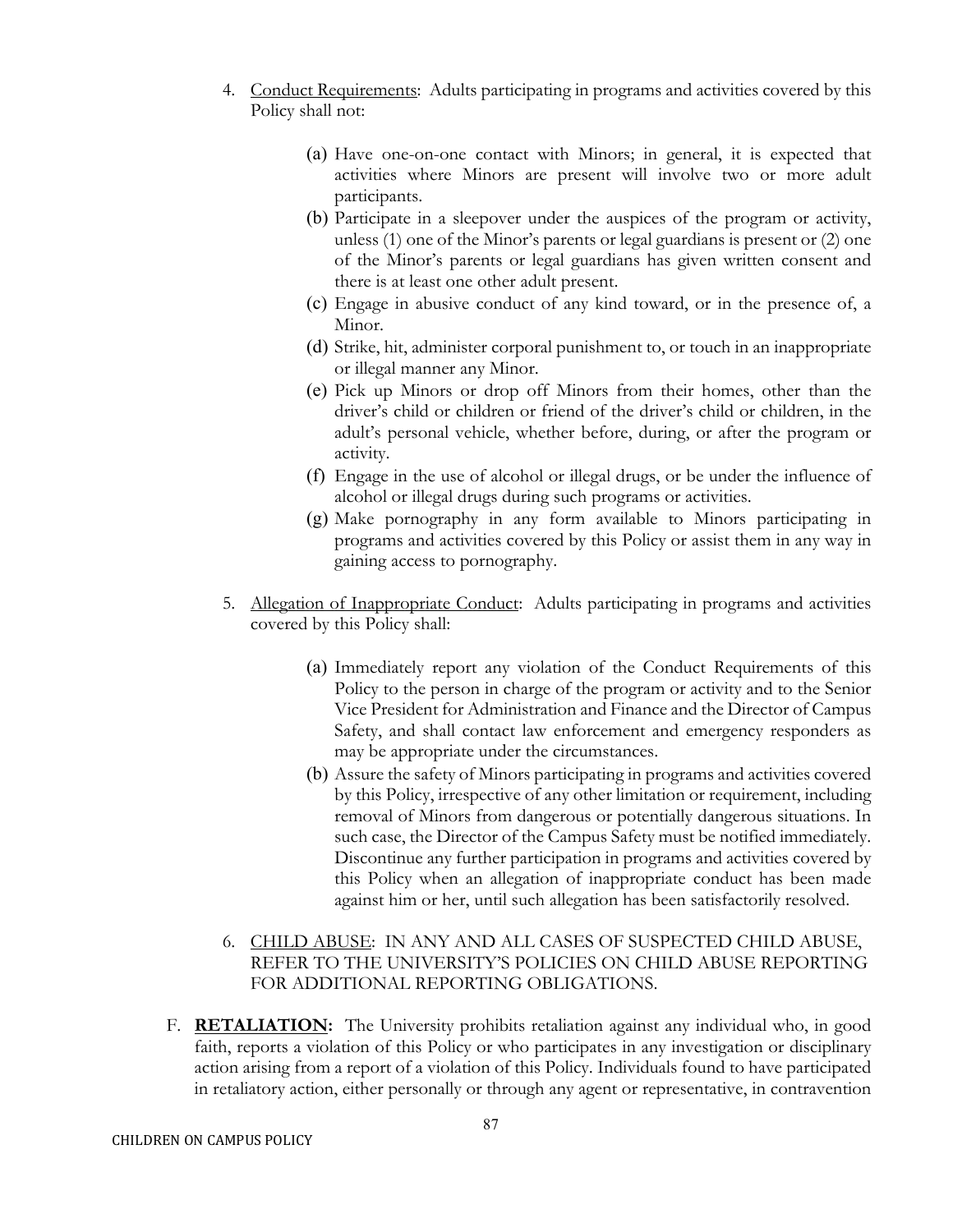of this Policy shall be subject to disciplinary action, up to an including termination of employment or expulsion.

G. **EFFECTIVE DATE AND AMENDMENT:** This Policy was originally adopted on August 1, 2012, and was last revised on November 1, 2015. This Policy may be amended at any time by the President of the University.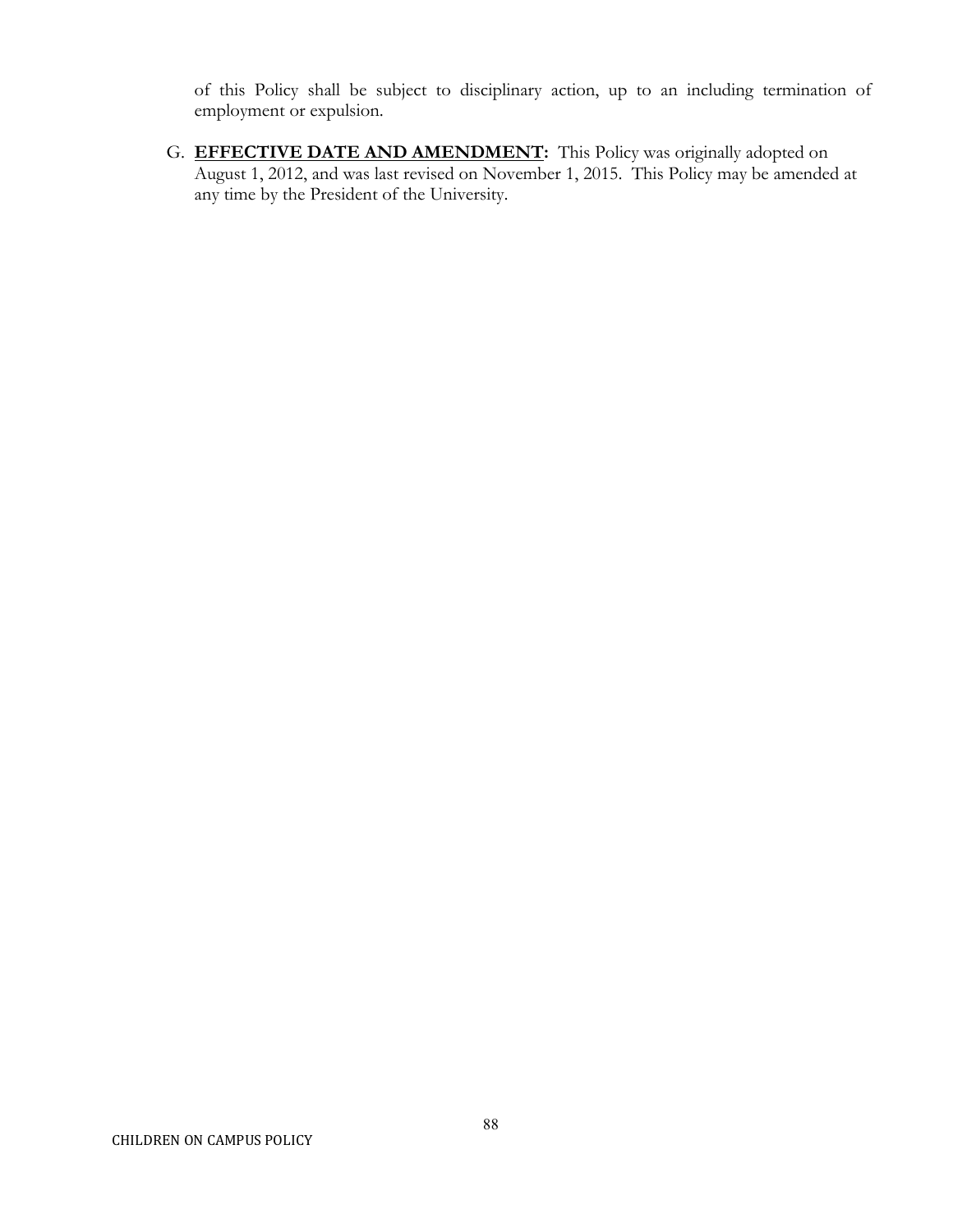## **EXHIBIT "A" WIDENER UNIVERSITY BACKGROUND CHECK AND CLEARANCE REQUIREMENTS**

- A. PURPOSE: As mandated by the Widener University Children on Campus and Working with Children Policy ("Policy"), the University requires criminal background checks and child abuse clearances for all employees, volunteers, contract workers, vendors and third (3rd) party groups who work directly with minors, as defined herein.
- B. SCOPE: All programs and/or departments that engage in activities that involve working directly with Minors are covered under the Policy and this Exhibit. Background checks are not required of University employees whose direct contact with Minors, in the course of their employment, is limited to: (a) prospective students visiting the University's campus; or (b) matriculated students who are enrolled at the University. While not specifically defined as "Minors" for purposed of supervision and oversight pursuant to this Policy, background checks are required of all employees, volunteers, contract workers, vendors and third party groups who have direct contact with anyone under the age of eighteen (18) participating in dual enrollment, scholarship, youth collaborative or similar programs. As such, at least sixty (60) days prior to the start of any activity and/or program involving minors, the Department Head must complete a Working with Minors Activity Form (Exhibit "B" to the Policy) and return it to the Associate Vice President of Administration. (These forms are available in the Office of Human Resources and can be conveyed electronically upon request.)
- C. DEFINITIONS: The following definitions apply:
	- 1. "Direct contact with minors" includes, without limitation, the possibility of care, supervision, guidance or control over children.

#### D. REQUIRED BACKGROUND CHECKS AND CLEARANCES:

- 1. Pennsylvania State Criminal History Record Check (Form SP4-164): All those who work directly with minors are required to submit to a Pennsylvania criminal background check, regardless of their state of residence. The University will perform this background check, at its own expense, for all University students, employees and volunteers who will have direct contact with minors. All others must submit to this background check and provide a copy of the results to the University's Associate Vice President for Compliance and Risk Management before commencing any activities in which direct contact with minors is involved.
	- a. The Pennsylvania Criminal History Record Check (Form SP4-164) may be obtained in the Office of Human Resources or completed online at [https://epatch/state.pa.us/Home.jsp.](https://epatch/state.pa.us/Home.jsp)  The cost for the background check is \$10.00, which can be paid via credit card. The online search results are generally instant. In the alternative, individuals may submit to the background check by sending \$10.00, via certified check or money order, payable to the Commonwealth of Pennsylvania, and mailed along with a completed Form SP4-164 to Pennsylvania State Police Central Repository-164, 1800 Elmerton Avenue, Harrisburg, PA 17110-9758. Note: It may take up to four (4) weeks for results to be received.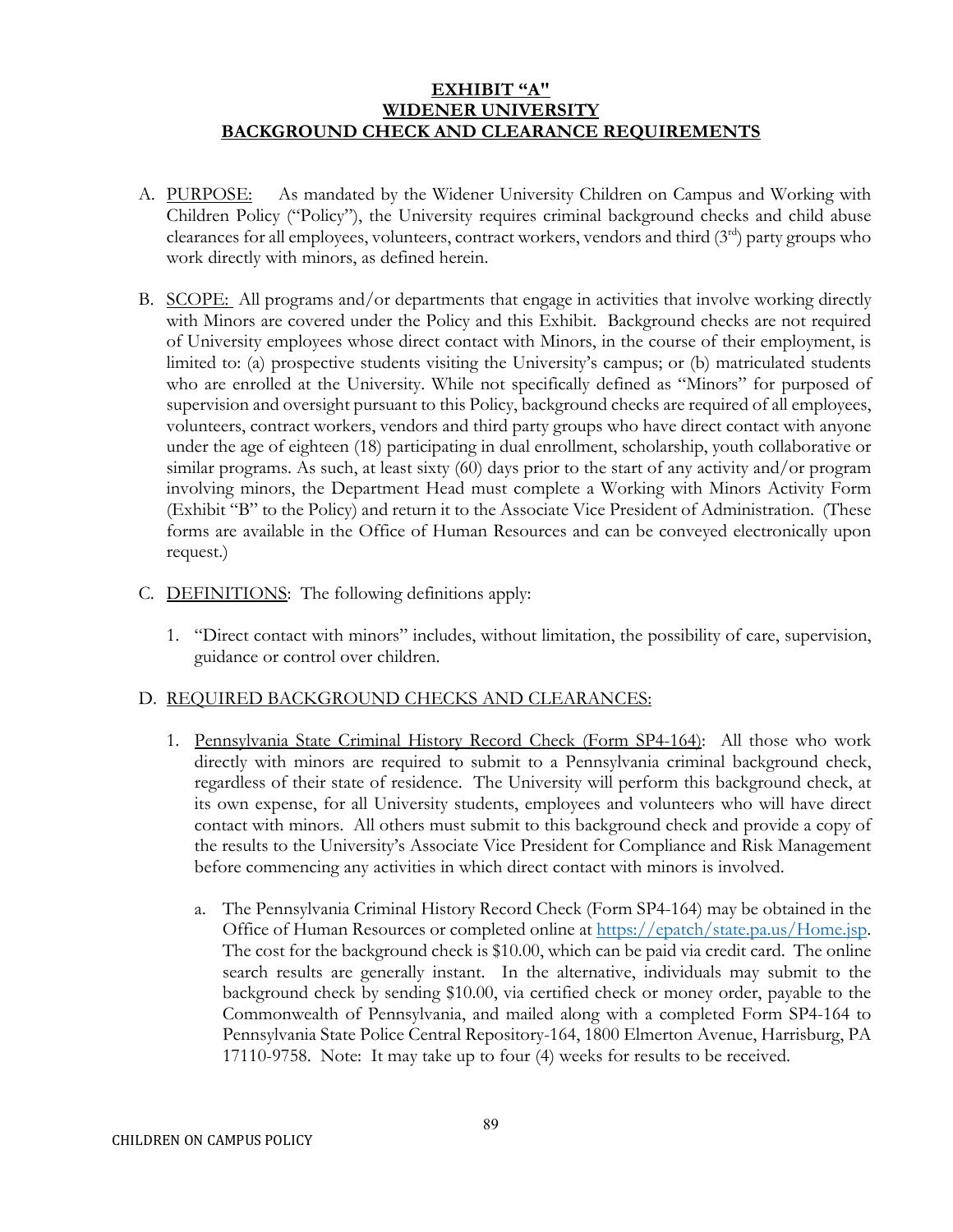Pennsylvania Child Abuse History Clearance (CY113): All those who work directly with minors are required to submit to a Pennsylvania Child Abuse History Clearance, regardless of their state of residence. The University will bear the expense of this clearance for all University students, employees and volunteers who will have direct contact with minors. All others must submit to this clearance and provide a copy of the results to the University's Associate Vice President for Compliance and Risk Management before commencing any activities in which direct contact with minors is involved.

- a. The Pennsylvania Child Abuse History Clearance Form (CY113) may be obtained online at the Pennsylvania Department of Public Welfare website [http://www.dpw.state.pa.us/ucmprd/groups/webcontent/documents/form/s\\_0017](http://www.dpw.state.pa.us/ucmprd/groups/webcontent/documents/form/s_001762.pdf) [62.pdf](http://www.dpw.state.pa.us/ucmprd/groups/webcontent/documents/form/s_001762.pdf) or from the University's Associate Vice President for Compliance and Risk Management.
- b. This clearance may also be requested online at https://www.compass.state.pa.us/cwis. Individuals must submit the CY113, along with a money order payment of \$10.00, to Childline and Abuse Registry, Department of Public Welfare, PO Box 8170, Harrisburg, PA 17105-8170. **A copy of a processed Request for Criminal Record (Form SP4-164) must be attached to this application**. Out of state residents must attach a copy of their FBI Clearance Form (FD-258) in order to process this clearance.
- 2. FBI Background Check: All those who work directly with minors are required to submit to an FBI Background Check. Applicants can apply online at [https://www.pa.cogentid.com/index](https://www.pa.cogentid.com/index-dpw.htm)[dpw.htm.](https://www.pa.cogentid.com/index-dpw.htm) Applicants must next go to a fingerprint site and have two (2) sets of fingerprints taken. A listing of fingerprint locations is available at [https://www.pa.cogentid.com.](https://www.pa.cogentid.com/) Once completed, applicants must mail completed fingerprint cards, a copy of the completed registration and money order to: 3M Cogent, Attn: Fingerprint Card Scan, PA DHS, 5025 Bradenton Avenue, Suite A, Dublin, OH 43017.
- 3. Certified Delaware Criminal History: All individuals who will have direct contact with minors on the University's Delaware campus must obtain and submit to the University's Associate Vice President for Compliance and Risk Management a certified Delaware Criminal History Report. Information on how to obtain such a report is available at [http://dsp.delaware.gov/SBIinfo.](http://dsp.delaware.gov/SBIinfo) The cost to obtain a Delaware Criminal History Report is \$45.00 and individuals must physically submit to fingerprinting at a state approved site, set forth on the official Delaware state website.

Residents of Other States: In addition to the background checks set forth herein, individuals who reside outside of either Pennsylvania or Delaware, and who will have direct contact with minors, must obtain and submit to the University's Associate Vice President for Compliance and Risk Management a certified criminal background check from their individual state of residence.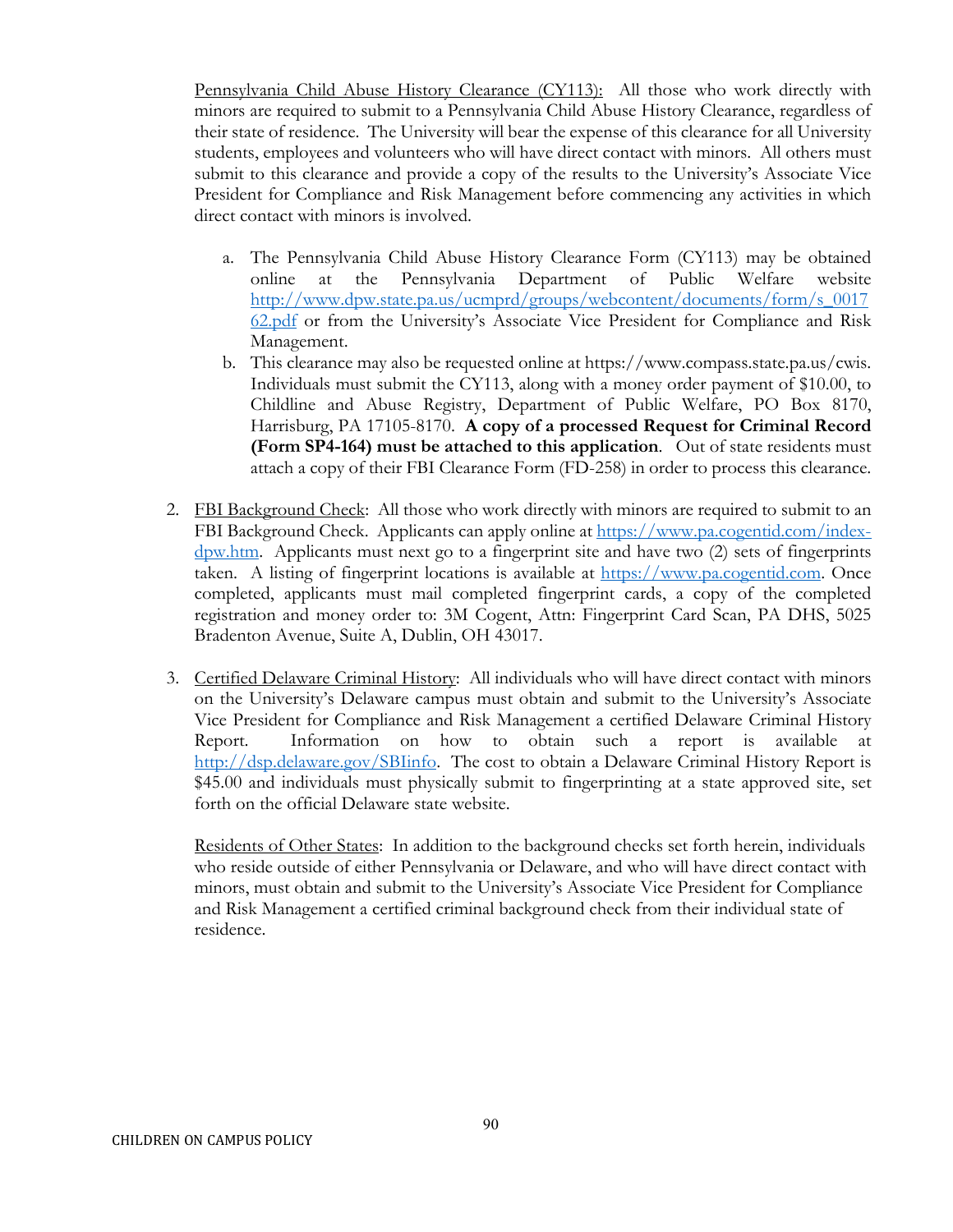## **Widener University**

## **Working with Minors Policy**

#### **University Programs and Activities**

| Department Head Name: Manner School and The Manner School and The Manner School and The Manner School and The Manner School and The Manner School and The Manner School and The Manner School and The Manner School and The Ma |  |
|--------------------------------------------------------------------------------------------------------------------------------------------------------------------------------------------------------------------------------|--|
| Office Extension: _________________________Email Address: _______________________                                                                                                                                              |  |
| Description of Activity/Program:                                                                                                                                                                                               |  |
|                                                                                                                                                                                                                                |  |
| ,我们也不会有什么。""我们的人,我们也不会有什么?""我们的人,我们也不会有什么?""我们的人,我们也不会有什么?""我们的人,我们也不会有什么?""我们的人<br>Dates of Activity/Program:                                                                                                                 |  |
|                                                                                                                                                                                                                                |  |
| How will the Minors Participate in the Activity:                                                                                                                                                                               |  |
| ,我们也不会有什么。""我们的人,我们也不会有什么?""我们的人,我们也不会有什么?""我们的人,我们也不会有什么?""我们的人,我们也不会有什么?""我们的人                                                                                                                                               |  |
| Who Will be Supervising or Accompanying the Minors while Participating in the Activity:                                                                                                                                        |  |
| Signatures:<br>Department Head:                                                                                                                                                                                                |  |
| Sr. Vice President/Dean:<br><u> 1989 - Johann Stein, mars an de Britannich (b. 1989)</u>                                                                                                                                       |  |

Please send the completed and signed form to the attention of Suzanne Driscoll-Beckett, Assistant Director of Human Resources, Talent Acquisition, Office of Human Resources *at least thirty days prior to* the first scheduled date of participation by Minors.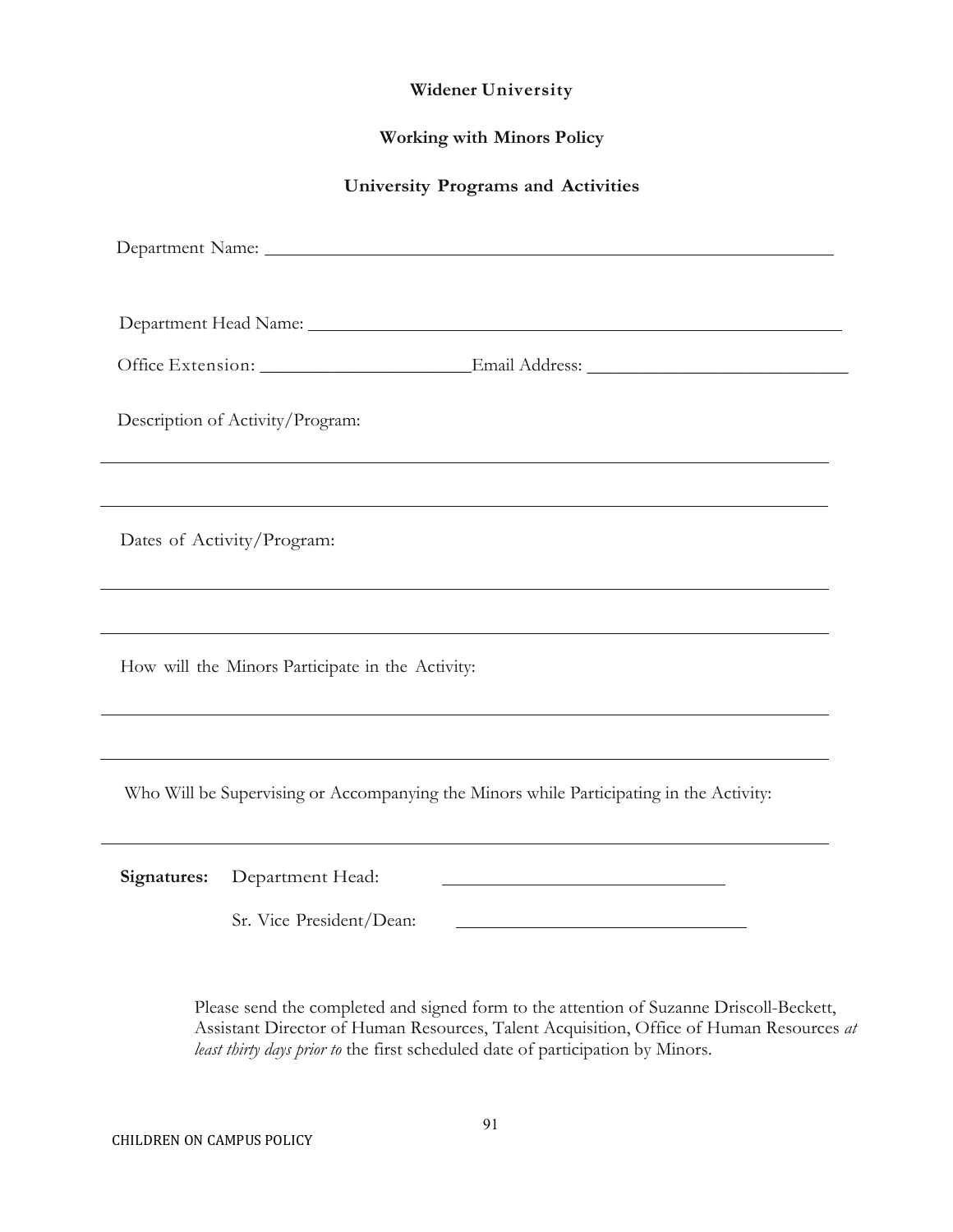## **CAREER DEVELOPMENT OFFICE**

## **Discrimination in Recruitment Practices**

## **Policy and Procedures**

The Career Development Office of Widener University Delaware Law School is committed to helping students and graduates find employment which fulfills their personal and professional goals. The Office offers a wide variety of services to the student and graduate body, such as individual counseling, workshops and programs, job fairs, and job listings. Employers list job openings throughout the year and participate in Spring and Fall on-campus interviewing.

Employers who utilize the services of the Career Development Office to recruit law clerks or attorneys are informed of our non-discrimination policy. The Career Development Office is guided by the non-discrimination principles of the University, the National Association for Law Placement, and the Association of American Law Schools, and so informs employers using the Office's services. Because of our strong commitment to the principles of non-discrimination, the school's Career Development facilities and resources are not available to employers whose employment practices are not consistent with principles of non-discrimination.

In practice, non-discrimination policies require employers to use valid, job-related criteria when evaluating candidates. Hiring decisions must be based solely on bona fide occupational qualifications. Criteria such as age, marital status, ethnicity, gender or sexual orientation may be illegal considerations, and questions relating to such factors should generally not be a part of the interviewing and hiring process. While the vast majority of employers are sensitive to this issue and diligently strive to attract a diverse, well-qualified body of employees, from time to time we are distressed to learn that employers ask questions which may be illegal or which may violate school policy.

At Widener University Delaware Law School, we take these incidents seriously. Students, graduates, or those using the Career Development Office through reciprocity, who believe they have been subject to discriminatory hiring practices, either on- or off-campus, may report the incident to any administrator in the Career Development Office. You may choose to file a formal complaint. The following procedures have been put in place to handle such allegations:

## **Discrimination in Recruitment Practices Complaint Procedures**

1. Students, alumni, or those using the Career Development Office [hereinafter "Office"] through reciprocity, may make an oral or written complaint to any administrator in the Office regarding possible discriminatory hiring practices by an employer using the services of the Office. The complainant must outline the circumstances and reasons for the complaint, including the date of the occurrence, name and address of the employer, name of the interviewer involved, and the interviewer's statements or conduct that are in question. The administrator receiving the complaint shall inform the Assistant Dean for Career Development.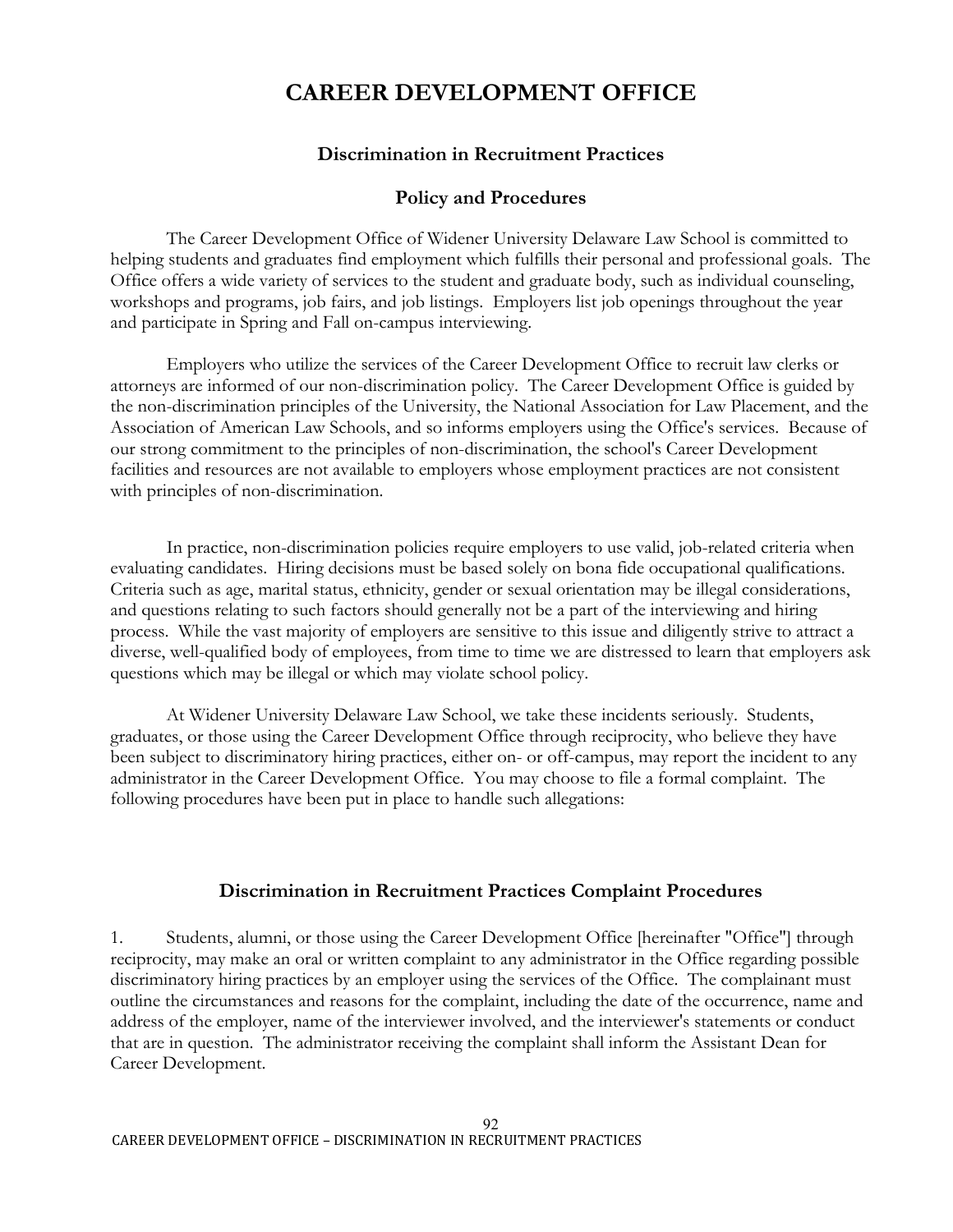2. The complainant has the option of remaining anonymous with the employer. The Assistant Dean shall inform the complainant, however, that remaining anonymous may hinder the ability to investigate or otherwise handle the complaint.

3. Upon receipt of a written complaint, the Assistant Dean shall report the incident to the Dean of the Law School. The Assistant Dean shall then investigate the complaint by interviewing the complaining party and, if appropriate, other parties who interviewed with the employer.

4. If the conduct complained of appears to the Assistant Dean to establish a violation of the School's nondiscrimination policy, the Assistant Dean shall inform the employer of the complaint. The Assistant Dean shall seek the employer's response to the complaint.

5. The Assistant Dean shall inform the Dean of the Law School when the investigation is completed and describe the positions of the parties. The Assistant Dean shall also recommend a course of action, including the imposition of sanctions where appropriate, which must be approved by the Dean of the Law School prior to implementation.

6. If any sanctions are to be imposed, the Assistant Dean shall be responsible for imposing them, unless otherwise advised by the Dean of the Law School.

7. The Assistant Dean shall keep the complainant informed of all relevant developments with regard to the complaint, such as the employer's response to the inquiry and the sanctions to be imposed, if any. The complainant should also be informed that if the complainant is interested in pursuing remedies outside those provided for in the above policy, they should contact legal counsel.

## **FOR FURTHER INFORMATION REGARDING THESE POLICIES AND PROCEDURES, PLEASE CONSULT THE CAREER DEVELOPMENT OFFICE.**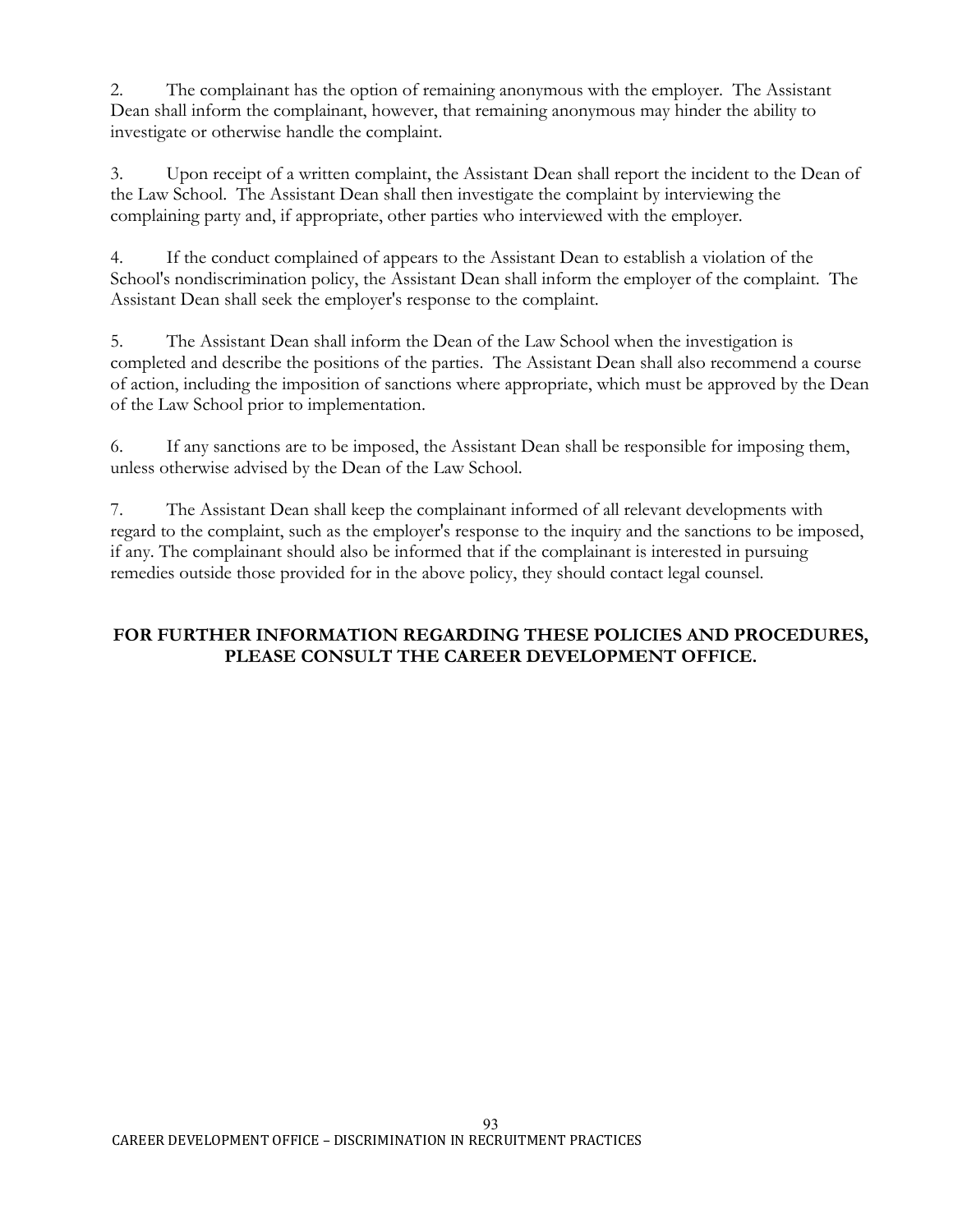# **COMPUTING AND INFORMATION TECHNOLOGY**

Computing resources are managed by the Office of Information Technology Services (ITS). The main offices are located on the Chester campus on the second floor of Academic Center North (ACN). Teaching and Learning Technologies (TLT) is located in the Wolfgram Memorial Library on the lower level. The Delaware campus office is located in the Main Law building on the first floor. The Harrisburg campus office is located in the library building on the second floor. For information about ITS, including hours, services, student discounts, employment opportunities, and more, visit [widener.edu/ITS.](http://www.widener.edu/ITS)

Students are issued an email account, a university loginID, and a password. These credentials are used to access email, Wi-Fi, computers around campus including general and instructional labs, and other online resources. All official university correspondence will be sent to students' university issued email account.

In addition, ITS maintains and supports Internet access and general-purpose computing labs on all campuses. On the Chester campus, ITS maintains computer classrooms and provides support for classrooms equipped with multimedia equipment.

Student technical support is available at the ITS Office on the first floor of the main law building on the Delaware Campus. Services include basic hardware/software support, virus/malware remediation, and problems connecting to the university's network. Operating hours are from 8:30a.m. until 4:30p.m Monday through Friday.

ITS support is also available through our partnership with an external support center to offer technical support to members of Widener University 24 hours a day, 7 days a week. Students can submit a service request by going to quickticket.widener.edu. Students can always reach a support specialist by calling the ITS HelpDesk at 302-477-2221.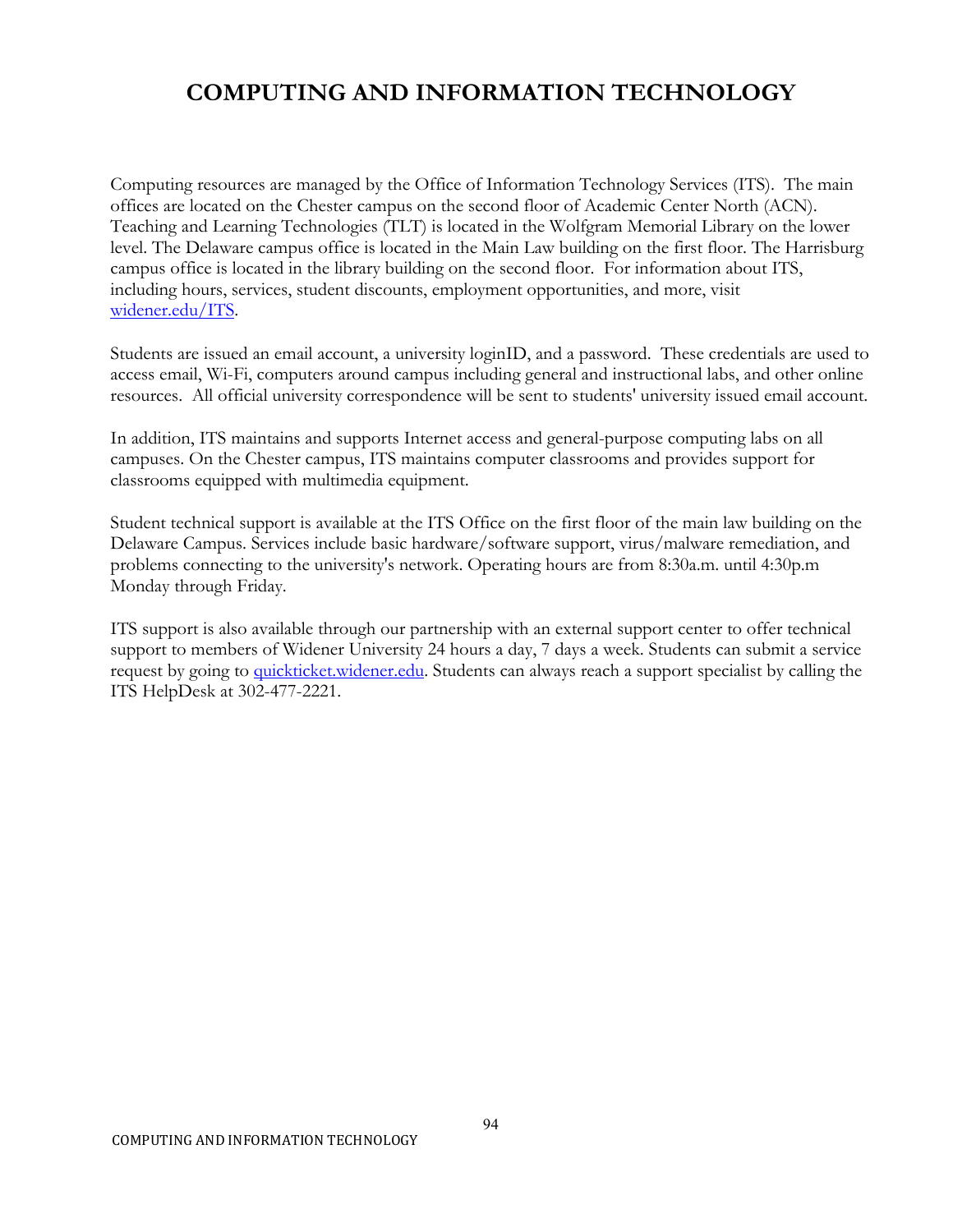# **FINANCIAL INFORMATION**

## **Billing/Student Account Statement Information**

Complete information on tuition billing, due dates, payment and payment plan options, direct deposit of refunds, and withdrawal policies can be found in the Law School Tuition and Fees Payment Guide at [http://Widener.edu/BursarOffice.](http://widener.edu/BursarOffice)

You will be able to view a copy of your student account and your online activity through *myWidener* and the "My Online Student Account" function. If you have a monthly balance due, you will also be able to view the balance through your e-bill. Each time we upload an e-bill, you will receive an email notification to your Widener assigned email address. All electronic statements will be sent to any authorized users that have been set up by the student.

## **How to Pay**

To pay ON-LINE with a credit card (Visa, MasterCard, American Express, Discover) or via Direct Debit from a checking or savings account:

| Step #1   | Log on to your Widener account through $myW$ idener                          |
|-----------|------------------------------------------------------------------------------|
| Step $#2$ | Enter "payment" in the search bar                                            |
| Step $#3$ | Click on "My Online Student Account"                                         |
| Step $#4$ | Enter your Widener Student ID and PIN Number                                 |
| Step $#5$ | Follow the step by step instructions to log into your online student account |

Parents and other payers authorized by a student can directly access the Widener Student Billing and Account website at: [www.widener.edu/ebill](http://www.widener.edu/ebill)**.**

There is no charge for using electronic-check (e-check) from a personal checking or savings account as a payment method. Credit card payments will be charged a 2.85% service fee.

## **Important Note about Credit Card Payments/Refund Policy**

Payments made toward student tuition accounts using a credit card will be charged a 2.85% service fee by our credit card vendor TouchNet/Paypath. The service fee is non- refundable, even if the student account payment is refunded. Authorization of a credit card payment to a student account signifies acceptance of these terms.

If you would like to mail your payment (checks only):

Make your check payable to Widener University and write your student identification number on the check. The cancelled check will serve as your receipt. Please enclose payment and mail to: Widener University Delaware Law School Office of the Bursar 4601 Concord Pike Wilmington, DE 19803-0406

If you need to wire tuition payments to Widener University, email your request to the University Bursar at [busoffmc@widener.edu](mailto:busoffmc@widener.edu) including student name and Widener ID in the body of the email.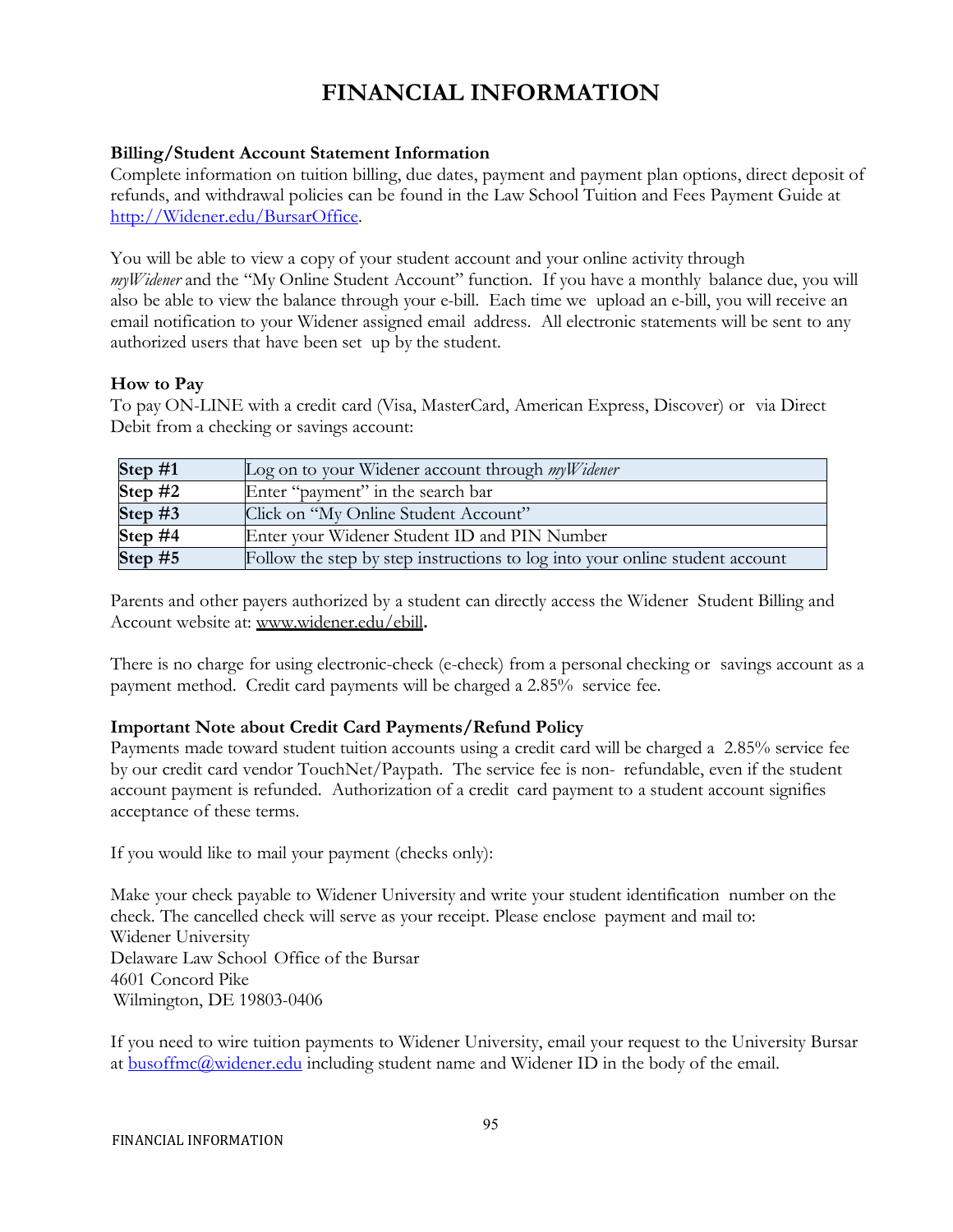## **University Payment Plans**

Payment plans are designed to assist students in managing the "gap" or balance remaining after all charges and financial aid have been applied to the student account. Widener University assesses charges by semester; the statement of account will reflect charges for the current semester tuition, fees, and housing. Your financial aid award letter also breaks up your annual award by semester and applies financial aid to your student account by semester. Widener payment plans are designed to assist in covering each semester balance.

Widener University offers two (2) semester based payment plans:

3 Month Summer Semester Payment Plan Enrollment Fee: \$50 (Non-refundable) The 3 month semester payment plan is available for the summer semester. This plan distributes the total semester estimated net charges across 3 months with payments due: **Summer Semester** – May, June, and July

4 Month Fall / 4 Month Spring Semester Payment Plans Enrollment Fee: \$50 per semester (Nonrefundable)

The 4 month semester payment plan is available for both the fall and spring semesters. This plan distributes the total semester estimated net charges across 4 months with payments due:

**Fall Semester** – August, September, October, and November **Spring Semester** – January, February, March, and April

If you have any questions regarding payment plans or payment options contact the Office of the Bursar at [DelawareLawBursar@widener.edu](mailto:DelawareLawBursar@widener.edu) or call 302-477-2181.

| Step $#1$ | Log on to your Widener account through $myW$ idener                          |
|-----------|------------------------------------------------------------------------------|
| Step $#2$ | Enter "payment" in the search bar                                            |
| Step $#3$ | Click on "My Online Student Account"                                         |
| Step $#4$ | Enter your Widener Student ID and PIN Number                                 |
| Step $#5$ | Follow the step by step instructions to log into your online student account |

How To Enroll In A Widener University Payment Plan

To access your online student account, you will need your Widener student ID and PIN number. If you do not have your Widener student ID or PIN number, just log onto *myWidener* and enter "PIN" in the search bar. Click on What's My ID and PIN.

Parents and other payers authorized by a student can directly access the Widener Student Billing and Account website at: [www.widener.edu/ebill.](http://www.widener.edu/ebill)

If you have any questions regarding payment plans or payment options contact the Office of the Bursar at [DelawareLawBursar@widener.edu c](mailto:DelawareLawBursar@widener.edu)all 302-477-2181.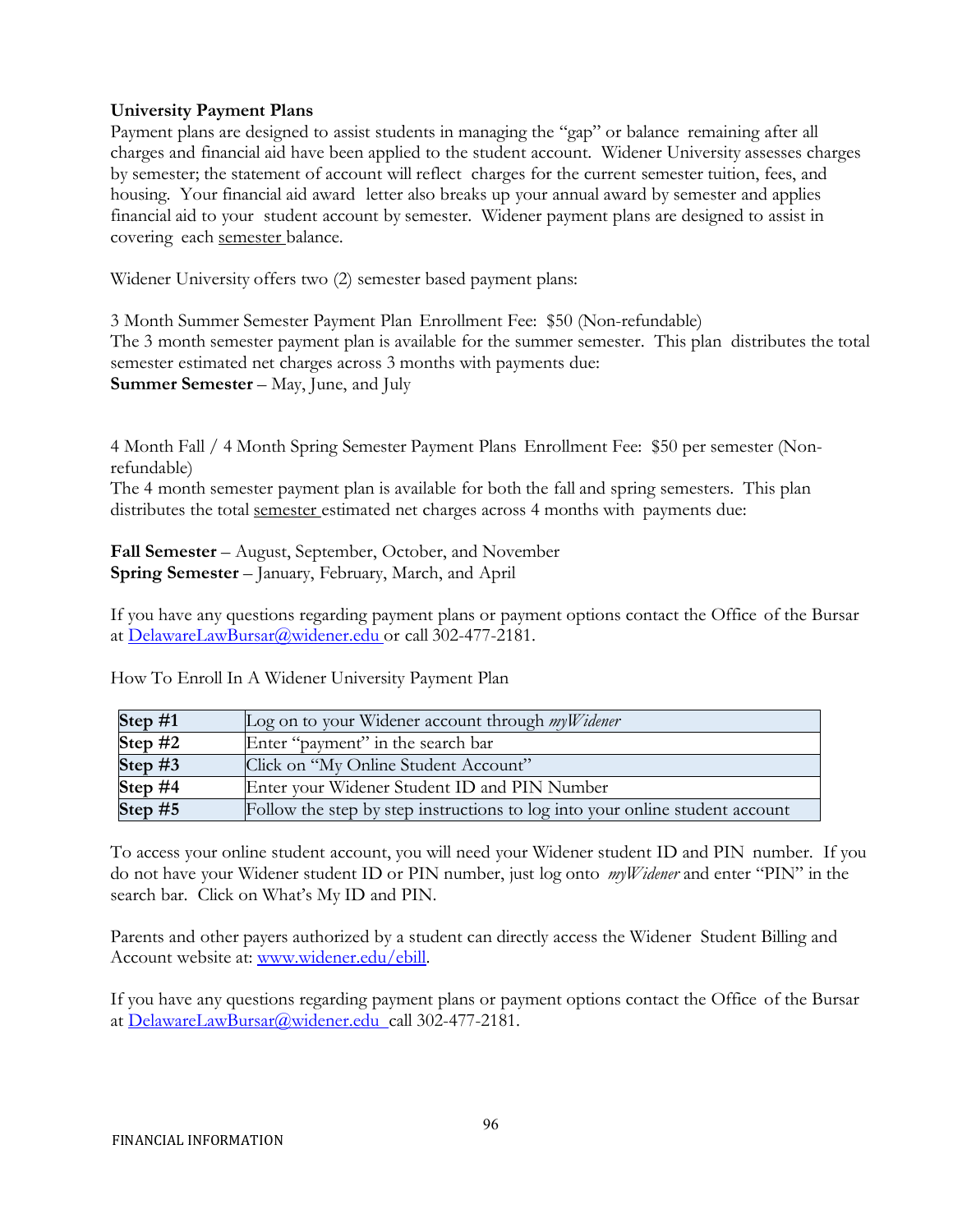Late Payment Fees

The late payment fee of \$125 (Non-refundable) is assessed to all student accounts each semester that is not financially cleared as of the payment due date section on the bill.

Late payment fees will be assessed regardless of the source of payment. It is the student's responsibility to ensure that all payments have been received, payment plan enrollment has been completed, financial aid paperwork has been completed or third party authorizations have been received by the published due dates.

A \$25 (Non-refundable) late fee will be assessed to payment plan accounts for each payment that is past due.

Insufficient Fund Fees

A fee of \$25 (Non-refundable) will be assessed for insufficient funds; which include invalid account numbers and stop payments, from any check or ACH payment that is returned.

### **Receiving Your Excess Financial Aid**

The Office of the Bursar, in partnership with the Financial Aid Office, disburses financial aid to student accounts daily. All financial aid is applied to your outstanding charges on your student account. If you have more financial aid than charges, you may be entitled to have these funds remitted to you. Financial aid refunds are available through direct deposit or paper check option. Paper checks will automatically be mailed to the address in Widener's Administrative system.

| Step #1   | Log on to your Widener account through $myWidener$ |
|-----------|----------------------------------------------------|
| Step $#2$ | Enter "Bank Information" in the search bar         |
| Step #3   | Click on "Bank Info for Refund"                    |
| Step #4   | Fill out bank numbers/check agree/click submit     |

To sign up for Direct Deposit, which is our preferred method of delivery, the electronic form is available through *myWidener*. Financial aid refunds are available through ACH or paper check option. Paper checks will automatically be mailed to the address in the system.

University Complete Withdrawal Policy

Adjustments to charges for complete withdrawal will be effective on the date written notice is received by the appropriate program office of Widener University. At that point the total withdrawal policy and refunding of semester charges is enacted. Students have a drop/add period at the start of each semester to adjust their schedule of courses. Once drop/add ends, semester course schedules are set and there is no refund issued when a student does a course withdrawal (a "W" is noted on the student transcript) from one or more courses throughout the semester unless the student is withdrawing from all courses in the semester.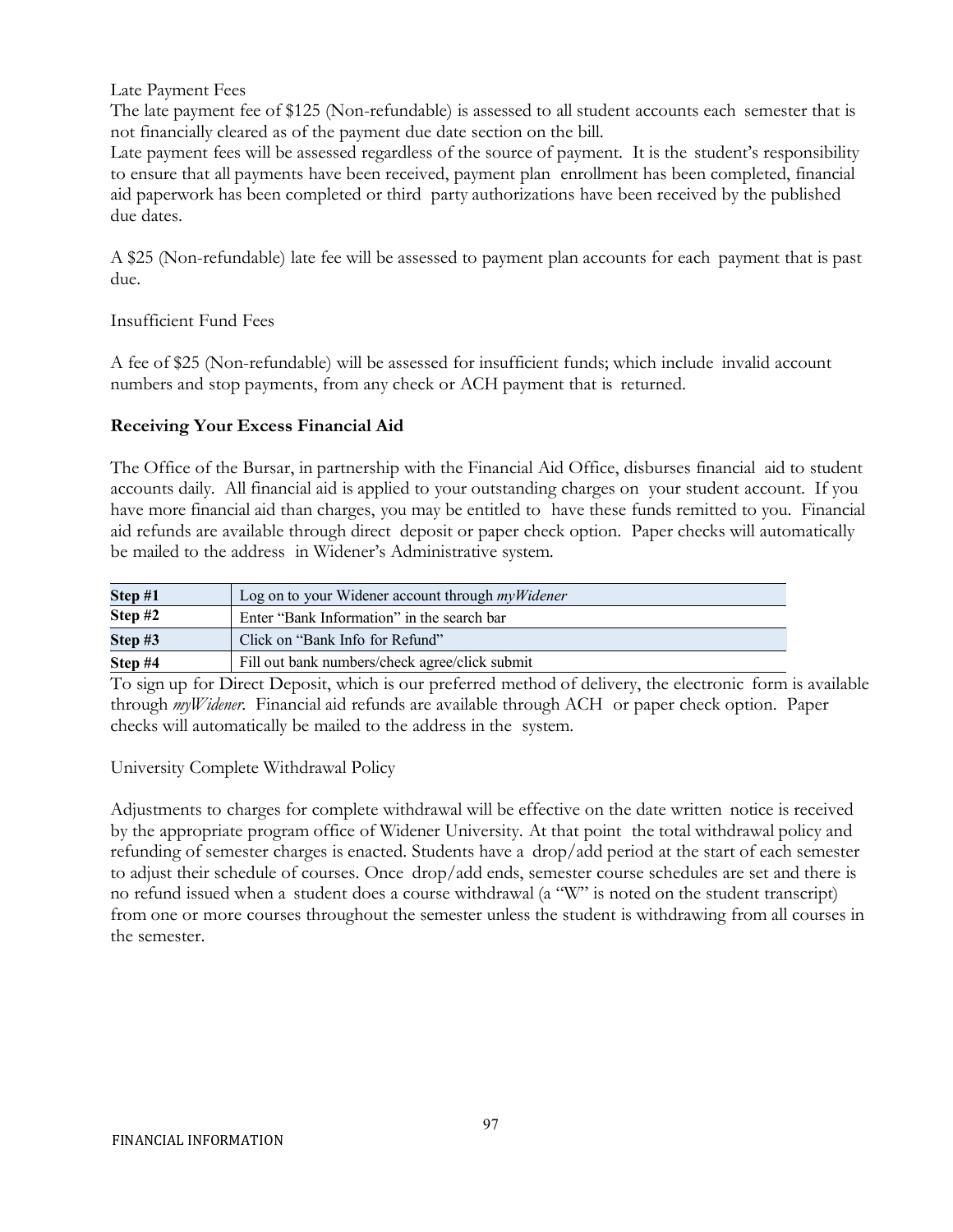# **FINANCIAL AID INFORMATION**

#### **Tuition and Fees**

Tuition is charged on a per credit basis depending on your program. Tuition and fees are set annually by the University. Please follow this link to the University's Tuition Rate and Payment Guide: [http://Widener.edu/BursarOffice.](http://widener.edu/BursarOffice.) 

## **Types of Aid**

#### **Federal Direct Loans**

Federal Direct Unsubsidized Loan - Graduate students may borrow up to \$20,500 per year from this program. The aggregate for this program (including undergraduate debt) is \$138,500 of which no more than \$65,000 can be from the subsidized**\*** loan program. The Department of Education calculates a fixed interest rate on an annual basis and that interest rate will apply for the life of the loan. The interest rate calculation is based on the 10 year Treasury Note sold at the last auction prior to June 1 plus 3.60 percent. Interest for the 2020-2021 academic year is fixed at 4.30% and accrues from the day the loan is disbursed. Repayment begins six months after the student graduates or ceases at least half-time enrollment. Students may elect to make interest payments while in school, or have the unpaid interest capitalized once they enter repayment.

\* *The Budget Control Act of 2011 eliminated the Federal Direct Subsidized Loans for Graduate and Professional students for periods of enrollment beginning on or after July 1, 2012.* 

Federal Direct GradPLUS Loan**-** Widener University Delaware Law recommends that students needing additional funding after borrowing the maximum Federal Unsubsidized Loan apply for a Federal GradPLUS Loan.

The GradPLUS Loan does require a credit check. *The credit check is based on credit history, not credit score. Lack of a credit history does not negatively affect your ability to be approved.* Students not able to borrow on the strength of their own credit history will be offered an *endorser* option. A student may generally borrow up to their cost of attendance minus all other aid received. The U.S. Department of Education calculates a fixed interest rate on an annual basis and that interest rate will apply for the life of the loan. The interest rate calculation is based on the 10 year Treasury Note sold at the last auction prior to June 1 plus 4.60 percent. The interest rate for the 2019-2020 academic year is fixed at 8.300%.

Students may elect to make interest payments on the GradPLUS loan while in school, or have the unpaid interest capitalized. Repayment on the loan begins 60 days from disbursement. However, an in-school deferment will automatically be applied as long as a student remains enrolled at least halftime. A post half-time enrollment deferment will allow repayment to begin six months from graduation or when a student drops below half time status.

#### **Campus-Based Programs**

Federal Work Study - FWS is need-based as determined by information submitted on the Free Application for Federal Student Aid (FAFSA) and reserved for the neediest students. Widener University receives a yearly allocation from the Federal government to fund the program. To be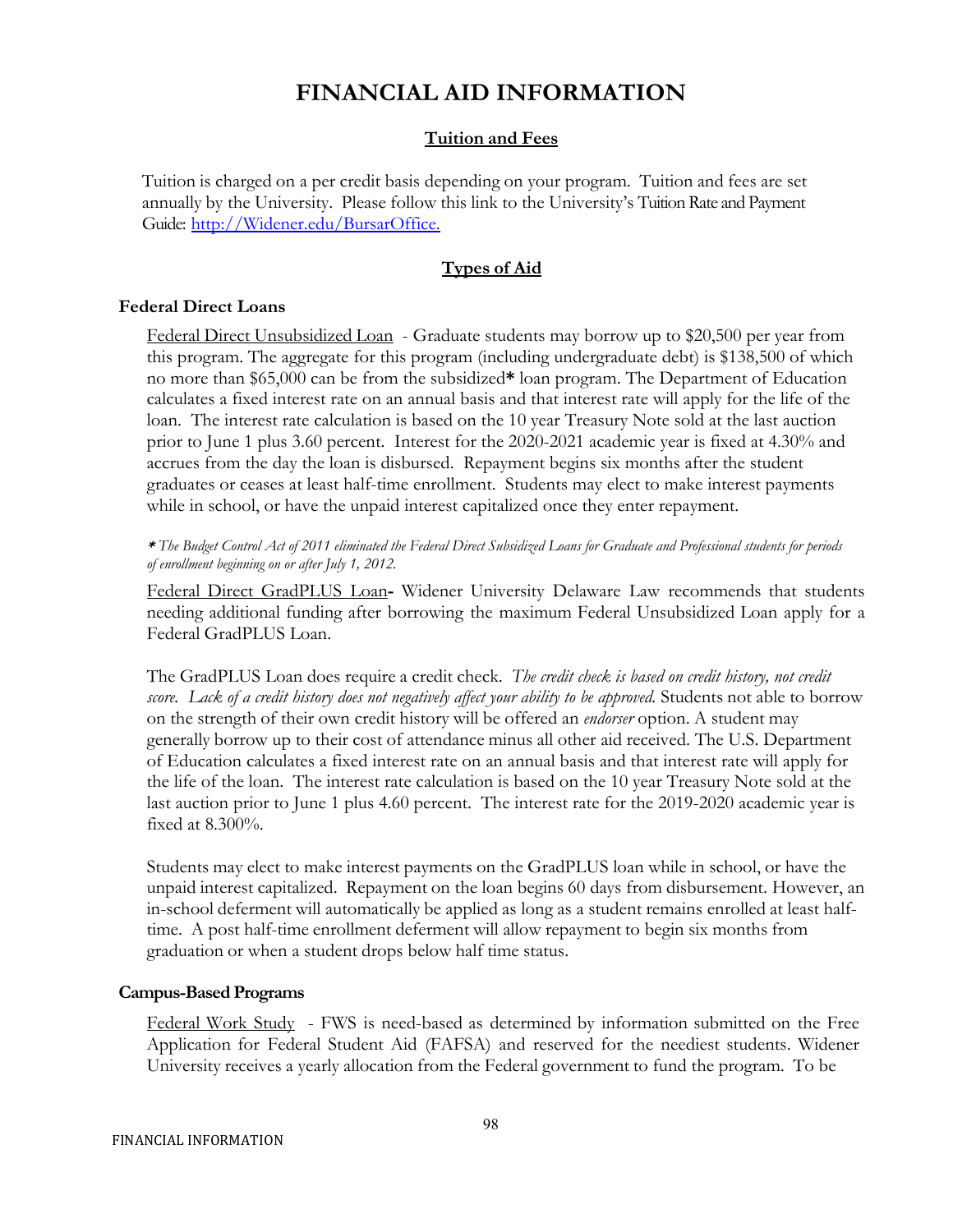considered for this program, returning students must complete the FAFSA, indicate on the FAFSA that they are interested in Work Study and submit the Delaware Law Financial Aid Data Form to the Financial Aid Office by the priority filing deadline, generally April 2st.

#### **Grants**

Delaware State Grant - This grant is available to Delaware residents only. Eligibility is determined by the Delaware Higher Education Commission. Awards are based on need and cumulative grade point average. The Free Application for Federal Student Aid (FAFSA) must be received by the Central Processing Center by April  $15<sup>th</sup>$  to be considered.

#### **Scholarships**

Incoming students are reviewed for merit-based scholarships upon their admission to the Law School and the award is renewable for the duration of their career provided the required GPA is maintained. The Financial Aid Office reviews first year students after their first year for merit based scholarships if funds are available and the Widener Scholars loan program funding that are applied to the fall semester of their second year and remainder of their career at Widener University Delaware Law School provided they maintain the required cumulative GPA and conditions set forth in their award letter.

Merit-Based Scholarships are reviewed for retention once spring grades are released. Students must maintain the required cumulative GPA to have their scholarships renewed for the next academic year. Scholarship awards are based on a student's division at the time of the award. Changes in division may result in a change in scholarship amount and will be reviewed on a case by case basis. A regular division student may change to an extended division student in their last semester without change in scholarship amount provided the amount of the scholarship is less than the cost of the semester. A change in division to FLEX will result in the loss of scholarship.

\*Students who apply to the Office of Student Affairs for an exception to the Delaware Faculty Policy Section 201(c) Completion of First Year Courses should be aware that they will not be considered for the first year rising awards as the awards are made based on a cohort of students that begin their JD program together and complete the required first year course load.

Endowed scholarships are listed on the Delaware Law website online with applications due in the spring. There are also various foundations, bar associations and organizations which provide assistance to qualified students. *We maintain an outside scholarship database(pdf).*

*Follow these steps to access the file:*

- 1. Go to <http://delawarelaw.widener.edu/>
- 2. Select Prospective Students
- 3. Select Financing Your Education
- 4. Select Types of Aid
- 5. Select Scholarships
- 6. Select Outside Scholarships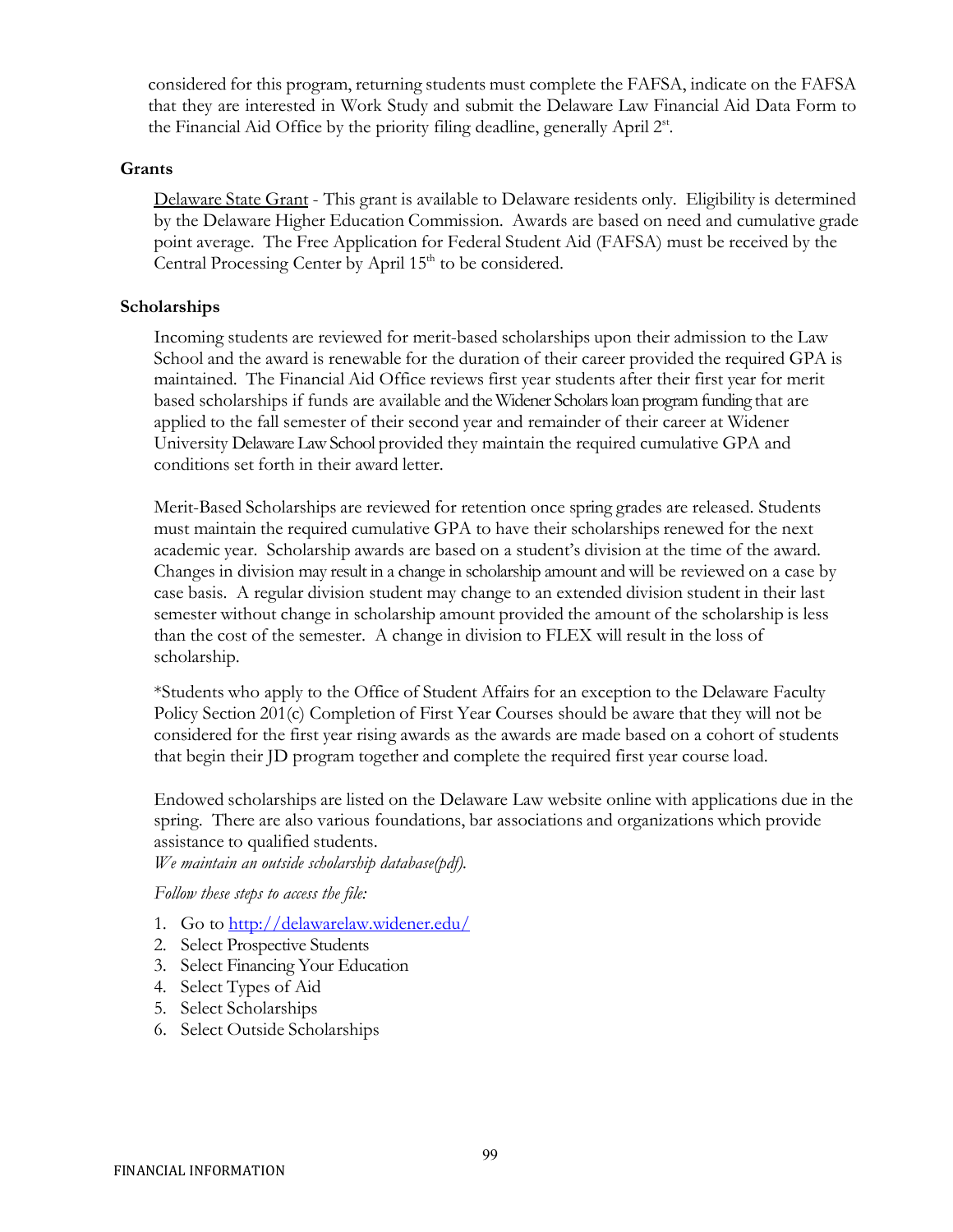## **Veterans Education Benefits**

The Registrar Office is the office that certifies enrollment to the Department of Veterans Affairs. Please provide a copy of your certificate of eligibility to have your enrollment reported. Widener does participate in the Yellow Ribbon Program.

#### **The Yellow Ribbon Program**

The Yellow Ribbon Program, part of the Post-9/11 GI Bill, is a voluntary program that allows universities to fund additional tuition expenses exceeding the amount of the core benefit provided by the Post-9/11 GI Bill, which is determined based on the highest public in-state undergraduate tuition rate. Institutions participating in the Yellow Ribbon Program can contribute up to 50% of the expenses that exceed the base benefit, and the Department of Veterans Affairs then matches the amount provided by the institution.

Delaware Law will fund an unlimited number of JD students with an unlimited contribution per student, not to exceed the cost of tuition.

Students must provide a copy of your Certificate of Eligibility approved for the Post-9/11 GI Bill at the rate of 100% with at least 5 months of eligibility remaining.

Students participating in the Yellow Ribbon program will pay nothing out of pocket towards their tuition for the fall and spring semesters. Summer expenses will be determined by how much of the maximum award was used during the fall and spring. After the base award, the Law School and VA will split the balance of the tuition due. The contribution will be paid by grant or scholarship with any previously awarded scholarship funds constituting the school's Yellow Ribbon contribution to that student.

### Veterans Benefits and Transition Act of 2018

A student who anticipates receiving educational assistance under chapter 31, Vocational Rehabilitation and Employment, or chapter 33, Post-9/11 GI Bill benefits is provided with the opportunity to enroll in and attend classes, without any late fee being imposed, even if the student's anticipated educational assistance from the VA Educational Benefits has not yet arrived at the University. In addition, a student will be able to utilize all University student services, including the library.

This policy is in place for students who have provided to Widener University a certificate of eligibility for entitlement (this may include a Statement of Benefits obtained from the Department of Veterans Affairs' (VA) website e-Benefits, or a VAF 28-1905 form for chapter 31 authorization purposes for the upcoming term.

The policy may cease once the VA has made payment to the University OR 90 days after the University has received the certificate of eligibility and certified tuition and fees.

For Chapter 31 and Chapter 33 Educational Benefit recipients, Widener University requires students to complete a form and possibly provide additional information to the VA Certifying Official so their certification of enrollment is accurate.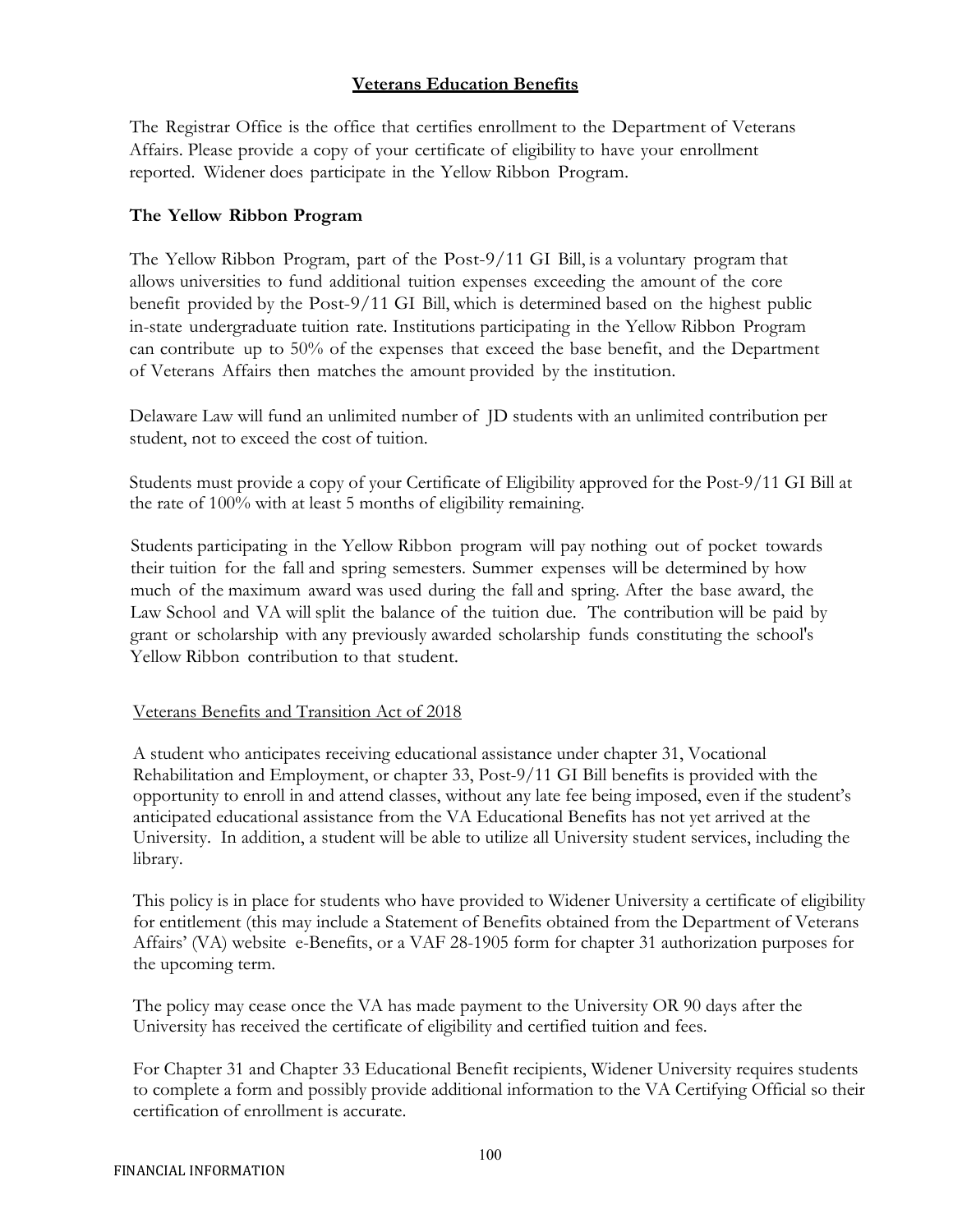## **The Financial Aid Application Process**

To apply for any form of financial aid administered by the Law School, students should follow the checklist below:

**Free Application for Federal Student Aid (FAFSA):** Submit the FAFSA online at [https://studentaid.gov.](https://studentaid.gov/) You will be prompted to create a FSA User ID if you have not already done so. You will use your 2018 Federal Tax Information to complete your FAFSA. We recommend that you utilize the IRS Data Retrieval Tool as this will greatly speed up the process and help to eliminate input errors. The results of the processed FAFSA will be sent to the student and school electronically, provided our school code is indicated. **Our school code is B04724.** If Widener University School of Law-DE is not listed on your FAFSA, please go online to add our code.

# **Widener University Delaware Law School Financial Aid Data Form (complete and submit online at [https://delawarelaw.widener.edu/dataform\)](https://delawarelaw.widener.edu/dataform)**

Students should indicate on the form the amount of funding they would like to receive from the Federal Direct Subsidized/Unsubsidized Loan Program. Incoming students should return the form as soon as possible. Returning students have a priority filing **deadline of April 2, 2020** to receive consideration for Federal Work-Study funding. Alternatively, the Data Form can be downloaded from **[https://delawarelaw.widener.edu/faforms.](https://delawarelaw.widener.edu/faforms)**

**Federal Direct Loan Applications** – The FAFSA is not a loan application, but is used to determine eligibility for Federal Student Aid (FSA) programs. Therefore, all incoming students and returning students borrowing for the first time in 2020-21 must complete a Federal Direct Subsidized/Unsubsidized Master Promissory Note (MPN) online at [https://studentaid.gov.](https://studentaid.gov/) When completing the MPN you'll notice that you do not need to enter a requested loan amount. The Direct Loan MPN is a serial note that is valid for ten years and the borrower authorizes the school annually to increase the aggregate limit.

Returning students that borrowed a Federal Direct Subsidized/Unsubsidized Loan in 2019-20 should complete the requested loan amount box on the Financial Aid Data Form authorizing Delaware Law to certify a loan.

# **Federal Direct GradPLUS Loan Applications** – **[\(https://studentaid.gov\)](https://studentaid.gov/)**

Students can log onto [https://studentloans.gov](https://studentloans.gov/) after May 2, 2020 and select "Apply for a Direct PLUS Loan", "Graduate", to complete the Federal Direct GradPLUS Loan application. Students borrowing this loan for the first time will also need to complete a Federal Direct GradPLUS Master Promissory Note (MPN). To do this you must select "Complete GradPLUS MPN (Master Promissory Note)" from the list located on the home page. Returning students should not need to complete a new MPN as long as they were approved for this loan based on their own credit. However, if you needed an endorser to sign for this loan, you will need to complete a new MPN each time that you request a new Federal Direct GradPLUS loan.

### **Note: Verification Paperwork**

Some students are selected for a process called verification**.** These students will be contacted to complete additional information. If selected, please provide the information n a timely manner.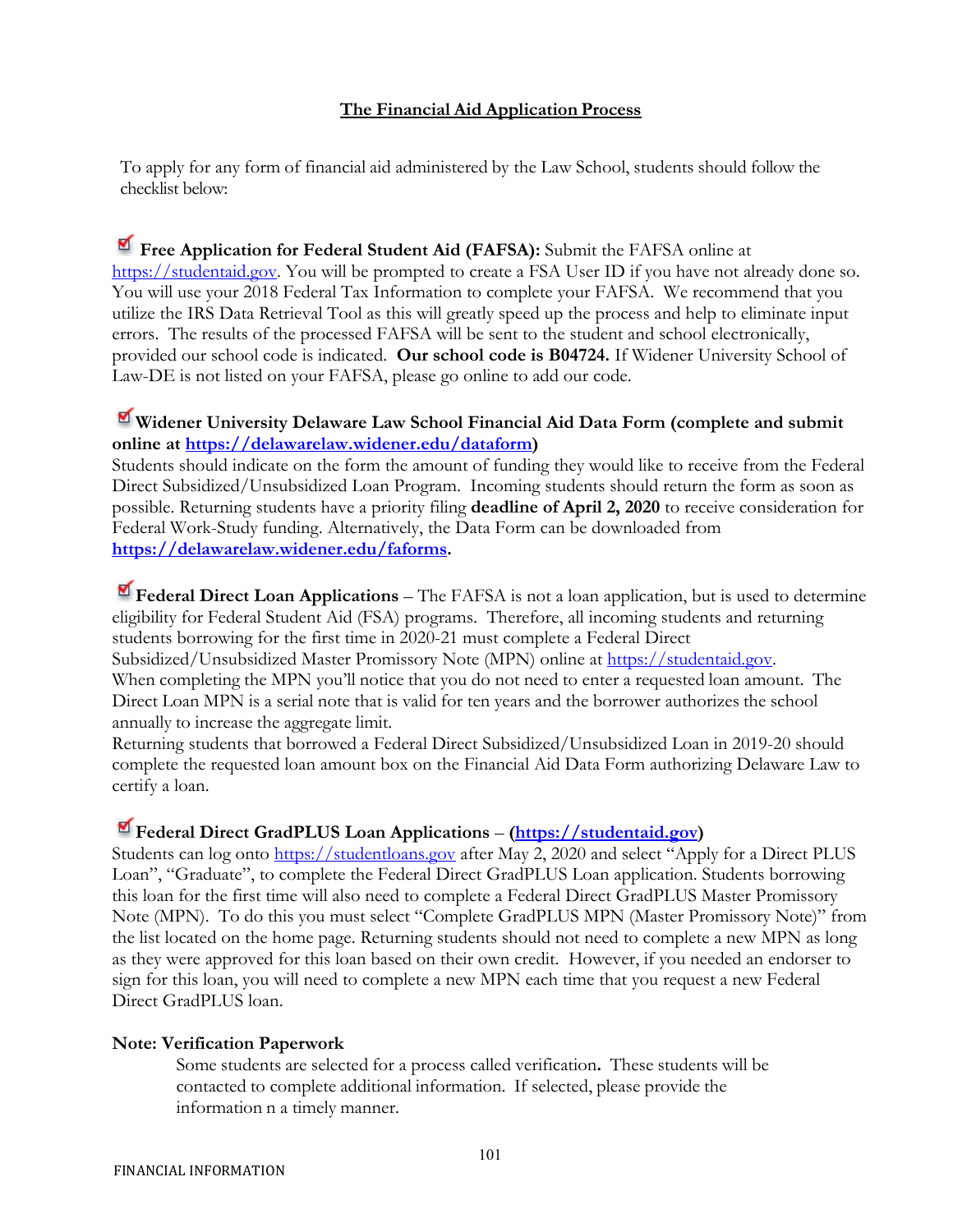## **Financial Aid Packaging Policy**

After receiving the required information, student files are reviewed in accordance with Delaware Law's packaging policy. Delaware Law School's packaging policy requires that the expected student contribution (EFC) be subtracted from the total cost of attendance (COA) to determine financial need. Students must also maintain satisfactory academic progress as stated in the student handbook to be considered for aid. The Satisfactory Academic Progress Standards, definitions and appeal instructions are also available at<http://www.widener.edu/lawfinaid> .

Delaware Law's packaging policy requires that the first level of need be met by any institutional or outside scholarships. The second source of funding will be the Federal Direct Loan program. If there is any remaining need, then eligibility for Federal Work-Study is determined, provided the priority filing deadline for returning students has been met. After the Financial Aid Office has made a determination of eligibility, students are notified of their awards. This award may be pending if all required forms have not been completed accurately by the student.

Loans will be certified by the Financial Aid Office to the Department of Education. Once a loan has been accepted by the Department of Education and a signed MPN is on file, funds will be disbursed. Disbursement of federal loans may not occur until seven days prior to the start of the semester.

Widener University Delaware Law School recommends that students needing additional funding after borrowing the maximum Federal Unsubsidized Loan apply for a Federal GradPLUS Loan.

# **Useful Websites**

These sites offer links to numerous financial aid and scholarship web pages. Any credible scholarship or grant will not require a down payment to guarantee the award. Be wary of organizations that charge a fee to conduct a scholarship search on your behalf.

https://studentloans.gov Direct Loan Stafford and Graduate PLUS MPN completion website

https://fafsa.gov Free Application for Federal Student Aid

https:/[/studentaid.gov](http://www.studentaid.ed.gov/) Department of Education

https://www.annualcreditreport.comCentralized Service to Request Free Annual Credit Reports

<https://www.accesslex.org/maxonline> – Personal Financial Program for Law Students

http:/[/nasfaa.org N](http://www.nasfaa.org/)ational Association of Student Financial Aid Administrators

https://www.fastweb.com/ Scholarship Search Engine

https://www.princetonreview.com/ Princeton Review Information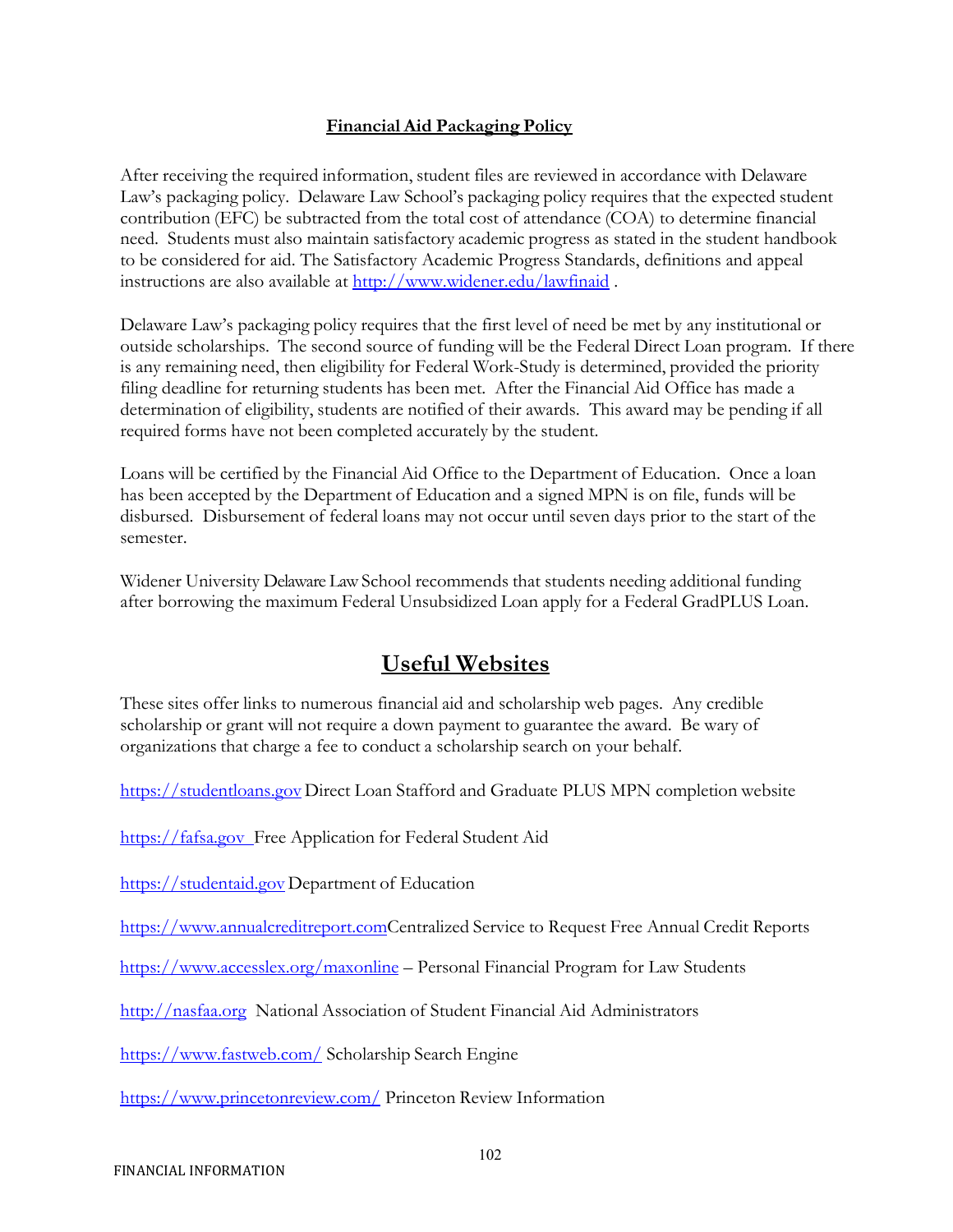[www.finaid.org](http://www.finaid.org/) The Smart Student Guide to Financial Aid

https://www.collegeboard.org/ College Board Scholarship Search

## **FOR MORE INFORMATION OR ASSISTANCE**

Financial Aid Office Widener University Delaware Law School 4601 Concord Pike Wilmington, DE 19803-0406 t: 302-477-2272 f: 302-477-2034 [DelawareLawFinAid@widener.edu](mailto:DelawareLawFinAid@widener.edu)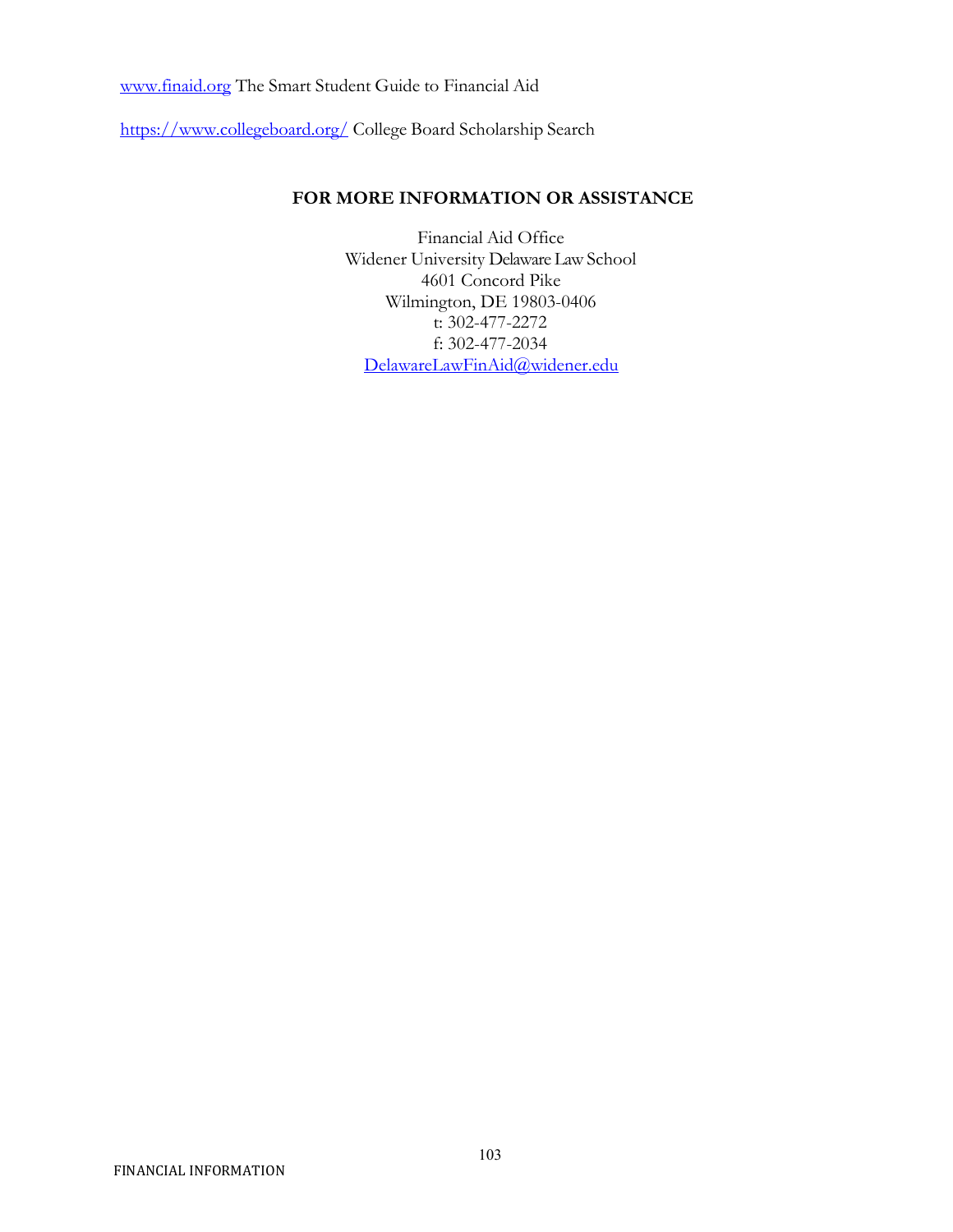#### **Policy on Protective Action**

The university reserves the right and authority at all times to take protective action with respect to a student when, in the sole discretion of the university, the university believes that a student may pose a threat to the health, safety, or welfare of the student, other identified individuals, or the university community; or that a student may be endangered by his or her continuing presence on campus.

Protective actions may include removal of a student from campus, campus residence, or any campus facility, limitation of access to campus housing facilities or other campus facilities, restriction of communication or contact with any individual or group, the requirement to secure advance authorization to engage in a specified activity or any other action deemed appropriate by the university. The university may take protective action whenever it determines, based upon information or evidence in its possession, that circumstances warrant such action. Widener may consult with any university or outside professionals or law enforcement agencies in making its determination. This power shall apply regardless of whether disciplinary proceedings have been or are intended to be initiated against any student or whether any student has been charged with any crime. The university also reserves the right to search any vehicle on university property or any real property owned or controlled by the university whenever the university has any suspicion of prohibited conduct.

Whenever feasible, a representative or representatives of the university will meet with the student prior to implementing protective action. In the event that the university makes any such determination of protective action, the university shall notify the student, and where deemed advisable, the parents or guardians of the student, of the action taken and the period of time within which the student must comply, which may be immediately. In the event the student does not comply voluntarily, the university may notify the local police department to effectuate the protective action. The university shall also notify the student, either contemporaneously with the notice of protective action or thereafter, of the timing and the conditions pursuant to which the protective action may be discontinued. Within five days after notification to the student of the protective action, the student and parent or guardian may request an opportunity to meet with the dean of student affairs, the associate provost, and/or his or her designee.

The university may also, in its sole discretion, at any time, notify the student that such student's circumstances shall be processed in accordance with the interim sanction provisions of the Student Code of Conduct or any other provisions of any applicable Code of Conduct or other university policy, rule, or regulation. This policy is intended to be interpreted broadly so as to afford to the university any right or power it reasonably believes is necessary to protect the health, safety, or welfare of any member of the university community or others.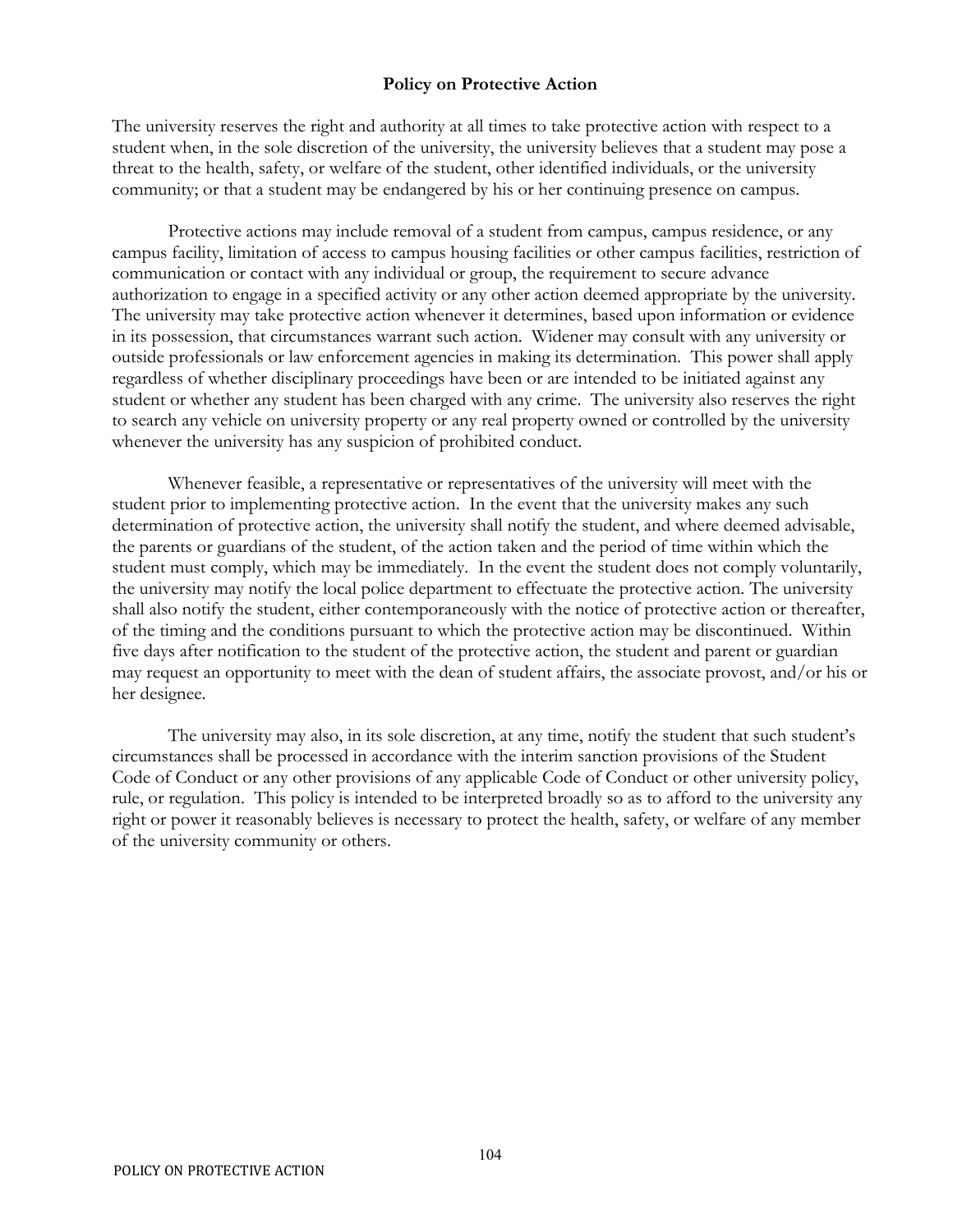# **Weapons Policy**

The possession and/or use of offensive weapons of any kind are strictly prohibited on all university campuses. Offensive weapons include, without limitation, firearms of any kind, guns, pellet guns, B.B. guns, paintball guns, dart guns, ammunition, bows and arrows, darts, chemicals, flammable materials, items that constitute a fire hazard, fireworks, explosives, any instrument that can hurl a projectile, sling shots, brass knuckles, knives, hunting knives, switchblades, and any other cutting instrument as determined within the sole discretion of the university, except those whose sole purpose is related to the preparation or consumption of food. In addition, items that are not generally considered as weapons but could be used or viewed as a weapon are prohibited. All offensive weapons and similar items will be confiscated immediately. Students violating this policy will be severely sanctioned, up to and including expulsion. The university will report such violations to the authorities if warranted. Pepper spray and mace are considered to be offensive weapons; however, possession of these items and the like for selfdefense purposes is permitted.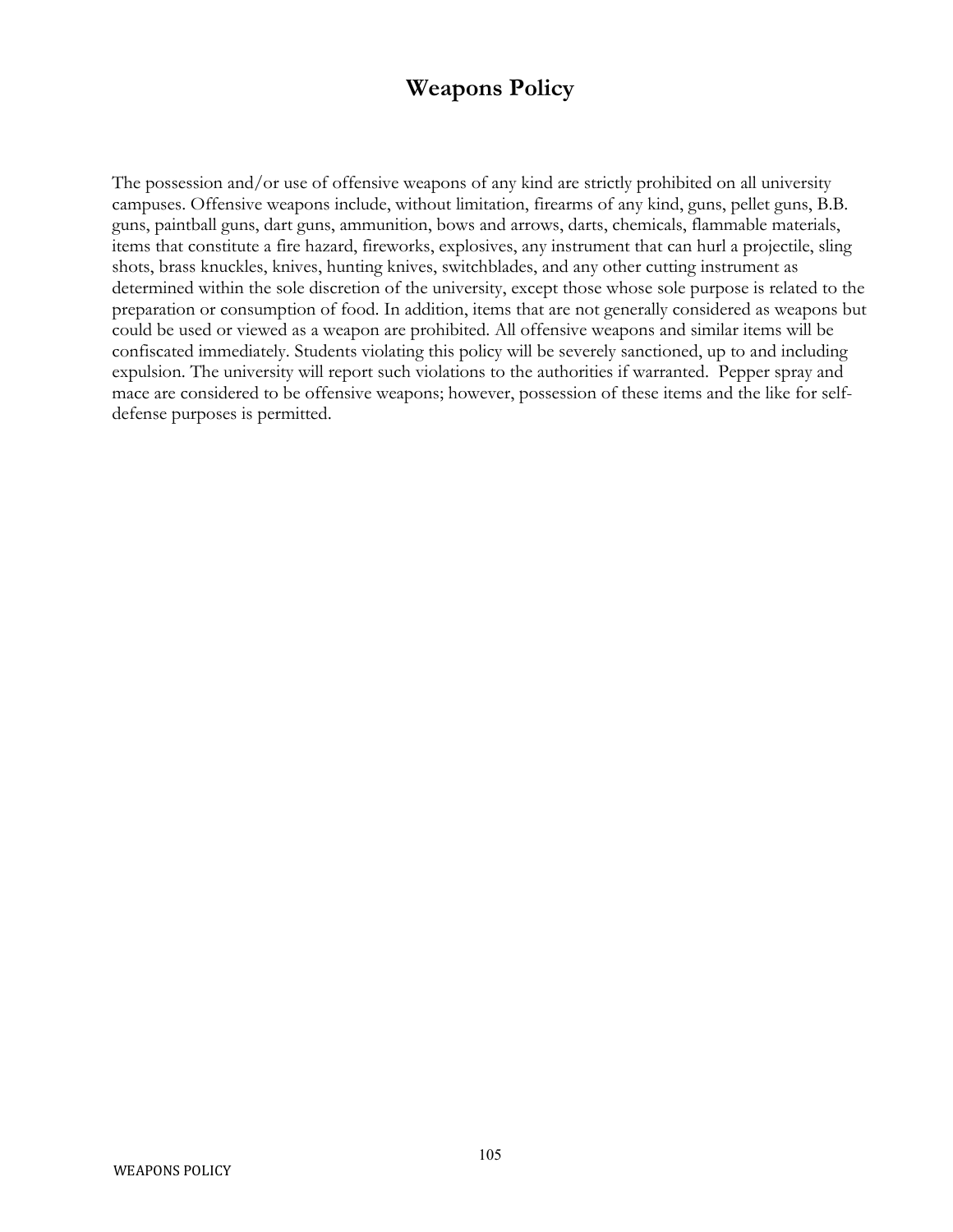#### **INDEX**

## **A**

ABA Standard 510, 60 Absence Interpretations, 38 Absence, Leave of, 39 Absence, Medical Leave of, 39 Academic Code, 2 Academic Credits, 4, 7 Academic Dismissal, 22 Academic Misconduct Violations, 48 Academic Programs, Other, 11 Academic Year, 2 Access to Student Records, 68 Add/Drop Policy, 35, 36 Adding or Dropping Courses, 35 Amendments to Code of Conduct, 58 Anonymous Grading, 17 Application Process, Financial Aid, 101 Assessments (see "Examinations and Assessments") Attendance, 20, 38 (For Temporary Attendance Policy for 2020 – 2021, see Office of Student Affairs web page) Attendance Standards, 20 Auditing Courses, 11

# **B**

Bar Certification Registration, 41 Binding Effect of Dean's Office Regulations, 30

# **C**

Cancellation of Classes, 20, 38 Career Development Office, 92 Certification for Student Practice, 37 Challenges, Honor Code Hearing, 55 Change in Division, 34 Character and Fitness, 4, 41 Cheating, 48 Children on Campus, 83 - 91 Class Cancellation, 20, 38 Class Rank, 24, 31 Classroom Performance Grade, 15 Clinics, 7, 8, 29, 36, 38 Code of Conduct, 33, 46 - 59 Competitions, Interscholastic, 8, 29 Complaint, Code of Conduct, 53, 58 Computing and Information Technology, 94 Conciliation, Informal, 54 Conditional Reinstatement, 24 Confidentiality, Honor Council, 48 Conflict in Exam Schedule, 33 Council, Honor, 46, 52, 55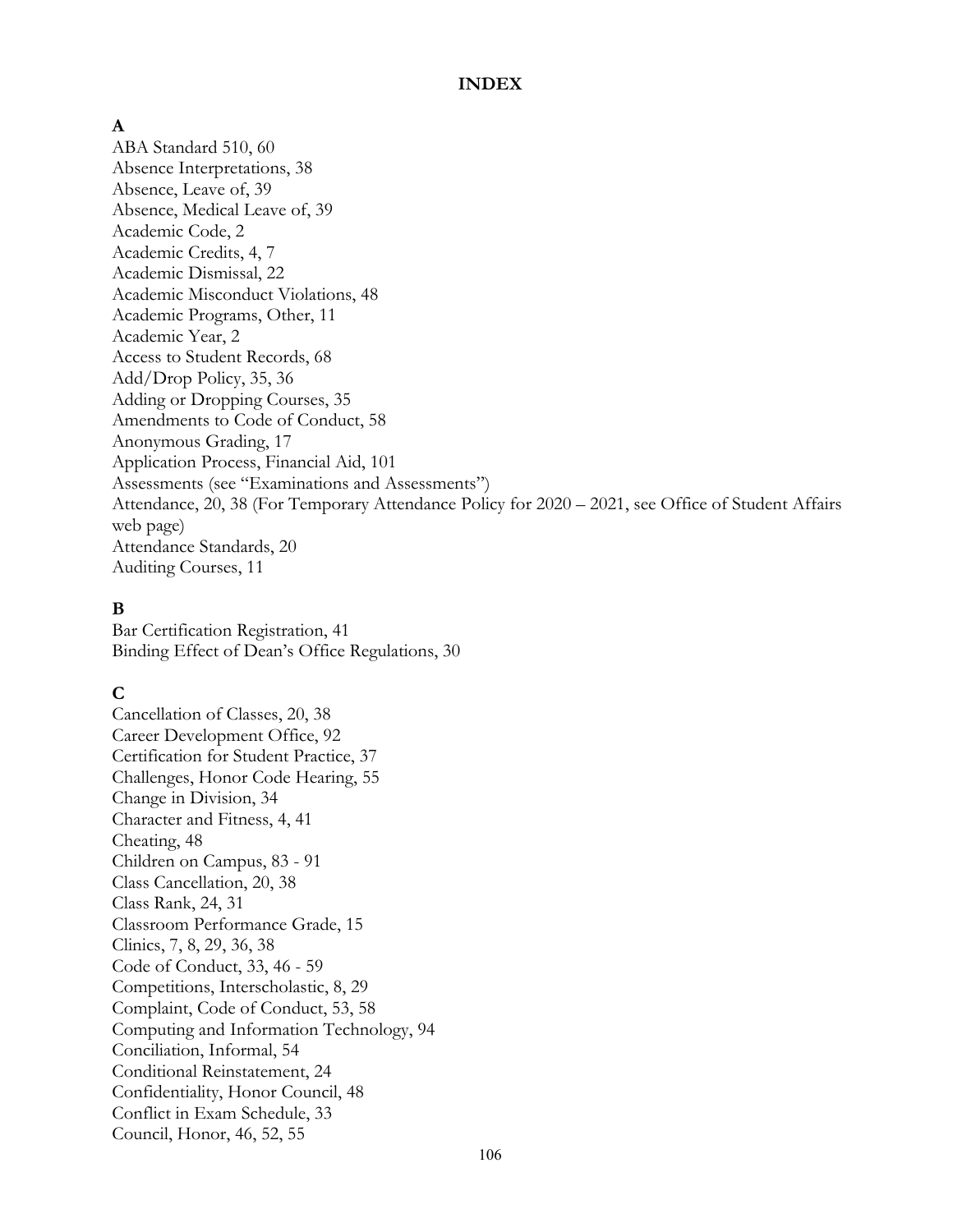Course Load, 7, 9, 10, 21, 33, 36 Course Load Variations, 10 Courses, Elective, 10, 36, 63 Courses, Required, 4, 34, 40, 62 Covid Acknowledgement, c Credit Hour, 13, 27-29 (see also Course Load) Credit, Classroom, 2, 7 Credit, Clinical, 2, 7, 8, 36, 38 (see also Experiential Credit and Live Client Course) Credit, Directed Research, 2, 7 Credit, Non-Classroom, 2, 7, 9, 29, 31 Cum Laude, 15 Curriculum, Faculty Policy Statement on the, 61 – 63

# **D**

Dean's Action Request Form, 43 Dean's Honors List, 31 Dean's List (see Dean's Honors List) Dean's Office Regulations, 30-45 Deferral of Assessments and Examinations, 17, 18, 19, 32 Deferred Completion of Course Papers, 31 Definitions, Academic Code, 2 Definitions, Dean's Office Regulations, 30 Definitions, Student Code of Conduct, 46 Directed Research, 2, 7, 9, 29, 31 Disclosure of Student Records, 68 - 79 Discrimination, b, 92 (see also page iv for link to University's Equal Opportunity, Harassment, and Nondiscrimination Policy) Dismissal, 22-25 Division Change, 34 Drop/Add Policy (see Add/Drop)

## **E**

Early Graduation, 5, 6, Education Records, Notice Regarding, 68-79 Effect of Academic Dismissal, 22 Elective Courses, 10, 36, 63 Elective Course Prerequisites, 63 Eligibility for Non-Classroom Credit, 8 Emergency Deferral of Examination, 18, 19, 32 Emergency School Closing, 38 Emergency Suspension, 53 Employment, Outside, 11 Equal Opportunity, Harassment, and Nondiscrimination Policy, iv (via link) Examinations and Assessments, 16-20, 31-33 Examination Process, 16 Exam-Taking Software, 19 Experiential Credit, 2, 4, 62 Extended Division Course Load, 2, 9, 10, 33 Externships, 8, 29 (see also Experiential Credit)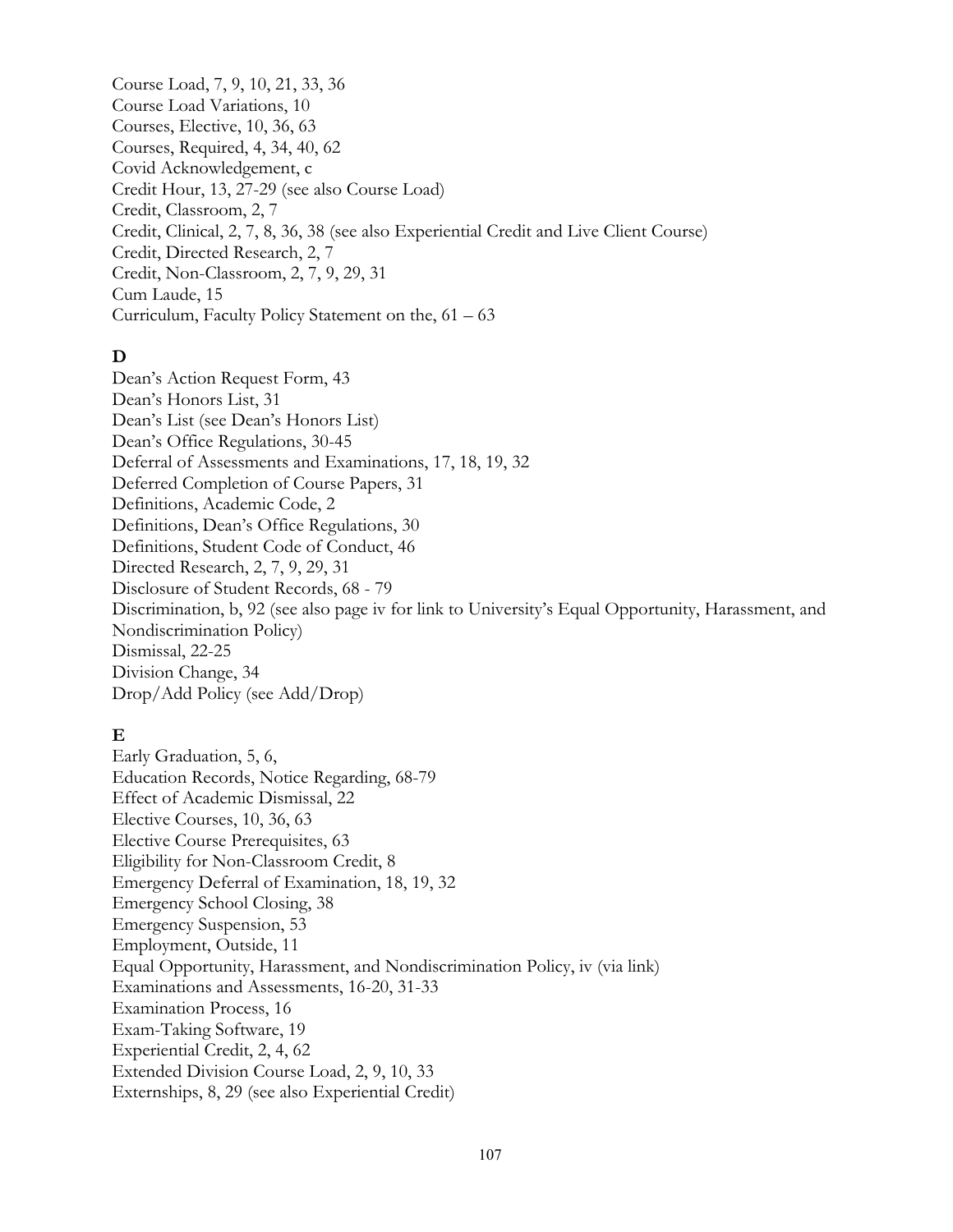#### **F**

Faculty Policy Statement on the Curriculum, 61-63 Faculty Policy Statement on Grading and Examinations, 65 Faculty Present During Assessments and Examination, 19 Failure to Submit Paper, Deferred Papers, 31 Family Educational Records and Privacy Act ("FERPA") and Student Records, notice regarding, 68-79 Financial Aid, 98-103 Financial Information, 95-97 Fitness, Character and, 4, 41, 50 Forfeiture of Tuition for Withdrawal after Add/Drop, 10, 36 Forms, Official, 30, 43-45

### **G**

Grade Changes, 15 Grade, Classroom Performance, 15 Grade Curve (see Grade Normalization Policy) Grade Normalization Policy, 65 Grade Point Average, 4, 14, 15, 22, 31, 40 Grades, 20, 65 Grades, Honors, 31 Grading, Anonymous, 17 Grading, Non-Classroom Credit, 8 Grading System, 14 Graduates, Honors, 15 Graduation, 4-6, 40, 41 Graduation, Early, 5-6 Graduation Requirements, 4

## **H**

Harassment, b, (see also page iv for link to University's Equal Opportunity, Harassment, and Nondiscrimination Policy) Hardship, Variation for Rules, 12 Hardship Exception for Add/Drop Extension, 35 Hardship Relief for Absence Exception, 38 Honor Code (Code of Conduct), 46-59 Honor Code Complaint, 53, 58 Honor Code (Plagiarism) Form, 45 Honor Code Hearing, 55 Honor Council, 46, 52 Honors Grades, 31 Honors Graduates, 15 Honors List, Dean's, 31

### **I**

Illness During Exam, 18 Imposition of Sanctions for Honor Code Violations, 52 Ineligibility to Take Course While on Leave, 39 Informal Conciliation, 54 Information Technology Services, (see Computing and Information Technology) Interpretations of Absences, 38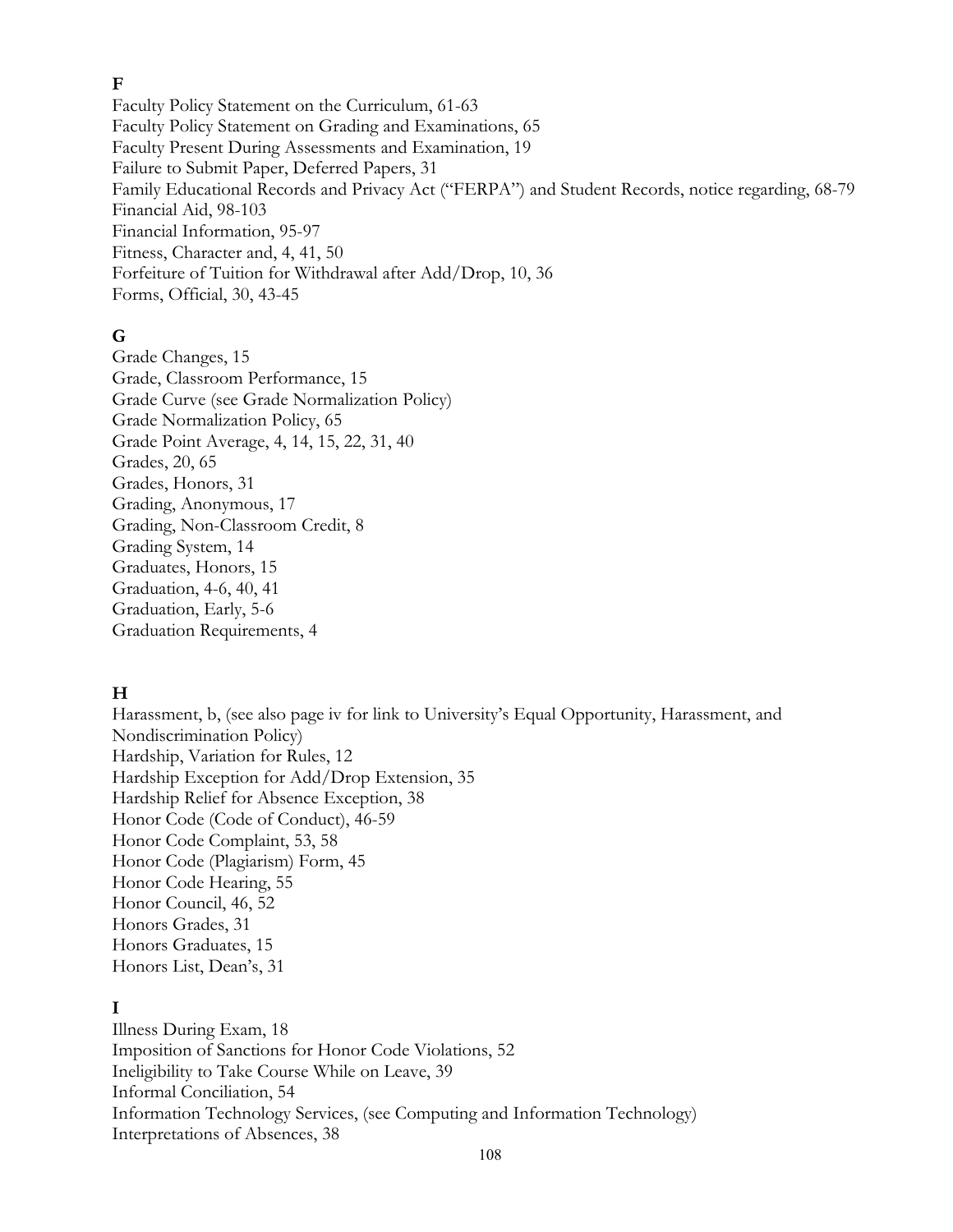Interscholastic Competitions, 8, 29 Investigator for Honor Code Violations, 53 ITAP, Withdrawal from, 10

# **J**

Joint Degree Programs, 11 Jurisdiction, Student Code of Conduct, 47 Juris Doctor/Master of Business Administration Program, 11 Juris Doctor/Master in Public Health, 11

# **K**

# **L**

Law Review, 7, 29 Learning Outcomes and Objectives, 1 Leave of Absence, 39 Legal Information Center/Library Services for Students, 66 Limitations on Academic Credits, 7 Limitations on Clinical Credits, 8 Limitations on Directed Research Credits, 9 Limited Enrollment Courses, 34

## **M**

Magna Cum Laude, 15 Make-up Examination, Timing of, 17, 33 Master of Business Administration/Juris Doctor Program, 11 Master in Public Health/Juris Doctor Program, 11 Materials Permitted at Exams, 16 Matriculation, 5 Maximum Course Load Exception, Courses Conducted Between Semester, 36 Medical Leave of Absence, 39 Misrepresentation, 49 Modification of Rules Governing Academic Code, 25 Modification of Rules Governing Dean's Office Regulations, 41 Moot Court Honor Society, 7, 29

## **N**

Necessity of Evaluation, Exams, 16 Non-Classroom Credit, 2, 7, 8, 37 Nondiscrimination, see EOHN Policy link, iv Normal Course Load, 9 Normal Course Load, Variations from, 10 Notice for Code of Conduct Violation, 48 Notice of Dismissal, 22 Notice to Students Regarding Education Records, 78

# **O**

Office of Student Affairs, 12, 22, 53 Other Academic Programs, 11 Outside Employment, 11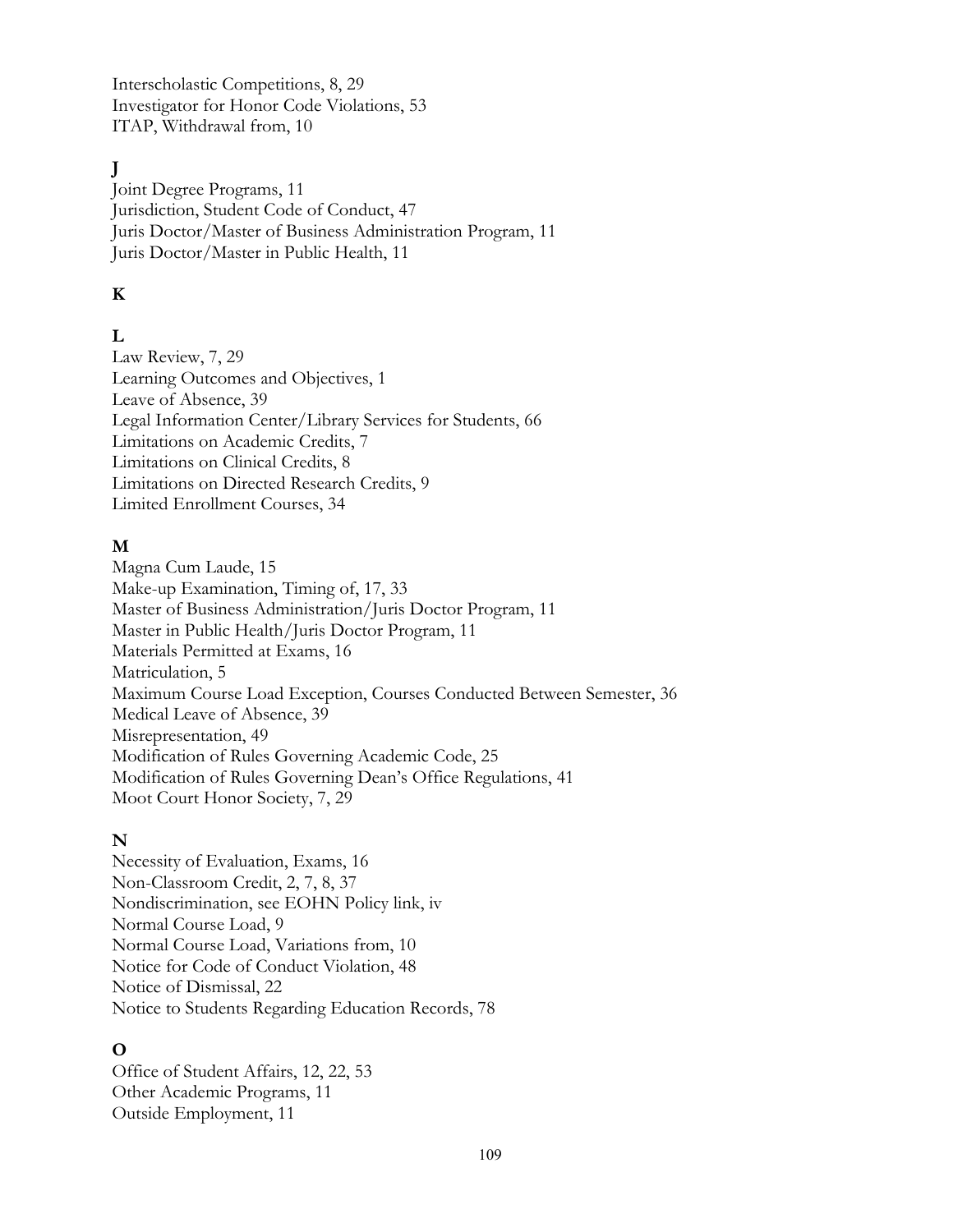## **P**

Papers in Lieu of Final, 17 Part-time Schedule Students, 9 Pass/Fail Courses, 14 Penalty for Violation of Attendance Rule, 20 Performance, Classroom, Grade for, 15 Permitted Disclosures of Education Records, 71 Petition to Graduate, 4, 41 Petition for Reinstatement, 23, 24 Petition to Visit Another School, 21 Photo Notification, d PIRC, 64 Plagiarism, 45, 49 Plagiarism Form, 45 Policy on Confidentiality of Student Records, 68 Policy on Deferral of Exams, 17, 18, 19, 32 Policy on Drug and Alcohol, **separate document** Policy Statement, Curriculum, 61 Prerequisite Courses, 35 Priority for Registration of Courses, 34 Privacy, Student Record Confidentiality Policy, 68 Procedures for Code of Conduct Violation, 52 Procedure for Deferral of Exam, 17, 18, 19 Proctors, Exam Procedures, 33 Prohibited Conduct, Drug and Alcohol Policy, **separate document** Policy on Protective Action, 104 Public Health, Masters in with J.D., 11 Public Interest Resource Center, 64

# **Q**

# **R**

Readmission, 24 Recruitment, Discrimination in, 92 Registration, 33, 34, 37 Registration for Non-classroom Credit, 37 Registration for Required Courses, 34 Regular Division Student, 3, 9, 10, 33, 35 Regulations, Dean's Office, 30 Reinstatement, 23, 24 Relationship of Code of Conduct with Administration Powers, 47 Relationship of Code of Conduct with Criminal and Civil Law, 47 Relationship of Code of Conduct with Faculty Powers, 47 Relationship of Code of Conduct with Law School Policies, 47 Repetition of Courses, 16 Report of W for Dropped Course, 10 Reporting Grades, 20 Required Courses, 4, 34, 40, 61, 62 Requirements for Petition for Reinstatement, 23, 24 Reservation of Rights Statement, a Restriction on "Recycling" Written Work, 9, 14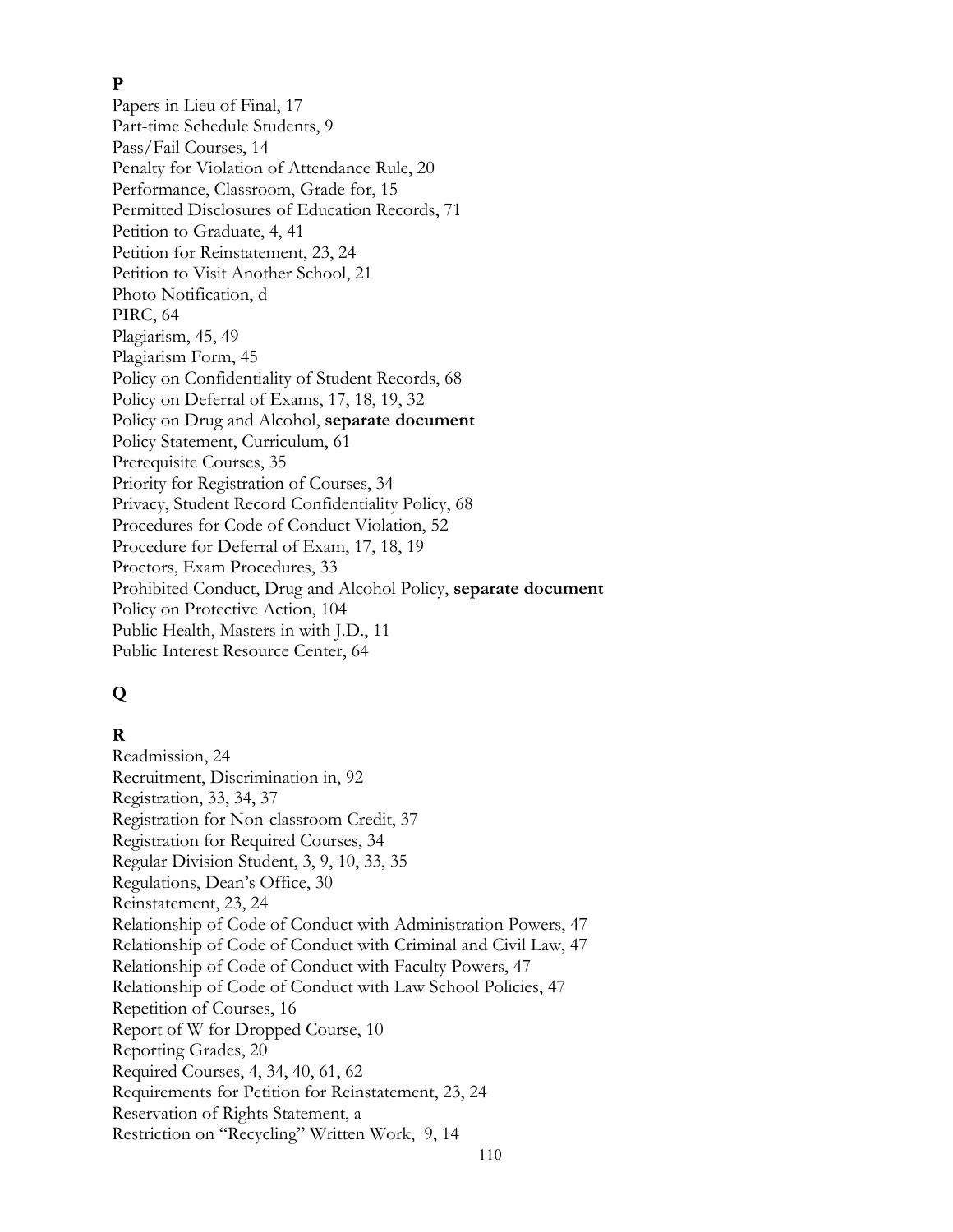Right to Access Student Records, 74 Rules Concerning Examinations, 19

#### **S**

Sanctions, Student Code of Conduct, 48 Scholarships, 99 Standards Applicable to Directed Research Projects, 9 Standards for Administration of Attendance Policy, 20 Student Application for Change of Grade, 15 Student Appointments to Honor Council, 46 Student Code of Conduct, 46 Student Complaints, ABA Standard 510, 60 Student Learning Objectives, 1 Student Learning Outcomes, 1 Student Practice, Certification for, 37 Student Publications (DJCL, WLR) Eligibility Rules, 37 Student Records and Privacy, 68 Student's Rights to Access Education Records, 74 Student Technical Support, Information Technology Services, 94 Summa Cum Laude, 15 Summer Term, 12 Summer Visitation, 21 Suspensions, Emergency, 53

#### **T**

Table of Contents, i-iv Tampering, 49 Time Limits, Student Code of Conduct, 48 Timing of Deferred Examinations, 17 Timing of Requests to Change Division, 34 Title IX Notice, b Tobacco-Free Enforcement Policy, 80 Transcript Endorsement for Reinstatement, 24

### **U**

Unapproved Visitation, 21 Underload in Last Semester, 33 Unfair Academic Advantage, 49 Unfitness, General, 50 University Complete Withdrawal Policy, 97 Upper Level Required Courses, 34

### **V**

Variations from Normal Course Load, 10 Variation from Rules for Hardship, 12 Violation of Restriction on Outside Employment, 11 Violations and Sanctions, Student Code of Conduct, 51 Visitation During Academic Year, 21 Visitation, Unapproved, 21